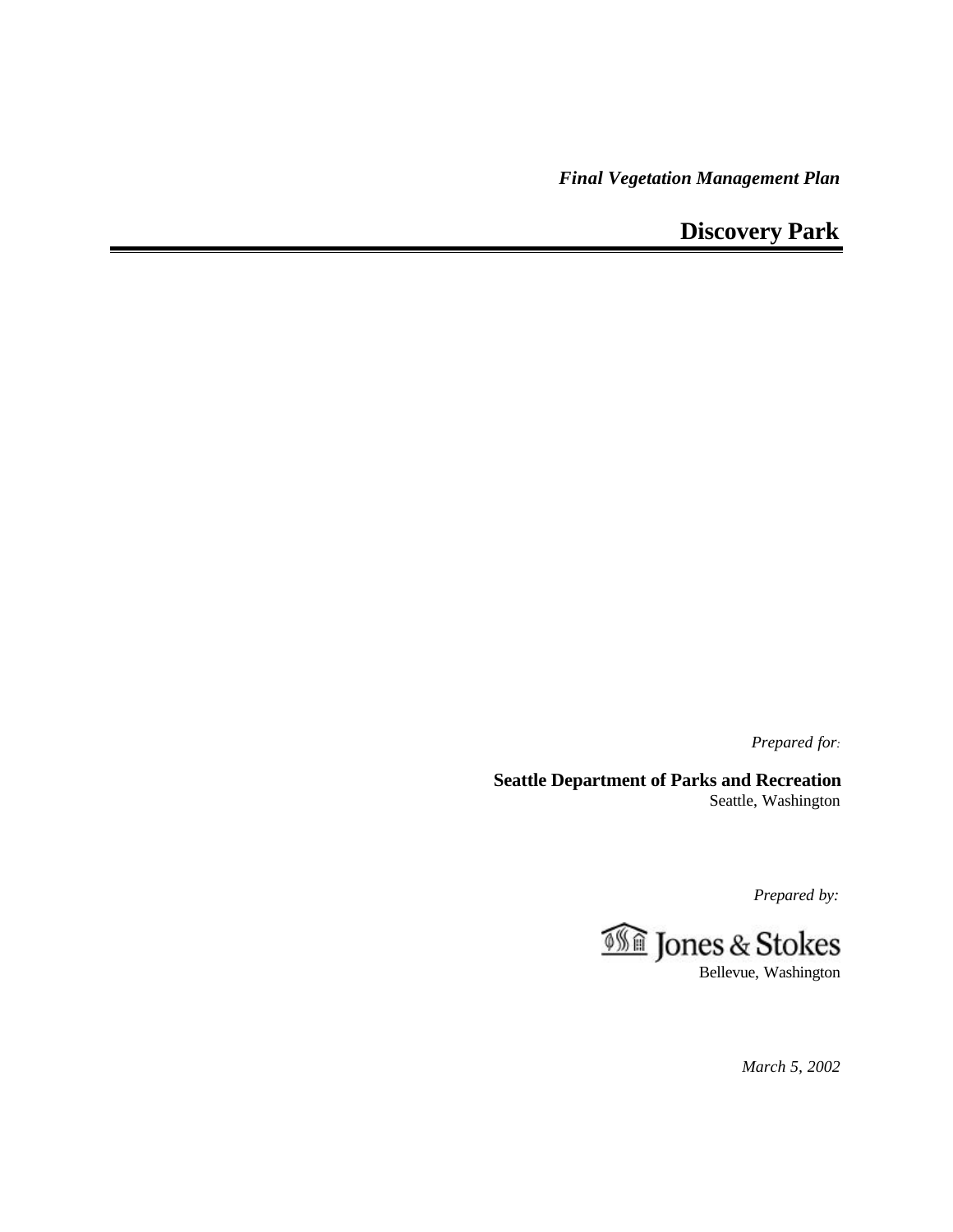*Final Vegetation Management Plan*

**Discovery Park**

*Prepared for:*

**Seattle Department of Parks and Recreation** 100 Dexter Seattle, Washington 98109

*Prepared by:*



425/822-1077

*March 5, 2002*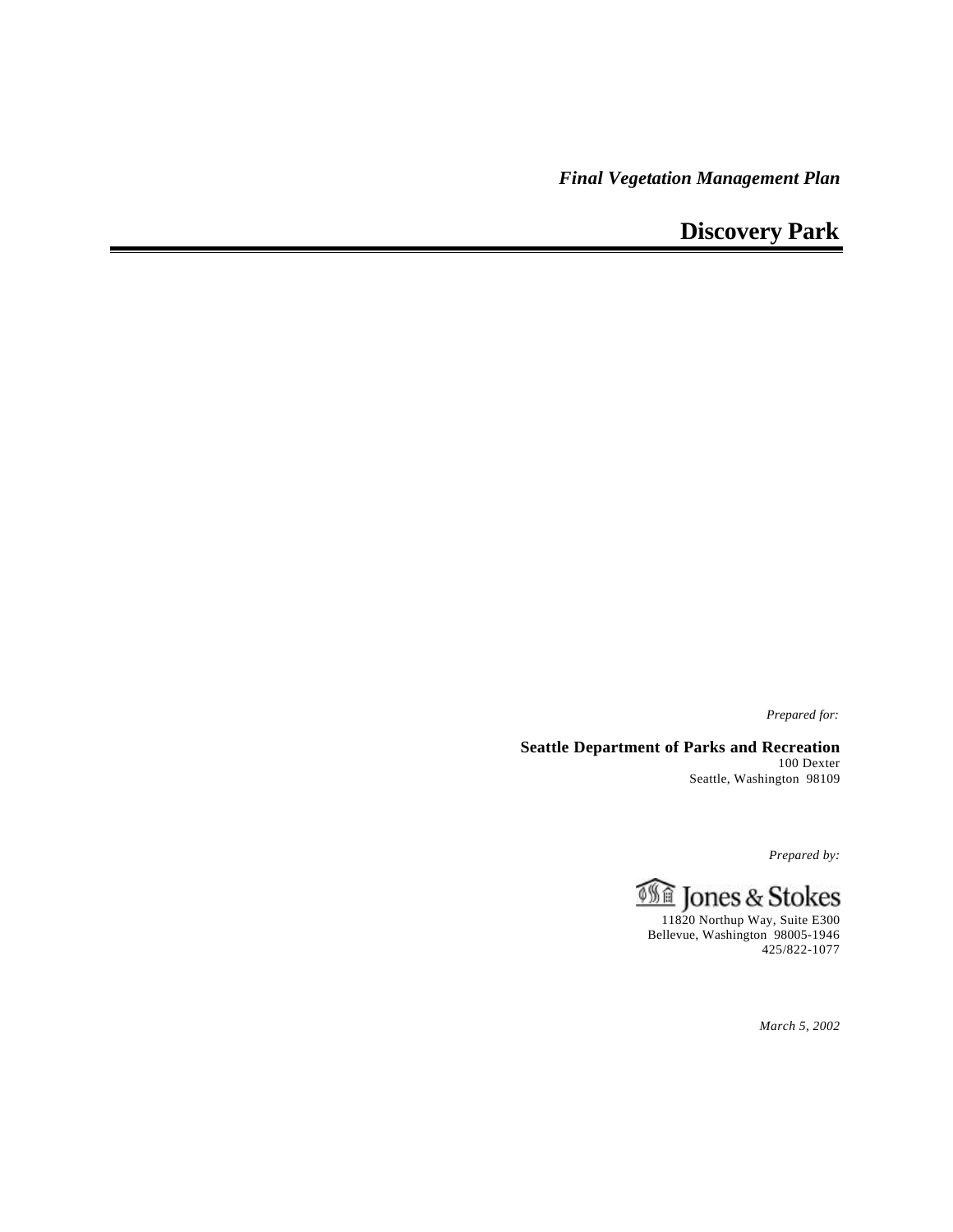This document should be cited as:

Jones & Stokes. 2001. Discovery Park. Final Vegetation Management Plan. March 5. (J&S01383.01.) Bellevue, WA. Prepared for Seattle Department of Parks and Recreation, Seattle, WA.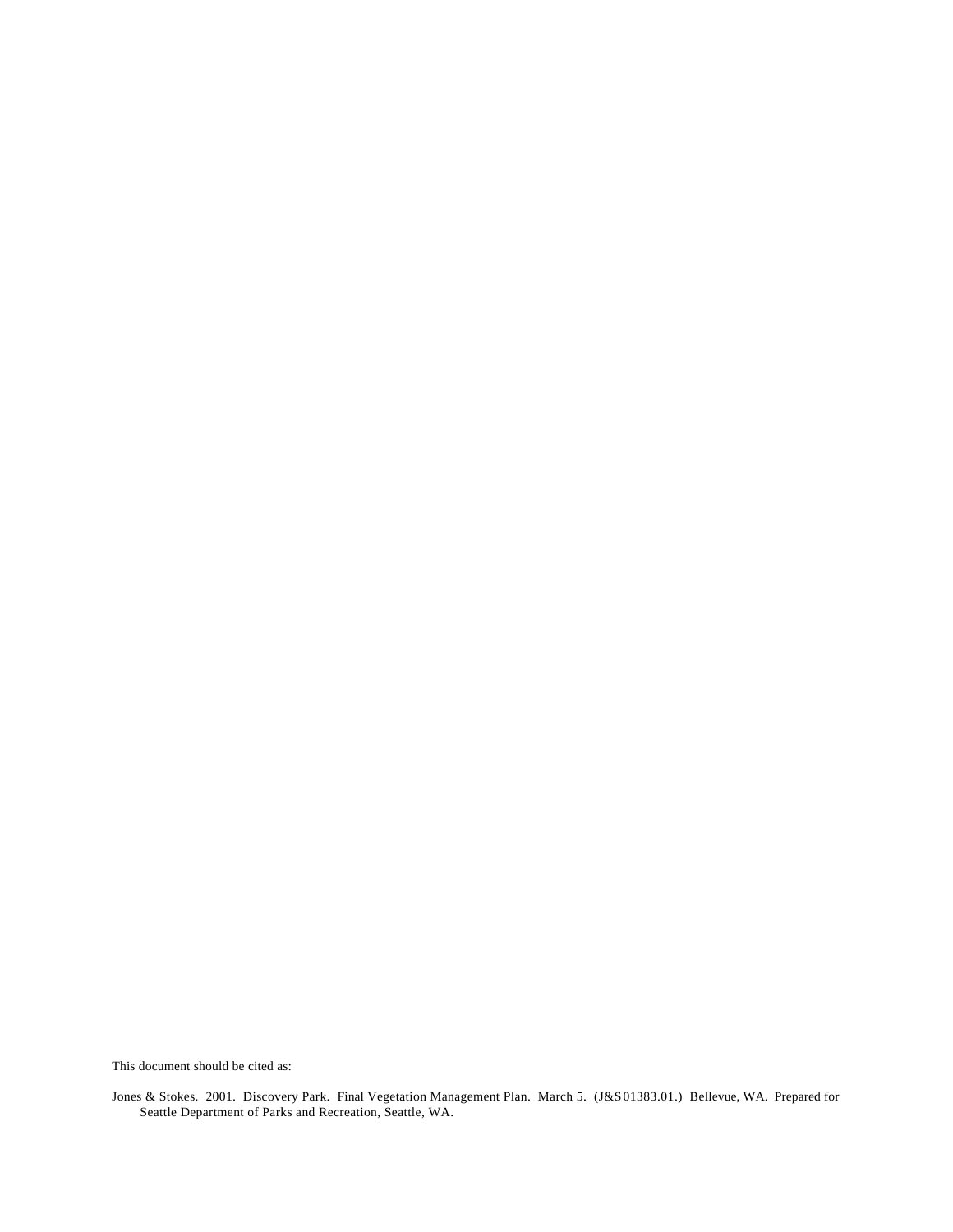# **Table of Contents**

| 1              |     |       |         |                                                                        |  |
|----------------|-----|-------|---------|------------------------------------------------------------------------|--|
|                | 1.1 |       |         |                                                                        |  |
|                | 1.2 |       |         |                                                                        |  |
| $\overline{2}$ |     |       |         |                                                                        |  |
|                | 2.1 |       |         |                                                                        |  |
|                | 2.2 |       |         |                                                                        |  |
|                | 2.3 |       |         |                                                                        |  |
|                |     | 2.3.1 |         |                                                                        |  |
|                |     | 2.3.2 |         |                                                                        |  |
|                |     |       | 2.3.2.1 |                                                                        |  |
|                |     |       | 2.3.2.2 |                                                                        |  |
|                |     |       | 2.3.2.3 |                                                                        |  |
|                |     | 2.3.3 |         |                                                                        |  |
|                |     | 2.3.4 |         |                                                                        |  |
|                |     | 2.3.5 |         | Indicator Status of Selected Species and Distribution within Community |  |
|                |     |       |         |                                                                        |  |
|                | 2.4 |       |         |                                                                        |  |
|                |     | 2.4.1 |         |                                                                        |  |
|                |     | 2.4.2 |         |                                                                        |  |
|                |     | 2.4.3 |         | Discovery Park Compared to Typical Puget Trough Communities15          |  |
|                |     |       |         |                                                                        |  |
| 3              |     |       |         |                                                                        |  |
|                | 3.1 |       |         |                                                                        |  |
|                |     | 3.1.1 |         |                                                                        |  |
|                |     | 3.1.2 |         |                                                                        |  |
|                | 3.2 |       |         |                                                                        |  |
|                |     | 3.2.1 |         |                                                                        |  |
|                |     | 3.2.2 |         |                                                                        |  |
|                | 3.3 |       |         |                                                                        |  |
|                |     | 3.3.1 |         |                                                                        |  |
|                |     | 3.3.2 |         |                                                                        |  |
|                | 3.4 |       |         |                                                                        |  |
|                |     | 3.4.1 |         |                                                                        |  |
|                |     | 3.4.2 |         |                                                                        |  |
|                | 3.5 |       |         |                                                                        |  |
|                |     | 3.5.1 |         |                                                                        |  |
|                |     | 3.5.2 |         |                                                                        |  |
|                | 3.6 |       |         |                                                                        |  |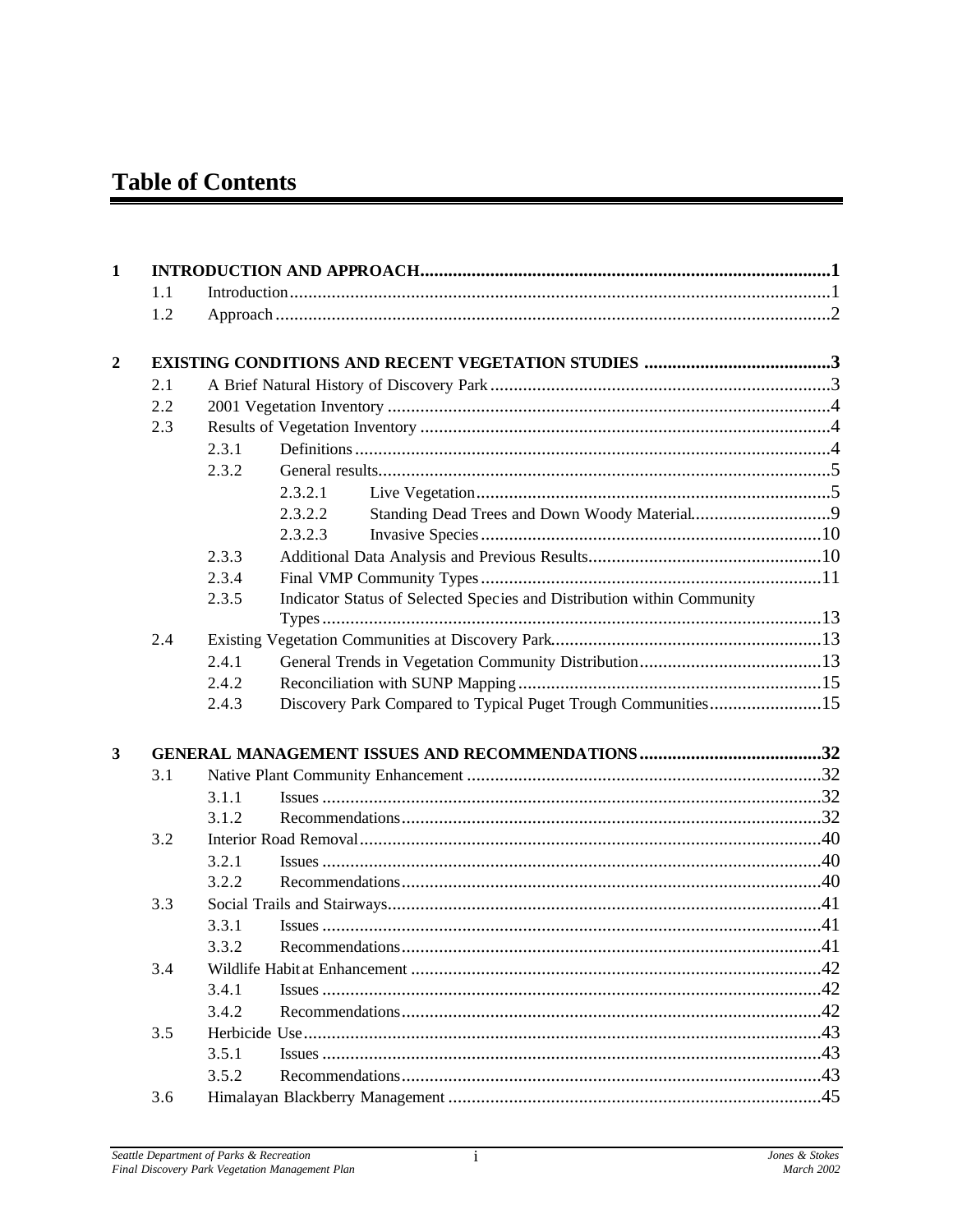|                  |     | 3.6.1          |  |
|------------------|-----|----------------|--|
|                  |     | 3.6.2          |  |
|                  | 3.7 |                |  |
|                  |     | 3.7.1          |  |
|                  |     | 3.7.2          |  |
|                  |     |                |  |
| $\boldsymbol{4}$ | 4.1 |                |  |
|                  |     | 4.1.1          |  |
|                  |     | 4.1.2          |  |
|                  |     | 4.1.3          |  |
|                  |     | 4.1.4          |  |
|                  | 4.2 |                |  |
|                  |     | 4.2.1          |  |
|                  |     | 4.2.2          |  |
|                  |     |                |  |
|                  |     | 4.2.3<br>4.2.4 |  |
|                  |     |                |  |
|                  | 4.3 |                |  |
|                  |     | 4.3.1          |  |
|                  |     | 4.3.2          |  |
|                  |     | 4.3.3          |  |
|                  |     | 4.3.4          |  |
|                  |     | 4.3.5          |  |
|                  | 4.4 |                |  |
|                  |     | 4.4.1          |  |
|                  |     | 4.4.2          |  |
|                  |     | 4.4.3          |  |
|                  |     | 4.4.4          |  |
|                  |     | 4.4.5          |  |
|                  | 4.5 |                |  |
|                  |     | 4.5.1          |  |
|                  |     | 4.5.2          |  |
|                  |     | 4.5.3          |  |
|                  |     | 4.5.4          |  |
|                  |     | 4.5.5          |  |
|                  | 4.6 |                |  |
|                  |     | 4.6.1          |  |
|                  |     | 4.6.2          |  |
|                  |     | 4.6.3          |  |
|                  |     | 4.6.4          |  |
|                  |     | 4.6.5          |  |
|                  | 4.7 |                |  |
|                  |     | 4.7.1          |  |
|                  |     | 4.7.2          |  |
|                  |     | 4.7.3          |  |
|                  |     | 4.7.4          |  |
|                  |     |                |  |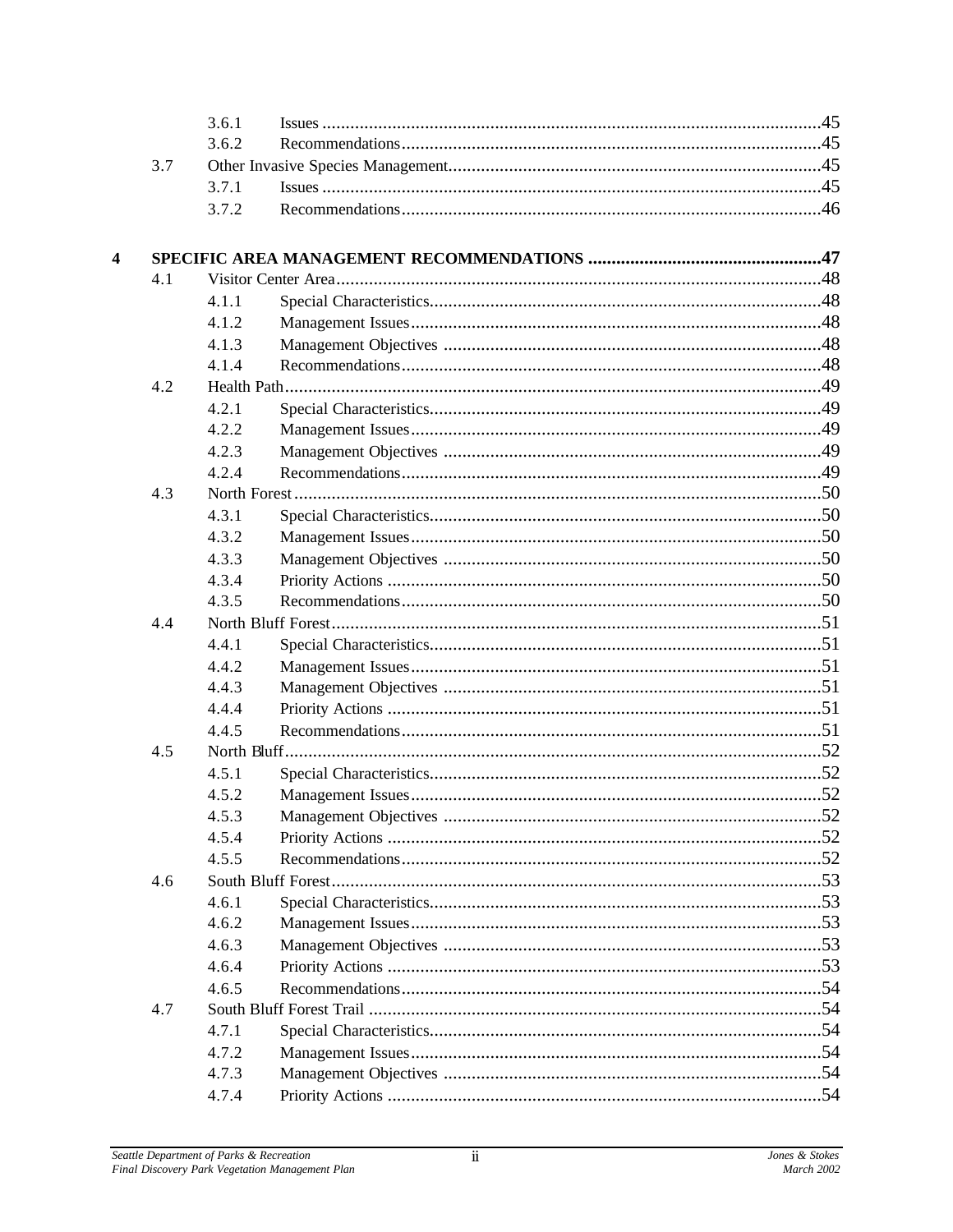|      | 4.7.5  |               |     |
|------|--------|---------------|-----|
| 4.8  |        |               |     |
|      | 4.8.1  |               |     |
|      | 4.8.2  |               |     |
|      | 4.8.3  |               |     |
|      | 4.8.4  |               |     |
|      | 4.8.5  |               |     |
| 4.9  |        |               |     |
|      | 4.9.1  |               |     |
|      | 4.9.2  |               |     |
|      | 4.9.3  |               |     |
|      | 4.9.4  |               |     |
|      | 4.9.5  |               |     |
| 4.10 |        |               |     |
| 4.11 |        |               |     |
|      | 4.11.1 |               |     |
|      | 4.11.2 |               |     |
|      | 4.11.3 |               |     |
|      | 4.11.4 |               |     |
|      | 4.11.5 |               |     |
| 4.12 |        |               |     |
|      | 4.12.1 |               |     |
|      | 4.12.2 |               |     |
|      | 4.12.3 |               |     |
|      | 4.12.4 |               |     |
|      | 4.12.5 |               |     |
| 4.13 |        |               |     |
|      | 4.13.1 |               |     |
|      | 4.13.2 |               |     |
|      | 4.13.3 |               |     |
|      | 4.13.4 |               |     |
|      | 4.13.5 |               |     |
| 4.14 |        | Utah Wetlands | .62 |
|      | 4.14.1 |               |     |
|      | 4.14.2 |               |     |
|      | 4.14.3 |               |     |
|      | 4.14.4 |               |     |
|      | 4.14.5 |               |     |
| 4.15 |        |               |     |
|      | 4.15.1 |               |     |
|      | 4.15.2 |               |     |
|      | 4.15.3 |               |     |
|      | 4.15.4 |               |     |
| 4.16 |        |               |     |
|      | 4.16.1 |               |     |
|      | 4.16.2 |               |     |
|      |        |               |     |

Jones & Stokes<br>March 2002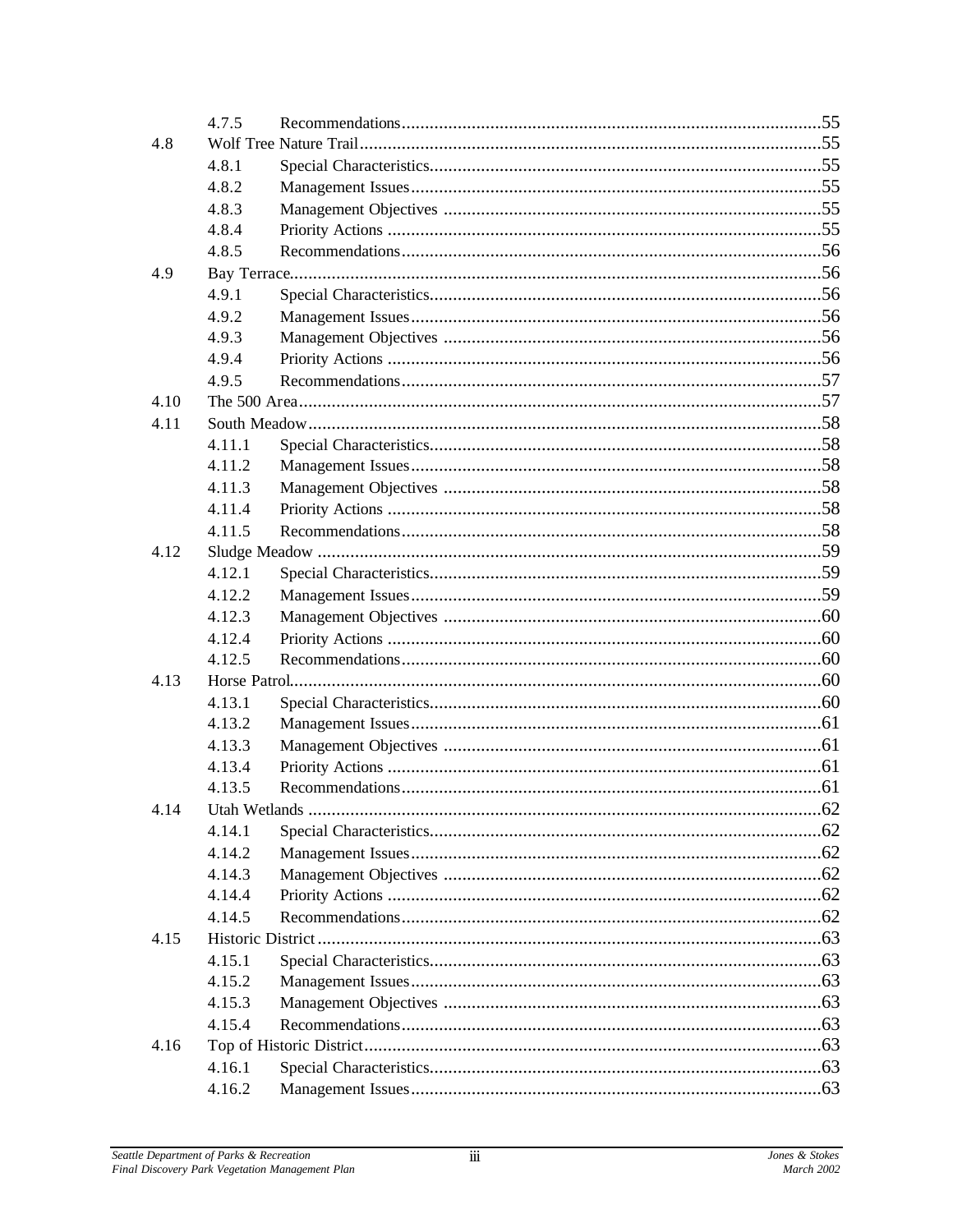|      | 4.16.3 |  |  |  |  |
|------|--------|--|--|--|--|
|      | 4.16.4 |  |  |  |  |
| 4.17 |        |  |  |  |  |
|      | 4.17.1 |  |  |  |  |
|      | 4.17.2 |  |  |  |  |
|      | 4.17.3 |  |  |  |  |
|      | 4.17.4 |  |  |  |  |
|      | 4.17.5 |  |  |  |  |
| 4.18 |        |  |  |  |  |
| 4.19 |        |  |  |  |  |
|      | 4.19.1 |  |  |  |  |
|      | 4.19.2 |  |  |  |  |
|      | 4.19.3 |  |  |  |  |
|      | 4.19.4 |  |  |  |  |
| 4.20 |        |  |  |  |  |
|      | 4.20.1 |  |  |  |  |
|      | 4.20.2 |  |  |  |  |
|      | 4.20.3 |  |  |  |  |
|      | 4.20.4 |  |  |  |  |
|      | 4.20.5 |  |  |  |  |
| 4.21 |        |  |  |  |  |
|      | 4.21.1 |  |  |  |  |
|      | 4.21.2 |  |  |  |  |
|      | 4.21.3 |  |  |  |  |
|      | 4.21.4 |  |  |  |  |
|      | 4.21.5 |  |  |  |  |
|      |        |  |  |  |  |
|      |        |  |  |  |  |
|      |        |  |  |  |  |
| .72  |        |  |  |  |  |
|      |        |  |  |  |  |

### APPENDIX A. VEGETATION MANAGEMENT ZONE MAPS

### APPENDIX B. CONCEPTUAL DRAWINGS OF VEGETATION AND **WILDLIFE ENHANCEMENTS**

## **APPENDIX C. SURVEY METHODS**

5

 $\boldsymbol{6}$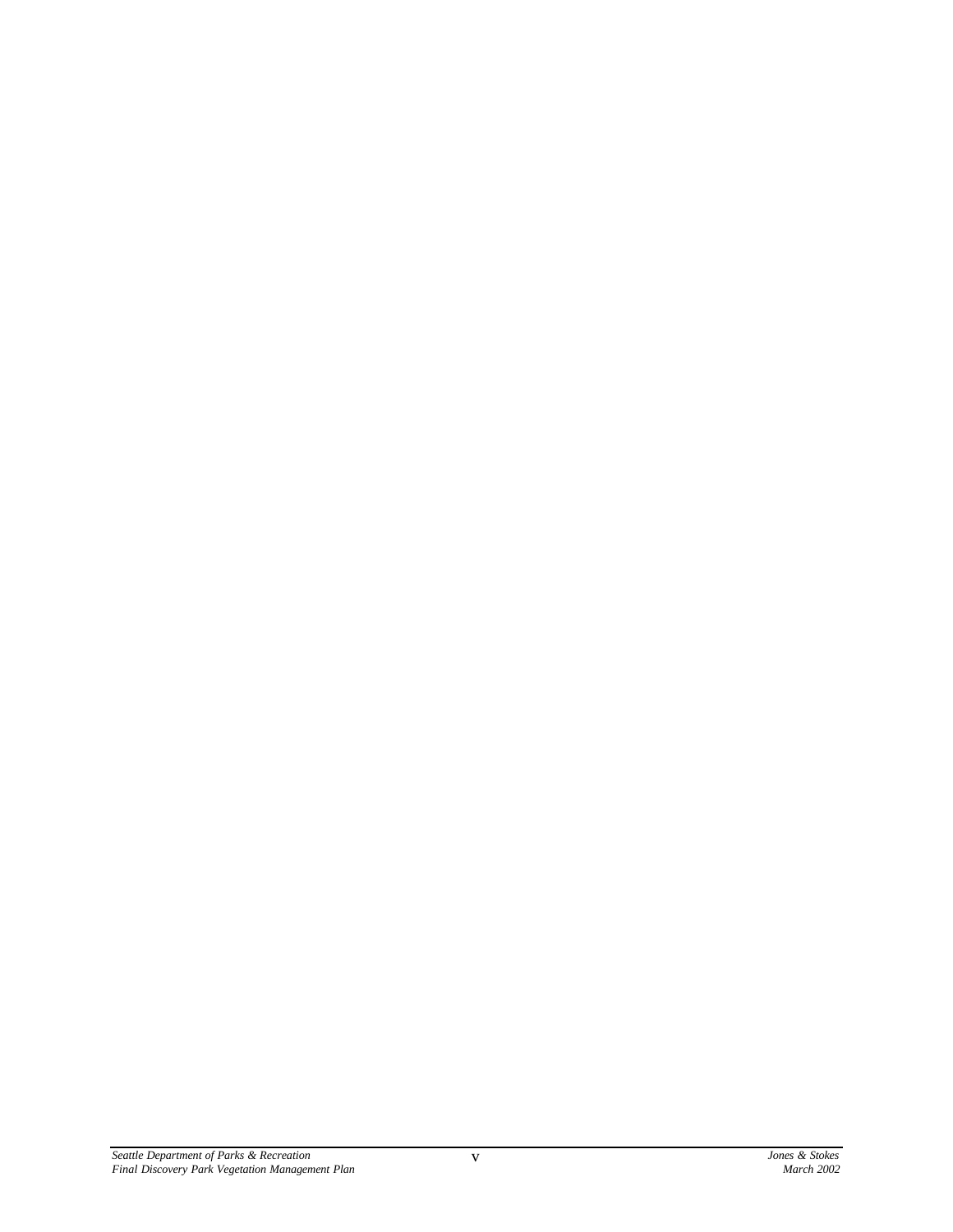| <b>TABLE 1. PLANT SPECIES PARK-WIDE AVERAGE PERCENT COVER AND</b> |
|-------------------------------------------------------------------|
|                                                                   |
|                                                                   |
|                                                                   |
|                                                                   |
|                                                                   |
|                                                                   |
|                                                                   |
|                                                                   |
|                                                                   |
| TABLE 11. AVERAGE COVER AND CONSTANCY OF COMMON PUGET LOWLANDS    |
|                                                                   |
|                                                                   |
|                                                                   |
|                                                                   |
| TABLE 16. MASTER PLANT PALETTE - DISCOVERY PARK VMP - FORESTED    |

vi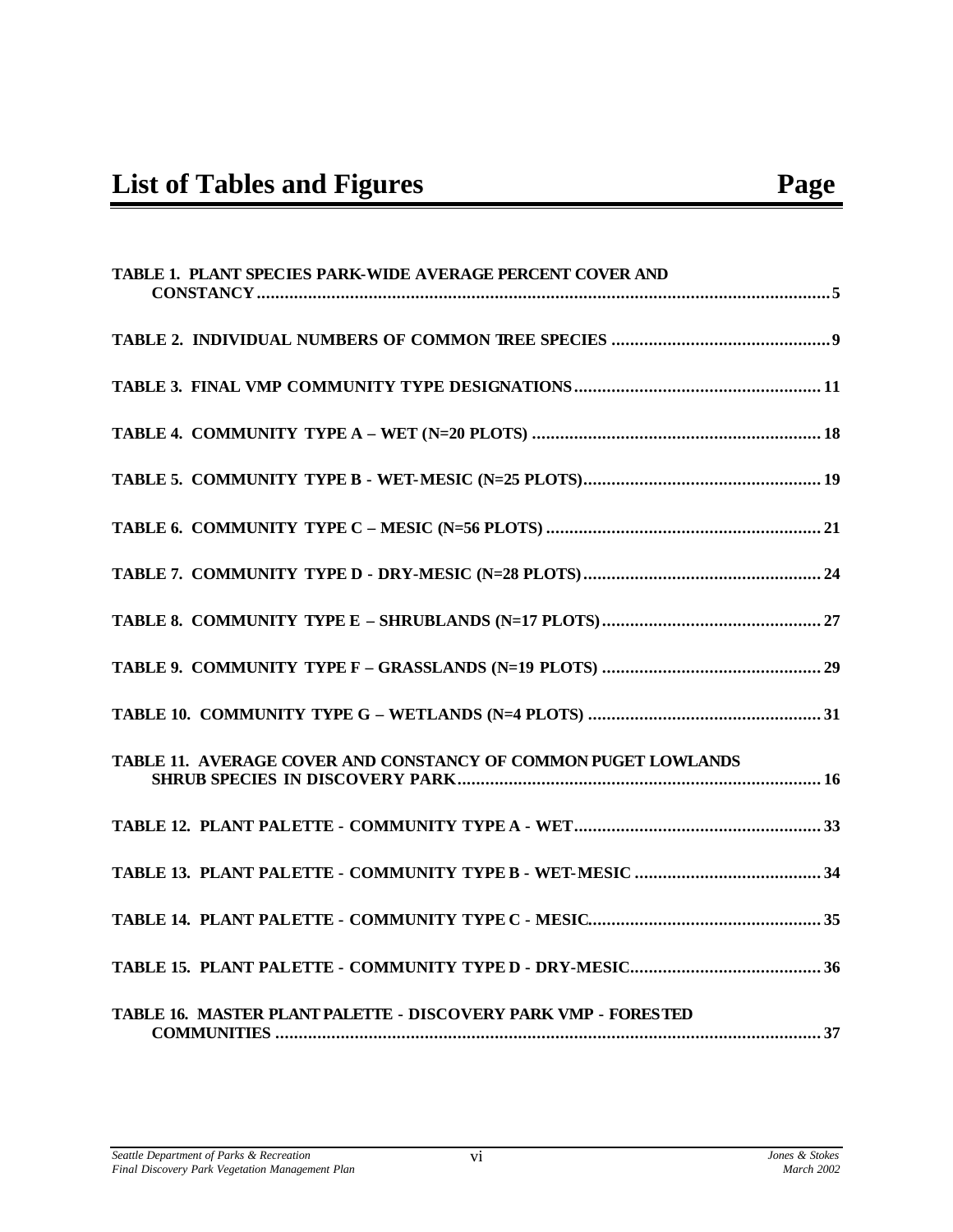| FIGURE 2A. AVERAGE PERCENT COVER OF SELECTED TREE SPECIES FOLLOWS 14  |
|-----------------------------------------------------------------------|
| FIGURE 2B. AVERAGE PERCENT COVER OF SELECTED SHRUB SPECIES FOLLOWS 14 |
|                                                                       |
|                                                                       |
|                                                                       |
| FIGURE 5. GENERAL TRENDS IN COMMUNITY TYPE DISTRIBUTION IN            |
|                                                                       |
|                                                                       |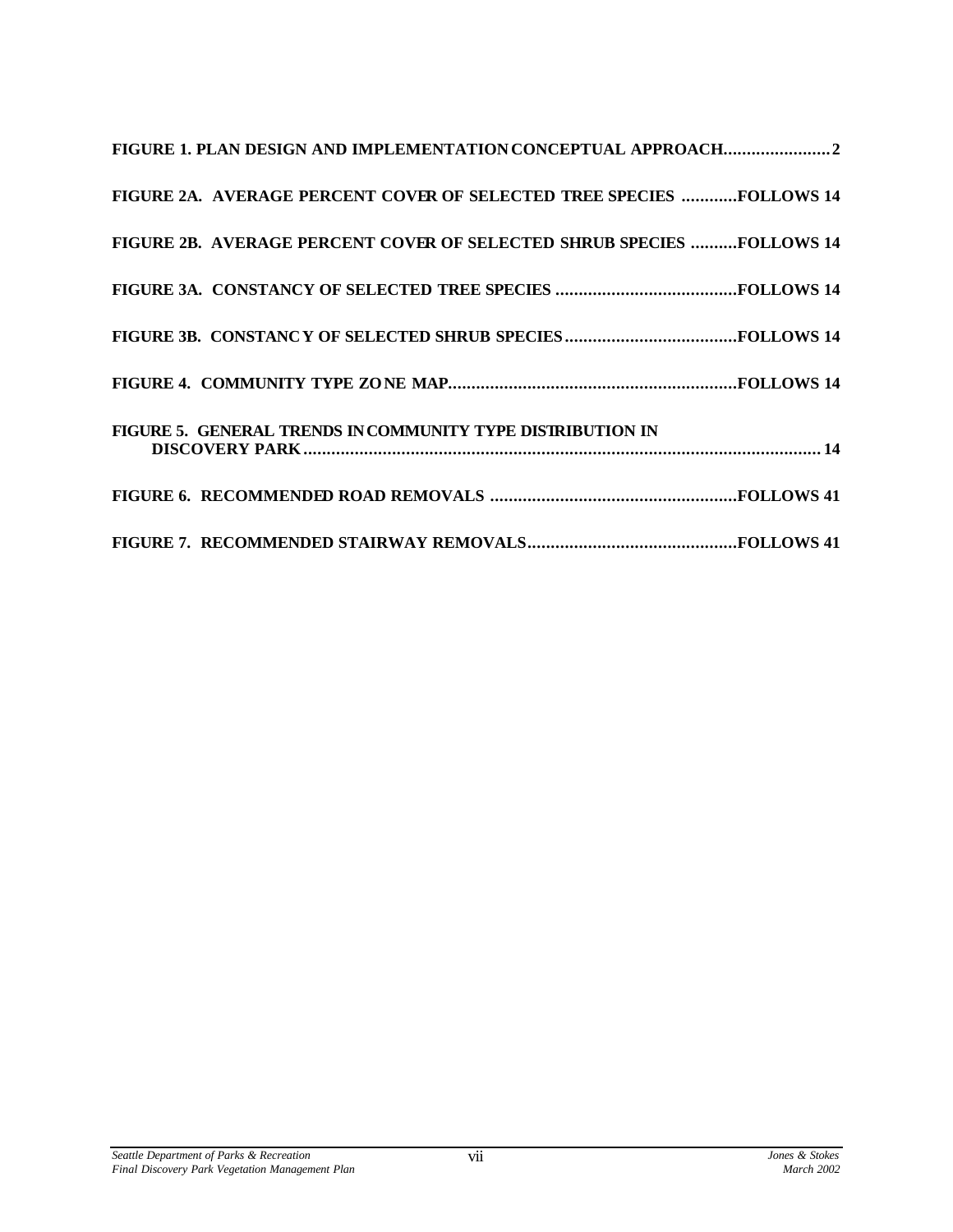### **1 INTRODUCTION AND APPROACH**

### **1.1 Introduction**

<span id="page-10-0"></span>The 1972 Master Plan for Discovery Park defined the park as an open space of quiet and tranquility away from the stress and activity of the city. The park will be managed to retain as much of its natural character as possible, balancing the maintenance and restoration of the area's forested predevelopment condition with existing uses of the park.

The Master Plan was revised in 1974 and a vegetation management plan was prepared for the park in 1980. However, population growth in the region has increased usage of the park and put new pressures on its plant communities. In the face of these changing conditions, the Seattle Department of Parks and Recreation (DOPR) decided to prepare a new vegetation management plan.

As an initial step in preparing the new plan, DOPR asked Jones & Stokes in early 2001 to conduct a vegetation inventory of the park. Vegetation data was collected from 169 plots distributed throughout the park, each 0.1 acre in size . The vegetation management plan presented here is based in part on the subsequent inventory of these plots, and on meetings and conversations with DOPR and Discovery Park staff, the Discovery Park Advisory Council, and Friends of Discovery Park. The documents listed below also contributed information to the plan.

- ß Fort Lawton Park Master Plan (1972)
- ß Revised Master Plan (1974)
- ß Discovery Park Final Environmental Impact Statement (1979)
- ß Discovery Park: The Meadow (1979)
- ß Discovery Park Vegetation Management Plan (1980)
- **BED** Discovery Park Wildlife Plan (1983)
- Fort Lawton Historic District Adaptive Reuse Study (1983)
- ß Discovery Park Development Plan (1986)
- ß Revised Interpretive Plan for the Fort Lawton Historic District (1990)
- ß Discovery Park Habitat Improvements Project (1994 and 1995)

This final vegetation management plan is also based on a meeting held October 9, 2001. At this meeting, members of the public offered comments on the draft plan. The final plan reflects revisions made as a result of these comments.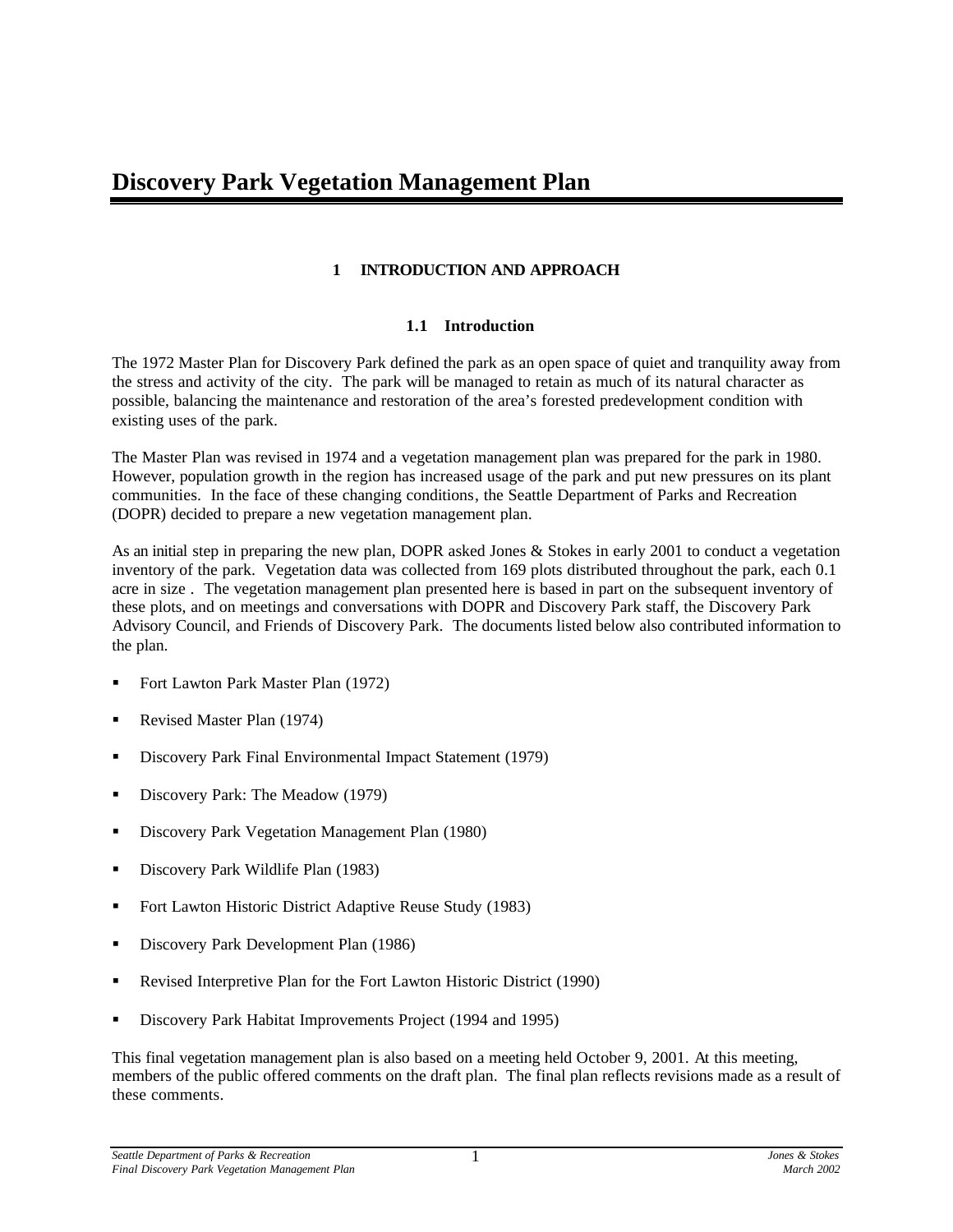#### **1.2 Approach**

Discovery Park is located at West Point in the Magnolia neighborhood of Seattle. From the late 19th century until the late 1960s, the land on which the park is located was a U.S. Army post, Fort Lawton. Most of the current park was transferred to the City of Seattle in 1972, when the Master Plan was prepared. The intent of this vegetation management plan is to follow the mandates of the 1972 Master Plan and the 1974 Revised Master Plan, and to balance the maintenance and restoration of the area's forested predevelopment condition with existing uses of the park.

To that end, this plan follows a four-tiered approach to developing and implementing management strategies within the park. The four-tiered approach may be envisioned as follows:

Figure 1. Plan Design and Implementation Conceptual Approach.



Design of the vegetation management plan is driven by a fundamental goal or guiding principle that serves as the objective of the management strategies. Management strategies provide a basis for making recommendations on specific issues. The recommendations identify particular actions and/or tools that will be used in implementing the plan.

Implementation of the plan follows the reverse course. Specific management tools are utilized to carry out management recommendations. These recommendations in turn fulfill the objectives of the management strategies. As the management strategies are fulfilled, the fundamental goal of the plan is achieved.

The guiding principle of the vegetation management plan is to restore, to the extent possible, the presettlement character of the Discovery Park vegetation communities. This concept is consistent with the 1972 Master Plan, which states, "The general objective of plant and tree development shall be to support and reinforce native and indigenous growth." Past and existing uses of some park areas, however, attenuate the ability to manage for that goal. As a result, not all areas of Discovery Park can be managed for reforestation and/or reestablishment of fully natural conditions. Nevertheless, the recovery and restoration of native plant communities in Discovery Park is the guiding principle of the vegetation management plan.

The primary management strategy is to use existing conditions to make inferences about the structure of past communities of vegetation and about the potential for enhancement of current plant communities. Analysis of data from the 2001 inventory of the park has been used to provide an understanding of current conditions at the park. This information has been used to formulate a management strategy consistent with enhancing the existing vegetation communities.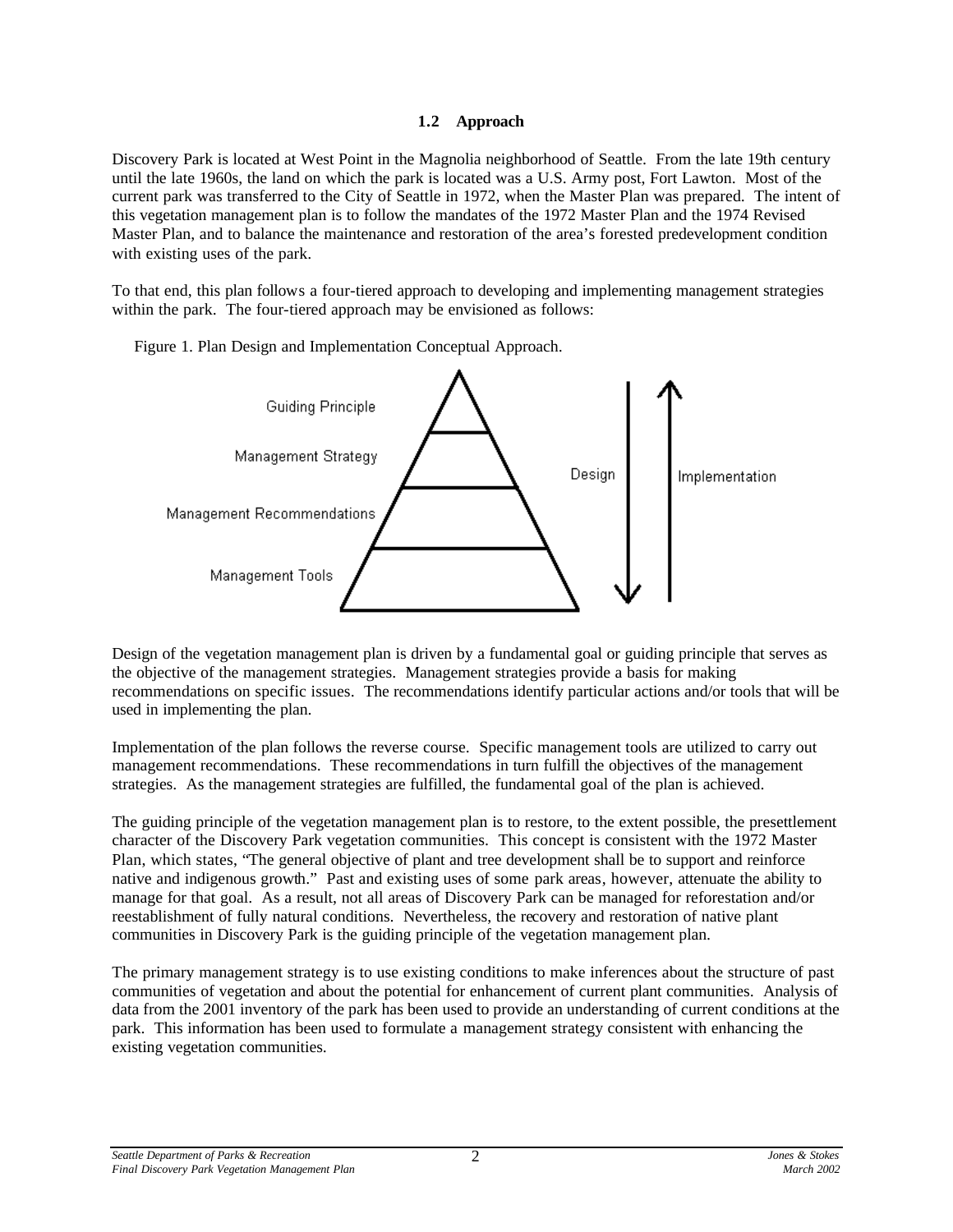<span id="page-12-0"></span>To implement the management strategy, specific management recommendations are made in this plan. Included are both general policies and specific action items intended to support the management strategy. Management recommendations are also based in part on the results of the vegetation inventory.

Finally, the vegetation management plan identifies management tools, i.e., methods, procedures, and modes of implementation for carrying out the specified action items.

The 2001 Vegetation Management Plan has been created as a guidebook for addressing the dominant management issues in the park and applying general management techniques to specific situations within it. The management plan is specific to Discovery Park and is intended for use by park managers to help realize the goals defined in the Master Plan and other earlier documents. The lifespan of the document is not strictly defined, but it should remain relevant for at least 20 years. More importantly, the management concepts and objectives in the plan are defined in a way that allows the manager some latitude in their implementation.

The first section of this plan describes the existing plant communities at Discovery Park, and discusses the results of the 2001 vegetation inventory. The second section outlines general recommendations for carrying out management strategies on several key issues. The third section describes each of 21 management zones defined and delineated by DOPR and Discovery Park staff, and gives specific management recommendations. The delineation of the 21 zones was based in part on the distribution of plant communities and in part on use patterns within the park. Finally, three appendices provide the following information and illustrations.

- ß Appendix A contains diagrams of the 21 management zones.
- ß Appendix B includes typical drawings and specifications for some of the management techniques recommended in the plan.
- ß Appendix C summarizes the methods used in the 2001 vegetation inventory.

### **2 EXISTING CONDITIONS AND RECENT VEGETATION STUDIES**

### **2.1 A Brief Natural History of Discovery Park**

Discovery Park is in the Western Hemlock forest zone and the Puget Trough physiographic province of western Washington (Franklin & Dyrness 1973). The Puget Sound area is further recognized as a special type within the Western Hemlock zone. Within this special type, features not common elsewhere can be found, including stands of pine, Oregon white oak groves, prairies, bogs, and remnant populations of unusual species.

Indications of some of these features appear in Discovery Park, including small stands of pine alongside Douglas-fir, with moderately dense salal underneath. Certain portions of the park could potentially support oak groves as well. However, these two conditions are probably not natural anomalies; instead, they likely result from past logging, development, and landscaping.

Prior to nonindigenous settlement of the area, the West Point area was probably cedar-hemlock forest, with spruce in wetter areas and Douglas-fir in drier locations (Institute for Environmental Studies 1974). The park's current forest canopy is largely a result of logging to develop and expand the military base. As a result, conifer diversity and coverage is lower than the likely presettlement conditions. The shrub and herb communities that are commonly associated with cedar-hemlock forests are reduced in size and diversity in the park as well.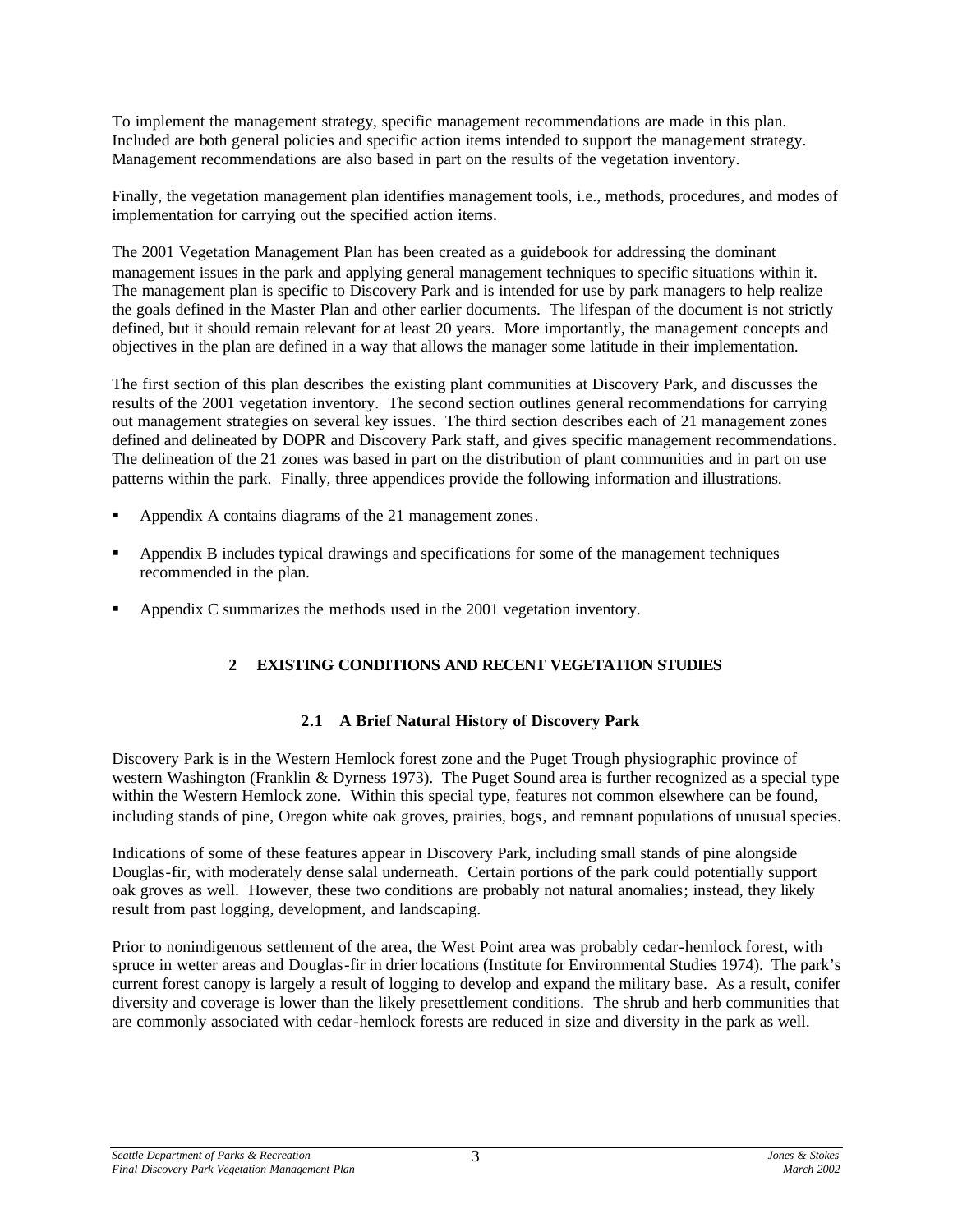### **2.2 2001 Vegetation Inventory**

In accordance with general survey goals and guidelines provided by the DOPR, Jones & Stokes established 169 vegetation inventory plots in Discovery Park. Plot locations were based on an earlier general vegetation community map prepared by the Seattle Urban Nature Project (SUNP). The SUNP map described general locations of plant communities, based on predominant vegetation type (hardwood, coniferous, or mixed forest; grassland; shrubland) and average tree size. The 2001 Jones & Stokes vegetation inventory provided additional details from specific plot locations within most of the SUNP communities. The majority of the plots were installed between February 14, 2001 and March 8, 2001. Additional revisits to certain plots and installation of replacement plots continued until April 22, 2001.

Each plot was circular and encompassed 0.1 acre. Within each plot, Jones & Stokes identified and evaluated individual trees, estimated shrub and herb coverage, and collected additional data on plot features. The data were analyzed to provide the basic community structure information that would be used for preparing management strategies and recommendations. Specifically, this information was used to address management issues, including

- removal of the most aggressive invasive species from the park;
- management of other invasive species, such as Himalayan blackberry;
- ß identification of the "most natural" components of the park, and management to support these features;
- ß development of a revegetation plan to enhance native conifer coverage in portions of the park; and
- ß identification of features and natural assets within the park that would best maintain the wide variety of active and passive recreational uses that the park currently supports.

A complete description of the methods used during inventory can be found in Appendix C, Survey Methods.

### **2.3 Results of Vegetation Inventory**

### **2.3.1 Definitions**

The discussion of results of the vegetation inventory includes several terms that require further definition. These terms below appear in the text and are also used in the tables summarizing community types.

- ß Average Percent Cover This figure is the sum of the estimated aerial space that a species fills within each plot, divided by the number of plots. For analysis within community types, the cover estimates for each plot are added for a given species, and divided by N, the number of plots in that type. For example, in a community type where  $N=4$ , a species with cover estimates of 5, 15, 4 and 0% for the four plots has an average of  $5+15+4+0=24/4=6\%$  average cover. For parkwide average cover estimates, the sum of cover estimates for a given species is divided by 169, the number of plots in the park.
- ß Constancy This measurement is the percent of plots on which a given species has been found. For community type tables, constancy is based on the number of plots in that type ("N"). For example, if a species has a constancy of 66 for a given community type, and the number of plots in that type is 12, then the species has been found on  $12 \times 0.66 = 8$  plots. For parkwide calculations, constancy is based on the total number of plots installed, 169. Therefore, a species with a constancy of 42 parkwide has been found on  $169 \times 0.42 = 71$  plots.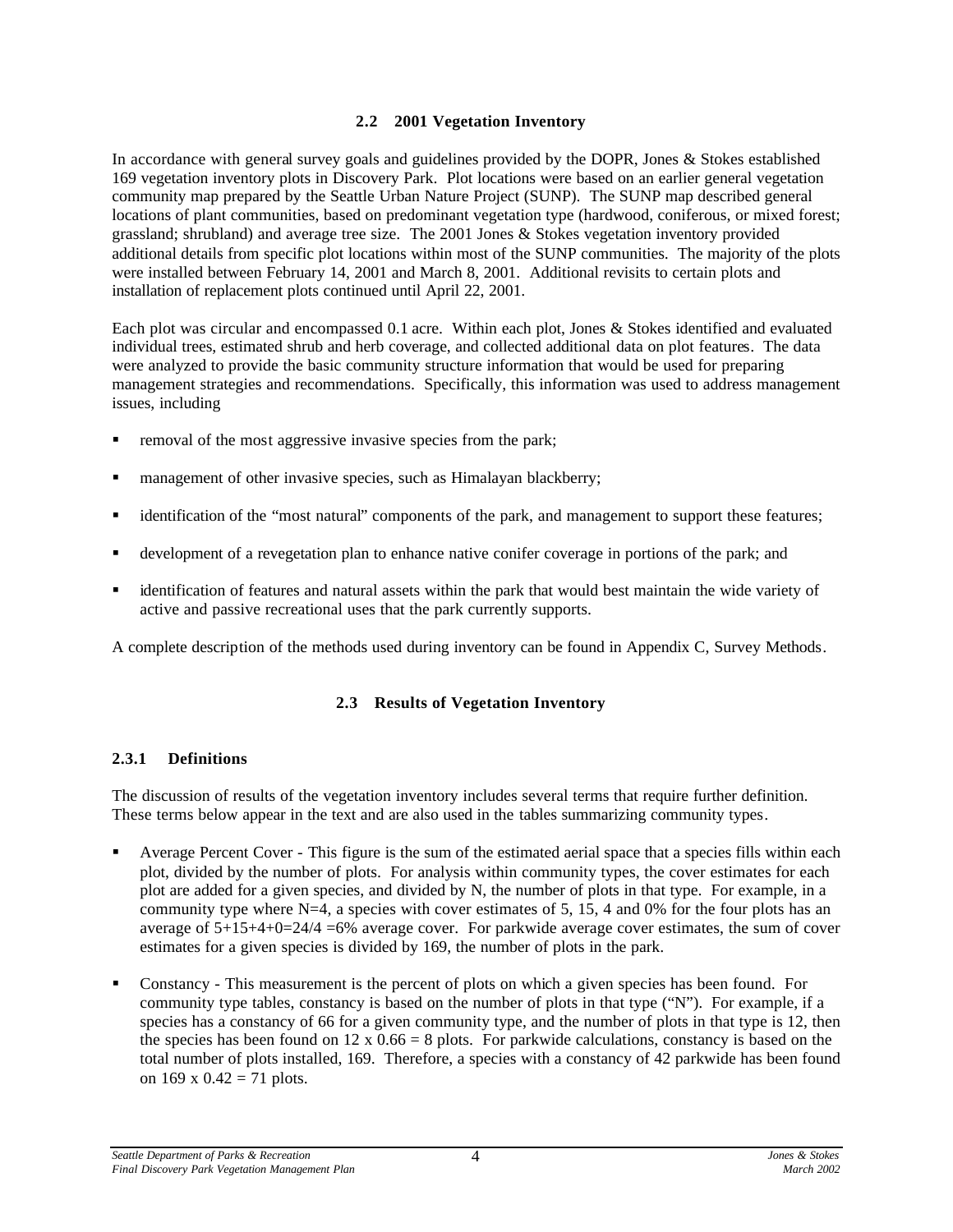• Community type – This indicator represents an aggregation of plots with similar species composition and abundance. Species composition and abundance is generally a product of soil, light, and moisture conditions on a plot. Seven community types are identified from the plot data. This analysis has been based on the type of canopy cover and on the soil moisture preferences of the dominant tree species and/or the dominant shrub species.

### **2.3.2 General results**

### **2.3.2.1 Live Vegetation**

A total of 134 plant species were counted in the 2001 Jones & Stokes vegetation inventory. The Latin name, common name, six-letter code, average cover, and constancy for each species are provided in Table 1. Plant Species Parkwide Average Percent Cover and Constancy.

| <b>Species</b> | <b>Latin binomial</b>    | Common name          | Avg. % cover<br>where present | Avg. % cover<br>Parkwide | Constancy<br>Parkwide |
|----------------|--------------------------|----------------------|-------------------------------|--------------------------|-----------------------|
| <b>ABIAMA</b>  | Abies amabilis           | Pacific silver fir   | 20                            | 0.1                      | $\leq$ 1              |
| <b>ABIGRA</b>  | Abies grandis            | grand fir            | 15                            | 1.4                      | 9                     |
| <b>ACECIR</b>  | Acer circinatum          | vine maple           | 9                             | 0.2                      | $\overline{2}$        |
| <b>ACEMAC</b>  | Acer macrophyllum        | bigleaf maple        | 39                            | 25.3                     | 65                    |
| <b>ACEPLA</b>  | Acer platanoides         | Norway maple         | 1                             | $\overline{0}$           | $\leq$ 1              |
| <b>ACEPSE</b>  | Acer pseudoplatanus      | sycamore-leaf maple  | 10                            | 0.1                      | <1                    |
| <b>ACHMIL</b>  | Achillea millifolium     | common yarrow        | $\overline{c}$                | $\boldsymbol{0}$         | 1                     |
| <b>AGRALB</b>  | Agrostis alba            | creeping bentgrass   | 46                            | 12                       | 27                    |
| <b>AGRREP</b>  | Agropyron repens         | quackgrass           | 24                            | 2.6                      | 11                    |
| <b>ALNRUB</b>  | Alnus rubra              | red alder            | 44                            | 20.3                     | 46                    |
| <b>AMEALB</b>  | Amelanchier alnifolia    | serviceberry         | 5                             | $\overline{0}$           | $\leq$ 1              |
| <b>ANAMAR</b>  | Anaphalis margaritacea   | pearly everlasting   | $\overline{c}$                | $\overline{0}$           | $\leq$ 1              |
| <b>ANTODO</b>  | Anthoxanthum odoratum    | sweet vernal grass   | 10                            | 0.1                      | $\leq$ 1              |
| <b>ARBMEN</b>  | Arbutus menziesii        | madrona              | 16                            | 1.4                      | 8                     |
| <b>ATHFIL</b>  | Athyrium filix-femina    | lady fern            | $\overline{4}$                | 0.3                      | $\overline{7}$        |
| <b>BERAQU</b>  | Berberis aquifolium      | tall Oregon grape    | 1                             | $\Omega$                 | $\overline{4}$        |
| <b>BERNER</b>  | Berberis nervosa         | low Oregon grape     | 10                            | $\overline{c}$           | 20                    |
| <b>BROMUS</b>  | <b>Bromus</b> spp        | brome grass          | $\overline{c}$                | $\Omega$                 | $<$ 1                 |
| <b>BROSIT</b>  | <b>Bromus</b> sitchensis | Alaska brome         | 14                            | 0.6                      | $\overline{4}$        |
| <b>CARDEW</b>  | Carex deweyana           | Dewey's sedge        | $\overline{2}$                | 0.1                      | $\overline{7}$        |
| <b>CAROCC</b>  | Cardamine occidentalis   | Western bitter cress | 1                             | 0.1                      | 6                     |
| <b>CEDDEO</b>  | Cedrus deodara           | Deodar cedar         | 25                            | 0.1                      | $\leq$ 1              |
| <b>CIRARV</b>  | Cirsium arvense          | creeping thistle     | $\overline{c}$                | 0.1                      | $\overline{c}$        |

#### **Table 1. Plant Species Park-wide Average Percent Cover and Constancy**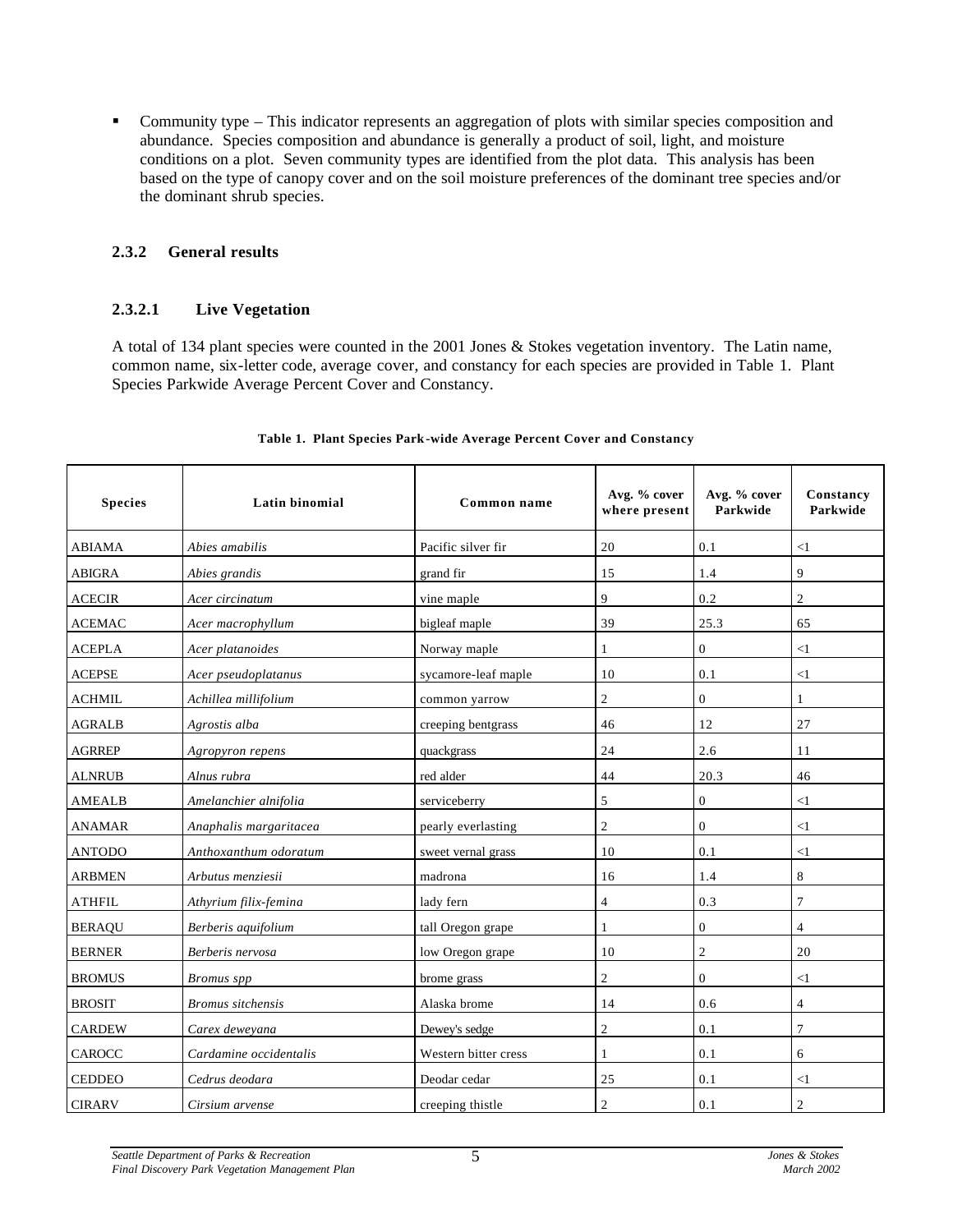| <b>Species</b>    | Latin binomial          | Common name          | Avg. % cover<br>where present | Avg. % cover<br>Parkwide | Constancy<br>Parkwide |
|-------------------|-------------------------|----------------------|-------------------------------|--------------------------|-----------------------|
| <b>CLASIB</b>     | Claytonia sibirica      | candy flower         | 3                             | 0.3                      | 11                    |
| <b>CLEVIT</b>     | Clematis vitalba        | Virgin's bower       | 3                             | $\boldsymbol{0}$         | 1                     |
| <b>CORCOR</b>     | Corylus cornuta         | Western beaked hazel | 12                            | 1.2                      | 14                    |
| <b>CORNUT</b>     | Cornus nuttallii        | Pacific dogwood      | 19                            | 0.3                      | $\overline{c}$        |
| <b>CORSER</b>     | Cornus sericea          | redstem dogwood      | 11                            | 0.2                      | $\overline{c}$        |
| COT SPP           | Cotoneaster spp         | Cotoneaster          | 1                             | $\overline{0}$           | 1                     |
| <b>CRADOU</b>     | Crataegus douglasii     | black hawthorn       | 4                             | 0.7                      | 17                    |
| <b>CYTSCO</b>     | Cytisus scoparius       | Scot's broom         | 14                            | 3.4                      | $27\,$                |
| <b>DACGLO</b>     | Dactylis glomerata      | orchard grass        | 5                             | 0.6                      | 12                    |
| <b>DAPLAU</b>     | Daphne laureola         | spurge laurel        | $\boldsymbol{0}$              | $\boldsymbol{0}$         | $\overline{c}$        |
| <b>DIGPUR</b>     | Digitalis purpurea      | foxglove             | 1                             | $\boldsymbol{0}$         | $\mathfrak{2}$        |
| <b>ELYGLA</b>     | Elymus glaucus          | blue wildrye         | 27                            | 0.3                      | 1                     |
| <b>EPIANG</b>     | Epilobium angustifolium | fireweed             | $\overline{c}$                | $\boldsymbol{0}$         | $\overline{2}$        |
| <b>EPIWAT</b>     | Epilobium watsonii      | Watson's willow-herb | 1                             | $\boldsymbol{0}$         | $<$ l                 |
| <b>EQUARV</b>     | Equisetum arvense       | field horsetail      | 4                             | 0.1                      | 3                     |
| <b>EQUTEL</b>     | Equisetum telmateia     | giant horsetail      | 9                             | 0.6                      | 6                     |
| <b>FESARU</b>     | Festuca arundinacea     | tall fescue          | 9                             | 1.2                      | 13                    |
| <b>FESRUB</b>     | Festuca rubra           | red fescue           | 15                            | 0.4                      | $\overline{c}$        |
| <b>GALIUM SPP</b> | Galium spp              | bedstraw             | 3                             | 0.8                      | 25                    |
| <b>GAUSHA</b>     | Gaultheria shallon      | salal                | 19                            | 3.1                      | 17                    |
| <b>GERROB</b>     | Geranium robertianum    | stink geranium       | 3                             | 0.2                      | 8                     |
| <b>GEUMAC</b>     | Geum macrophyllum       | big-leaved avens     | 1                             | 0.1                      | 5                     |
| <b>GLYELA</b>     | Glyceria elata          | common mannagrass    | $\overline{c}$                | $\overline{0}$           | $<$ l                 |
| <b>GRASS</b>      |                         | grass                | 15                            | 2.6                      | 18                    |
| <b>HEDHEL</b>     | Hedera helix            | English ivy          | 13                            | 3.6                      | 28                    |
| <b>HOLDIS</b>     | Holodiscus discolor     | ocean spray          | 12                            | 1.8                      | 16                    |
| <b>HOLLAN</b>     | Holcus lanatus          | velvet grass         | $\mathbf{0}$                  | $\boldsymbol{0}$         | $<$ l                 |
| <b>HYDTEN</b>     | Hydrophyllum tenuipes   | slender waterleaf    | $2\sqrt{2}$                   | 0.5                      | $\sqrt{2}$            |
| <b>HYPRAD</b>     | Hypochaeris radicata    | hairy cat's ear      | 1                             | $\boldsymbol{0}$         | $\sqrt{5}$            |
| <b>ILEAQU</b>     | Ilex aquifolium         | English holly        | 6                             | 2.4                      | 39                    |
| <b>IRIPSE</b>     | Iris pseudacorus        | yellow iris          | $\overline{c}$                | $\mathbf{0}$             | $\overline{c}$        |
| <b>JUNEFF</b>     | Juncus effusus          | soft rush            | 1                             | $\boldsymbol{0}$         | $<$ 1                 |
| JUNIPER SPP.      | Juniperus spp           | juniper              | 5                             | $\boldsymbol{0}$         | $<$ l                 |
| <b>LAMPUR</b>     | Lamium purpureum        | red deadnettle       | 6                             | 0.2                      | $\overline{4}$        |
| <b>LATLAT</b>     | Lathyrus latifolia      | everlasting pea      | $\mathbf{0}$                  | $\mathbf{0}$             | $\leq$ 1              |
| <b>LONCIL</b>     | Lonicera ciliosa        | orange honeysuckle   | $\overline{c}$                | $\boldsymbol{0}$         | $\overline{c}$        |
| <b>LONHIS</b>     | Lonicera hispidula      | hairy honeysuckle    | $\overline{c}$                | $\boldsymbol{0}$         | 3                     |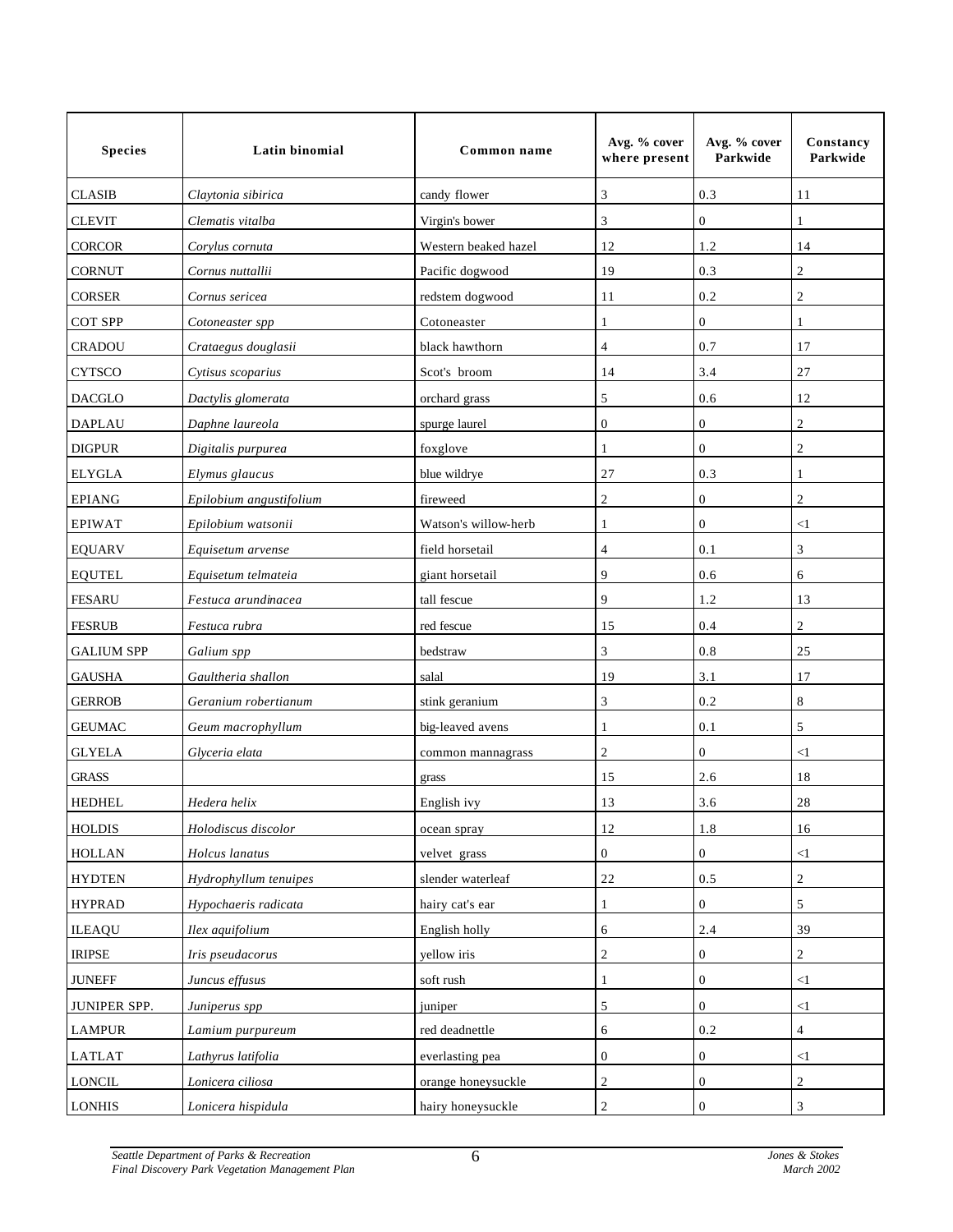| <b>Species</b>    | Latin binomial                       | Common name            | Avg. % cover<br>where present | Avg. % cover<br>Parkwide | Constancy<br>Parkwide       |
|-------------------|--------------------------------------|------------------------|-------------------------------|--------------------------|-----------------------------|
| LUPRIV            | Lupinus rivularis                    | stream lupine          | 1                             | $\boldsymbol{0}$         |                             |
| <b>LUZULA SPP</b> | Luzula spp                           | woodrush               | 1                             | $\mathbf{0}$             | $\triangleleft$             |
| <b>LYSAME</b>     | Lysichiton americanum                | skunk cabbage          | 12                            | 0.3                      | $\overline{2}$              |
| <b>MALFUS</b>     | Malus fusca                          | western crabapple      | 1                             | $\boldsymbol{0}$         | $\leq$                      |
| <b>MALUS SPP</b>  | Malus x domestica                    | escaped domestic apple | 5                             | 0.1                      | 1                           |
| <b>MOSS</b>       |                                      | moss                   | 6                             | 2.5                      | 41                          |
| <b>OEMCER</b>     | Oemlaria cerasiformis                | Indian plum            | 15                            | 7.4                      | 51                          |
| <b>OENSAR</b>     | Oenanthe sa rmentosa                 | water parsley          | 10                            | 0.4                      | 4                           |
| <b>OSMCHI</b>     | Osmorhiza chilensis                  | sweet cicely           | 1                             | $\boldsymbol{0}$         | $\triangleleft$             |
| PHAARU            | Phalaris arundinacea                 | reed canarygrass       | 8                             | 0.5                      | 7                           |
| <b>PHYCAP</b>     | Physocarpus capitatus                | Pacific ninebark       | 11                            | 0.1                      | 1                           |
| <b>PINCON</b>     | Pinus contorta                       | shore pine             | 6                             | 0.2                      | $\overline{4}$              |
| <b>PINPON</b>     | Pinus ponderosa                      | Ponderosa pine         | 1                             | $\boldsymbol{0}$         | $\leq$                      |
| PINUS SPP         | Pinus spp                            | Pine (non-native)      | 30                            | 0.2                      | $\leq$                      |
| <b>PLALAN</b>     | Plantago lanceolata                  | English plantain       | 1                             | 0.1                      | 12                          |
| <b>PLAMAJ</b>     | Plantago major                       | common plantain        | 5                             | 1                        | $\leq$                      |
| POA SPP           | Poa spp                              | bluegrass              | 25                            | 1.2                      | 5                           |
| <b>POLCUS</b>     | Polygonum cuspidatum                 | Japanese knotweed      | 8                             | 0.1                      | 1                           |
| POLGLY            | Polypodium glycyrrhiza               | licorice fern          | 1                             | $\overline{0}$           | $\overline{2}$              |
| <b>POLMUN</b>     | Polystichum munitum                  | sword fern             | 14                            | 9.4                      | 66                          |
| <b>POPBAL</b>     | Populus balsamifera ssp. trichocarpa | black cottonwood       | 45                            | 0.5                      | 1                           |
| <b>POPLOM</b>     | Populus lombardii                    | Lombardy poplar        | 2                             | $\boldsymbol{0}$         | $\leq$                      |
| <b>PRUEMA</b>     | Prunus emarginata                    | bitter cherry          | 19                            | 3.2                      | 17                          |
| PRULAU            | Prunus laurocerasus                  | cherry laurel          | 4.4                           | 0.8                      | 17                          |
| PRULUS            | Prunus lusitanica                    | Portuguese laurel      | 2                             | 0.1                      | $\sqrt{2}$                  |
| <b>PSEMEN</b>     | Pseudotsuga menziesii                | Douglas-fir            | $25\,$                        | 8                        | 31                          |
| <b>PTEAQU</b>     | Pteridium aquilinum                  | bracken fern           | 6                             | 0.5                      | 9                           |
| <b>QUEGAR</b>     | Quercus garryana                     | Oregon oak             | 1                             | $\boldsymbol{0}$         | <1                          |
| <b>RANREP</b>     | Ranunculus repens                    | creeping buttercup     | $12\,$                        | 0.4                      | $\ensuremath{\mathfrak{Z}}$ |
| <b>RHAPUR</b>     | Rhamnus purshiana                    | cascara                | $\overline{c}$                | $\boldsymbol{0}$         | $<\!\!1$                    |
| <b>RIBBRA</b>     | Ribes bracteosum                     | stink currant          | $\mathbf{1}$                  | $\mathbf{0}$             | 1                           |
| <b>RIBLAC</b>     | Ribes lacustre                       | swamp gooseberry       | 3                             | 0.1                      | $\sqrt{2}$                  |
| <b>RIBSAN</b>     | Ribes sanguineum                     | flowering currant      | 1                             | $\overline{0}$           | $\overline{2}$              |
| <b>ROBPSE</b>     | Robinia pseudoacacia                 | black locust           | 33                            | 0.4                      | 1                           |
| <b>ROSA SPP</b>   | Rosa spp                             | rose                   | 5                             | 0.1                      | $\overline{c}$              |
| <b>ROSGYM</b>     | Rosa gymnocarpa                      | baldhip rose           | $\overline{c}$                | $0.1\,$                  | 5                           |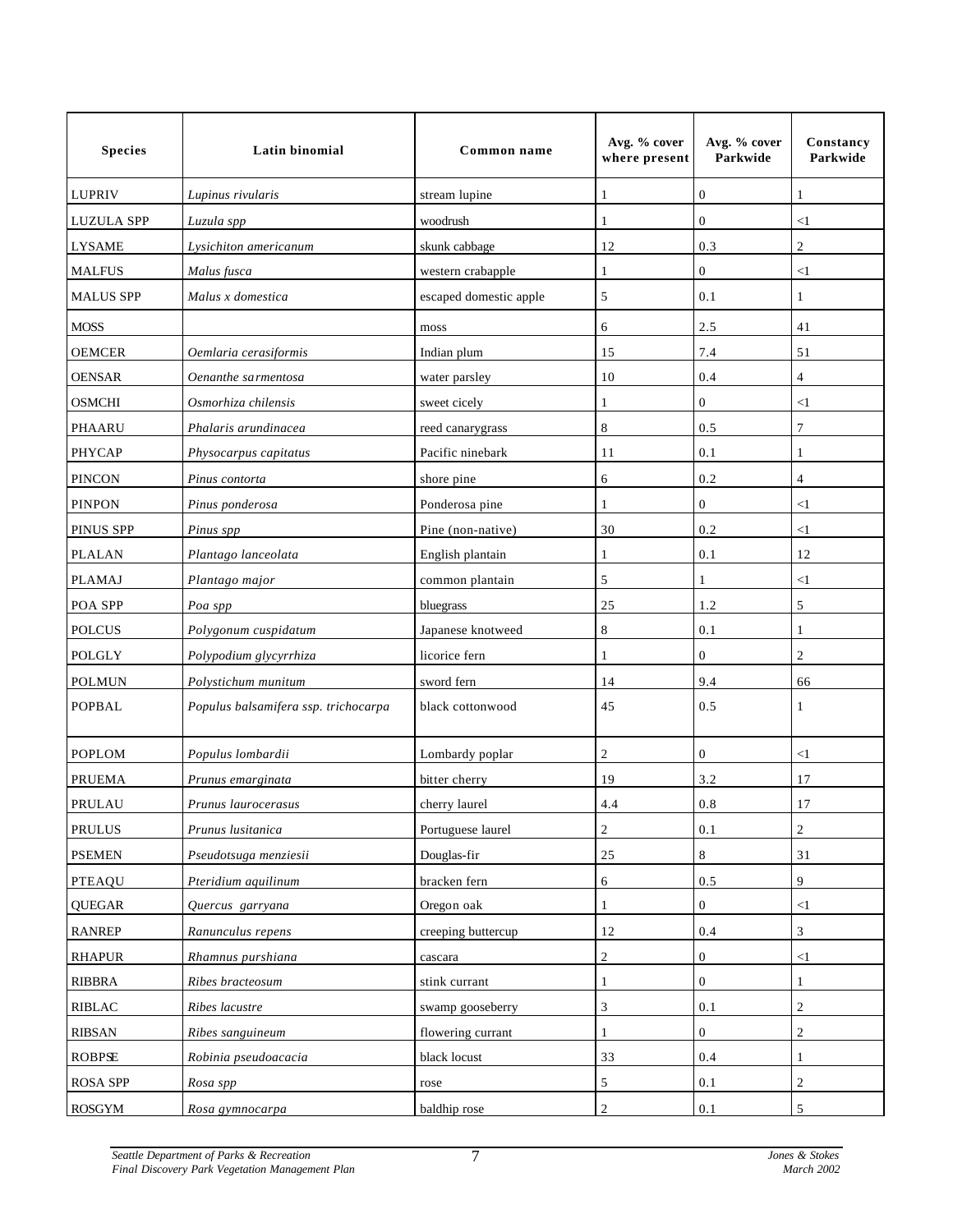| <b>Species</b>    | Latin binomial              | Common name                            | Avg. % cover<br>where present | Avg. % cover<br>Parkwide | Constancy<br>Parkwide |
|-------------------|-----------------------------|----------------------------------------|-------------------------------|--------------------------|-----------------------|
| <b>ROSPIS</b>     | Rosa pisocarpa              | swamp rose                             | 2                             | $\boldsymbol{0}$         | $<$ 1                 |
| <b>RUBARM</b>     | Rubus armeniacus            | Himalayan blackberry                   | 15                            | 7.8                      | 50                    |
| <b>RUBLAC</b>     | Rubus laciniatus            | evergreen blackberry                   | 25                            | 0.1                      | <1                    |
| <b>RUBLEU</b>     | Rubus leucodermis           | blackcap raspberry                     | 3                             | 0.3                      | 10                    |
| <b>RUBPAR</b>     | Rubus parviflorus           | thimbleberry                           | 10                            | 0.1                      | $<$ 1                 |
| <b>RUBSPE</b>     | Rubus spectabilis           | salmon berry                           | 27                            | 12.7                     | 46                    |
| <b>RUBURS</b>     | Rubus ursinus               | Pacific blackberry                     | 21                            | 13.8                     | 66                    |
| <b>RUMACE</b>     | Rumex acetosella            | sheep sorrel                           | 0                             | $\boldsymbol{0}$         | 1                     |
| <b>RUMCRI</b>     | Rumex crispus               | curly dock                             | 1                             | $\mathbf{0}$             | $<$ 1                 |
| <b>SALALB</b>     | Salix alba                  | white willow                           | 20                            | 0.1                      | $<$ 1                 |
| <b>SALIX SPP</b>  | Salix spp                   | willow                                 | 20                            | 0.2                      | 1                     |
| <b>SALLUC</b>     | Salix lucida ssp. lasiandra | Pacific willow                         | 15                            | 0.1                      | $<$ 1                 |
| SALSCO            | Salix scouleriana           | Scouler's willow                       | 35                            | 0.6                      | $\overline{c}$        |
| <b>SAMRAC</b>     | Sambucus racemosa           | red elderberry                         | 7                             | 2.3                      | 33                    |
| <b>SCIACU</b>     | Scirpus acutus              | hard-stem bulrush                      | 2                             | $\overline{0}$           | <1                    |
| <b>SCILLA SP.</b> | Scilla spp.                 | scilla                                 |                               | $\mathbf{0}$             | $\leq$                |
| <b>SCIMIC</b>     | Scirpus microcarpus         | small-fruited bulrush                  | 60                            | 0.4                      | $<$ 1                 |
| <b>SMISTE</b>     | Smilacina stellata          | starry Solomon's seal                  | 1                             | $\overline{0}$           | $<$ 1                 |
| <b>SORAUC</b>     | Sorbus aucuparia            | Rowan tree, European mountain 6<br>ash |                               | 0.2                      | 3                     |
| <b>SPIDOU</b>     | Spiraea douglasii           | Douglas spirea                         | 3                             | $\mathbf{0}$             | $<$ 1                 |
| <b>STEMED</b>     | Stellaria media             | chickweed                              | 4                             | 0.6                      | 15                    |
| <b>SYMALB</b>     | Symphoricarpos albus        | common snowberry                       | 3                             | 0.2                      | 7                     |
| <b>TAROFF</b>     | Taraxicum officinale        | common dandelion                       |                               | $\boldsymbol{0}$         | 4                     |
| <b>TAXBRE</b>     | Taxus brevifolia            | Pacific yew                            | 8                             | 0.1                      | -1                    |
| <b>TELGRA</b>     | Tellima grandiflora         | fringe cup                             | 4                             | 0.7                      | 16                    |
| <b>THAOCC</b>     | Thalictrum occidentale      | western meadow rue                     | 1                             | $\boldsymbol{0}$         | $<1\,$                |
| <b>THUOCC</b>     | Thuja occidentalis          | eastern arborvitae                     | 8                             | $\mathbf{0}$             | $<$ 1                 |
| THUPLI            | Thuja plicata               | western redcedar                       | 13                            | 3.4                      | 27                    |
| <b>TOLMEN</b>     | Tolmeia menziesii           | piggyback plant                        | 9                             | 1.1                      | 12                    |
| <b>TRIPRA</b>     | Trifoilum pratense          | red clover                             | 1                             | $\boldsymbol{0}$         | $\sqrt{2}$            |
| <b>TSUHET</b>     | Tsuga heterophylla          | western hemlock                        | 15                            | 2.7                      | 18                    |
| TYPLAT            | Typha latifolia             | common cattail                         | 10                            | 0.1                      | <1                    |
| <b>URTDIO</b>     | Urtica dioica               | stinging nettle                        | 14                            | 5.3                      | 38                    |
| <b>VACPAR</b>     | Vaccinium parvifolium       | red huckleberry                        | 2                             | 0.2                      | 9                     |
| <b>VERAME</b>     | Veronica americana          | American speedwell                     |                               | $\mathbf{0}$             |                       |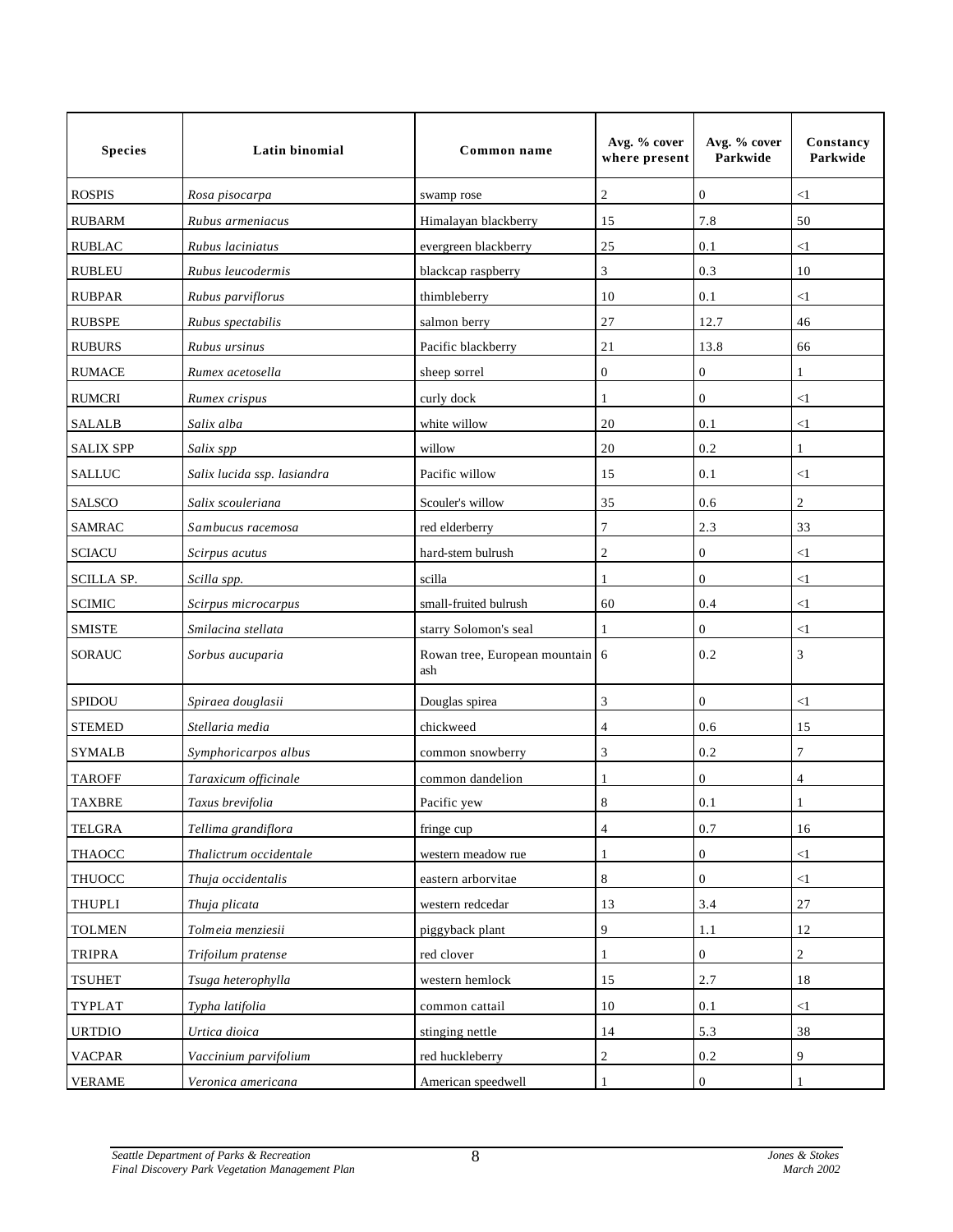| <b>Species</b> | Latin binomial          | Common name          | Avg. % cover<br>where present | Avg. % cover<br>Parkwide | Constancy<br>Parkwide |
|----------------|-------------------------|----------------------|-------------------------------|--------------------------|-----------------------|
| <b>VIBRHY</b>  | Viburnum rhytidophyllum | leatherleaf viburnum |                               |                          | $\leq$                |
| <b>VICAME</b>  | Vicia americana         | American vetch       |                               | 0.2                      | 14                    |
| <b>VIOORB</b>  | Viola orbiculata        | round-leaf violet    |                               |                          |                       |

Of the 169 plots installed, 129 were in forested community types. The vegetation inventory tallied 3,003 individual trees in these 129 forested plots. Of these, numbers of individual trees for common native species appear in Table 2. Individual Numbers of Common Tree Species, below.

| <b>Species</b>                               | <b>Number of Individuals</b> |
|----------------------------------------------|------------------------------|
| Bigleaf maple ( <i>Acer macrophyllum</i> )   | 1,138                        |
| Red alder (Alnus rubra)                      | 686                          |
| Bitter cherry (Prunus emarginata)            | 552                          |
| Douglas-fir ( <i>Pseudotsuga menziesii</i> ) | 248                          |
| Western red cedar <i>(Thuja plicata)</i>     | 61                           |
| Western hemlock (Tsuga heterophylla)         | 41                           |

#### **Table 2. Individual Numbers of Common Tree Species**

Parkwide, the most prevalent tree species in Discovery Park is bigleaf maple *(Acer macrophyllum)*, followed by red alder *(Alnus rubra)*, bitter cherry *(Prunus emarginata,),* and Douglas-fir *(Pseudotsuga menziesii*). Bigleaf maple is present on nearly two-thirds of the plots sampled and its coverage parkwide averaged 25.3%. Nearly 1,200 individual bigleaf maples, and over 700 alders, were tallied in the inventory.

The most prevalent native shrub species in the park is Pacific (or creeping) blackberry *(Rubus ursinus)*, followed by Indian plum *(Oemleria cerasiformis),* and salmonberry *(Rubus spectabilis)*. Pacific blackberry is present on two-thirds of the plots, and its coverage parkwide averaged 13.8%.

The most prevalent species in the herb/fern/moss stratum is sword fern *(Polystichum munitum)*. Sword fern is found in two-thirds of the areas sampled, and its coverage parkwide averaged 9.4%. Mosses and singing nettle *(Urtica dioica)* are also present on at least one-third of the plots.

### **2.3.2.2 Standing Dead Trees and Down Woody Material**

The total count of standing dead trees (snags) was 240. These snags were counted on 73 plots. Among plots where any snags were present, the average number of snags per plot was 3.3. There are 129 forested plots in the park; therefore, the average number of snags per forested plot is 1.9 per plot. From this result, a parkwide estimate of about 19 snags per forested acre may be extrapolated.

Down woody debris (DWD) was tallied by three size classes. These categories included pieces over 3 inches in diameter, pieces 0.5 inch to 3 inches in diameter, and pieces smaller than 0.5 inch in diameter. To be included in the survey, large pieces (>3 inches in diameter) had to be over 3 feet long; pieces in the two smaller classes had to exceed 1 foot in length to be tallied.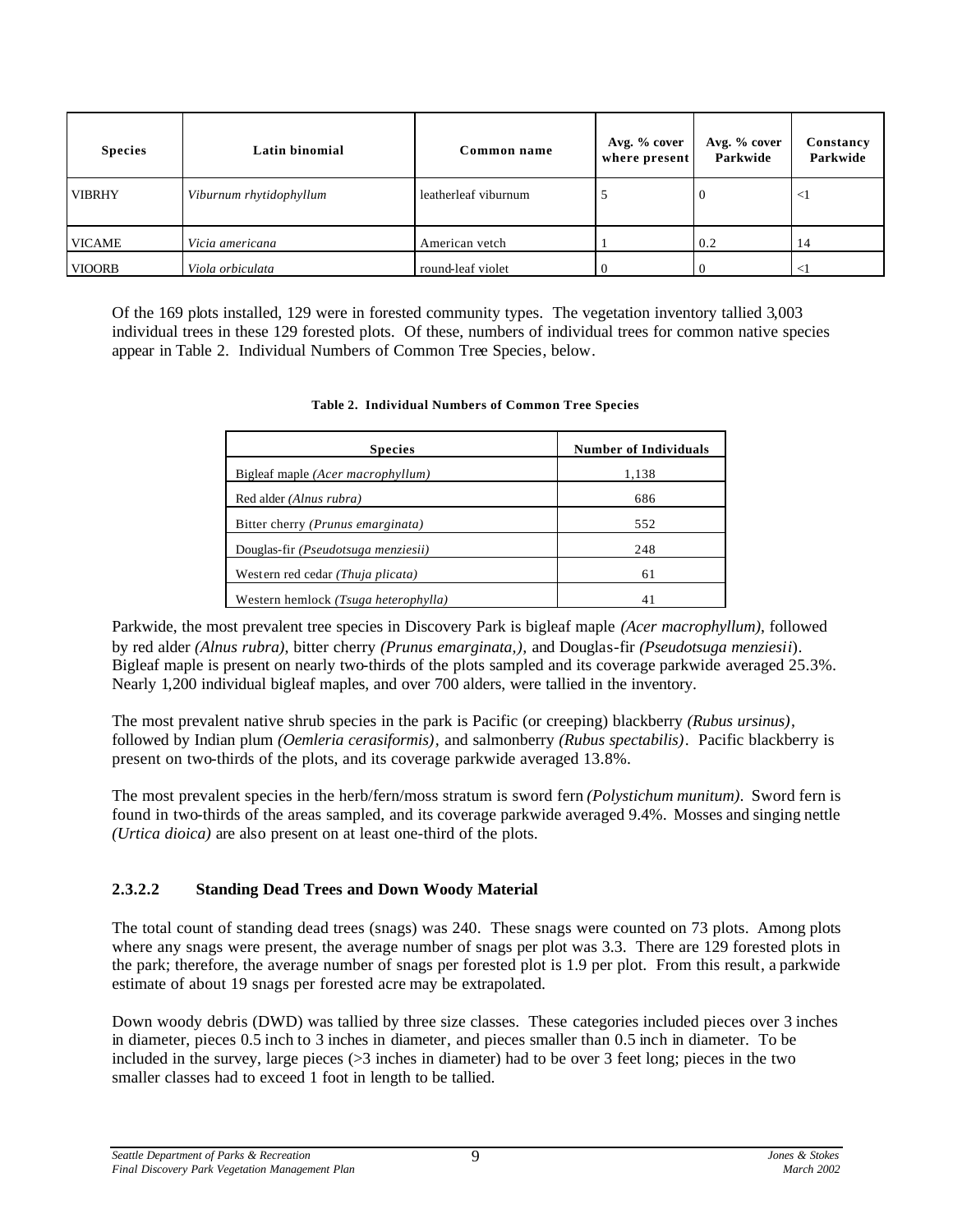In the largest size class, 782 pieces were counted in 116 of the 129 forested plots. The average number of large pieces per forested plot is 6. It is estimated, then, that there are 60 pieces of DWD larger than 3 inches in diameter per forested acre.

In the medium and small size classes, 3,838 and 10,264 pieces were tallied, respectively. Medium and small pieces of DWD were counted on nonforested as well as forested plots. Averages of 28.6 medium and 74.4 small pieces of DWD per plot were calculated.

### **2.3.2.3 Invasive Species**

Invasive species presence at Discovery Park varies among species. Overall, the data support management recommendations to actively remove invasive species and manage for the establishment of native communities.

Nine of the 134 species identified were listed as invasive in the vegetation survey methods. An additional 40 non-native species were identified. Some of these, such as stinky geranium *(Geranium robertianum)* and yellow flag iris *(Iris pseudacorus)*, can be aggressive invaders.

One of the more alarming figures to emerge from the data is the constancy of Himalayan blackberry *(Rubus armeniacus)*. The species has a parkwide constancy of 50, meaning that it was found at some level in half of the 169 plots. While some areas of the park, such as the areas below the bluffs, were relatively free of invasive species, Himalayan blackberry was found in many of these plots. This invader is a persistent, pervasive species in the park and will likely continue to spread in the absence of aggressive management.

English holly, English ivy, and Scot's broom were the next most prevalent invasive species. Each of these was found in over one-quarter of the plots sampled and holly was present in 39% of the plots. Other invaders, such as reed canary grass and cherry laurel, were present in more manageable densities.

### **2.3.3 Additional Data Analysis and Previous Results**

After data collection was complete, plots were grouped into community types reflecting similarities in the type and abundance of species present. These similarities typically follow moisture conditions on a given plot. Additional consideration is given to soil and light conditions. [Note: As used here, the term "community type" is similar to the term "plant association." However, plant associations are typically derived from and descriptive of potential climax communities in natural or minimally managed settings, and are frequently based on the regenerating species on a given plot. Since Discovery Park is more intensively managed, and since the objective of the vegetation inventory is to evaluate the communities currently present, the term "plant association" has not been used.]

A total of 21 separate community types were originally identified from the data collected at Discovery Park. These community types are described in the May 2001 Discovery Park Vegetation Inventory Summary Report. Community type designations in that report were based on the type of canopy dominance, the dominant tree species, and the dominant shrub species.

Distribution of plots into 21 types proved too cumbersome for development of broad management strategies from the outset of the vegetation management plan. Moreover, the distribution of the plot data into 21 types yielded insufficient grouping of similar communities and sample numbers that did not reliably reflect conditions within a community type.

Plot data has been analyzed further for the final edition of the plan, and the 21 original community types have been further grouped into seven community types. The revised community type designations are based on the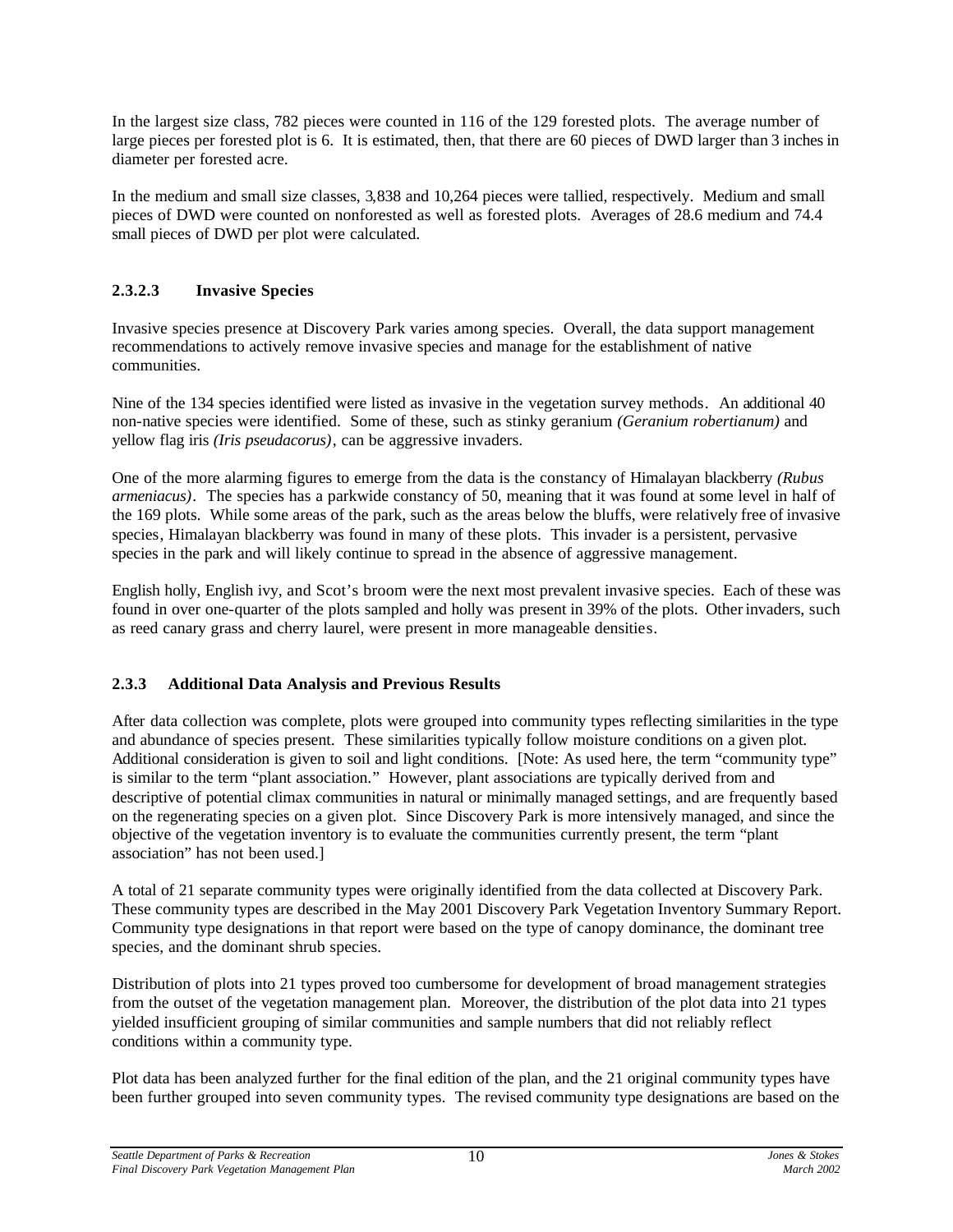prevailing soil moisture indicator status of the species in a given community. The grouping of the species is discussed in more detail further below. Four of the seven community types are forested. The other three describe grasslands, shrublands, and unique types such as emergent wetlands. Regrouping of the original 21 community types is summarized in Table 3, Final VMP Community Type Designations.

|                           | <b>Final VMP Community Type</b> | Former Community Type (May 2001) |                                    |  |
|---------------------------|---------------------------------|----------------------------------|------------------------------------|--|
| Designation               | Name                            | Designation                      | Name                               |  |
|                           |                                 | H/33                             | Hardwood/ALNRUB/RUBSPE             |  |
| $\mathbf{A}$              | Wet forested                    | M/33                             | Mixed/ALNRUB/RUBSPE                |  |
|                           |                                 | C/43                             | Conifer/PSEMEN-TSUHET/mesic-wet    |  |
|                           |                                 | H/23                             | Hardwood/ACEMAC/RUBSPE             |  |
| B                         | Wet-mesic forested              | M/23                             | Mixed ACEMAC/RUBSPE                |  |
|                           |                                 | M/51                             | Mixed/THUPLI/mesic                 |  |
|                           |                                 | H/22                             | Hardwood/ACEMAC/OEMCER             |  |
|                           | Mesic forested                  | H/24                             | Hardwood/ACEMAC/RUBURS             |  |
|                           |                                 | H/32                             | Hardwood/ALNRUB/OEMCER             |  |
| $\mathsf{C}$              |                                 | M/22                             | Mixed/ACEMAC/OEMCER                |  |
|                           |                                 | M/24                             | Mixed/ACEMAC/RUBURS                |  |
|                           |                                 | M/44                             | Mixed/PSEMEN-ACEMAC/RUBURS         |  |
|                           |                                 | C/11                             | Coniferous/ABIGRA/dry-mesic        |  |
|                           |                                 | C/41                             | Coniferous/PSEMEN-TSUHET/dry-mesic |  |
| D                         | Dry-mesic forested              | H/21                             | Hardwood/ACEMAC/HOLDIS-BERNER      |  |
|                           |                                 | M/21                             | Mixed/ACEMAC/dry-mesic             |  |
|                           |                                 | M/41                             | Mixed/PSEMEN-ACEMAC/dry-mesic      |  |
|                           |                                 | S/04                             | Shrublands/RUBARM-RUBURS           |  |
| E                         | Shrublands                      | S/05                             | Shrublands/CYTSCO                  |  |
| $\boldsymbol{\mathrm{F}}$ | Grasslands                      | G/001                            | Grasslands                         |  |
| G                         | Wetlands                        | O/002                            | Other/wetlands                     |  |

| Table 3. Final VMP Community Type Designations |  |  |  |  |  |  |
|------------------------------------------------|--|--|--|--|--|--|
|------------------------------------------------|--|--|--|--|--|--|

### **2.3.4 Final VMP Community Types**

Community types used for characterizing Discovery Park are described below. Summary data on the community types is found in Tables 4 though 10 (following Section 2), and includes species lists, average percentage cover, constancy, and standing dead tree and down woody material density.

These community type designations define a gradient of plant communities corresponding to soil moisture regimes. As a result, there is overlap in the presence and dominance of some species from one type to another. Please note that, while there a "wet" community type is described, no corresponding "dry" category appears at the opposite end of the gradient. There are no true dry-site communities within Discovery Park.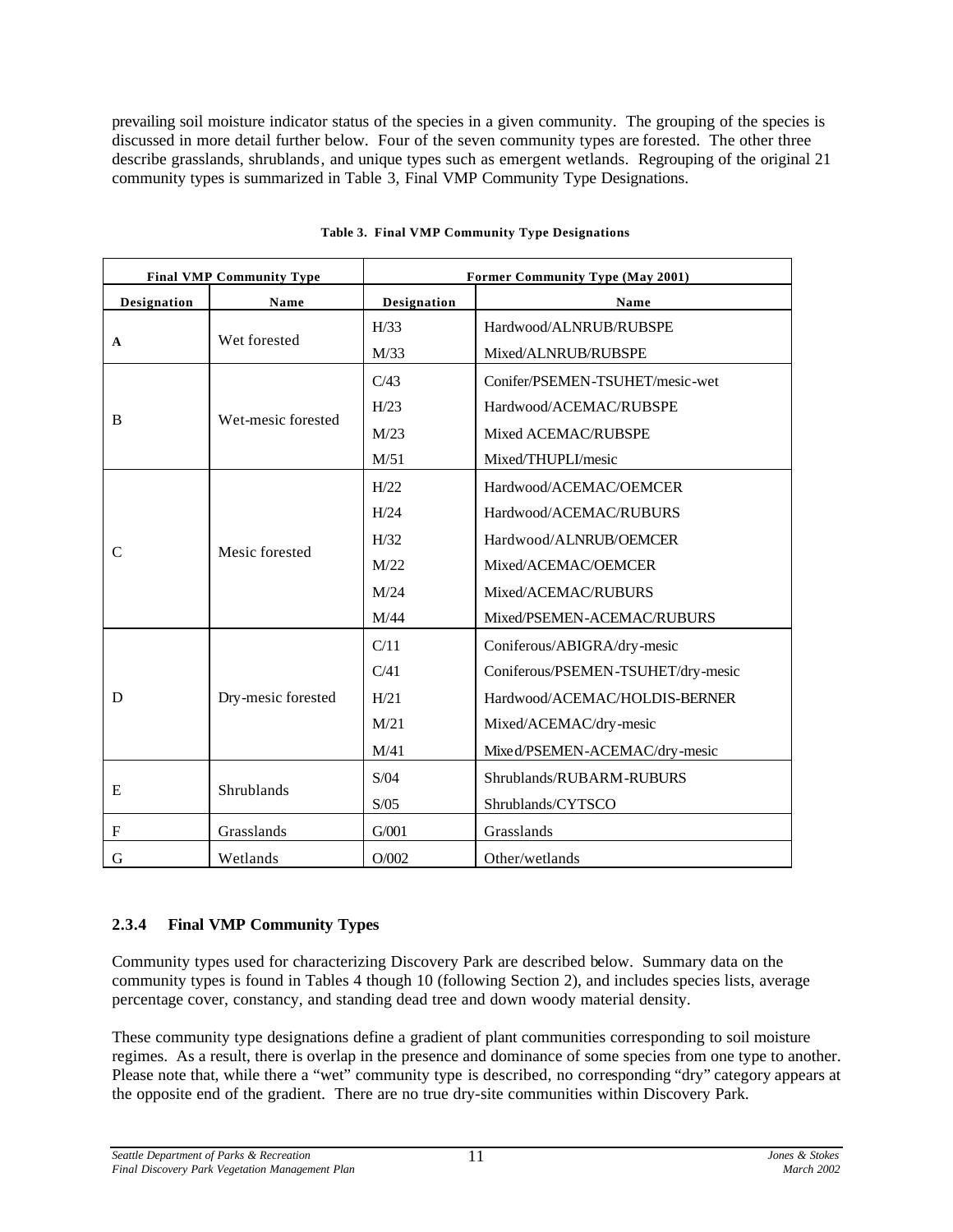Community Type A – wet communities (20 plots) – The best characterization of these communities is red alder/salmonberry. These two species are present in every Type A inventory plot and normally dominate within their respective strata. Alder accounted for 71% of the individual trees tallied within the 20 Type A plots, and averaged 75% cover. Salmonberry averaged 46% cover. No other shrub species exceeded an average 10% cover. The average cover and constancy of mosses were highest within this community type.

Community Type  $B -$  wet-mesic communities (25 plots) – These are communities dominated by bigleaf maple, but with a regular presence of red alder and salmonberry. Bigleaf maple accounted for 59% of the individual trees tallied in these plots. Alder and salmonberry average cover and constancy are lower than in Type A communities; however, these species still share dominance on individual plots. Conifer presence is higher than in wet communities; western red cedar is present in about one-third of the Type B plots, at 10% average cover. The mesic shrub Indian plum is found on one-half the Type B plots, in low  $(-5\%)$  average cover. Drier-site species such as dwarf Oregon grape and ocean spray begin to appear more regularly, though in small amounts, in this community type. Moss coverage is lower than in wet community types, while sword fern coverage is higher.

Community Type  $C$  – mesic communities (56 plots) – This community type is the most prevalent and widespread in the park. Bigleaf maple is the dominant tree species and accounts for 43% of the individual trees tallied in Type C plots. However, the total canopy coverage in these plant communities has a higher number of tree species and more conifers overall than in the wetter community types. The dominant shrubs are Indian plum and trailing blackberry, though shrub diversity is higher than in any other community type. Sword fern is present in nearly all Type C vegetation communities. The mesic type includes communities dominated by bigleaf maple hardwood communities, mixed hardwood-conifer communities, and stands dominated by bitter cherry.

Community Type  $D - dry/m$ esic communities (28 plots) – These are vegetation communities dominated by tree and shrub species that tolerate relatively lower soil moisture regimes. Douglas-fir and bigleaf maple are the most common tree species in Type D plots. However, this community type has the highest diversity of tree species in the park. A total of 17 different species are found within the group of plots that describe the community type. Western red cedar and western hemlock are regularly present within this plant community. Grand fir and madrone also appear occasionally. The most prevalent native shrubs are trailing blackberry and salal.

Community Type E – shrublands (17 plots) - These are nonforested plant communities dominated by shrub species. Trees are occasionally present but are never dominant. In Discovery Park, these communities tend to be dominated by non-native invaders, especially Himalayan blackberry and Scot's broom. These two species are present together on all except one of the shrubland plots. Trailing blackberry, a native shrub, is found on 35% of the Type E plots, but its occurrence is notably lower than the invasive species. Creeping bentgrass is the dominant herb on these plots. Standing dead trees and down woody material are both significantly lower than on forested plots. Shrubland communities were most likely not present in Discovery Park prior to nonindigenous settlement of the area. Future management for this community type would be driven primarily by existing recreational uses or a desire to maintain open space.

Community Type F - Grasslands (19 plots) - Grassland communities are open, nonforested plant communities; however, they do not have the same average percent cover or constancy of shrub species that are found in the Type E communities. A mixture of non-native grasses, including creeping bentgrass, orchard grass, tall fescue, and quackgrass dominates this community type. Grassland communities were most likely not present in Discovery Park prior to nonindigenous settlement of the area. Future management for this community type would be driven primarily by existing recreational uses or a desire to maintain open space.

Community Type G - Wetlands (4 plots) - These plots were placed in four emergent wetland communities around the park. Wetland communities, as the name implies, are dominated by plant species that require high soil moisture, including saturated soils for prolonged periods during the growing season.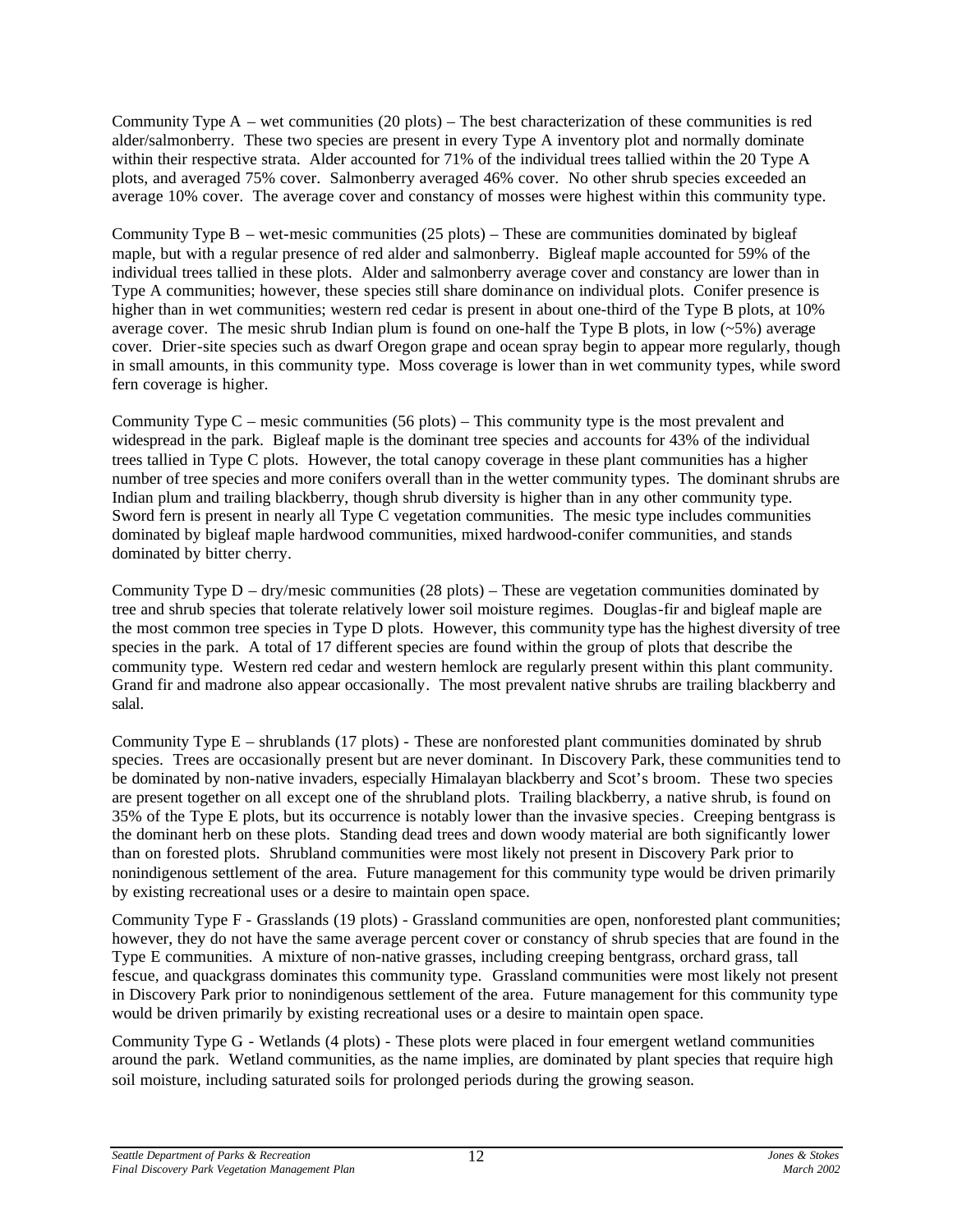### **2.3.5 Indicator Status of Selected Species and Distribution within Community Types**

The community types described in the preceding section were primarily derived from the indicator status of the most common native species in Discovery Park. The indicator status of a plant is based on the range of typical habitat conditions in which a species is found. Generally, the indicator status of a plant reflects the species preference for a wetter or drier soil regime and its tolerance for a broad range of conditions.

The designations of community types were determined by placing the most common species along a gradient of preferred moisture regimes. The initial determination of a given species' soil moisture indicator status was based on consultation with recognized manuals of Pacific Northwest flora. These include floras and manuals by Reed (1988), Hitchcock et al (1969), Pojar and McKinnon (1994) and Cooke (1997). Plots that were dominated by species with similar soil moisture preferences were then grouped.

After individual inventory plots had been organized into community types, the distribution of common park species within those types was analyzed for trends that might support the validity of the classification. Figure 2a, Average Percent Cover of Selected Tree Species, Figure 2b, Average Percent Cover of Selected Shrub Species, Figure 3a Constancy of Selected Tree Species and Figure 3b, Constancy of Selected Shrub Species, show the average percent cover and constancy of 14 common native tree and shrub species across the four forested community types. The species were chosen because they are all dominant or co-dominant in some part of the park and because they represent a reasonably full spectrum of soil moisture indicators.

Several trends can be seen in these graphs and in comparing the community type tables. First, the dominance of alder and salmonberry in the wet Type A communities is evident. Both species continue to be found in all four community types and across the moisture gradient. However, their average percent cover drops considerably as site conditions become drier.

At the other end of the spectrum, Douglas-fir, western beaked hazel, and ocean spray all show a tendency to appear in drier site conditions. Douglas-fir average cover and constancy rise steadily as conditions become drier. The two shrub species actually have higher coverage and constancy in the wet-mesic communities; they nevertheless show an overall preference for drier conditions

Third, the graphs highlight the preference of bigleaf maple for mid-level conditions. Bigleaf maple is most often present and dominant in the wet-mesic and mesic community types.

### **2.4 Existing Vegetation Communities at Discovery Park**

### **2.4.1 General Trends in Vegetation Community Distribution**

When the 169 inventory plots are color-coded by community type and mapped onto an aerial photograph of the park, trends in the distribution of community types emerge. Discovery Park is not monotypic in its soil moisture conditions, its topography, or its past disturbances. Community types also are not randomly distributed across the park. Rather, the four forested community types form distinct patterns of dominance. Recognition of these patterns is important in devising a management strategy for enhancing native plant communities, and in making specific recommendations within the various management zones.

Figure 4, Community Type Zone Map shows zones within the park that have been delineated by similarity of community type.

Vegetation community types in Discovery Park are generally distributed along moisture gradients that follow both the north-south and east-west axes of the park. The north end of the park tends to be dominated by wet and wet-mesic communities. To the south, vegetation community types increasingly tend to be relatively drier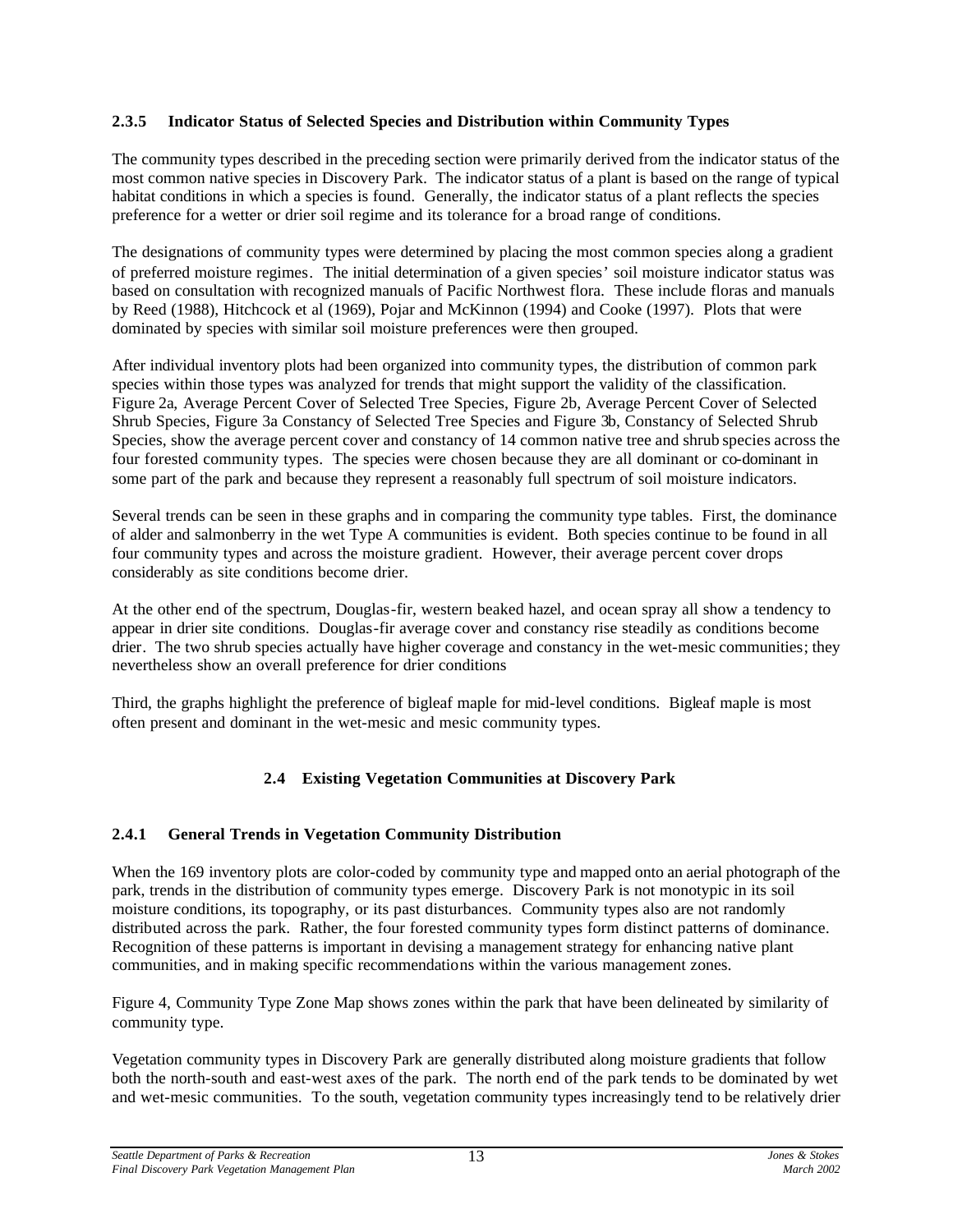types. Similarly, the areas below the bluff on the west edge of the park tend to be dominated by wet-mesic plant communities. Moving inland (eastward), the dominant plant community types are increasingly drier.

This distribution is a broad tendency and is by no means absolutely regular. Topography and aspect changes allow for variance from the general trend throughout the park. For the purposes of devising a vegetation management strategy, the inventory data support the general trend that wet-dominated to dry/mesic -dominated plant communities follow north-to-south and west-to-east gradients.

The picture of Discovery Park that emerges from this trend is of two broad arcs of vegetation community types, one nested within the other, and both surrounding the park's open grass and shrub areas (see Figure 5 below). The first, a broad band of wet to wet-mesic plant communities, runs across the north end of the park toward Puget Sound, then turns south beneath the park bluffs. The plant community composition within this arc is predominantly hardwood forest, mainly red alder. Nested within this arc, mesic to dry-mesic coniferous and mixed hardwood-conifer communities form a second band of plant communities extending northward from the southeast corner of the park, then turning west toward the bluffs, and continuing beneath the south bluffs. Finally, situated within these two primary bands of vegetation communities are the park's grassland and shrubland communities.

Grassland and shrubland communities in Discovery Park are present as a result of a conscious management decision to maintain open areas for active and passive recreation and for vistas. When identifying community distribution trends along a moisture gradient, the shrubland and grassland communities do not reflect natural conditions and should not be considered as dry-site communities.



Figure 5. General Trends in Community Type Distribution at Discovery Park

Again, this perspective of the park's plant distribution is by no means absolute. Deviations from the trend can be found throughout the area studied. Nevertheless, the trend reported here supports the functional foundation of the vegetation management strategy, which is to identify and enhance plant community types throughout the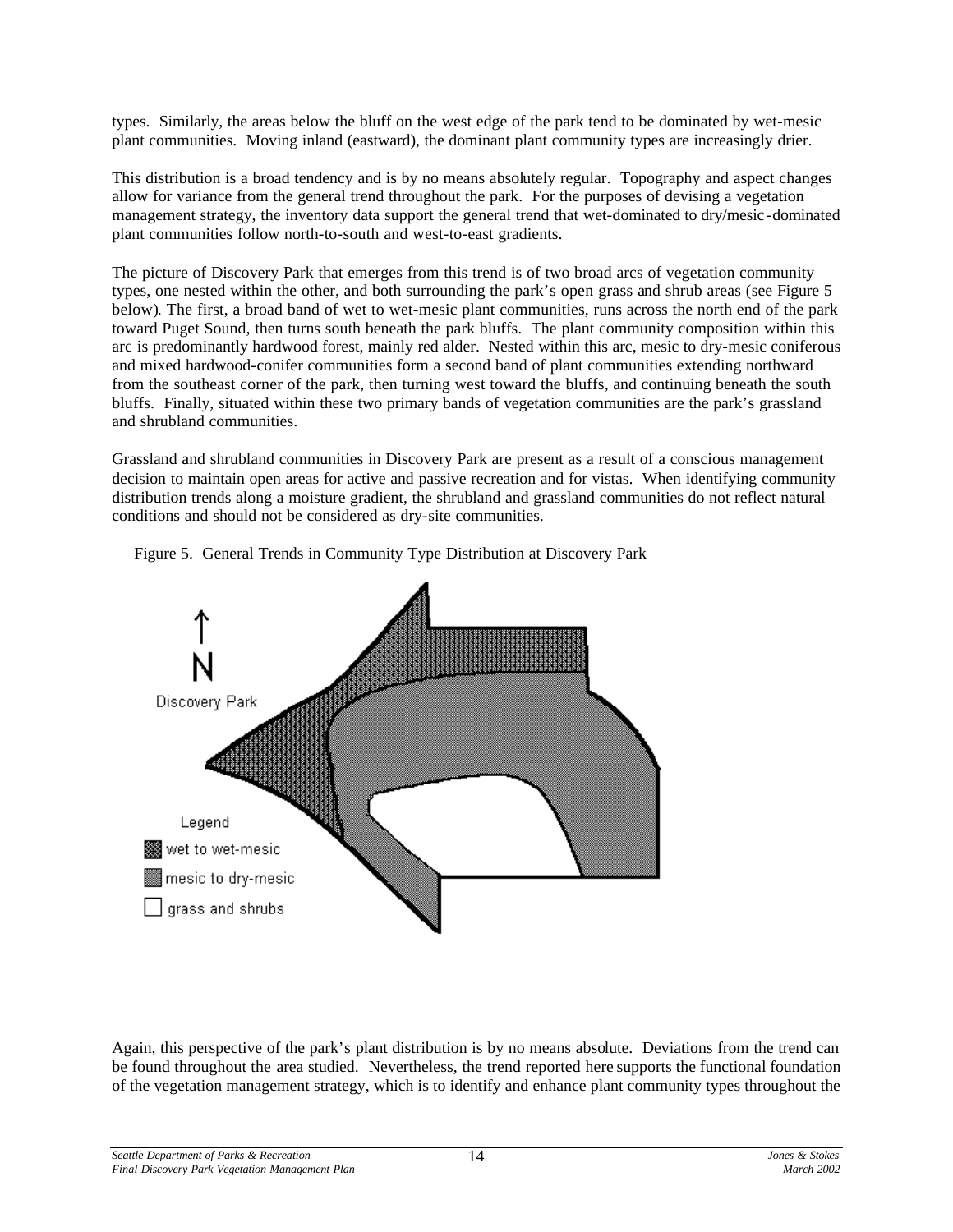park. The observed trend also underlies the specific native community planting recommendations in the vegetation management plan.

### **2.4.2 Reconciliation with SUNP Mapping**

The community type zone map developed by Jones & Stokes provides a broad, "snapshot" view of Discovery Park similar to that found on the SUNP map used as the basis of the inventory plot locations. As in the preparation of the community type zone map, the inventory plot locations (color-coded for community type) were superimposed on the original SUNP map. This approach was intended to determine if plot data analyses led to conclusions similar to the SUNP mapping.

Plot distribution and designation of community types generally supported the delineations of community polygons on the SUNP map. The SUNP map recognizes eight distinct cover types. It delineates 74 separate polygons in the park. Each polygon is given one of the eight cover type designations. Of these 74 polygons, 57 (77%) had only one Jones & Stokes community type designation within the polygon. An additional 12 of 74 (16%) had two different community types within a polygon. No SUNP map polygon had more than three community types within a polygon. This comparison suggests agreement between the SUNP mapping and the Jones & Stokes inventory on the uniformity of distinct plant communities surveyed.

This result is partly an artifact of the plot location process; in many of the SUNP polygons, DOPR requested that only one plot be installed. However, further analysis of the data supports agreement between SUNP conclusions and the vegetation inventory results.

For example, the SUNP map uses eight different cover types. SUNP coniferous cover type polygons show a correlation with dry-mesic community types. Of 10 Jones & Stokes plots located in four SUNP coniferous cover type polygons, 7 (70%) were community type D, dry-mesic , as mapped by Jones & Stokes. Two were mesic, and the remaining plot was wet-mesic. Mixed conifer-deciduous cover types mapped by SUNP also showed a tendency to contain the Jones & Stokes dry-mesic and mesic communities within them. Of the 28 Jones & Stokes plots, 18 (64%) installed in the SUNP mixed conifer-deciduous cover type were mesic or drymesic. Only one plot was in a Type A, wet community type. Finally, 18 of 20 Type A, wet community type plots were in the SUNP deciduous forested polygons.

Comparison of the SUNP map and the vegetation inventory underscores the tendency for deciduous stands to be dominated by wet to wet/mesic plant communities, and for coniferous and mixed hardwood-coniferous stands to be dominated by mesic to dry-mesic plant communities.

### **2.4.3 Discovery Park Compared to Typical Puget Trough Communities**

Another picture of Discovery Park that emerges from the inventory plot data is the typical structure and diversity of plant communities within the park compared to other forested areas in the Puget Trough.

Discovery Park is located in the Western Hemlock zone of the Puget Lowlands (Franklin and Dyrness 1973, Kruckeberg 1991). Kruckeberg's description of typical vegetation in this zone includes dominance by a mixture of conifers, with western hemlock as a climax species. Douglas-fir dominates drier sites, and western red cedar dominates wetter areas. Common understory shrubs are vine maple, salal, red huckleberry, Oregon grape, and Devil's club. Common herb species are sword fern, deer fern, evergreen violet, foamflower, twinflower, western trillium, false lily-of-the-valley, and wild ginger.

The 2001 vegetation inventory found four of the five shrub species listed above, and two of the eight herb species. [Note: Estimation of herb coverage was low because of the timing of the vegetation inventory. As a result, analysis and discussion of herb coverage will be limited in this section. Recommendations for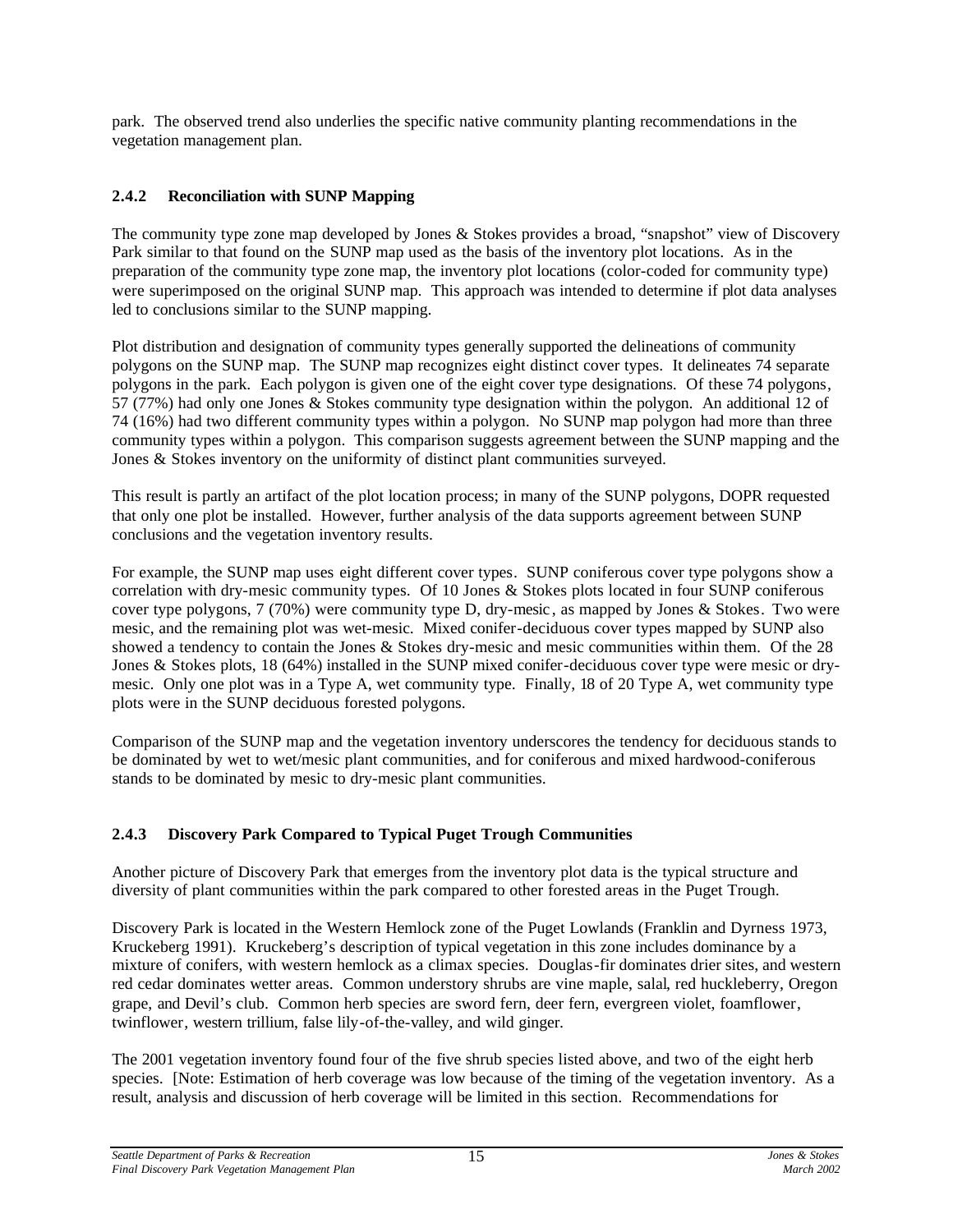enhancement of herb communities will follow later in this report.] Overall, shrub coverage and species diversity compares poorly with high-quality lowland forests in the Puget Sound area. Table 11, Average Cover and Constancy of Common Puget Lowlands Shrub Species in Discovery Park, lists native shrub species of the Western Hemlock zone that Kruckeberg rates as widespread in occurrence and common or frequent in abundance within the Puget Lowlands. The table also provides for each shrub species the Discovery Park average percent cover where present, and the constancy. These two numbers are roughly analogous to abundance and occurrence, respectively.

| <b>Species Name</b>   | <b>Common Name</b>    | DP avg. % cover | DP constancy   |  |
|-----------------------|-----------------------|-----------------|----------------|--|
| Acer circinatum       | Vine maple            | 9               | $\mathbf{2}$   |  |
| Amelanchier alnifolia | Serviceberry          | 5               | 1              |  |
| Berberis nervosa      | Dwarf Oregon grape    | 10              | 20             |  |
| Cornus stolonifera    | Red-osier dogwood     | 11              | $\overline{c}$ |  |
| Corylus cornuta       | Western beaked hazel  | 12              | 14             |  |
| Gaulteria shallon     | Salal                 | 19              | 17             |  |
| Holodiscus discolor   | Ocean spray           | 12              | 16             |  |
| Linnea borealis       | Twinflower            | <b>NF</b>       | <b>NF</b>      |  |
| Oemleria cerasiformis | Indian plum           | 15              | 51             |  |
| Oplopanax horridum    | Devil's club          | NF              | <b>NF</b>      |  |
| Ribes sanguineum      | Red-flowering currant | 1               | $\overline{2}$ |  |
| Rosa gymnocarpa       | Baldhip rose          | $\overline{c}$  | 5              |  |
| Rosa nutkana          | Nootka rose           | NF              | <b>NF</b>      |  |
| Rubus parviflorus     | Thimbleberry          | 10              | 1              |  |
| Rubus spectabilis     | Salmonberry           | 27              | 46             |  |
| Rubus ursinus         | Trailing blackberry   | 21              | 66             |  |
| Salix scouleriana     | Scouler's willow      | 35              | $\overline{c}$ |  |
| Sambucus racemosa     | Red elderberry        | 7               | 33             |  |
| Spiraea douglasii     | Douglas spirea        | 3               | 1              |  |
| Symphoricarpos albus  | Snowberry             | 3               | $\overline{7}$ |  |
| Vaccinim alaskense    | Alaska huckleberry    | NF              | <b>NF</b>      |  |
| Vaccinium ovatum      | Evergreen huckleberry | <b>NF</b>       | <b>NF</b>      |  |
| Vaccinium parvifolium | Red huckleberry       | $\overline{c}$  | 9              |  |

**Table 11. Average Cover and Constancy of Common Puget Lowlands Shrub Species in Discovery Park**

NF = Not Found during inventory

1 per Kruckeberg 1991

The table illustrates the lack of species diversity and abundance in shrub communities at Discovery Park. Thirteen of the twenty-three species listed were found on 5% or fewer (8) of the 169 inventory plots. Five of these were not located at all in Discovery Park. Only four species are present on more than one-third of the 169 plots. In nearly two-thirds of the park, shrub species that are regarded as widespread and common in Puget lowland forests are nearly or completely absent, reflecting a serious lack of diversity and abundance in Discovery Park native shrub communities.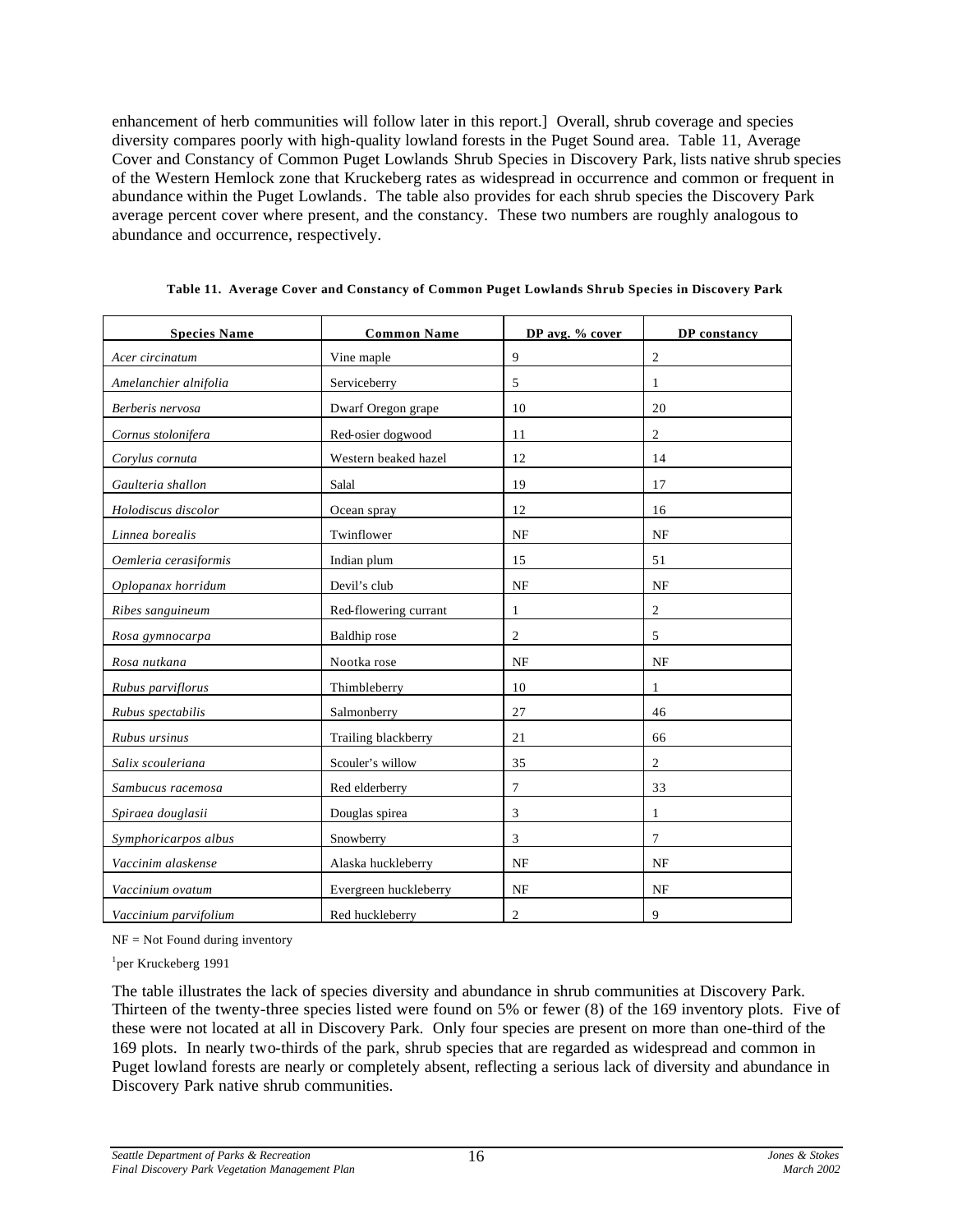Management recommendations to ameliorate this situation will be described later in this report and include providing park managers with a plant palette of native shrub and herb species to complement specific community types.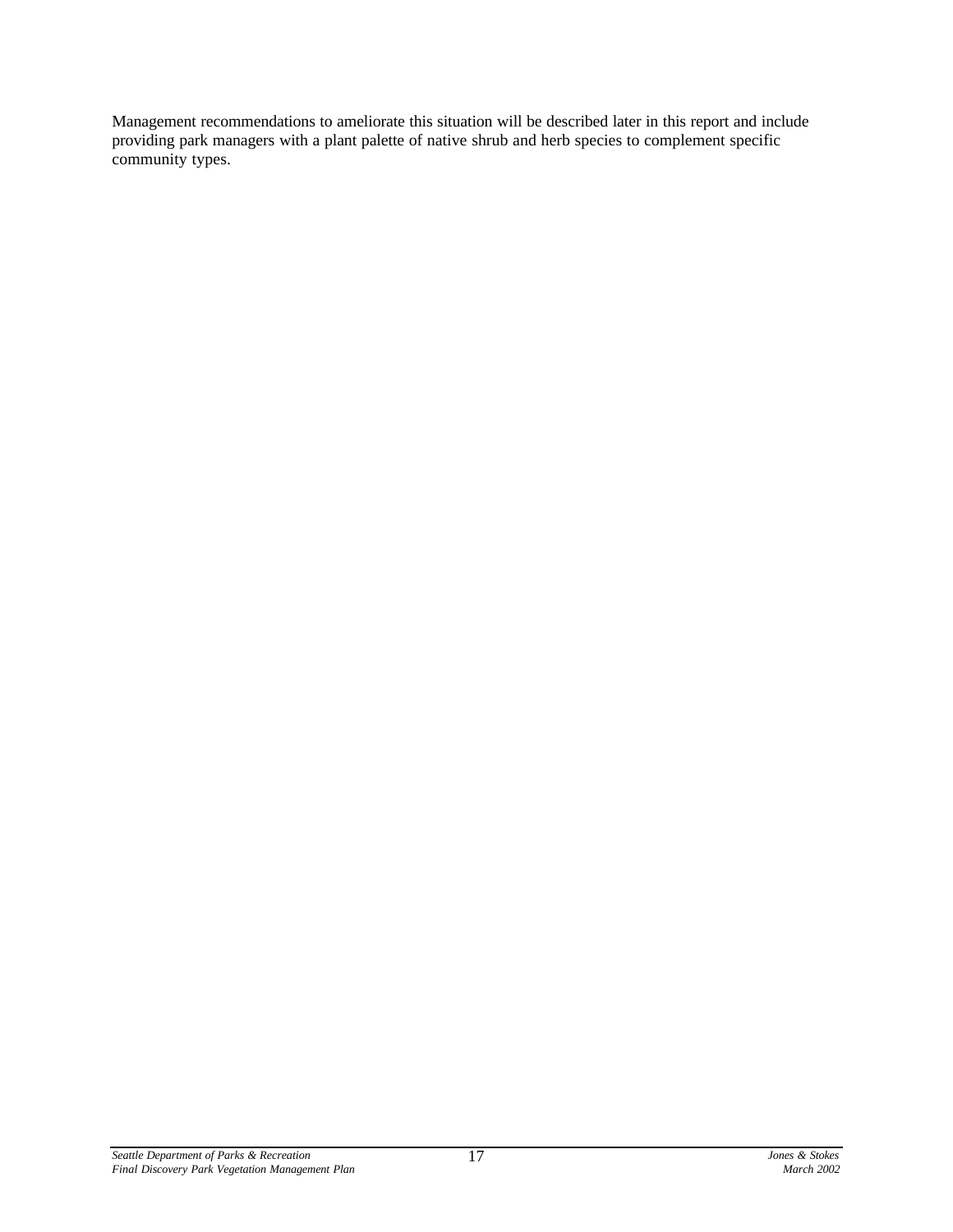**Community Type Tables**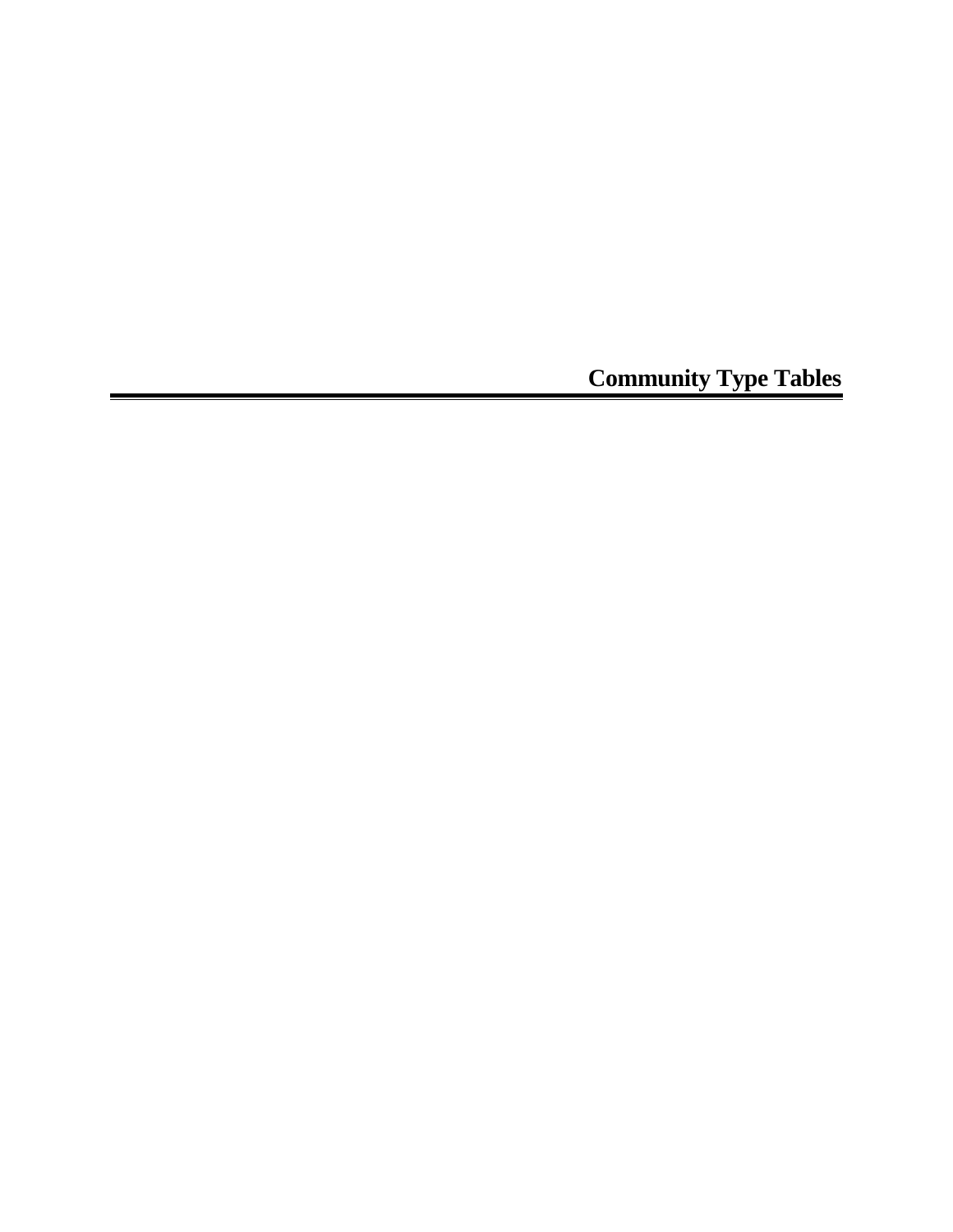| <b>Species Code</b> | <b>Common Name</b>    | Avg % cover | Constancy  | Individuals tallied<br>(trees only) |
|---------------------|-----------------------|-------------|------------|-------------------------------------|
| <b>ABIGRA</b>       | Grand fir             | 0.1         | 5          | $\overline{c}$                      |
| ACEMAC              | Bigleaf maple         | 6.9         | 55         | 104                                 |
| <b>ALNRUB</b>       | Red alder             | 75.0        | 100        | 317                                 |
| <b>CRADOU</b>       | <b>Black hawthorn</b> | 0.2         | 5          | $\mathbf{1}$                        |
| <b>PRUEMA</b>       | Bitter cherry         | 0.3         | 5          | 1                                   |
| <b>PSEMEN</b>       | Douglas-fir           | 0.9         | 10         | 5                                   |
| THUPLI              | Western red cedar     | 1.9         | 30         | 14                                  |
| TSUHET              | Western Hemlock       | 1.6         | 20         | 2                                   |
|                     |                       |             |            |                                     |
| <b>ACECIR</b>       | Vine maple            | 0.1         | 5          |                                     |
| <b>BERNER</b>       | Dwarf Oregon grape    | 0.1         | 5          |                                     |
| <b>CORCOR</b>       | Western beaked hazel  | 0.1         | 5          |                                     |
| <b>HEDHEL</b>       | English ivy           | 8.4         | 50         |                                     |
| <b>ILEAQU</b>       | English holly         | 4.4         | 70         |                                     |
| <b>OEMCER</b>       | Indian plum           | 7.5         | 60         |                                     |
| <b>PHYCAP</b>       | Pacific ninebark      | 0.1         | 5          |                                     |
| <b>PRULAU</b>       | Cherry laurel         | 1.1         | 40         |                                     |
| <b>RIBLAC</b>       | Swamp gooseberry      | 0.3         | 10         |                                     |
| <b>RUBARM</b>       | Himalayan blackberry  | 6.5         | 70         |                                     |
| <b>RUBSPE</b>       | Salmonberry           | 46.2        | 100        |                                     |
| <b>RUBURS</b>       | Trailing blackberry   | 9.4         | 70         |                                     |
| <b>SAMRAC</b>       | Red elderberry        | 3.6         | 50         |                                     |
| <b>SPIDOU</b>       | Douglas spirea        | 0.2         | 5          |                                     |
| <b>SYMALB</b>       | Snowberry             | 0.2         | 5          |                                     |
|                     |                       |             |            |                                     |
| <b>ATHFIL</b>       | Lady fern             | $1.8\,$     | 30         |                                     |
| CARDEW              | Dewey's sedge         | 0.3         | 10         |                                     |
| EPIANG              | Fireweed              | 0.1         | 10         |                                     |
| <b>EQUARV</b>       | Field horsetail       | 0.3         | $10\,$     |                                     |
| <b>EQUTEL</b>       | Giant horsetail       | $1.0\,$     | 19         |                                     |
| <b>GALIUM SPP</b>   | Bedstraw              | $1.7\,$     | $20\,$     |                                     |
| <b>GERROB</b>       | Stinky geranium       | $1.0\,$     | $\sqrt{5}$ |                                     |
| <b>GEUMAC</b>       | <b>Bigleaf</b> avens  | $0.1\,$     | 10         |                                     |
| <b>GLYELA</b>       | Common mannagrass     | $0.1\,$     | 5          |                                     |

### **Table 4. Community Type A – Wet (N=20 plots)**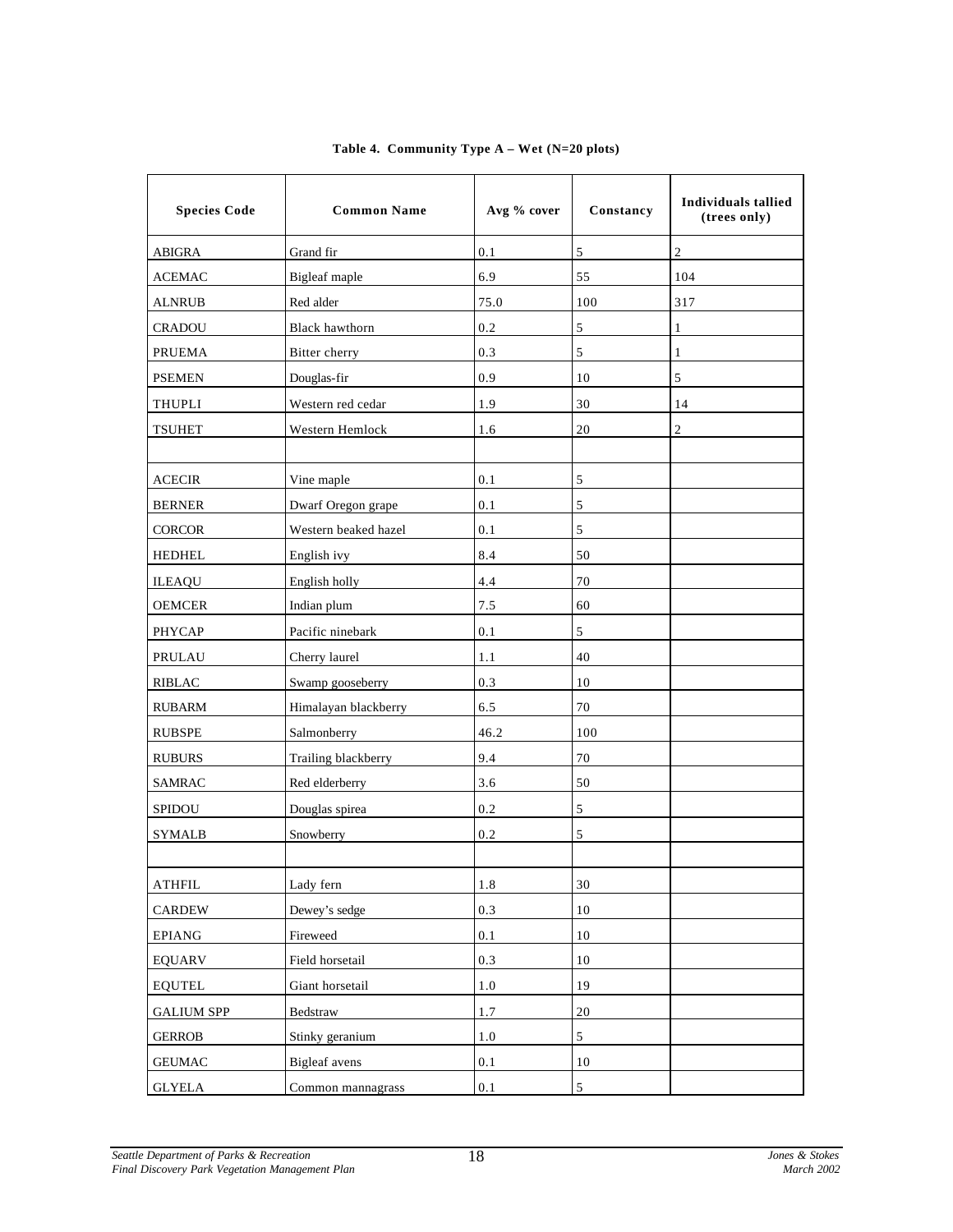| <b>Species Code</b> | <b>Common Name</b>   | Avg % cover | Constancy | Individuals tallied<br>(trees only) |
|---------------------|----------------------|-------------|-----------|-------------------------------------|
| <b>GRASS</b>        | grass                | 4.3         | 25        |                                     |
| <b>HOLLAN</b>       | Velvet grass         | 0.0         | 5         |                                     |
| <b>IRIPSE</b>       | Yellow flag iris     | 0.2         | 10        |                                     |
| <b>JUNEFF</b>       | Soft rush            | 0.0         | 5         |                                     |
| <b>LUZULA SPP</b>   | Woodrush             | 0.1         | 5         |                                     |
| <b>LYSAME</b>       | Skunk cabbage        | 1.4         | 15        |                                     |
| <b>MOSS</b>         | <b>Moss</b>          | 4.2         | 85        |                                     |
| <b>OENSAR</b>       | Water parsley        | 1.5         | 20        |                                     |
| PHAARU              | Reed canary grass    | 0.6         | 15        |                                     |
| <b>POLMUN</b>       | Sword fern           | 8.6         | 90        |                                     |
| <b>PTEAQU</b>       | Bracken fern         | $2.8\,$     | 20        |                                     |
| <b>RANREP</b>       | Creeping buttercup   | 0.4         | 10        |                                     |
| <b>STEMED</b>       | Chickweed            | 0.3         | 5         |                                     |
| <b>TELGRA</b>       | Fringe cup           | 2.5         | 15        |                                     |
| <b>TOLMEN</b>       | Piggyback plant      | 3.6         | 30        |                                     |
| <b>URTDIO</b>       | Stinging nettle      | 2.9         | 40        |                                     |
| VERAME              |                      | 0.1         | 10        |                                     |
|                     |                      |             |           |                                     |
|                     | bare ground          | 18.6        | 90        |                                     |
|                     |                      |             |           |                                     |
|                     |                      | avg. count  | Constancy |                                     |
|                     | standing dead trees  | $2.0\,$     | 65        |                                     |
|                     | DWD > 3"             | 5.6         | 95        |                                     |
|                     | DWD 0.5-3"           | 27.8        | 100       |                                     |
|                     | $\rm{DWD}\rm{<}0.5"$ | 60.3        | 90        |                                     |
|                     |                      |             |           |                                     |
|                     | Mtn beaver           |             | 10        |                                     |

### **Table 5. Community Type B - Wet-Mesic (N=25 plots)**

| <b>Species</b> | <b>Common Name</b> | Avg. % cover | Constancy | Individuals<br>tallied<br>(trees only) |
|----------------|--------------------|--------------|-----------|----------------------------------------|
| <b>ABIAMA</b>  | Pacific Silver fir | 0.8          | 4         |                                        |
| <b>ABIGRA</b>  | Grand fir          | 0.2          | 12        |                                        |
| <b>ACEMAC</b>  | Bigleaf maple      | 45.2         | 96        | 166                                    |
| <b>ALNRUB</b>  | Red alder          | 20.4         | 68        | 65                                     |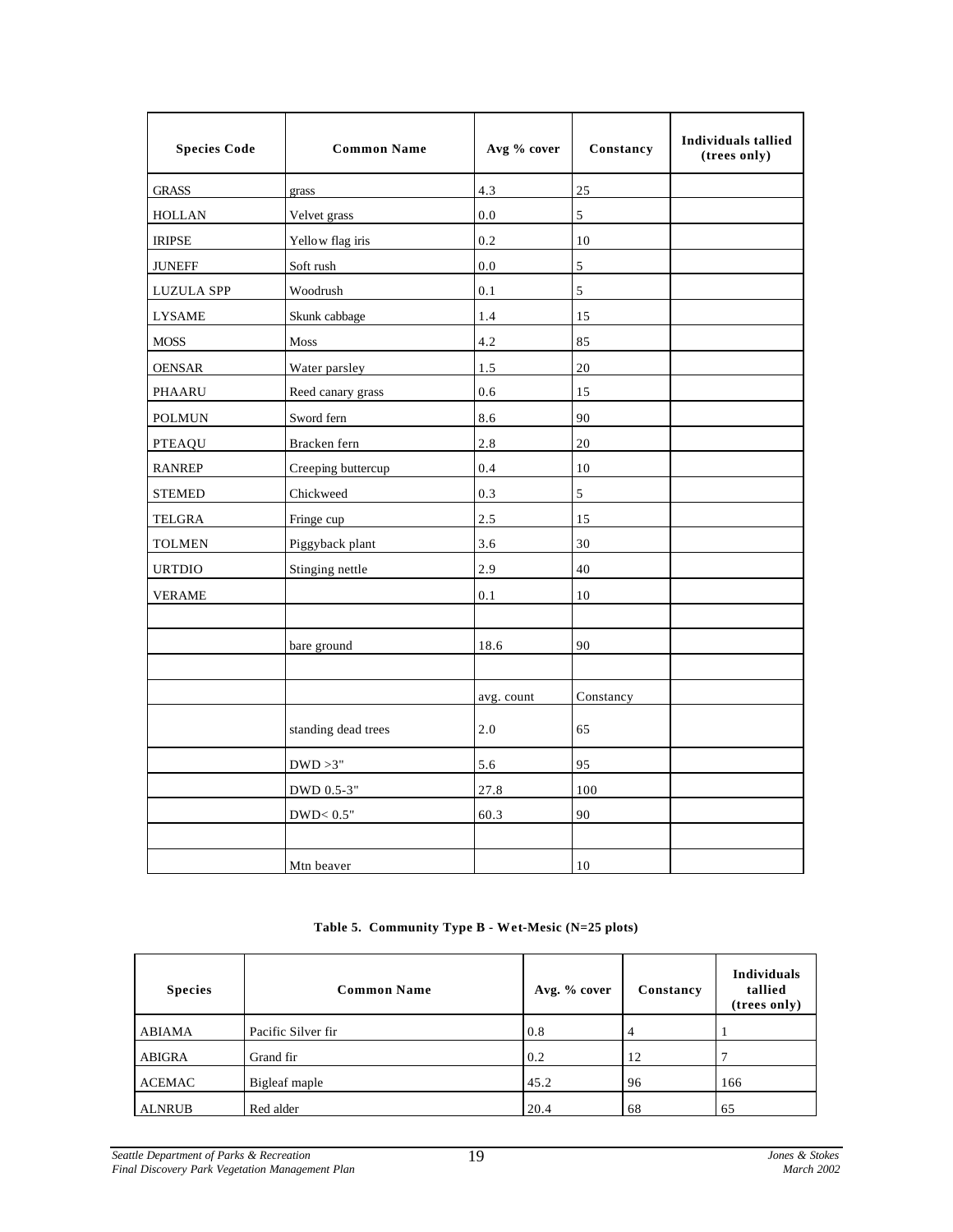| <b>Species</b>    | <b>Common Name</b>    | Avg. % cover | Constancy      | Individuals<br>tallied<br>(trees only) |
|-------------------|-----------------------|--------------|----------------|----------------------------------------|
| <b>CRADOU</b>     | <b>Black hawthorn</b> | 0.1          | $\overline{4}$ | 1                                      |
| <b>PRUEMA</b>     | Bitter cherry         | 0.2          | 4              | 1                                      |
| <b>PSEMEN</b>     | Douglas-fir           | 2.2          | 16             | 5                                      |
| <b>SALLUC</b>     | Pacific willow        |              |                | 4                                      |
| SORAUC            | European mountain ash | $0.4\,$      | 12             | 3                                      |
| <b>THUPLI</b>     | Western red cedar     | 10.3         | 44             | 13                                     |
| <b>TSUHET</b>     | Western hemlock       | 6.9          | 32             | 16                                     |
|                   |                       |              |                |                                        |
| <b>BERNER</b>     | Dwarf Oregon grape    | 5.3          | 32             |                                        |
| <b>CORCOR</b>     | Western beaked hazel  | 1.5          | 20             |                                        |
| <b>CRADOU</b>     | Black hawthorn        | 0.1          | 8              |                                        |
| <b>GAUSHA</b>     | Salal                 | 0.1          | $\,8\,$        |                                        |
| <b>HEDHEL</b>     | English ivy           | 0.4          | 16             |                                        |
| <b>HOLDIS</b>     | Ocean spray           | 1.5          | 36             |                                        |
| <b>ILEAQU</b>     | English holly         | 1.9          | 36             |                                        |
| <b>OEMCER</b>     | Indian plum           | 5.6          | 52             |                                        |
| <b>PRULAU</b>     | Cherry laurel         | 0.5          | 12             |                                        |
| <b>RIBBRA</b>     | Stink currant         | 0.1          | 12             |                                        |
| <b>RIBLAC</b>     | Swamp gooseberry      | $0.0\,$      | $\overline{4}$ |                                        |
| <b>RIBSAN</b>     | Red-flowering currant | 0.0          | $\overline{4}$ |                                        |
| <b>ROSGYM</b>     | <b>Baldhip</b> rose   | 0.3          | 16             |                                        |
| <b>RUBARM</b>     | Himalayan blackberry  | 4.6          | 52             |                                        |
| <b>RUBLEU</b>     | Blackcap raspberry    | 0.4          | 20             |                                        |
| <b>RUBPAR</b>     | Thimbleberry          | 0.4          | 4              |                                        |
| <b>RUBSPE</b>     | Salmonberry           | 36.4         | 96             |                                        |
| <b>RUBURS</b>     | Trailing blackberry   | 12.0         | $76\,$         |                                        |
| <b>SAMRAC</b>     | Red elderberry        | 1.6          | 56             |                                        |
| <b>SYMALB</b>     | Snowberry             | 0.1          | 4              |                                        |
| <b>VACPAR</b>     | Red huckleberry       | 0.4          | 24             |                                        |
|                   |                       |              |                |                                        |
| <b>ATHFIL</b>     | Lady fern             | $0.1\,$      | 12             |                                        |
| CARDEW            | Dewey's sedge         | 0.1          | $\,8\,$        |                                        |
| <b>CLASIB</b>     | Candy flower          | $0.0\,$      | $\overline{4}$ |                                        |
| <b>EQUTEL</b>     | Giant horsetail       | 0.0          | 4              |                                        |
| <b>GALIUM SPP</b> | Bedstraw              | 0.7          | 36             |                                        |
| <b>GERROB</b>     | Stinky geranium       | 0.3          | 12             |                                        |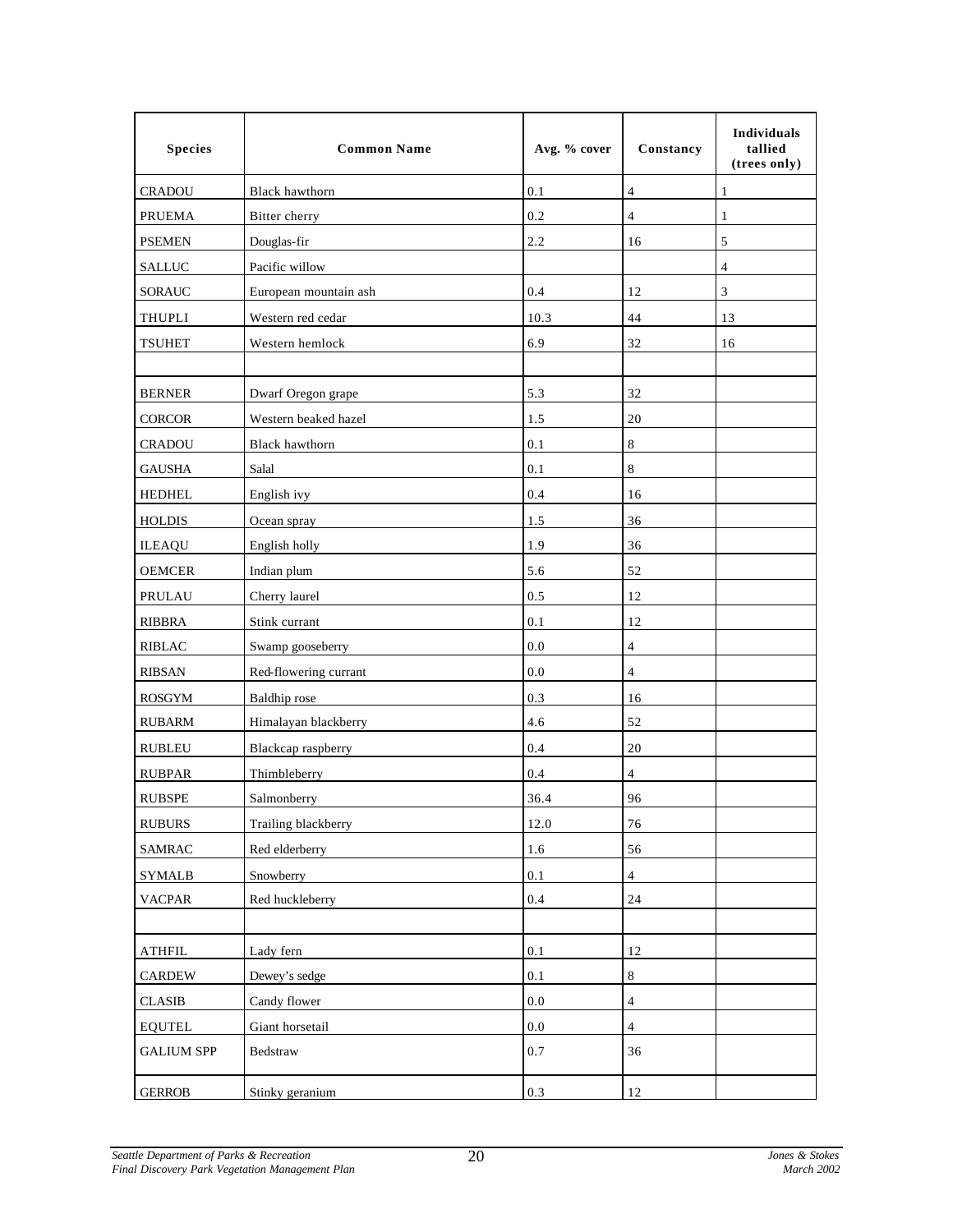| <b>Species</b> | <b>Common Name</b>   | Avg. % cover | Constancy      | <b>Individuals</b><br>tallied<br>(trees only) |
|----------------|----------------------|--------------|----------------|-----------------------------------------------|
| <b>GEUMAC</b>  | <b>Bigleaf</b> avens | 0.0          | $\overline{4}$ |                                               |
| <b>GRASS</b>   | Grass                | 0.6          | 12             |                                               |
| <b>HYDTEN</b>  | Slender waterleaf    | 2.2          | 12             |                                               |
| <b>MOSS</b>    | ${\bf Moss}$         | 2.7          | 60             |                                               |
| POLGLY         | Licorice fern        | 0.1          | 8              |                                               |
| <b>POLMUN</b>  | Sword fern           | 17.2         | 92             |                                               |
| <b>PTEAQU</b>  | Bracken fern         | 0.1          | $\overline{4}$ |                                               |
| <b>RANREP</b>  | Creeping buttercup   | 1.2          | $\overline{4}$ |                                               |
| <b>STEMED</b>  | Chickweed            | 0.2          | 12             |                                               |
| <b>TELGRA</b>  | Fringe cup           | 1.1          | 28             |                                               |
| <b>TOLMEN</b>  | Piggyback plant      | 3.2          | 28             |                                               |
| <b>URTDIO</b>  | Stinging nettle      | 11.4         | 80             |                                               |
|                |                      |              |                |                                               |
|                | bare ground          | 8.1          | 80             |                                               |
|                |                      |              |                |                                               |
|                |                      | avg. count   | Constancy      |                                               |
|                | standing dead trees  | 1.5          | 60             |                                               |
|                | DWD > 3"             | 7.6          | 100            |                                               |
|                | DWD 0.5-3"           | 24.9         | 100            |                                               |
|                | DWD < $0.5"$         | 64.2         | 96             |                                               |
|                |                      |              |                |                                               |
|                | Mtn beaver           |              | 32             |                                               |

**Table 6. Community Type C – Mesic (N=56 plots)**

| <b>Species</b> | <b>Common Name</b>      | Avg. $%$<br>cover | Constancy      | <b>Individuals</b><br>tallied<br>(trees only) |
|----------------|-------------------------|-------------------|----------------|-----------------------------------------------|
| ABIGRA         | Grand fir               | 0.1               | 5              | 4                                             |
| <b>ACEMAC</b>  | Bigleaf maple           | 44.8              | 89             | 711                                           |
| <b>ALNRUB</b>  | Red alder               | 19.9              | 46             | 234                                           |
| <b>ARBMEN</b>  | Madrone                 | 2.0               | 11             | 15                                            |
| <b>CEDDEO</b>  | Deodar cedar            | 0.4               | $\overline{2}$ | 2                                             |
| <b>CRADOU</b>  | Black hawthorn          | 1.0               | 16             | 26                                            |
| POPBAL         | <b>Black cottonwood</b> | 1.1               | $\overline{2}$ | 31                                            |
| <b>PRUEMA</b>  | Bitter cherry           | 6.9               | 27             | 483                                           |
| <b>PSEMEN</b>  | Douglas-fir             | 6.8               | 29             | 72                                            |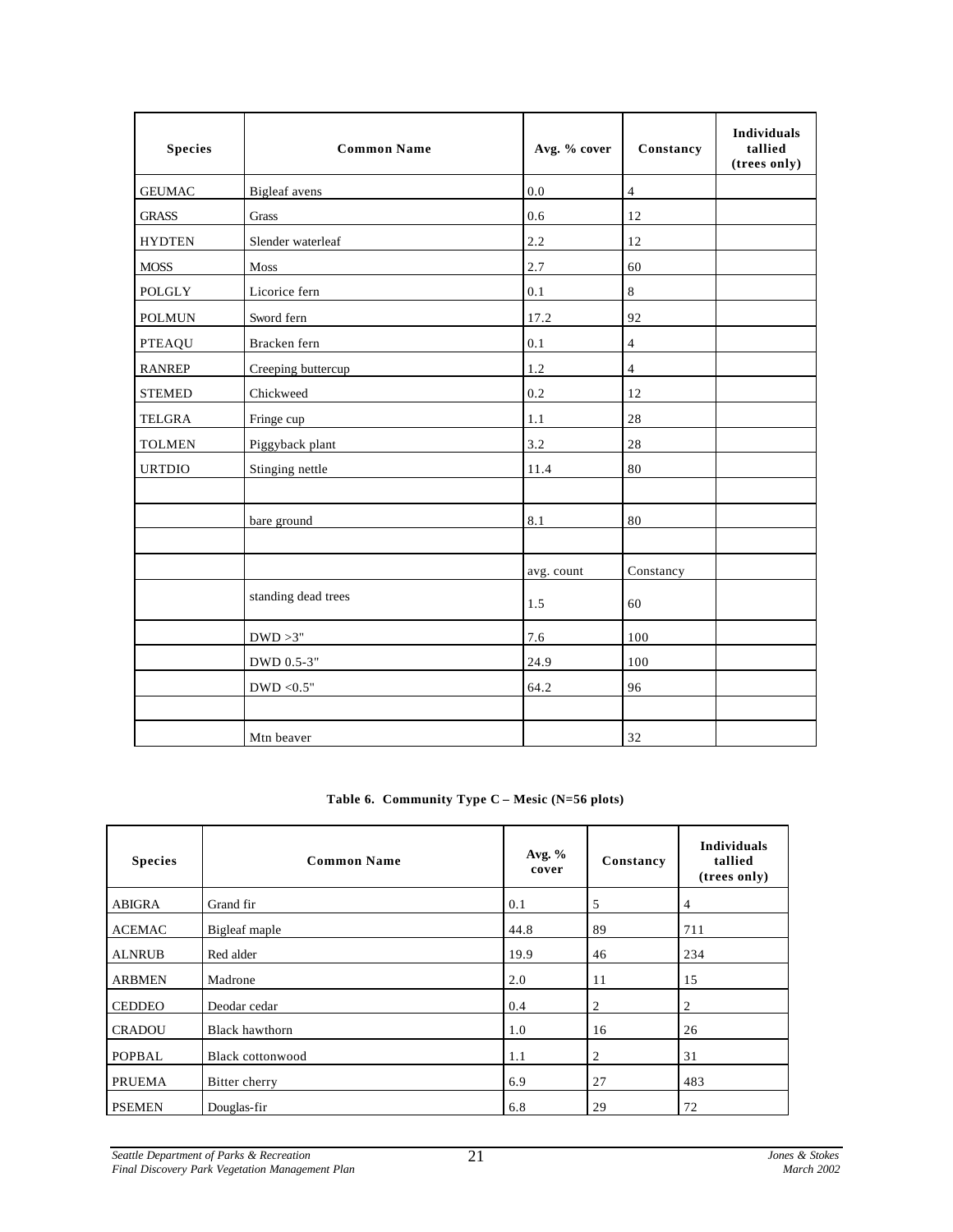| <b>Species</b>   | <b>Common Name</b>    | Avg. $%$<br>cover | Constancy               | Individuals<br>tallied<br>(trees only) |
|------------------|-----------------------|-------------------|-------------------------|----------------------------------------|
| <b>ROBPSE</b>    | <b>Black locust</b>   | 1.2               | $\overline{4}$          | 32                                     |
| <b>SALIX SPP</b> | Willow                | 0.5               | $\overline{c}$          | $\overline{4}$                         |
| <b>TAXBRE</b>    | Pacific yew           | 0.3               | $\overline{4}$          | 5                                      |
| <b>THUPLI</b>    | Western red cedar     | 2.4               | 27                      | 22                                     |
| <b>TSUHET</b>    | Western hemlock       | 1.7               | 11                      | 11                                     |
|                  |                       |                   |                         |                                        |
| <b>ACECIR</b>    | Vine maple            | 0.4               | $\overline{2}$          |                                        |
| <b>AMEALN</b>    | Serviceberry          | 0.1               | $\overline{c}$          |                                        |
| <b>BERAQU</b>    | Tall Oregon grape     | 0.0               | $\overline{4}$          |                                        |
| <b>BERNER</b>    | Dwarf Oregon grape    | 1.8               | 25                      |                                        |
| <b>CLEVIT</b>    | Virgin's bower        | 0.0               | $\overline{2}$          |                                        |
| <b>CORCOR</b>    | Western beaked hazel  | 2.6               | 16                      |                                        |
| <b>CYTSCO</b>    | Scot's broom          | 3.3               | 30                      |                                        |
| <b>DAPLAU</b>    | Spurge laurel         | 0.0               | 5                       |                                        |
| <b>GALIUM SP</b> | Bedstraw              | 0.0               | $\overline{c}$          |                                        |
| <b>GAUSHA</b>    | Salal                 | 0.5               | 16                      |                                        |
| <b>GRASS</b>     | Grass                 | 0.0               | $\overline{c}$          |                                        |
| <b>HEDHEL</b>    | English ivy           | 4.4               | 36                      |                                        |
| <b>HOLDIS</b>    | Ocean spray           | 1.6               | 16                      |                                        |
| <b>ILEAQU</b>    | English holly         | 2.9               | 41                      |                                        |
| <b>LONCIL</b>    | Orange honeysuckle    | 0.1               | $\overline{c}$          |                                        |
| <b>LONHIS</b>    | Hairy honeysuckle     | 0.0               | $\overline{c}$          |                                        |
| <b>OEMCER</b>    | Indian plum           | 15.0              | 80                      |                                        |
| <b>POLCUS</b>    | Japanese knotweed     | 0.3               | 4                       |                                        |
| PRULAU           | Cherry laurel         | 1.2               | 18                      |                                        |
| <b>RIBLAC</b>    | Swamp gooseberry      | 0.1               | $\overline{c}$          |                                        |
| <b>RIBSAN</b>    | Red-flowering currant | $0.0\,$           | $\overline{\mathbf{4}}$ |                                        |
| <b>ROSA SPP</b>  | Rose                  | $0.2\,$           | $\overline{4}$          |                                        |
| <b>ROSGYM</b>    | Baldhip rose          | $0.0\,$           | $\mathfrak{2}$          |                                        |
| <b>RUBARM</b>    | Himalayan blackberry  | 10.9              | $48\,$                  |                                        |
| <b>RUBLEU</b>    | Blackcap raspberry    | 0.3               | $\tau$                  |                                        |
| <b>RUBSPE</b>    | Salmonberry           | 3.4               | 38                      |                                        |
| <b>RUBURS</b>    | Trailing blackberry   | 23.5              | 82                      |                                        |
| <b>SAMRAC</b>    | Red elderberry        | $4.0\,$           | 34                      |                                        |
| <b>SYMALB</b>    | Snowberry             | 0.2               | $\tau$                  |                                        |
| <b>VACPAR</b>    | Red huckleberry       | 0.1               | 5                       |                                        |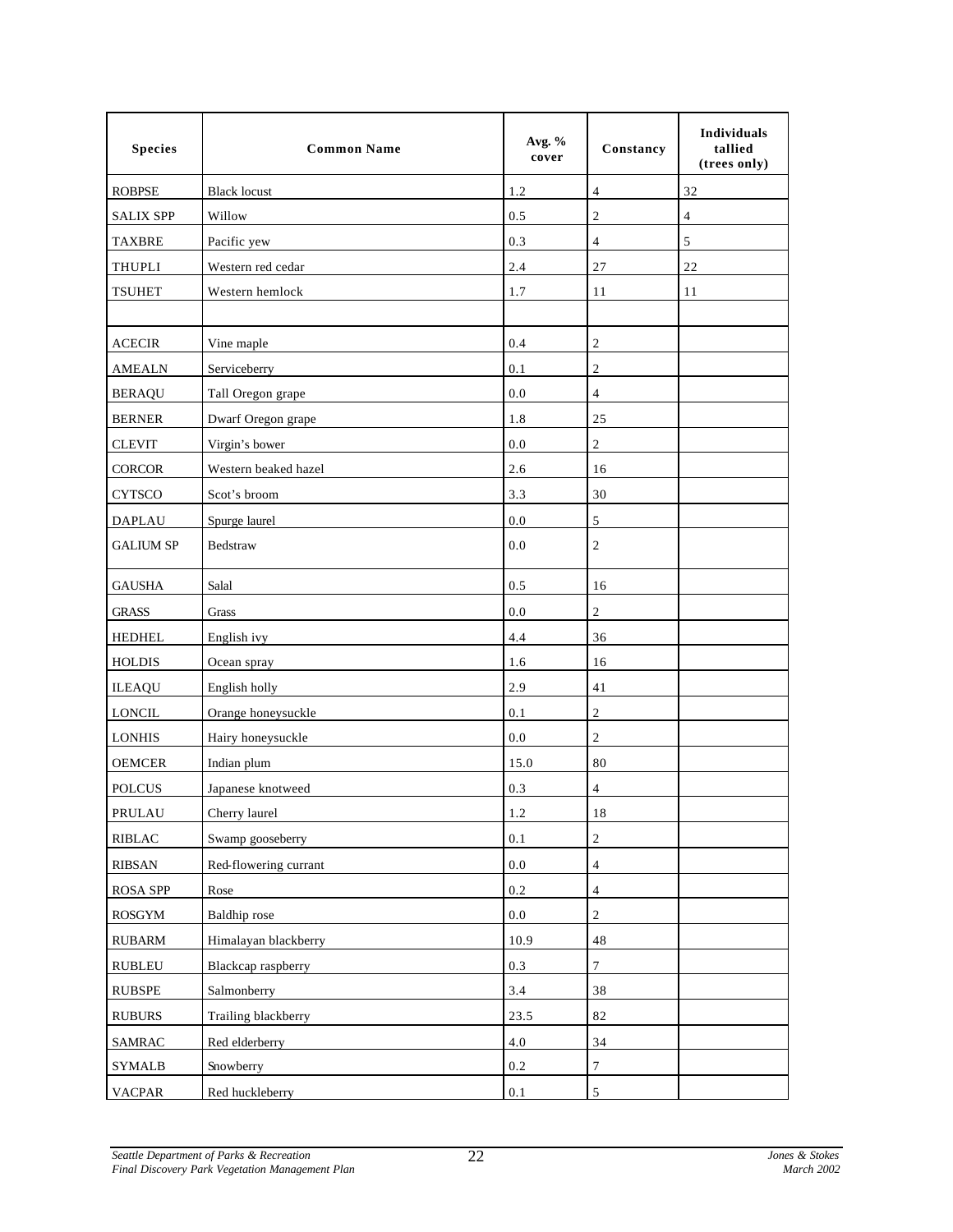| <b>Species</b>    | <b>Common Name</b>   | Avg. %<br>cover | Constancy      | Individuals<br>tallied<br>(trees only) |
|-------------------|----------------------|-----------------|----------------|----------------------------------------|
| <b>VIBRHY</b>     | Leatherleaf viburnum | 0.1             | $\overline{2}$ |                                        |
|                   |                      |                 |                |                                        |
| <b>AGRALB</b>     | Creeping bentgrass   | 1.4             | $\overline{9}$ |                                        |
| <b>AGRREP</b>     | Quack grass          | $0.8\,$         | $\sqrt{5}$     |                                        |
| <b>ANAMAR</b>     | Pearly everlasting   | 0.0             | $\sqrt{2}$     |                                        |
| <b>ATHFIL</b>     | Lady fern            | 0.1             | $\overline{4}$ |                                        |
| <b>BROMUS</b>     | <b>Brome</b>         | 0.0             | $\sqrt{2}$     |                                        |
| <b>CARDEW</b>     | Dewey's sedge        | 0.0             | $\overline{4}$ |                                        |
| <b>CAROCC</b>     | Western bitter cress | 0.2             | 13             |                                        |
| <b>CIRARV</b>     | Creeping thistle     | 0.0             | $\sqrt{2}$     |                                        |
| <b>CLASIB</b>     | Candy flower         | 0.4             | 16             |                                        |
| <b>DACGLO</b>     | Orchard grass        | 0.1             | $\sqrt{5}$     |                                        |
| <b>ELYGLA</b>     | Blue wildrye         | 0.9             | $\overline{4}$ |                                        |
| <b>EPIANG</b>     | Fireweed             | 0.0             | $\sqrt{2}$     |                                        |
| <b>EQUARV</b>     | Field horsetail      | 0.2             | $\overline{4}$ |                                        |
| <b>EQUTEL</b>     | Giant horsetail      | 1.0             | $\overline{4}$ |                                        |
| <b>FESARU</b>     | Tall fescue          | 0.1             | $\overline{4}$ |                                        |
| <b>GALIUM SPP</b> | Bedstraw             | 1.2             | 36             |                                        |
| <b>GERROB</b>     | Stinky geranium      | 0.1             | 11             |                                        |
| <b>GEUMAC</b>     | Bigleaf avens        | 0.1             | $\sqrt{5}$     |                                        |
| <b>GRASS</b>      | Grass                | 2.2             | 14             |                                        |
| <b>HYDTEN</b>     | Slender waterleaf    | 0.5             | $\overline{2}$ |                                        |
| <b>HYPRAD</b>     | Hairy cat's ear      | 0.0             | $\overline{2}$ |                                        |
| <b>LUPRIV</b>     | Stream lupine        | 0.0             | $\sqrt{2}$     |                                        |
| MOSS              | Moss                 | 2.4             | 41             |                                        |
| <b>OENSAR</b>     | Water parsley        | $0.0\,$         | $\sqrt{2}$     |                                        |
| PHAARU            | Reed canary grass    | $0.1\,$         | $\sqrt{4}$     |                                        |
| <b>PLALAN</b>     | English plantain     | $0.0\,$         | $\sqrt{2}$     |                                        |
| POLGLY            | Licorice fern        | $0.0\,$         | $\sqrt{4}$     |                                        |
| <b>POLMUN</b>     | Sword fern           | 11.9            | 86             |                                        |
| <b>PTEAQU</b>     | Bracken fern         | 0.3             | 13             |                                        |
| <b>RUBURS</b>     | Trailing blackberry  | $0.0\,$         | $\sqrt{2}$     |                                        |
| SCILLA SP.        | Scilla               | $0.0\,$         | $\sqrt{2}$     |                                        |
| <b>STEMED</b>     | Chickweed            | $0.5\,$         | 11             |                                        |
| <b>TAROFF</b>     | Dandelion            | $0.0\,$         | $\sqrt{5}$     |                                        |
| <b>TELGRA</b>     | Fringe cup           | 0.6             | 25             |                                        |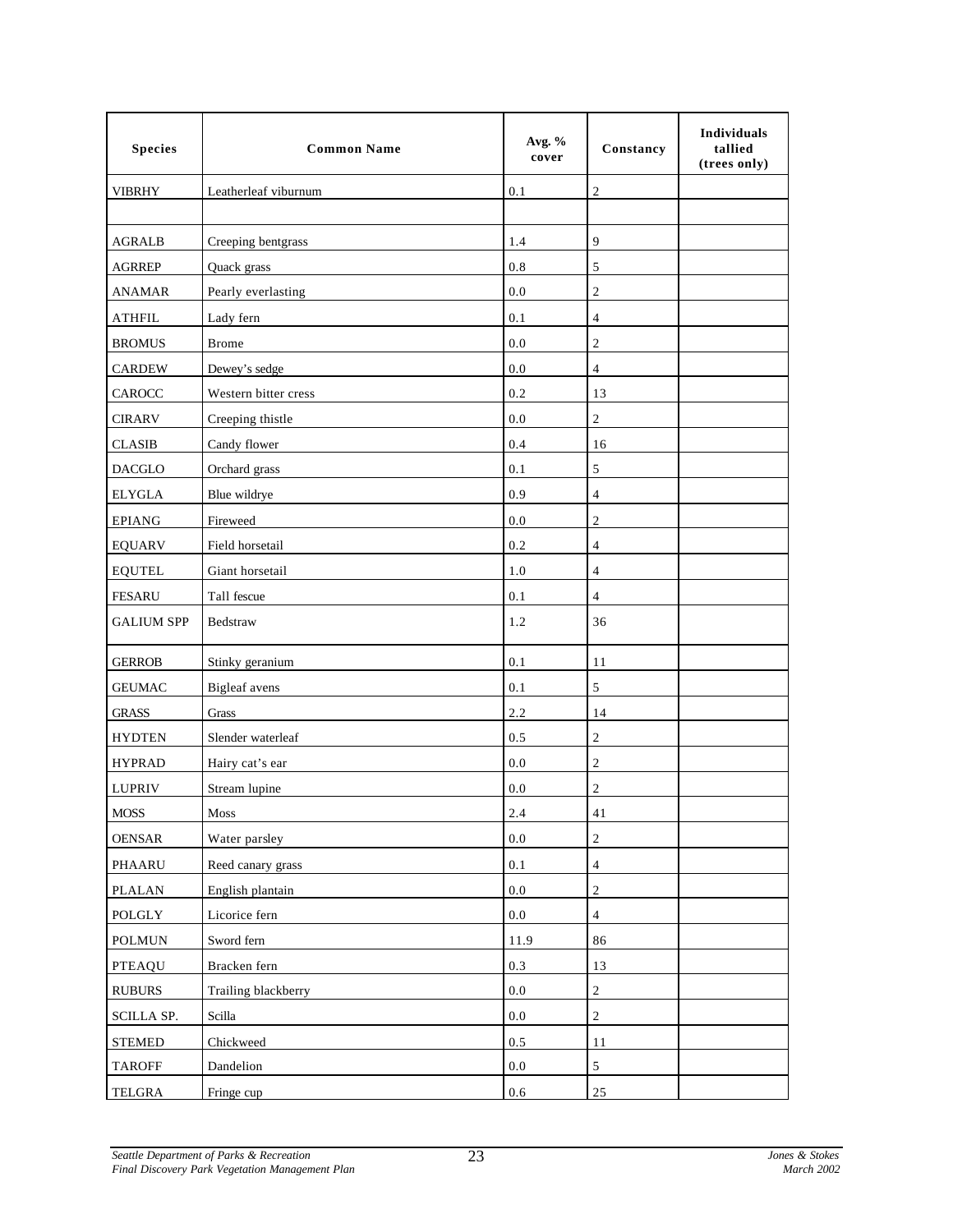| <b>Species</b> | <b>Common Name</b>  | Avg. %<br>cover | Constancy      | <b>Individuals</b><br>tallied<br>(trees only) |
|----------------|---------------------|-----------------|----------------|-----------------------------------------------|
| THAOCC         | Western meadow rue  | 0.0             | $\overline{2}$ |                                               |
| <b>TOLMEN</b>  | Piggyback plant     | 0.6             | 7              |                                               |
| <b>URTDIO</b>  | Stinging nettle     | 8.0             | 48             |                                               |
| <b>VICAME</b>  | American speedwell  | $0.0\,$         | $\overline{c}$ |                                               |
| <b>VIOORB</b>  | Round-leaf violet   | $0.0\,$         | $\mathfrak{2}$ |                                               |
|                |                     |                 |                |                                               |
|                |                     |                 |                |                                               |
|                |                     |                 |                |                                               |
|                |                     |                 |                |                                               |
|                | bare ground         | 10.6            | 82             |                                               |
|                |                     |                 |                |                                               |
|                |                     | avg. count      | Constancy      |                                               |
|                | standing dead trees | 1.6             | 48             |                                               |
|                |                     |                 |                |                                               |
|                | DWD > 3"            | 6.0             | 91             |                                               |
|                | DWD 0.5-3"          | 32.7            | 98             |                                               |
|                | $\rm{DWD}$ <0.5"    | 56.2            | 98             |                                               |
|                |                     |                 |                |                                               |
|                | Mtn. Beaver         |                 | 25             |                                               |

#### **Table 7. Community Type D - Dry-Mesic (N=28 plots)**

| <b>Species</b> | <b>Common Name</b>      | Avg. %<br>cover | Constancy      | <b>Individuals</b><br>tallied<br>(trees only) |
|----------------|-------------------------|-----------------|----------------|-----------------------------------------------|
| <b>ABIGRA</b>  | Grand fir               | 7.9             | 29             | 10                                            |
| <b>ACEMAC</b>  | Bigleaf maple           | 18.0            | 75             | 157                                           |
| <b>ACEPSE</b>  | Sycamore-leaf maple     | 0.4             | 4              | 11                                            |
| <b>ALNRUB</b>  | Red alder               | 12.9            | 39             | 70                                            |
| <b>ARBMEN</b>  | Madrone                 | 3.9             | 21             | 60                                            |
| <b>CORNUT</b>  | Pacific dogwood         | 2.0             | 11             | 20                                            |
| <b>CRADOU</b>  | <b>Black hawthorn</b>   | 0.4             | 11             | 5                                             |
| <b>PINCON</b>  | Lodgepole/shore pine    | 1.1             | $\overline{4}$ | 1                                             |
| PINUS SPP      | Pine                    | 1.1             | $\overline{4}$ | 1                                             |
| <b>POPBAL</b>  | <b>Black cottonwood</b> | 1.1             | $\overline{4}$ | 1                                             |
| <b>PRUEMA</b>  | Bitter cherry           | 5.2             | 32             | 67                                            |
| <b>PSEMEN</b>  | Douglas-fir             | 30.3            | 71             | 166                                           |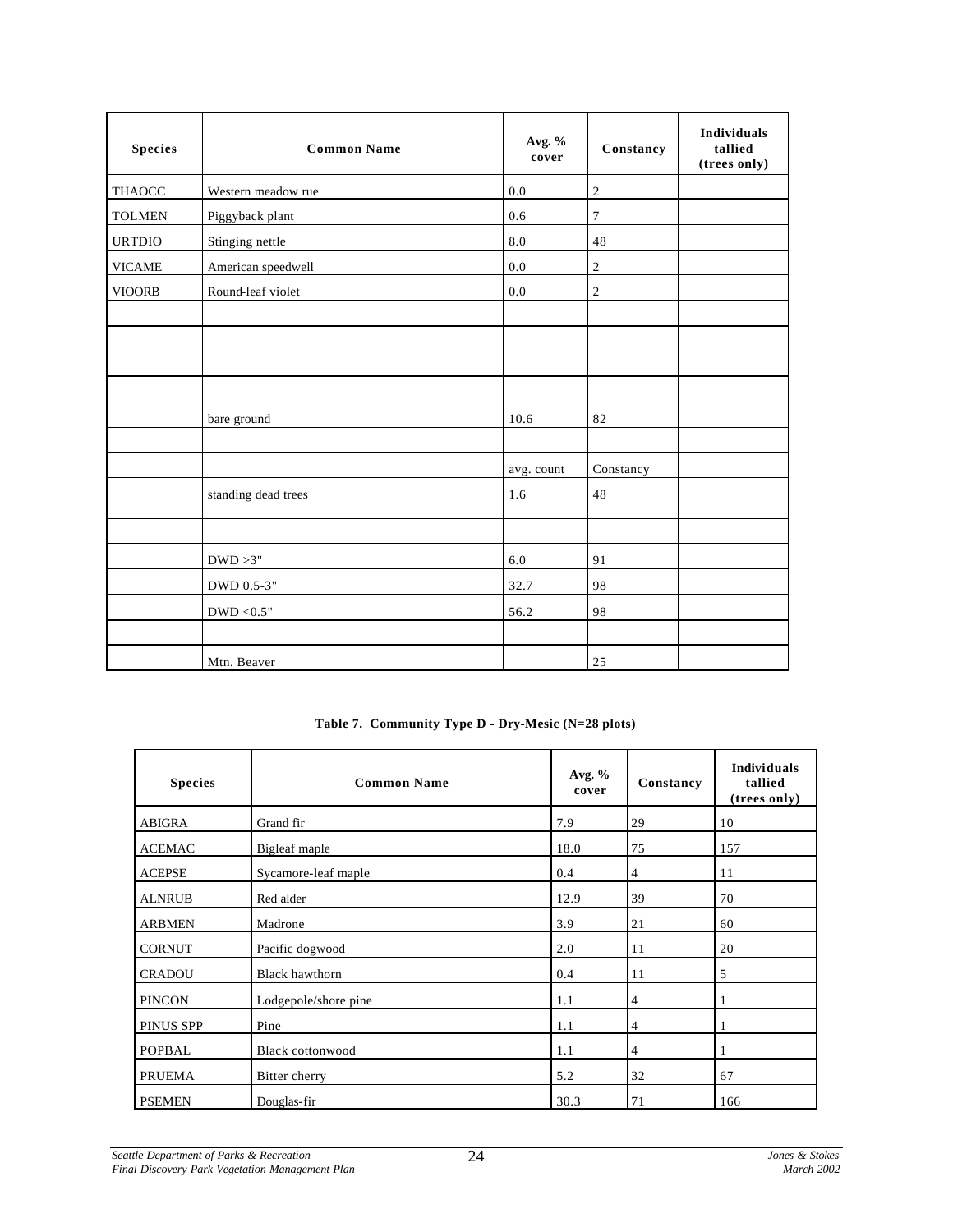| <b>Species</b>         | <b>Common Name</b>    | Avg. %<br>cover | Constancy        | <b>Individuals</b><br>tallied<br>(trees only) |
|------------------------|-----------------------|-----------------|------------------|-----------------------------------------------|
| <b>RHAPUR</b>          | Cascara               | 0.1             | $\overline{4}$   | 2                                             |
| <b>SALSCO</b>          | Scouler's willow      | 3.8             | 11               | 27                                            |
| <b>SORAUC</b>          | European mountain ash | 0.7             | $\overline{7}$   | 5                                             |
| <b>THUPLI</b>          | Western red cedar     | 5.2             | 43               | 12                                            |
| <b>TSUHET</b>          | Western hemlock       | 5.8             | 43               | 12                                            |
|                        |                       |                 |                  | 627                                           |
| <b>ACECIR</b>          | Vine maple            | 0.0             | $\overline{4}$   |                                               |
| <b>BERAQU</b>          | Tall Oregon grape     | 0.0             | $\tau$           |                                               |
| <b>BERNER</b>          | Dwarf Oregon grape    | 3.4             | 36               |                                               |
| <b>CLEVIT</b>          | Virgin's bower        | 0.1             | $\overline{4}$   |                                               |
| <b>CORCOR</b>          | Western beaked hazel  | 2.6             | 25               |                                               |
| COT SPP                | Cotoneaster           | 0.1             | $\boldsymbol{7}$ |                                               |
| <b>DAPLAU</b>          | Spurge laurel         | 0.0             | $\overline{4}$   |                                               |
| <b>GAUSHA</b>          | Salal                 | 12.6            | 50               |                                               |
| <b>HEDHEL</b>          | English ivy           | 6.6             | 43               |                                               |
| <b>HOLDIS</b>          | Ocean spray           | 6.6             | 32               |                                               |
| <b>ILEAQU</b>          | English holly         | 3.8             | 68               |                                               |
| <b>LONCIL</b>          | Orange honeysuckle    | 0.1             | $\boldsymbol{7}$ |                                               |
| <b>LONHIS</b>          | Hairy honeysuckle     | 0.3             | 14               |                                               |
| <b>OEMCER</b>          | Indian plum           | 3.9             | 54               |                                               |
| <b>PRULAU</b>          | Cherry laurel         | 0.8             | 25               |                                               |
| <b>PRULUS</b>          | Portuguese laurel     | 0.3             | 14               |                                               |
| <b>ROSGYM</b>          | <b>Baldhip</b> rose   | 0.1             | 11               |                                               |
| <b>RUBARM</b>          | Himalayan blackberry  | 1.7             | 43               |                                               |
| <b>RUBLAC</b>          | Evergreen blackberry  | 0.9             | $\overline{4}$   |                                               |
| <b>RUBLEU</b>          | Blackcap raspberry    | $1.0\,$         | 25               |                                               |
| <b>RUBSPE</b>          | Salmonberry           | 3.9             | 39               |                                               |
| <b>RUBURS</b>          | Trailing blackberry   | 13.7            | 79               |                                               |
| <b>SAMRAC</b>          | Red elderberry        | 1.6             | 36               |                                               |
| <b>SYMALB</b>          | Snowberry             | $0.5\,$         | 18               |                                               |
| <b>VACPAR</b>          | Red huckleberry       | 0.5             | 21               |                                               |
|                        |                       |                 |                  |                                               |
| $\Lambda \text{CHMIL}$ | Common yarrow         | $0.0\,$         | $\overline{4}$   |                                               |
| <b>AGRALB</b>          | Creeping bentgrass    | 10.4            | $21\,$           |                                               |
| <b>AGRREP</b>          | Quack grass           | 1.1             | 11               |                                               |
| $\mbox{CAROCC}$        | Western bitter cress  | 0.0             | $\overline{4}$   |                                               |
| $\rm CLASSIB$          | Candy flower          | $1.0\,$         | 25               |                                               |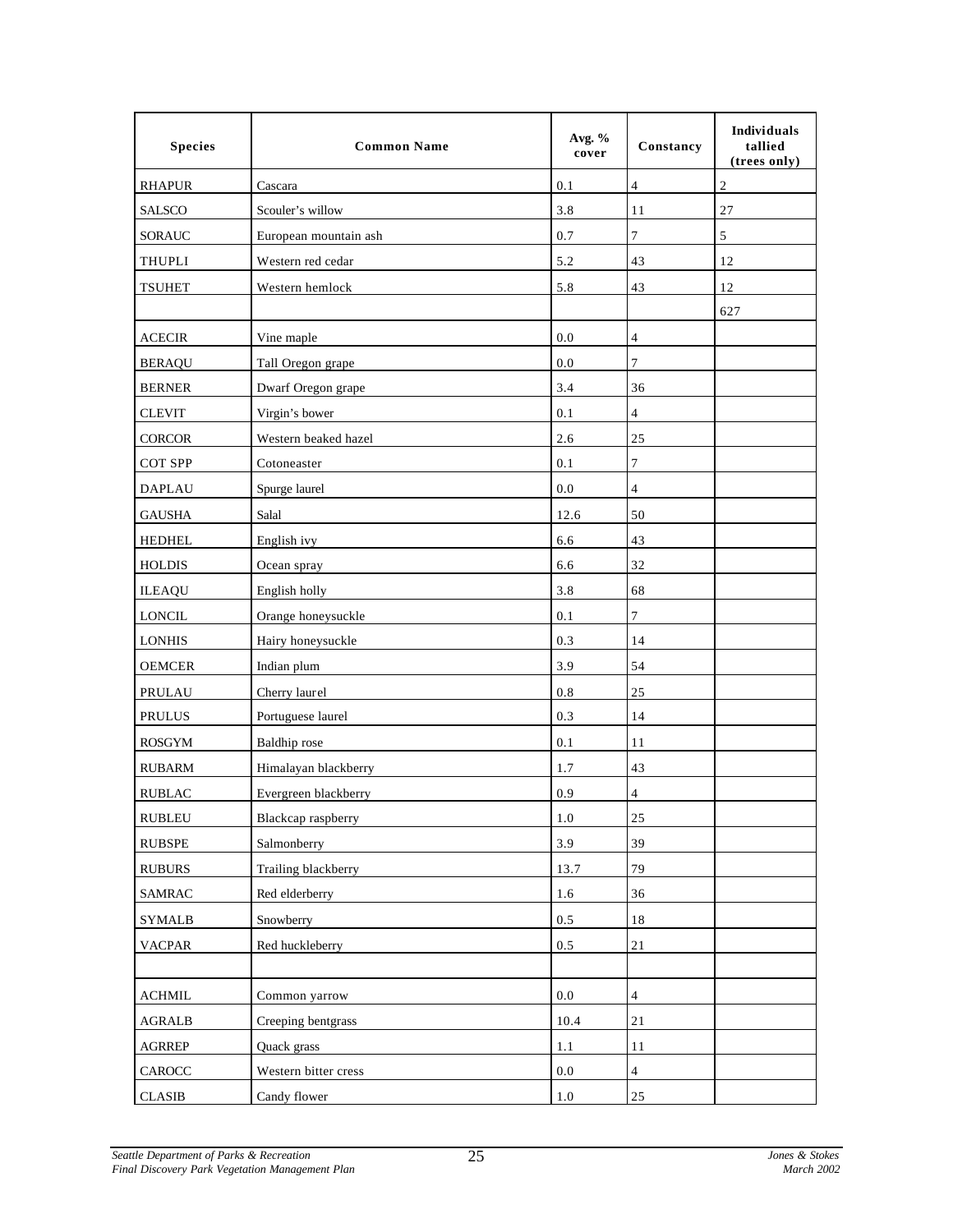| <b>Species</b>    | <b>Common Name</b>    | Avg. %<br>cover | Constancy        | <b>Individuals</b><br>tallied<br>(trees only) |
|-------------------|-----------------------|-----------------|------------------|-----------------------------------------------|
| <b>DACGLO</b>     | Orchard grass         | 1.1             | 21               |                                               |
| <b>DIGPUR</b>     | Foxglove              | 0.0             | $\overline{4}$   |                                               |
| <b>FESARU</b>     | Tall fescue           | 0.4             | 11               |                                               |
| <b>FESRUB</b>     | Red fescue            | 0.7             | $\sqrt{4}$       |                                               |
| <b>GALIUM SPP</b> | bedstraw              | 1.6             | 32               |                                               |
| <b>GERROB</b>     | Stinky geranium       | 0.1             | 11               |                                               |
| <b>GRASS</b>      | Grass                 | 4.9             | 25               |                                               |
| <b>HEDHEL</b>     | English ivy           | 0.0             | $\sqrt{4}$       |                                               |
| <b>LAMPUR</b>     | Red dead nettle       | 0.0             | $\tau$           |                                               |
| ${\rm MOSS}$      | Moss                  | 2.8             | 21               |                                               |
| <b>OSMCHI</b>     | Sweet cicely          | $0.0\,$         | $\overline{4}$   |                                               |
| <b>PLALAN</b>     | English plantain      | 0.1             | 11               |                                               |
| POA SPP           | Bluegrass             | 0.1             | 11               |                                               |
| <b>POLMUN</b>     | Sword fern            | 11.5            | 71               |                                               |
| <b>PTEAQU</b>     | Bracken fern          | 0.2             | $\overline{4}$   |                                               |
| <b>SMISTE</b>     | Starry Solomon's seal | 0.0             | $\overline{4}$   |                                               |
| <b>STEMED</b>     | Chickweed             | 1.4             | 21               |                                               |
| <b>TAROFF</b>     | Dandelion             | 0.1             | $\boldsymbol{7}$ |                                               |
| TELGRA            | Fringe cup            | 0.1             | $\boldsymbol{7}$ |                                               |
| <b>TOLMEN</b>     | Piggyback plant       | $0.0\,$         | $\tau$           |                                               |
| <b>URTDIO</b>     | Stinging nettle       | 3.5             | 32               |                                               |
| <b>VICAME</b>     | American speedwell    | 0.5             | 21               |                                               |
|                   |                       |                 |                  |                                               |
|                   | bare ground           | 9.0             | 75               |                                               |
|                   |                       |                 |                  |                                               |
|                   |                       | avg. count      | Constancy        |                                               |
|                   |                       |                 |                  |                                               |
|                   | standing dead trees   | 2.3             | 64               |                                               |
|                   | DWD > 3"              | 4.7             | 75               |                                               |
|                   | DWD 0.5-3"            | 27.5            | 96               |                                               |
|                   | DWD <0'5"             | 52.3            | 100              |                                               |
|                   |                       |                 |                  |                                               |
|                   | Mtn. Beaver           |                 | $21\,$           |                                               |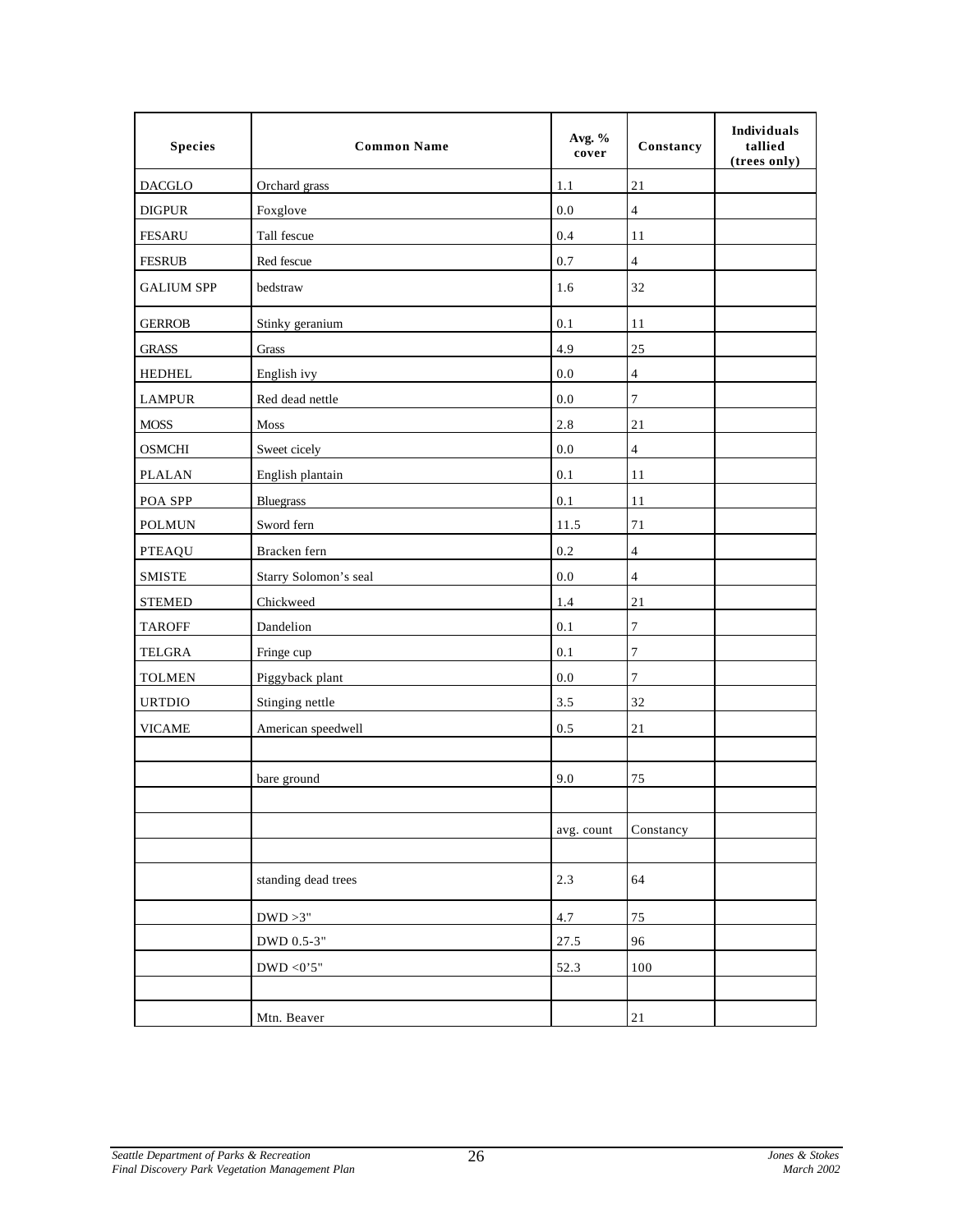| <b>Species</b>      | <b>Common Name</b>     | Avg. % cover | Constancy  |
|---------------------|------------------------|--------------|------------|
| <b>ABIGRA</b>       | Grand fir              | 0.1          | 6          |
| <b>ACEMAC</b>       | Bigleaf maple          | 0.1          | 12         |
| <b>ACEPLA</b>       | Sycamore-leaf maple    | 0.1          | 6          |
| <b>ALNRUB</b>       | Red alder              | 0.8          | 12         |
| <b>ARBMEN</b>       | Madrone                | 0.5          | 12         |
| <b>CRADOU</b>       | <b>Black hawthorn</b>  | 1.9          | 18         |
| <b>JUNIPER SPP.</b> | Juniper                | 0.3          | 6          |
| <b>MALUS SPP</b>    | Escaped domestic apple | 1.5          | 12         |
| <b>PINCON</b>       | Lodgepole/shore pine   | 0.1          | 6          |
| <b>POPLOM</b>       | Lombardy poplar        | 0.1          | 6          |
| <b>PRUEMA</b>       | Bitter cherry          | 0.1          | 6          |
| <b>PSEMEN</b>       | Douglas-fir            | 0.9          | 35         |
| <b>QUEGAR</b>       | Oregon white oak       | 0.1          | 6          |
| <b>SALIX SPP</b>    | Willow                 | 0.6          | 6          |
| THUOCC              | Eastern arborvitae     | 0.5          | 6          |
| <b>THUPLI</b>       | Western red cedar      | 0.1          | 6          |
|                     |                        |              |            |
| <b>BERAQU</b>       | Tall Oregon grape      | 0.3          | 12         |
| <b>BERNER</b>       | Dwarf Oregon grape     | 0.1          | 12         |
| <b>CORCOR</b>       | Western beaked hazel   | 0.3          | 6          |
| <b>CORSER</b>       | Redstem dogwood        | 0.1          | 6          |
| <b>CRADOU</b>       | <b>Black hawthorn</b>  | 0.2          | 18         |
| <b>CYTSCO</b>       | Scot's broom           | 24.8         | 94         |
| <b>GAUSHA</b>       | Salal                  | 8.5          | 18         |
| <b>ILEAQU</b>       | English holly          | 0.1          | 6          |
| <b>OEMCER</b>       | Indian plum            | 0.3          | 6          |
| PHYCAP              | Pacific ninebark       | 1.2          | 6          |
| PRULAU              | Cherry laurel          | 0.3          | $\sqrt{6}$ |
| <b>RIBSAN</b>       | Red-flowering currant  | 0.1          | 6          |
| <b>ROSPIS</b>       | Swamp rose             | 0.1          | 6          |
| <b>RUBARM</b>       | Himalayan blackberry   | 22.1         | 100        |
| <b>RUBURS</b>       | Trailing blackberry    | 12.1         | 35         |
| <b>SAMRAC</b>       | Red elderberry         | 0.5          | 12         |
|                     |                        |              |            |
| <b>AGRALB</b>       | Creeping bentgrass     | 35.0         | $\bf 88$   |

#### **Table 8. Community Type E – Shrublands (N=17 plots)**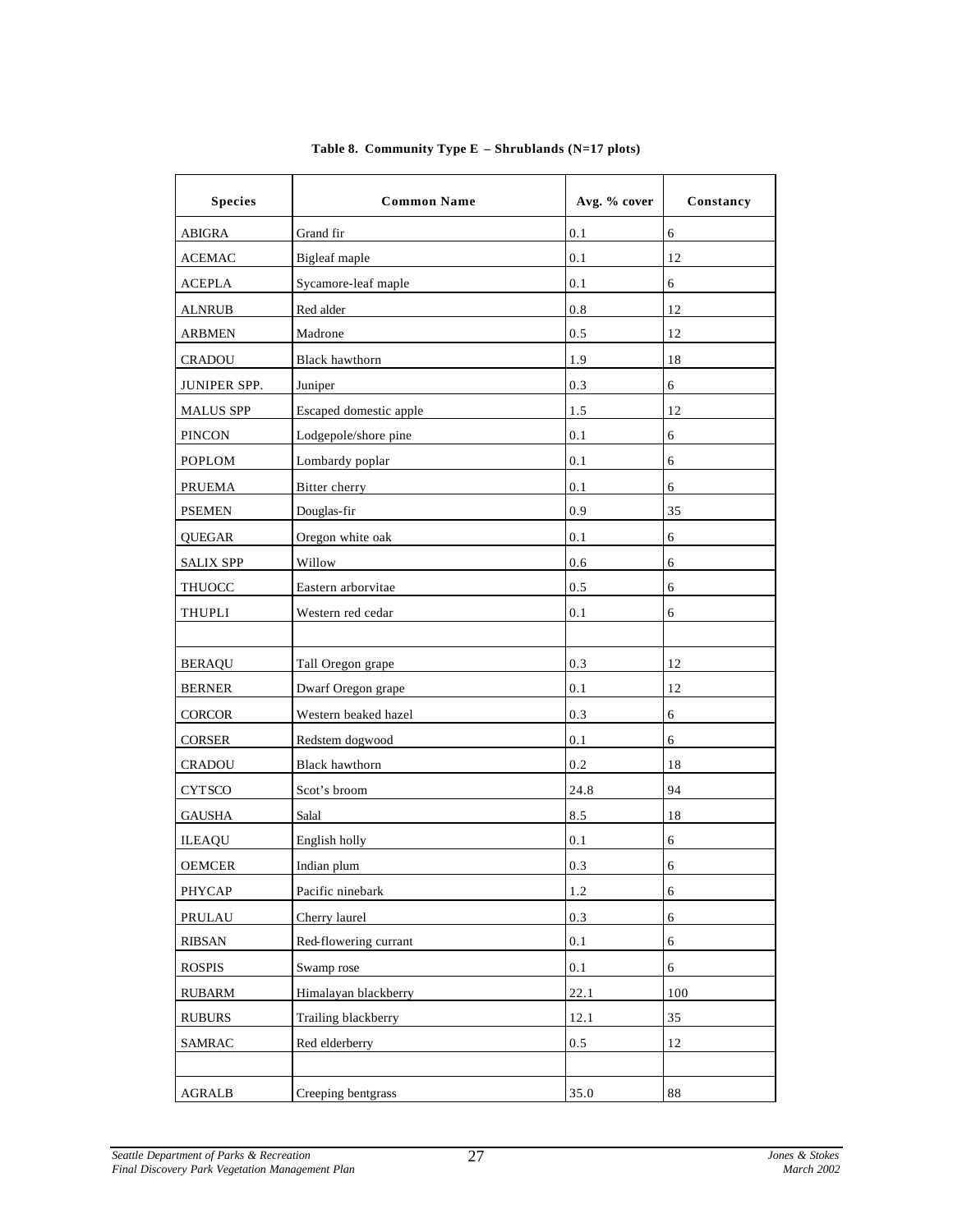| <b>Species</b> | <b>Common Name</b>   | Avg. % cover | Constancy        |
|----------------|----------------------|--------------|------------------|
| <b>AGRREP</b>  | Quack grass          | 3.0          | 24               |
| <b>ANTODO</b>  | Sweet vernal grass   | 0.6          | 6                |
| <b>BROSIT</b>  | Sitka brome          | 0.1          | 6                |
| CAROCC         | Western bitter cress | 0.1          | 6                |
| <b>CIRARV</b>  | Creeping thistle     | 0.4          | 6                |
| <b>DACGLO</b>  | Orchard grass        | 1.2          | 18               |
| <b>EPIANG</b>  | Fireweed             | 0.3          | 6                |
| <b>EQUARV</b>  | Field horsetail      | 0.2          | 6                |
| <b>FESARU</b>  | Tall fescue          | 4.5          | 47               |
| <b>FESRUB</b>  | Red fescue           | 2.4          | 18               |
| <b>GEUMAC</b>  | Bigleaf avens        | 0.0          | $\sqrt{6}$       |
| <b>GRASS</b>   | Grass                | 1.3          | 12               |
| <b>HYPRAD</b>  | Hairy cat's ear      | 0.2          | 12               |
| <b>LATLAT</b>  | Everlasting pea      | 0.0          | $\sqrt{6}$       |
| <b>LUPRIV</b>  | River lupine         | 0.1          | 6                |
| <b>MOSS</b>    | <b>Moss</b>          | 2.1          | 29               |
| <b>PHAARU</b>  | Reed canary grass    | 0.1          | 6                |
| <b>PLALAN</b>  | English plantain     | 0.4          | 41               |
| POA SPP        | <b>Bluegrass</b>     | 6.8          | 18               |
| <b>POLMUN</b>  | Sword fern           | 0.1          | 12               |
| <b>PTEAQU</b>  | Bracken fern         | 0.5          | 12               |
| <b>STEMED</b>  | Chickweed            | 0.1          | 12               |
| <b>TRIPRA</b>  | Red clover           | 0.1          | 6                |
| <b>VICAME</b>  | American speedwell   | 0.5          | 41               |
|                |                      |              |                  |
|                | bare ground          | 0.6          | 12               |
|                |                      |              |                  |
|                |                      | avg. count   | Constancy        |
|                |                      |              |                  |
|                | DWD > 3"             | 0.1          | 12               |
|                | DWD 0.5-3"           | 1.0          | 18               |
|                | DWD < $0.5"$         | 5.0          | 47               |
|                |                      |              |                  |
|                | Mtn. Beaver          |              | $\boldsymbol{0}$ |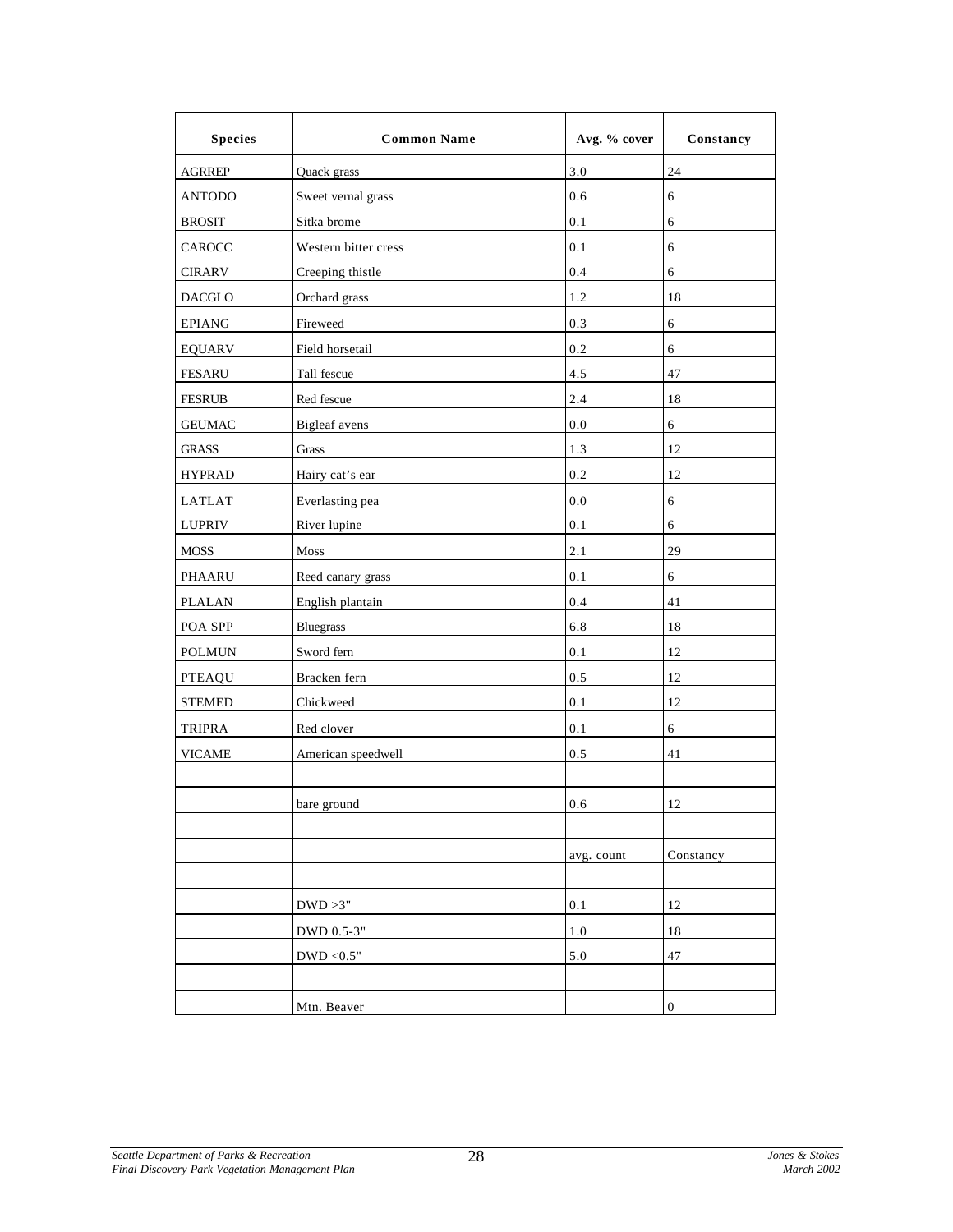| <b>Species</b>    | <b>Common Name</b>    | Avg. % cover | Constancy      |
|-------------------|-----------------------|--------------|----------------|
| <b>ACEMAC</b>     | Bigleaf maple         | 0.2          | 11             |
| <b>ALNRUB</b>     | Red alder             | 0.3          | 11             |
| <b>ARBMEN</b>     | Madrone               | 0.1          | 5              |
| <b>CRADOU</b>     | <b>Black hawthorn</b> | 0.1          | 11             |
| <b>MALFUS</b>     | Western crabapple     | 0.1          | 5              |
| <b>PINCON</b>     | Lodgepole/shore pine  | 0.2          | 21             |
| <b>PINPON</b>     | Ponderosa pine        | 0.1          | 5              |
| <b>PSEMEN</b>     | Douglas-fir           | 0.3          | 26             |
|                   |                       |              |                |
| <b>CYTSCO</b>     | Scot's broom          | 0.6          | 32             |
| <b>ROSA SPP</b>   | Rose                  | 0.2          | 5              |
| <b>RUBARM</b>     | Himalayan blackberry  | 0.1          | 11             |
| <b>RUBURS</b>     | Trailing blackberry   | 1.7          | 16             |
|                   |                       |              |                |
| <b>ACHMIL</b>     | Common yarrow         | 0.1          | 5              |
| <b>AGRALB</b>     | Creeping bentgrass    | 57.3         | 89             |
| <b>AGRREP</b>     | Quack grass           | 16.2         | 42             |
| <b>BROSIT</b>     | Sitka brome           | 5.2          | 32             |
| CAROCC            | Western bitter cress  | 0.1          | 11             |
| <b>CIRARV</b>     | Creeping thistle      | 0.0          | 5              |
| <b>DACGLO</b>     | Orchard grass         | 1.8          | 37             |
| <b>FESARU</b>     | Tall fescue           | 5.3          | 47             |
| <b>GALIUM SPP</b> | Bedstraw              | 0.1          | 11             |
| <b>GRASS</b>      | Grass                 | 2.9          | 16             |
| <b>HYPRAD</b>     | Hairy cat's ear       | 0.1          | 26             |
| <b>LAMPUR</b>     | Red dead nettle       | 1.8          | 21             |
| <b>MOSS</b>       | Moss                  | 1.3          | 11             |
| PHAARU            | Reed canary grass     | $1.0\,$      | 11             |
| <b>PLALAN</b>     | English plantain      | $0.7\,$      | 47             |
| PLAMAJ            | Common plantain       | 0.3          | $\sqrt{5}$     |
| POA SPP           | <b>Bluegrass</b>      | 4.2          | 21             |
| <b>RUMACE</b>     | Sheep sorrel          | $0.0\,$      | $\sqrt{5}$     |
| <b>STEMED</b>     | Chickweed             | 0.6          | 37             |
| <b>TAROFF</b>     | Dandelion             | $0.3\,$      | $1\,1$         |
| TRIPRA            | Red clover            | $0.1\,$      | $\sqrt{5}$     |
| <b>URTDIO</b>     | Stinging nettle       | 0.3          | $\mathfrak{S}$ |

#### **Table 9. Community Type F – Grasslands (N=19 plots)**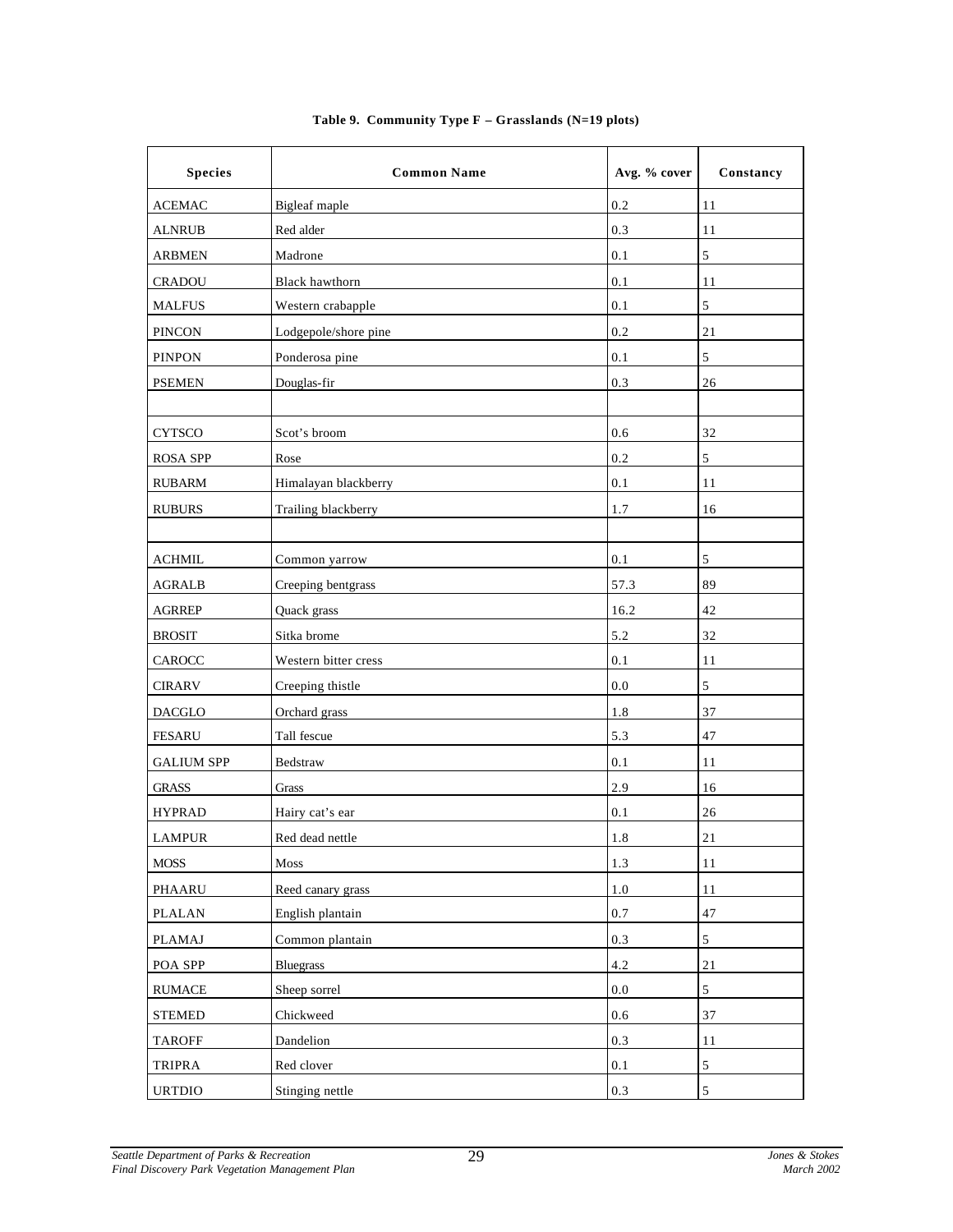| <b>Species</b> | <b>Common Name</b> | Avg. % cover | Constancy    |
|----------------|--------------------|--------------|--------------|
| <b>VICAME</b>  | American speedwell | 0.3          | 47           |
|                |                    |              |              |
|                | bare ground        | 0.1          | 11           |
|                |                    |              |              |
|                |                    | avg. count   | Constancy    |
|                | DWD > 3"           | 0.1          | 5            |
|                | DWD 0.5-3"         | 0.0          | $\mathbf{0}$ |
|                | DWD < $0.5"$       | 3.1          | 21           |
|                |                    |              |              |
|                | Mtn beaver         |              | $\mathbf{0}$ |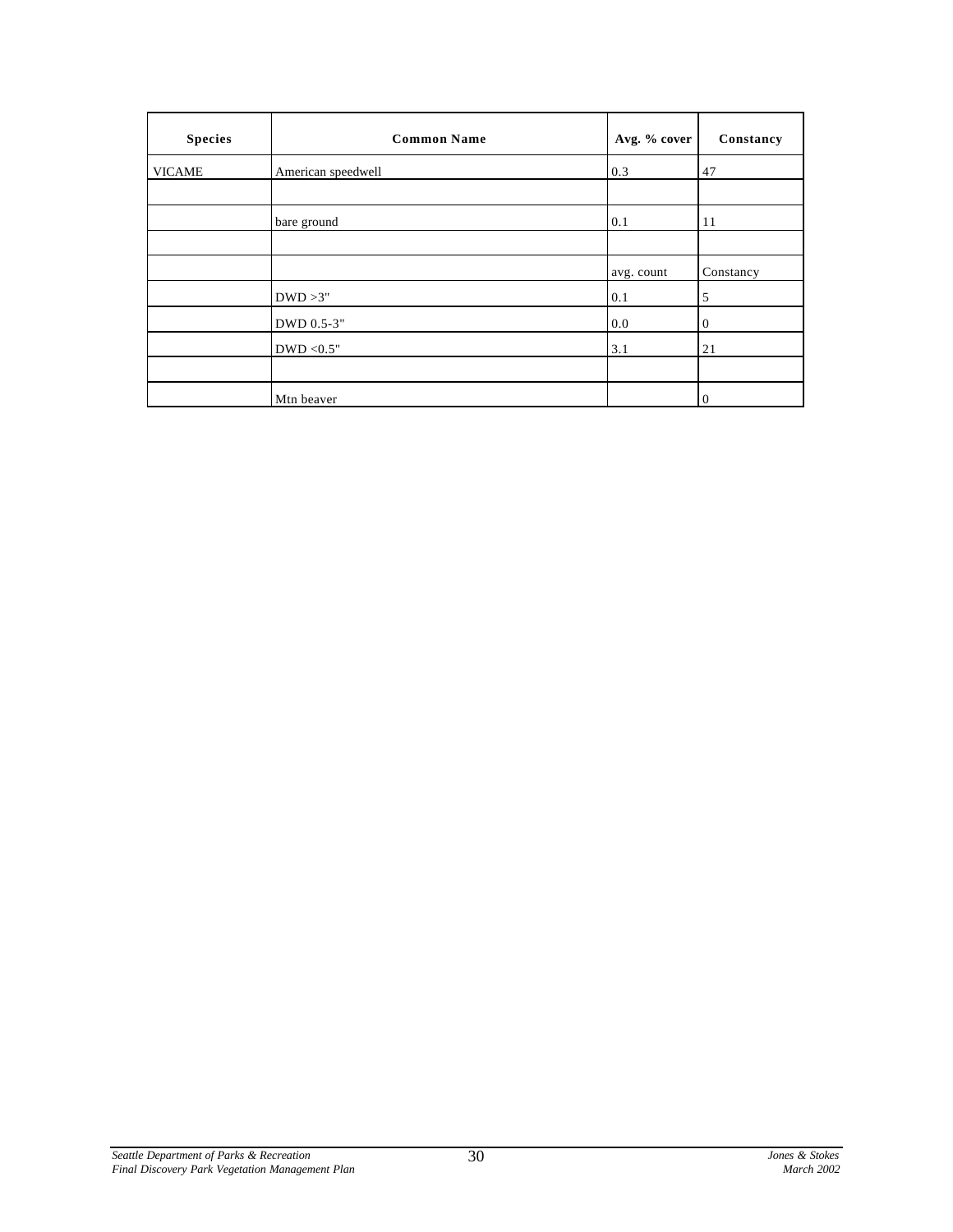| <b>Species</b> | <b>Common Name</b>    | Avg. % cover | Constancy |
|----------------|-----------------------|--------------|-----------|
| <b>ALNRUB</b>  | Red alder             | 3.3          | 50        |
|                |                       |              |           |
| <b>CORSER</b>  | Redstem dogwood       | 8.0          | 50        |
| <b>RUBARM</b>  | Himalayan blackberry  | 3.8          | 75        |
| <b>RUBSPE</b>  | Salmonberry           | 2.5          | 50        |
| <b>SALALB</b>  | White willow          | 5.0          | 25        |
|                |                       |              |           |
| <b>AGRALB</b>  | Creeping bentgrass    | 5.8          | 75        |
| <b>ATHFIL</b>  | Lady fern             | 0.3          | 25        |
| <b>CIRARV</b>  | Creeping thistle      | 0.3          | 25        |
| <b>CYTSCO</b>  | Scot's broom          | 0.3          | 25        |
| <b>DACGLO</b>  | Orchard grass         | 2.5          | 25        |
| EPIWAT         | Watson's willow-herb  | 0.3          | 25        |
| <b>EQUTEL</b>  | Giant horsetail       | 0.5          | 50        |
| <b>GEUMAC</b>  | <b>Bigleaf</b> avens  | 0.5          | 25        |
| <b>GRASS</b>   | Grass                 | 0.3          | 25        |
| <b>IRIPSE</b>  | Yellow flag iris      | 0.5          | 25        |
| <b>JUNEFF</b>  | Soft rush             | 0.3          | 25        |
| <b>LYSAME</b>  | Skunk cabbage         | 5.0          | 25        |
| <b>MOSS</b>    | Moss                  | 0.8          | 25        |
| <b>OENSAR</b>  | Water parsley         | 7.5          | 25        |
| PHAARU         | Reed canary grass     | 12.5         | 75        |
| <b>RANREP</b>  | Creeping buttercup    | 6.3          | 50        |
| <b>RUMACE</b>  | Sheep sorrel          | 0.0          | 25        |
| <b>RUMCRI</b>  | Curly dock            | 0.3          | 25        |
| <b>SCIACU</b>  | Hard-stem bulrush     | 0.5          | 25        |
| <b>SCIMIC</b>  | Small-fruited bulrush | 15.0         | 25        |
| <b>TOLMEN</b>  | Piggyback plant       | $0.3\,$      | 25        |
| TYPLAT         | Common cattail        | $2.5\,$      | 25        |
|                |                       |              |           |
|                | bare ground           | 4.0          | 50        |
|                |                       |              |           |
|                |                       | avg. count   | Constancy |
|                | DWD > 3"              | $1.0\,$      | 25        |
|                | DWD 0.5-3"            | $6.0\,$      | 75        |
|                | DWD < $0.5"$          | 30.0         | 75        |
|                |                       |              |           |
|                | Mtn beaver            |              | 25        |

| Table 10. Community Type $G$ – Wetlands (N=4 plots) |  |  |
|-----------------------------------------------------|--|--|
|                                                     |  |  |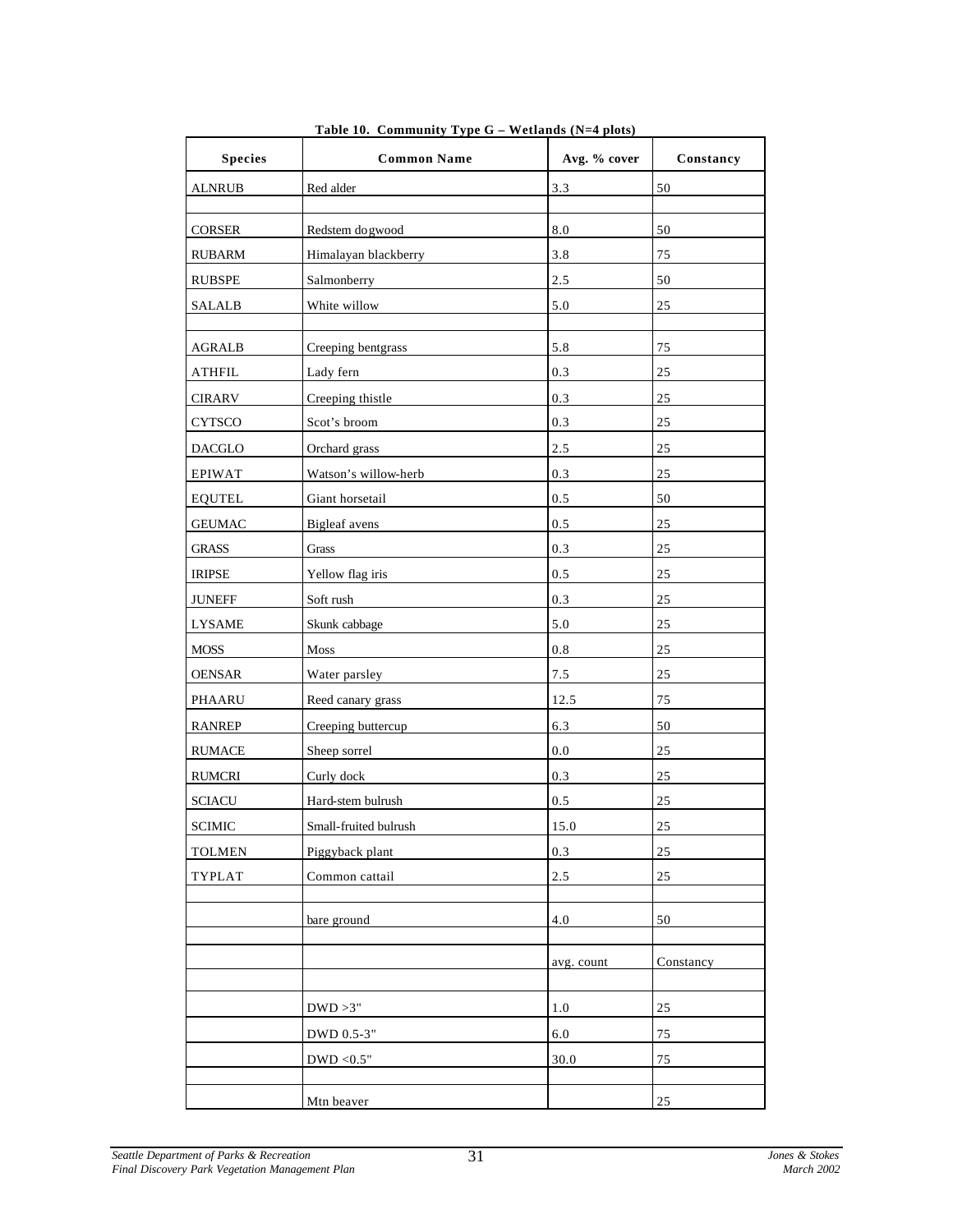#### **3 GENERAL MANAGEMENT ISSUES AND RECOMMENDATIONS**

#### **3.1 Native Plant Community Enhancement**

#### **3.1.1 Issues**

Prior to white European settlement of the Seattle/Puget Sound region, the area on which Discovery Park is now located was dominated by a mixture of coniferous species including Western hemlock, Douglas-fir, Sitka spruce, western red cedar, and Grand fir (Institute for Environmental Studies 1974). Settlement of the area, including logging and development of Fort Lawton, has resulted in the clearing of much of the south end of the park. Another result has been the dominance of alder along the extreme northern and western edges of the park.

Existing plant community conditions are described in the preceding section. The conclusions reached in that section include the recognition of patterns of community types and a general lack of or reduction in native plant communities, relative to higher-quality lowland forests.

Supporting the growth and expansion of native plant communities is a guiding principle of this plan and of the 1972 Master Plan. This principle is especially important in areas where invasive plant species have taken hold and threaten to supplant native communities.

The notion of recognizing a matrix of species that form a native plant community should be fostered at Discovery Park. Park staff can use the information in the vegetation inventory and on the management zone maps to make an assessment of the type of plant community that is present in a given area. They can then consult a plant palette that corresponds to the identified local plant community types and choose species from the palette for additional planting.

The Discovery Park staff should also be encouraged to use small sections of the park for experimentation with different restoration techniques.

# **3.1.2 Recommendations**

The management objectives for most of the south end of the park require maintaining clear, open vistas and do not allow for reforestation. However, in the north end of the park and in the areas along and beneath the bluff, underplanting with coniferous species is recommended. Specifically, in the areas below the bluff, western red cedar and Sitka spruce underplantings are recommended; in the areas above the bluffs, Douglas-fir and Western hemlock underplantings are recommended.

There are six areas within the park where dominance of invasive species has reached a point at which recovery and management of the affected area will require time- and labor-intensive management efforts. Detailed actions for these areas are described within the specific recommendations for the zones. However, the general pattern of recovery and restoration includes

- ß aggressive removal of invasive species, including contact application of herbicides as necessary;
- mulching the areas with 8 inches to 12 inches of wood chips; and
- ß planting with mixed alder, maple, and conifers. Specific ratios are weighted toward alder to stimulate natural amendment of the soils. Alder can be culled from these areas later (10 to 15 years). Spacing of the plantings should allow for maintenance mowers to pass, to repress re-emergence of invasive species.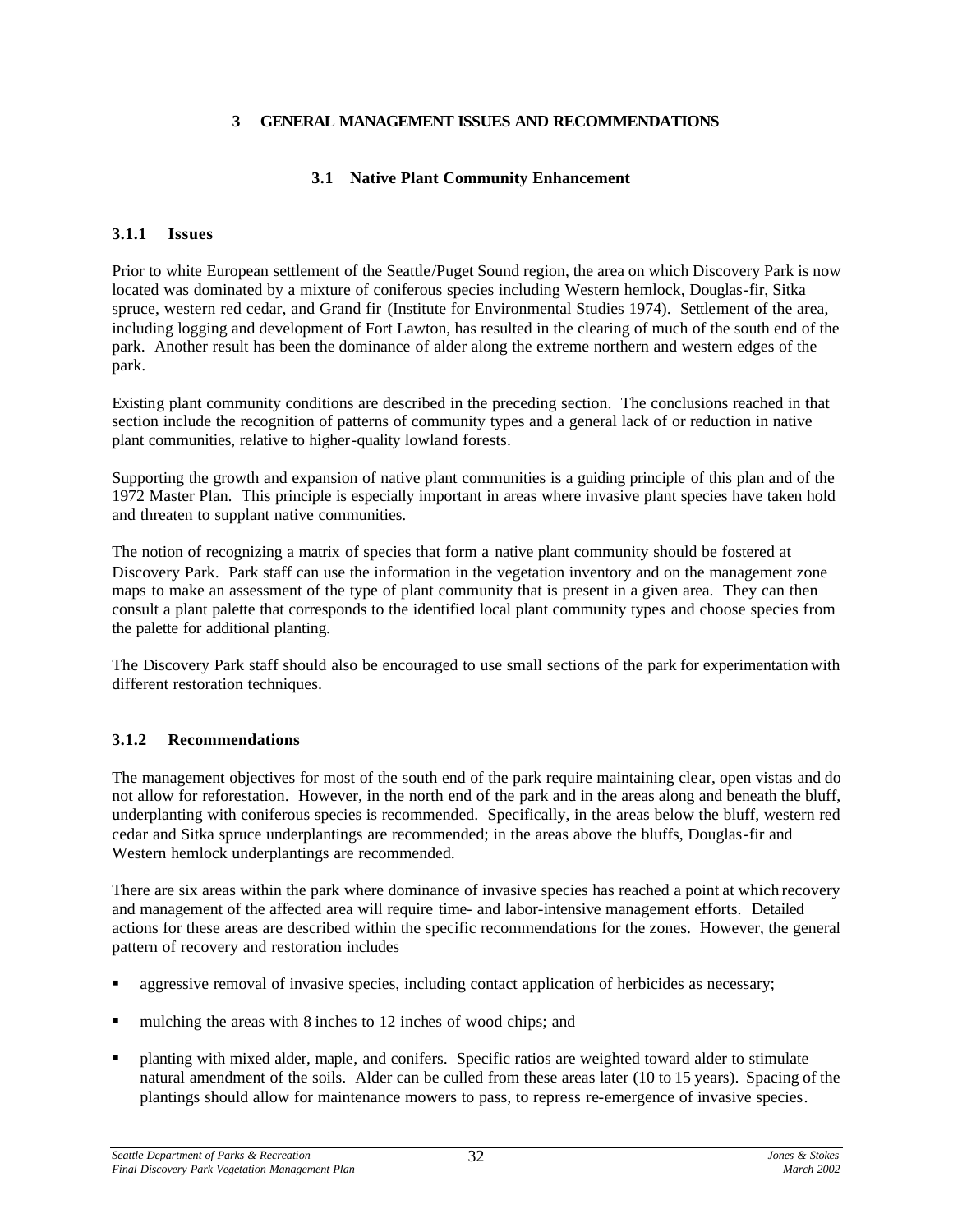In other areas, selections of plant species for restoration and replanting efforts should be based on plant palettes that correspond to the plant community types identified in the 2001 vegetation inventory. This approach will provide the Discovery Park managers the greatest degree of freedom in designing restorations while keeping them within the larger goal of maintaining the park's original character. Plant palettes corresponding to locally identified community types will also provide park staff and volunteer workers with an easily used tool for choosing appropriate species for native plant community enhancement.

The plant palettes for the four forested communities and a master plant palette are found in Tables 12 through 16 below. The plants selected for the palette are native species and have been selected for the specified plant community types based on their soil moisture indicator status. Plant palettes for shrublands, grasslands, and wetlands have not been provided because in many areas of the park, shrublands are dominated by invasive species. These areas should undergo aggressive removal of invasives, and native tree and shrub species chosen from the appropriate forested community type palette should replace the invaders.

| <b>Scientific Name</b>           | <b>Common Name</b>      |
|----------------------------------|-------------------------|
| Trees                            |                         |
| Fraxinus latifolia               | Oregon ash              |
| Picea sitchensis                 | Sitka spruce            |
| Populus trichocarpa              | <b>Black cottonwood</b> |
| Thuja plicata                    | Western red cedar       |
| <b>Shrubs</b>                    |                         |
| Cornus stolonifera               | Red-osier dogwood       |
| Lonicera involucrata             | <b>Black twinberry</b>  |
| Malus fusca                      | Pacific crabapple       |
| Oplopanax horridus               | Devil's club            |
| Physocarpus capitatus            | Pacific ninebark        |
| Ribes bracteosum                 | Stink currant           |
| Ribes lacustre                   | Swamp gooseberry        |
| Salix lucida var. lasiandra      | Pacific willow          |
| <b>Herbs</b>                     |                         |
| Boykinia elata                   | Slender boykinia        |
| Corydalis scoulerii              | Scouler's corydalis     |
| Lysichiton americanum            | Skunk cabbage           |
| Petasites frigidus var. palmatus | Sweet coltsfoot         |
| Ferns                            |                         |
| Athyrium filix-femina            | Lady fern               |

**Table 12. Plant Palette - Community Type A - Wet**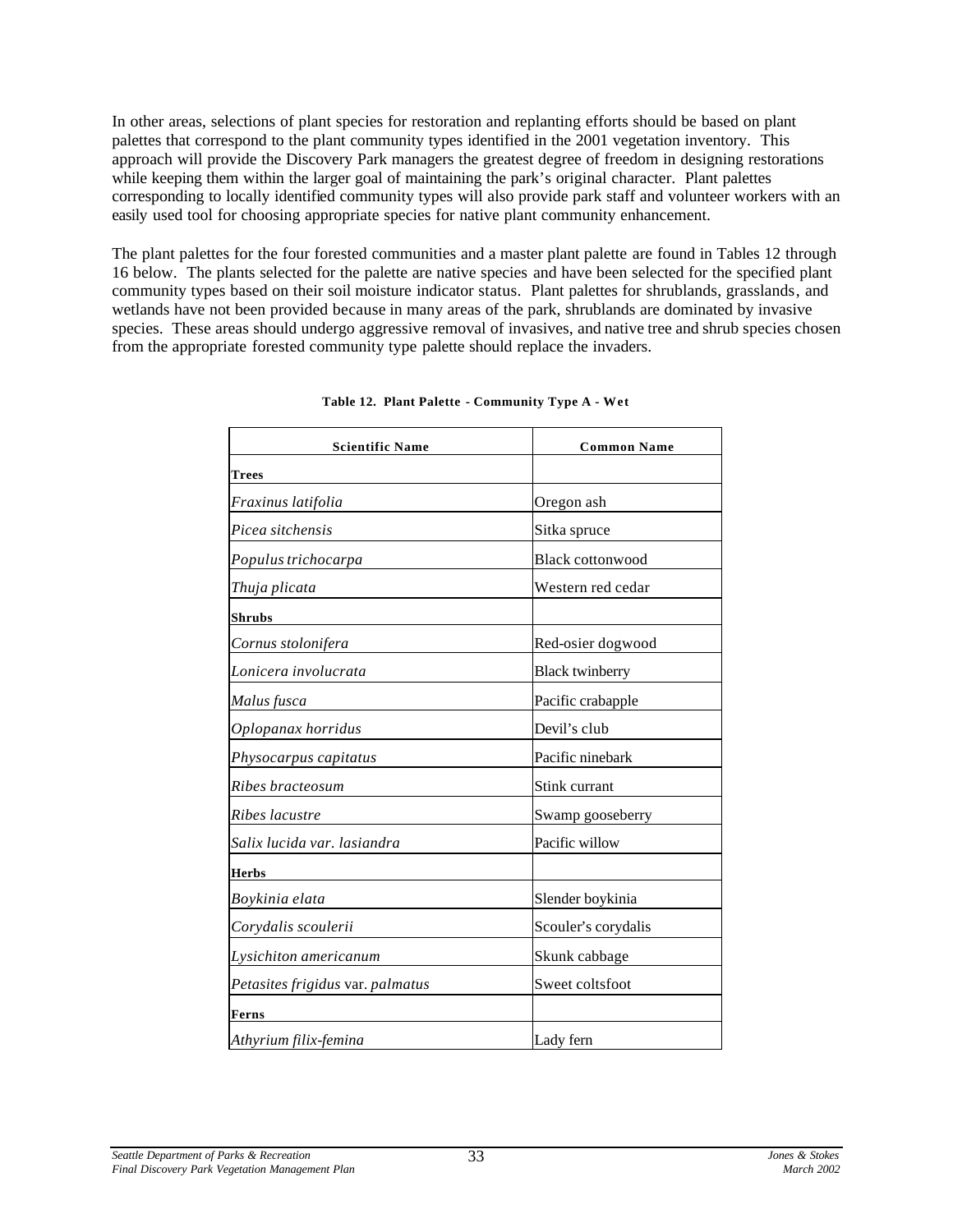| <b>Scientific Name</b>      | <b>Common Name</b>      |
|-----------------------------|-------------------------|
| <b>Trees</b>                |                         |
| Fraxinus latifolia          | Oregon ash              |
| Picea sitchensis            | Sitka spruce            |
| Populus trichocarpa         | <b>Black cottonwood</b> |
| Rhamnus purshiana           | Cascara                 |
| Taxus brevifolia            | Pacific yew             |
| Thuja plicata               | Western red cedar       |
| Tsuga heterophylla          | Western hemlock         |
| <b>Shrubs</b>               |                         |
| Acer circinatum             | Vine maple              |
| Cornus stolonifera          | Red-osier dogwood       |
| Crataegus douglasii         | Pacific crabapple       |
| Linnea borealis             | T winflower             |
| Lonicera involucrata        | <b>Black twinberry</b>  |
| Malus fusca                 | Pacific crabapple       |
| Menziesia ferrruginea       | Fool's huckleberry      |
| Oplopanax horridus          | Devil's club            |
| Philadelphus lewisii        | Mock-orange             |
| Physocarpus capitatus       | Pacific ninebark        |
| Ribes bracteosum            | Stink currant           |
| Ribes lacustre              | Swamp gooseberry        |
| Ribes sanguineum            | Red-flowering currant   |
| Rosa nutkana                | Nootka rose             |
| Rubus parviflorus           | Thimbleberry            |
| Rubus pedatus               | Five-leaf bramble       |
| Salix lucida var. lasiandra | Pacific willow          |
| Salix sitchensis            | Sitka willow            |
| Sambucus racemosa           | Red elderberry          |
| Vaccinium ovalifolium       | Oval-leaf huckleberry   |
| <b>Herbs</b>                |                         |
| Aquilegia formosa           | Columbine               |
| Aruncus dioicus             | Goat's beard            |
| Asarum caudatum             | Wild ginger             |
| Boykinia elata              | Slender boykinia        |
| Corydalis scoulerii         | Scouler's corydalis     |

#### **Table 13. Plant Palette - Community Type B - Wet-Mesic**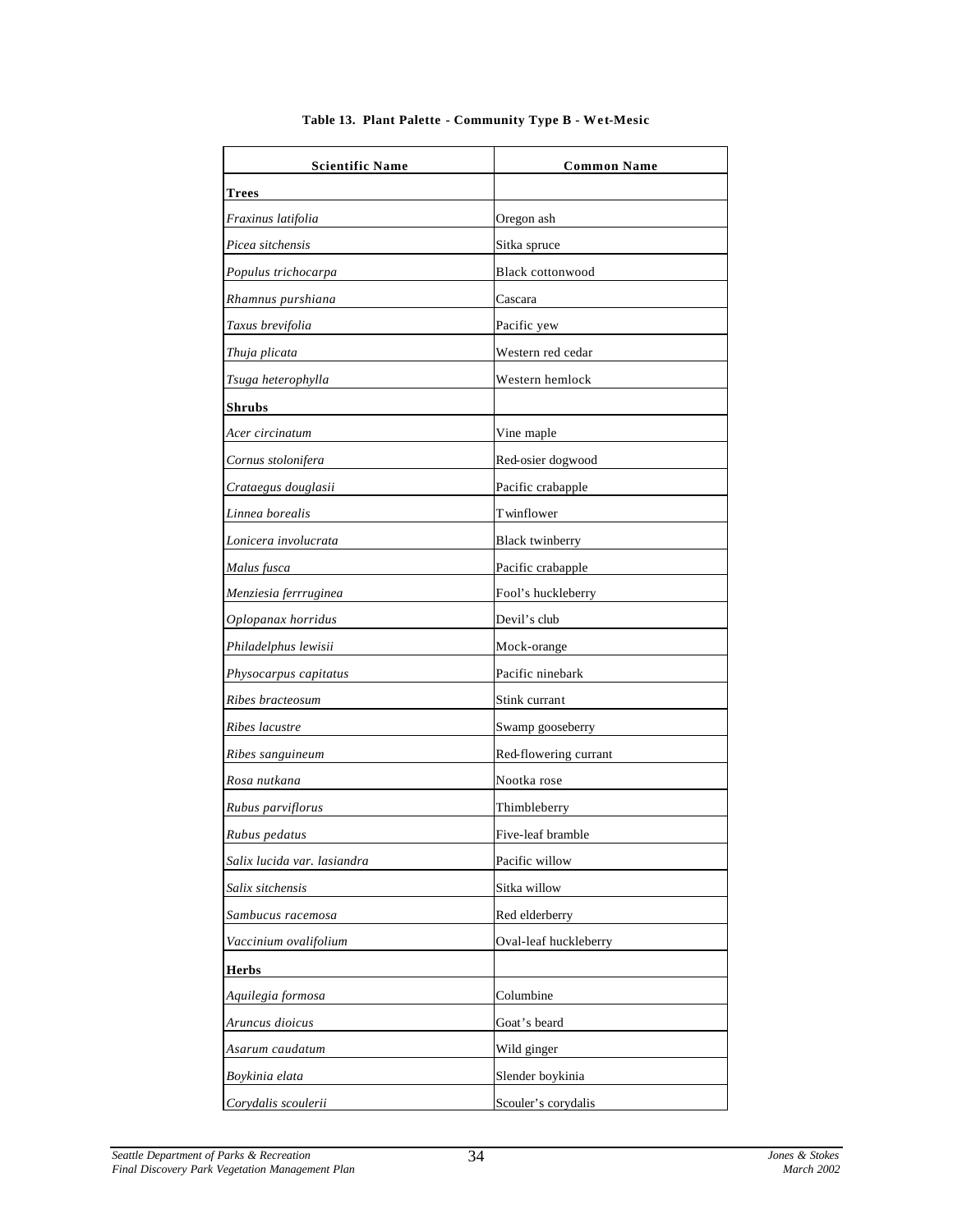| <b>Scientific Name</b>           | <b>Common Name</b>       |
|----------------------------------|--------------------------|
| Dicentra formosa                 | Bleeding hearts          |
| Disporum hookeri                 | Hooker's fairy bells     |
| Maianthemum dilatatum            | False lily-of-the-valley |
| Petasites frigidus var. palmatus | Sweet coltsfoot          |
| Smilacina stellata               | Starry Solomon's seal    |
| Vancouveria hexandra             | Inside-out flower        |
| Ferns                            |                          |
| Adiantum pedatum                 | Maidenhair fern          |
| Athyrium filix-femina            | Lady fern                |
| Blechnum spicant                 | Deer fern                |
| Gymnocarpium dryopteris          | Oak fern                 |

#### **Table 14. Plant Palette - Community Type C - Mesic**

| <b>Scientific Name</b>          | <b>Common Name</b>    |
|---------------------------------|-----------------------|
| <b>Trees</b>                    |                       |
| Abies grandis                   | Grand fir             |
| Cornus nuttallii                | Pacific do gwood      |
| Pseudotsuga menziesii           | Douglas-fir           |
| Rhamnus purshiana               | Cascara               |
| Taxus brevifolia                | Pacific yew           |
| Thuja plicata                   | Western red cedar     |
| Tsuga heterophylla              | Western hemlock       |
| <b>Shrubs</b>                   |                       |
| Acer circinatum                 | Vine maple            |
| Berberis nervosa                | Dwarf Oregon grape    |
| Chimaphila umbellata            | Prince's pine         |
| Corylus cornuta var californica | Western beaked hazel  |
| Crataegus douglasii             | Pacific crabapple     |
| Gaultheria shallon              | Salal                 |
| Holodiscus discolor             | Oceanspray            |
| Linnea borealis                 | Twinflower            |
| Lonicera ciliosa                | Trumpet honeysuckle   |
| Menziesia ferrruginea           | Fool's huckleberry    |
| Philadelphus lewisii            | Mock-orange           |
| Ribes sanguineum                | Red-flowering currant |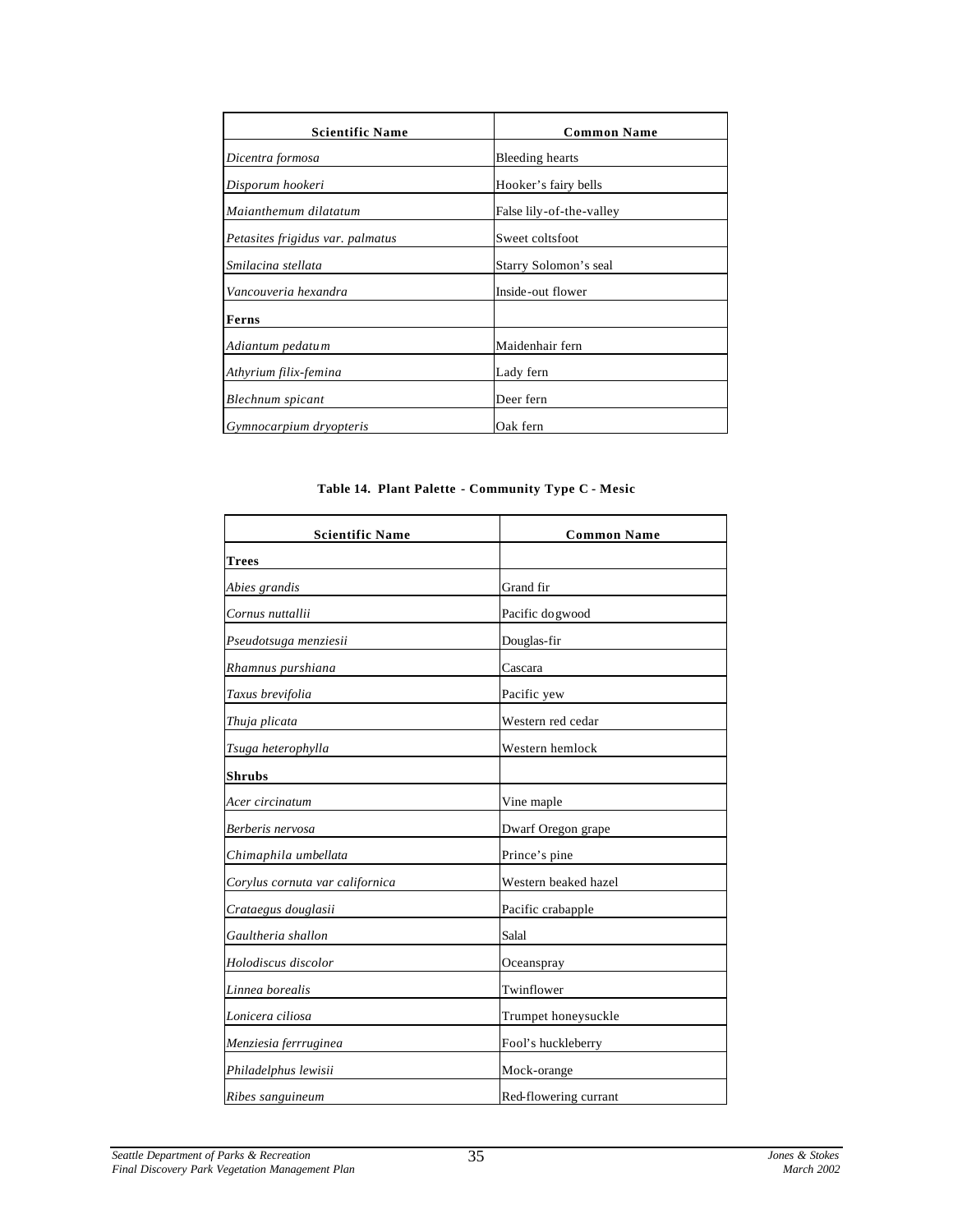| <b>Scientific Name</b>  | <b>Common Name</b>         |
|-------------------------|----------------------------|
| Rosa gymnocarpa         | <b>Baldhip</b> rose        |
| Rubus parviflorus       | Thimbleberry               |
| Sambucus racemosa       | Red elderberry             |
| Symphoricarpus albus    | Snowberry                  |
| Vaccinium membranaceum  | Thinleaf (Big) huckleberry |
| Vaccinium ovalifolium   | Oval-leaf huckleberry      |
| Vaccinium ovatum        | Evergreen huckleberry      |
| Vaccinium parvifolium   | Red huckleberry            |
| <b>Herbs</b>            |                            |
| Achlys triphylla        | Vanilla leaf               |
| Aquilegia formosa       | Columbine                  |
| Aruncus dioicus         | Goat's beard               |
| Asarum caudatum         | Wild ginger                |
| Clintonia uniflora      | Queen's cup bead lily      |
| Cornus canadensis       | Bunchberry dogwood         |
| Dicentra formosa        | <b>Bleeding</b> hearts     |
| Disporum hookeri        | Hooker's fairy bells       |
| Osmorhiza chilensis     | Sweet cicely               |
| Smilacina racemosa      | False Solomon's seal       |
| Smilacina stellata      | Starry Solomon's seal      |
| Trientalis latifolia    | Western starflower         |
| Vancouveria hexandra    | Inside-out flower          |
| Ferns                   |                            |
| <b>Blechnum</b> spicant | Deer fern                  |
| Gymnocarpium dryopteris | Oak fern                   |
| Polystichum munitum     | Sword fern                 |

**Table 15. Plant Palette - Community Type D - Dry-Mesic**

| <b>Scientific Name</b> | <b>Common Name</b> |
|------------------------|--------------------|
| Trees                  |                    |
| Abies grandis          | Grand fir          |
| Arbutus menziesii      | Madrone            |
| Cornus nuttallii       | Pacific dogwood    |
| Pinus contorta         | Shore pine         |
| Pseudotsuga menziesii  | Douglas-fir        |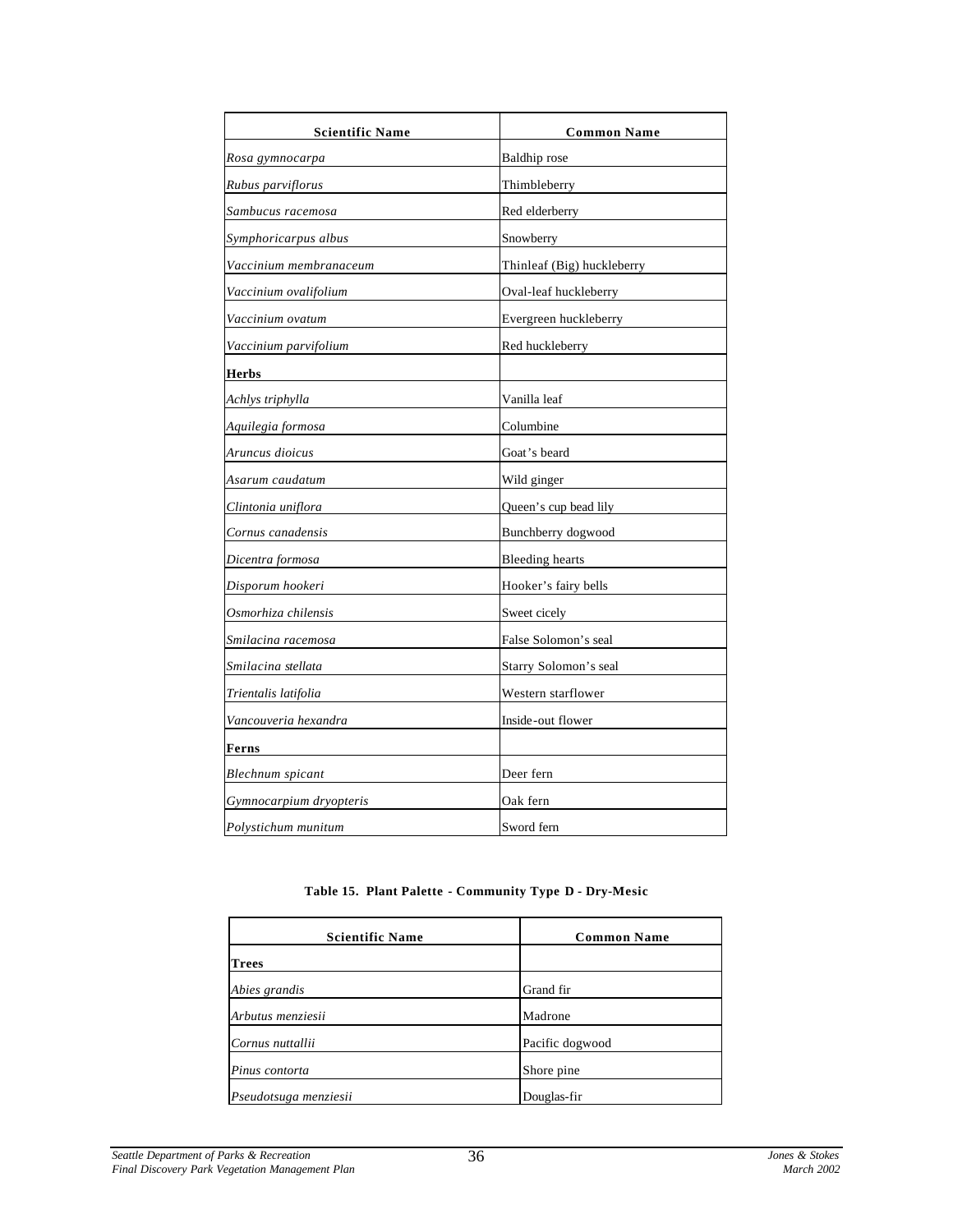| <b>Scientific Name</b>          | <b>Common Name</b>   |  |  |
|---------------------------------|----------------------|--|--|
| <b>Shrubs</b>                   |                      |  |  |
| Amelanchier alnifolia           | Saskatoon            |  |  |
| Arctostaphylos uva-ursi         | Bearberry            |  |  |
| Berberis aquifolium             | Tall Oregon grape    |  |  |
| Berberis nervosa                | Dwarf Oregon grape   |  |  |
| Chimaphila umbellata            | Prince's pine        |  |  |
| Corylus cornuta var californica | Western beaked hazel |  |  |
| Gaultheria shallon              | Salal                |  |  |
| Holodiscus discolor             | Oceanspray           |  |  |
| Lonicera ciliosa                | Trumpet honeysuckle  |  |  |
| Pachistima myrsinites           | Oregon boxwood       |  |  |
| Rosa gymnocarpa                 | Baldhip rose         |  |  |
| Symphoricarpus albus            | Snowberry            |  |  |
| Vaccinium parvifolium           | Red huckleberry      |  |  |
| <b>Herbs</b>                    |                      |  |  |
| Trientalis latifolia            | Western starflower   |  |  |
| Ferns                           |                      |  |  |
| Polystichum munitum             | Sword fern           |  |  |

#### **Table 16. Master Plant Palette - Discovery Park VMP - Forested Communities**

| <b>Plant Species</b>   |                         |   | <b>Community Type</b> |             |   |  |
|------------------------|-------------------------|---|-----------------------|-------------|---|--|
| <b>Scientific Name</b> | <b>Common Name</b>      | A | B                     | $\mathbf C$ | D |  |
| <b>Trees</b>           |                         |   |                       |             |   |  |
| Abies grandis          | Grand fir               |   |                       | X           | X |  |
| Arbutus menziesii      | Madrone                 |   |                       |             | X |  |
| Cornus nuttallii       | Pacific dogwood         |   |                       | X           | X |  |
| Fraxinus latifolia     | Oregon ash              | X | X                     |             |   |  |
| Picea sitchensis       | Sitka spruce            | X | X                     |             |   |  |
| Pinus contorta         | Shore pine              |   |                       |             | X |  |
| Populus trichocarpa    | <b>Black cottonwood</b> | X | X                     |             |   |  |
| Pseudotsuga menziesii  | Douglas-fir             |   |                       | X           | X |  |
| Rhamnus purshiana      | Cascara                 |   | X                     | X           |   |  |
| Taxus brevifolia       | Pacific yew             |   | X                     | X           |   |  |
| Thuja plicata          | Western red cedar       | X | X                     | X           |   |  |
| Tsuga heterophylla     | Western hemlock         |   | X                     | X           |   |  |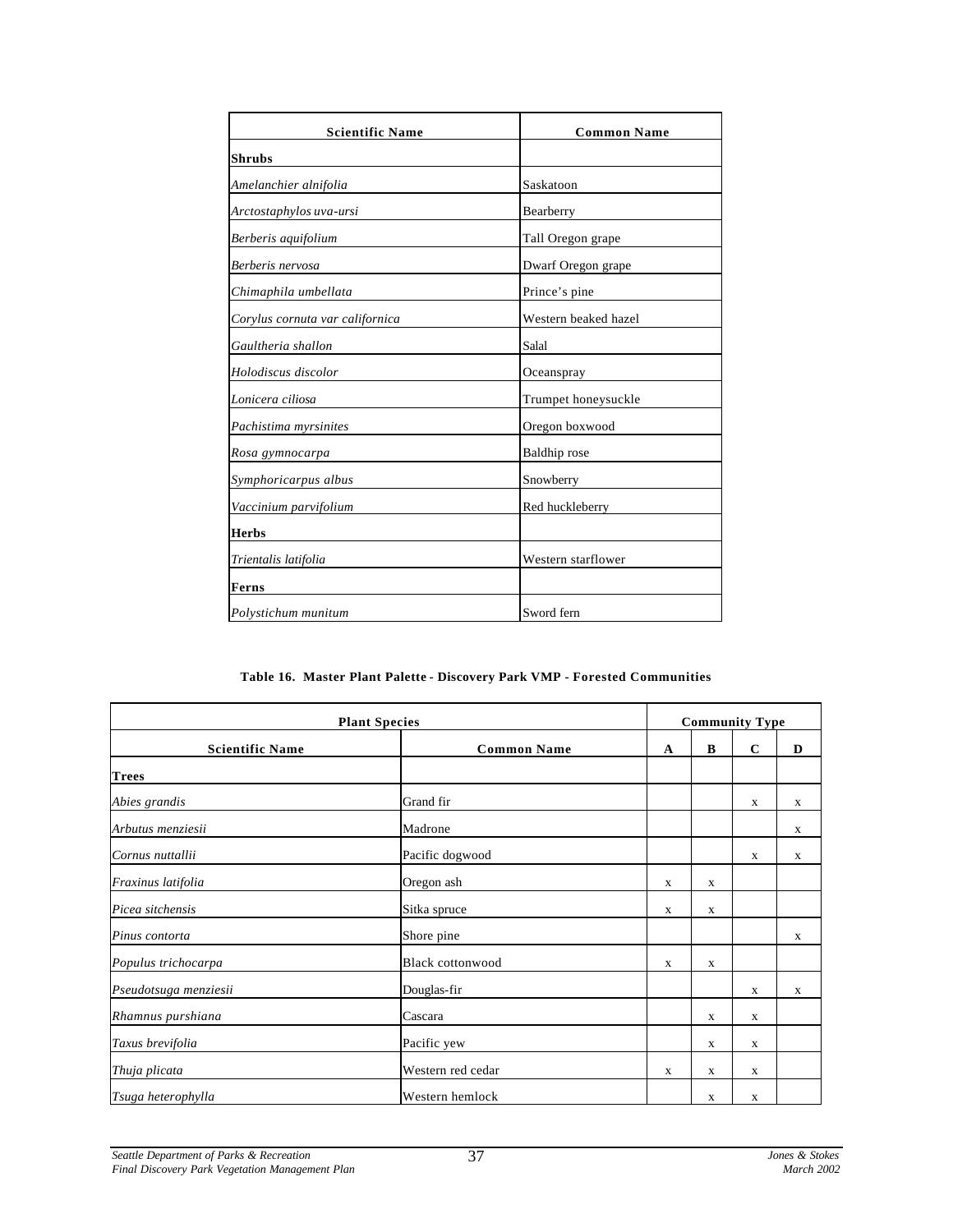| <b>Plant Species</b>            |                            |             | <b>Community Type</b> |             |             |  |
|---------------------------------|----------------------------|-------------|-----------------------|-------------|-------------|--|
| <b>Scientific Name</b>          | <b>Common Name</b>         | A           | В                     | C           | D           |  |
|                                 |                            |             |                       |             |             |  |
| <b>Shrubs</b>                   |                            |             |                       |             |             |  |
| Acer circinatum                 | Vine maple                 |             | X                     | X           |             |  |
| Amelanchier alnifolia           | Saskatoon                  |             |                       |             | X           |  |
| Arctostaphylos uva-ursi         | Bearberry                  |             |                       |             | X           |  |
| Berberis aquifolium             | Tall Oregon grape          |             |                       |             | X           |  |
| Berberis nervosa                | Dwarf Oregon grape         |             |                       | $\mathbf X$ | X           |  |
| Chimaphila umbellata            | Prince's pine              |             |                       | X           | X           |  |
| Cornus stolonifera              | Red-osier dogwood          | X           | X                     |             |             |  |
| Corylus cornuta var californica | Western beaked hazel       |             |                       | $\mathbf X$ | X           |  |
| Crataegus douglasii             | Pacific crabapple          |             | X                     | X           |             |  |
| Gaultheria shallon              | Salal                      |             |                       | X           | X           |  |
| Holodiscus discolor             | Oceanspray                 |             |                       | $\mathbf X$ | $\mathbf X$ |  |
| Linnea borealis                 | Twinflower                 |             | X                     | $\mathbf X$ |             |  |
| Lonicera ciliosa                | Trumpet honeysuckle        |             |                       | X           | X           |  |
| Lonicera involucrata            | <b>Black</b> twinberry     | X           | X                     |             |             |  |
| Malus fusca                     | Pacific crabapple          | X           | X                     |             |             |  |
| Menziesia ferrruginea           | Fool's huckleberry         |             | X                     | X           |             |  |
| Oplopanax horridus              | Devil's club               | X           | X                     |             |             |  |
| Pachistima myrsinites           | Oregon boxwood             |             |                       |             | X           |  |
| Philadelphus lewisii            | Mock-orange                |             | X                     | X           |             |  |
| Physocarpus capitatus           | Pacific ninebark           | $\mathbf X$ | x                     |             |             |  |
| Ribes bracteosum                | Stink currant              | X           | X                     |             |             |  |
| Ribes lacustre                  | Swamp gooseberry           | X           | X                     |             |             |  |
| Ribes sanguineum                | Red-flowering currant      |             | $\mathbf X$           | $\mathbf X$ |             |  |
| Rosa gymnocarpa                 | <b>Baldhip</b> rose        |             |                       | X           | $\mathbf X$ |  |
| Rosa nutkana                    | Nootka rose                |             | $\mathbf X$           |             |             |  |
| Rubus parviflorus               | Thimbleberry               |             | $\mathbf X$           | $\mathbf X$ |             |  |
| Rubus pedatus                   | Five-leaf bramble          |             | X                     |             |             |  |
| Salix sitchensis                | Sitka willow               | $\mathbf X$ | X                     |             |             |  |
| Sambucus racemosa               | Red elderberry             |             | X                     | X           |             |  |
| Symphoricarpus albus            | Snowberry                  |             |                       | X           | X           |  |
| Vaccinium membranaceum          | Thinleaf (Big) huckleberry |             |                       | X           |             |  |
| Vaccinium ovalifolium           | Oval-leaf huckleberry      |             | X                     | X           |             |  |
| Vaccinium ovatum                | Evergreen huckleberry      |             |                       | X           |             |  |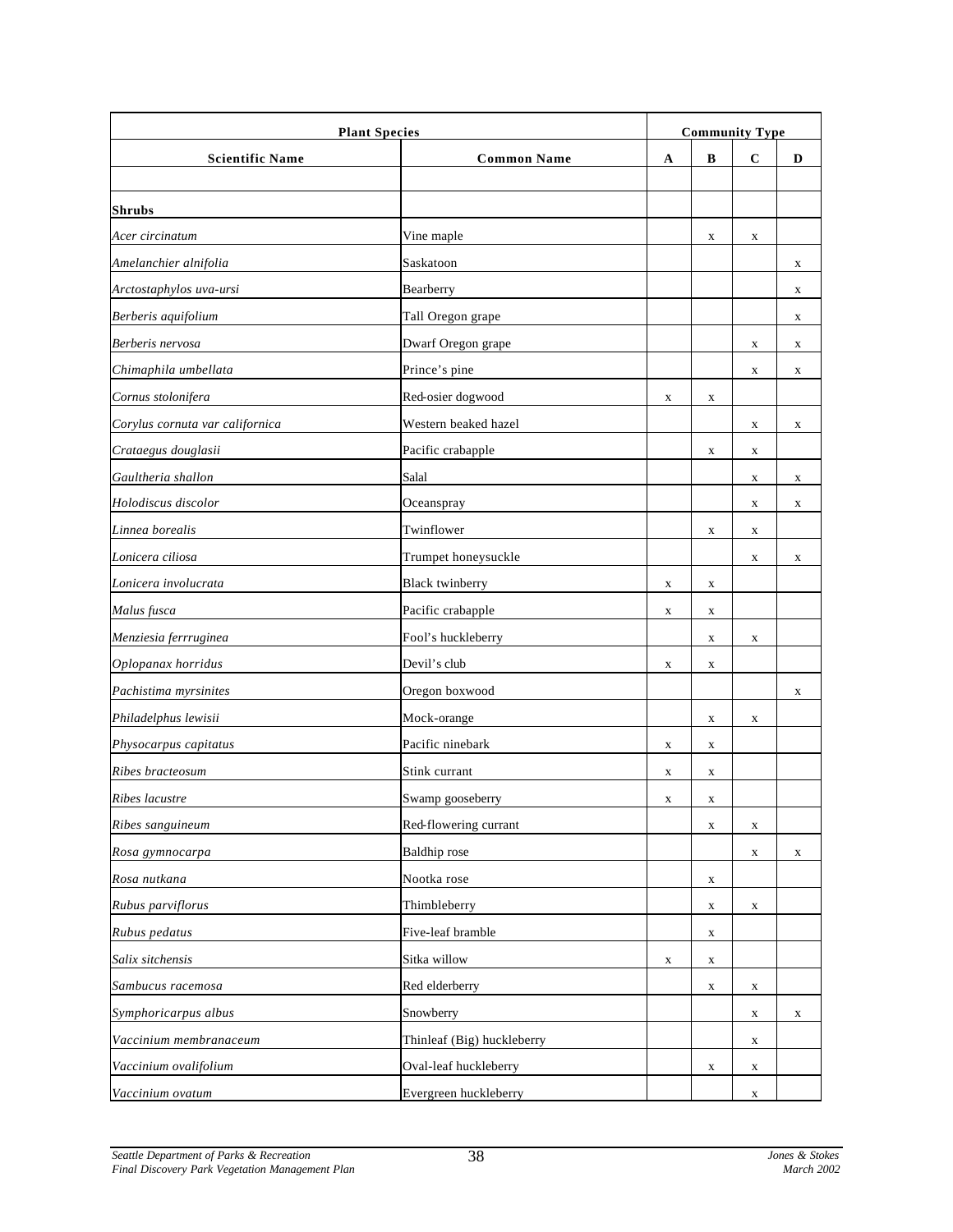| <b>Plant Species</b>             |                          |             | <b>Community Type</b> |             |             |  |
|----------------------------------|--------------------------|-------------|-----------------------|-------------|-------------|--|
| <b>Scientific Name</b>           | <b>Common Name</b>       | $\mathbf A$ | B                     | $\mathbf C$ | D           |  |
| Vaccinium parvifolium            | Red huckleberry          |             |                       | $\mathbf X$ | $\mathbf X$ |  |
|                                  |                          |             |                       |             |             |  |
| <b>Herbs</b>                     |                          |             |                       |             |             |  |
| Achlys triphylla                 | Vanilla leaf             |             |                       | $\mathbf X$ |             |  |
| Aquilegia formosa                | Columbine                |             | $\mathbf X$           | $\mathbf X$ |             |  |
| Aruncus dioicus                  | Goat's beard             |             | $\mathbf X$           | $\mathbf X$ |             |  |
| Asarum caudatum                  | Wild ginger              |             | $\mathbf X$           | $\mathbf X$ |             |  |
| Boykinia elata                   | Slender boykinia         | $\mathbf X$ | $\mathbf X$           |             |             |  |
| Clintonia uniflora               | Queen's cup bead lily    |             |                       | $\mathbf X$ |             |  |
| Cornus canadensis                | Bunchberry dogwood       |             |                       | $\mathbf X$ |             |  |
| Corydalis scoulerii              | Scouler's corydalis      | $\mathbf X$ | $\mathbf X$           |             |             |  |
| Dicentra formosa                 | <b>Bleeding</b> hearts   |             | $\mathbf X$           | $\mathbf X$ |             |  |
| Disporum hookeri                 | Hooker's fairy bells     |             | X                     | X           |             |  |
| Lysichiton americanum            | Skunk cabbage            | $\mathbf X$ |                       |             |             |  |
| Maianthemum dilatatum            | False lily-of-the-valley | X           | X                     |             |             |  |
| Osmorhiza chilensis              | Sweet cicely             |             |                       | $\mathbf X$ |             |  |
| Petasites frigidus var. palmatus | Sweet coltsfoot          |             | $\mathbf X$           |             |             |  |
| Smilacina racemosa               | False Solomon's seal     |             |                       | $\mathbf X$ |             |  |
| Smilacina stellata               | Starry Solomon's seal    |             | $\mathbf X$           | $\mathbf X$ |             |  |
| Trientalis latifolia             | Western starflower       |             |                       | $\mathbf X$ | X           |  |
| Vancouveria hexandra             | Inside-out flower        |             | $\mathbf X$           | $\mathbf X$ |             |  |
|                                  |                          |             |                       |             |             |  |
| Ferns                            |                          |             |                       |             |             |  |
| Adiantum pedatum                 | Maidenhair fern          |             | $\mathbf X$           |             |             |  |
| Athyrium filix-femina            | Lady fern                | $\mathbf X$ | $\mathbf X$           |             |             |  |
| <b>Blechnum</b> spicant          | Deer fern                |             | $\mathbf X$           | $\mathbf X$ |             |  |
| Gymnocarpium dryopteris          | Oak fern                 |             | $\mathbf X$           | $\mathbf x$ |             |  |
| Polystichum munitum              | Sword fern               |             |                       | $\mathbf x$ | $\mathbf X$ |  |

Community Types:  $A - wet$  B – wet-mesic  $C -$  mesic D – dry-mesic

Native plant communities can be further enhanced on a smaller scale in several areas of the park by establishing islands of "legacy trees" with associated shrub and herb plantings. Legacy trees are those large, old individuals that are the focal point of their own small associated communities. They are landmarks and references for park visitors over generations. Discovery Park already has a number of such trees, including a number of magnificent bigleaf maples scattered throughout the park.

An effort should be made to start the next generation of legacy trees. The ideal locations for these tree plantings are in some of the open, grassy triangles of land where paths and/or roads come together. Species selected for planting could vary, but should include additional bigleaf maples, grand fir or Oregon white oak.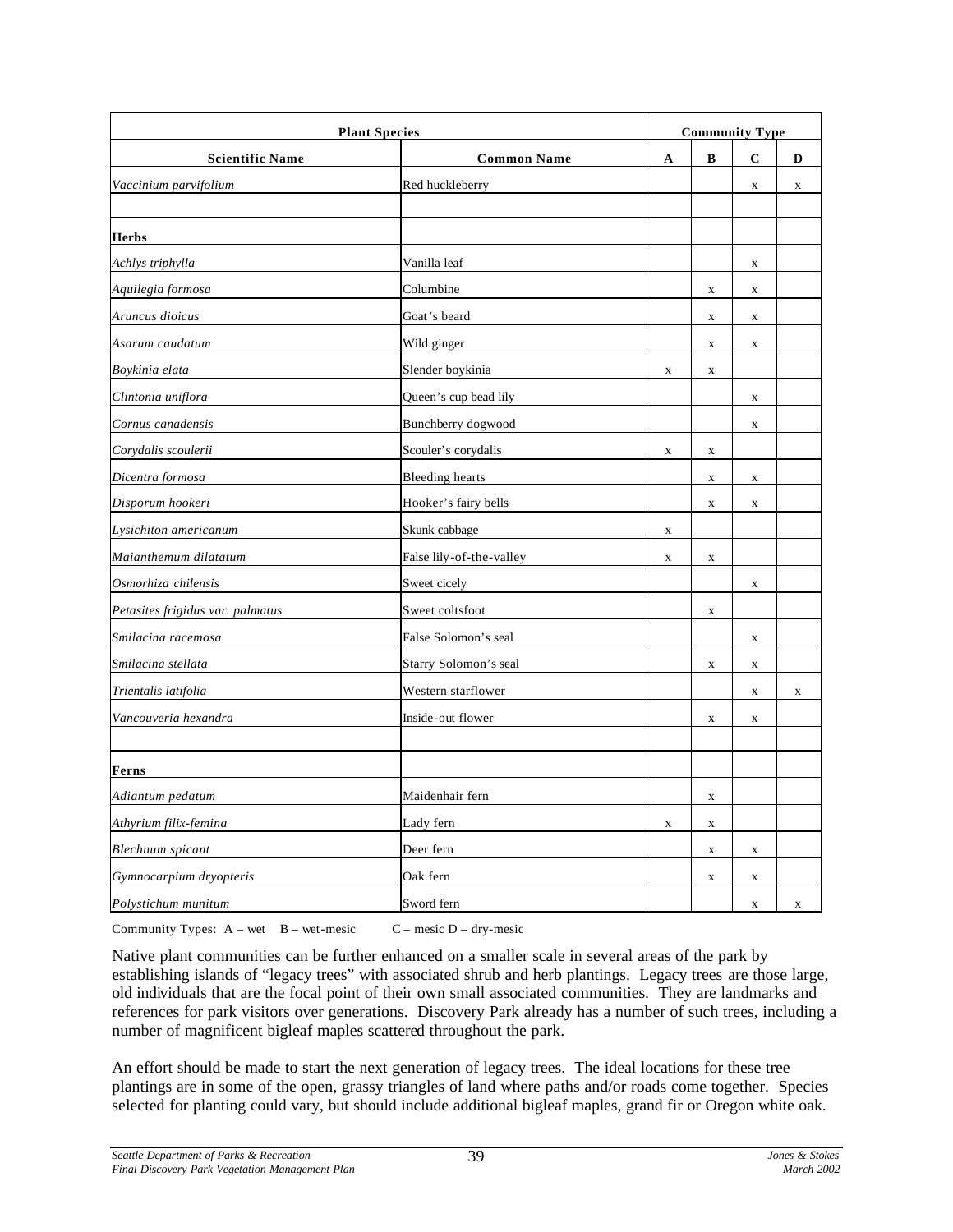Plant palettes for forested communities should be used for selection of shrub and herb species in the legacy tree areas.

In general, encouraging the establishment of several test plots will assist restoration and reforestation efforts. Test plots will be small areas for comparative study of different treatments for reclaiming and reforesting disturbed sites. Sites will be adjacent to each other (or nearly so), and will be monitored for a period of at least 5 years to determine effectiveness.

# **3.2 Interior Road Removal**

# **3.2.1 Issues**

Discovery Park has a number of asphalt roads remaining from the park's use by the military. Only three of these roads are open to automobile traffic; the remainders are closed to motorized vehicles except for use by park staff.

The roads add to the fragmentation of the park and their presence inhibits management of the park toward the goal of reforestation and restoration of presettlement character. The roads also support edge communities that tend to be dominated by nonnative invasive plant species. Removal of some of the roads would increase the area of contiguous forest and would therefore increase the amount of forest interior. The natural character of the park would also be enhanced by the removal of some of the roads.

While there is a clear ecological ecological rationale for removing the roads within the park, there are also social and economic arguments for retaining the roads. Removal of the roads would limit use of the park by bicyclists, people pushing baby strollers, visitors in wheelchairs, and visitors who prefer not to use the park's soft trails because of health or age concerns. The expense of removing and properly disposing of the road materials may also be prohibitive. Nevertheless, the ecological benefit to be realized from removing interior roads exceeds the potential social and economic disadvantages that could result from road removal. Rehabilitation of the roadbeds proposed for removal would make the North Forest whole and complete for the first time in over 100 years. This in itself provides an inarguable social benefit to the park and to the city.

# **3.2.2 Recommendations**

The vegetation management plan recommends that certain roads be removed from the park. The Discovery Park maintenance staff must retain some roads for use in working around the park. Road removal is not likely to occur until later in the implementation of the plan. Moreover, this recommendation may not be fully implemented because of Seattle Department of Parks and Recreation park maintenance obligations. Also, certain roads, including Kansas and Idaho Avenues, are water and/or sewer line corridors. Removal of these roads would require development of a maintenance access plan for those utilities. Roads recommended for removal are shown on Figure 6, Recommended Road Removals.

Full recovery of old roadbeds will be a long-term process. Establishment of the basic components of native forested communities may take as much as 20 years before additional enhancement efforts are initiated. In most cases, the process for road removal and recovery will follow the general procedures described below.

- 1. Pavement will be broken up and removed using a front-end loader or other suitable heavy equipment. Maintenance staff will arrange for the proper disposal of old pavement.
- 2. The former pavement base will be decompacted using a bulldozer dragging a heavy plow or other suitable equipment for breaking up the top 12 inches to 18 inches of roadbed.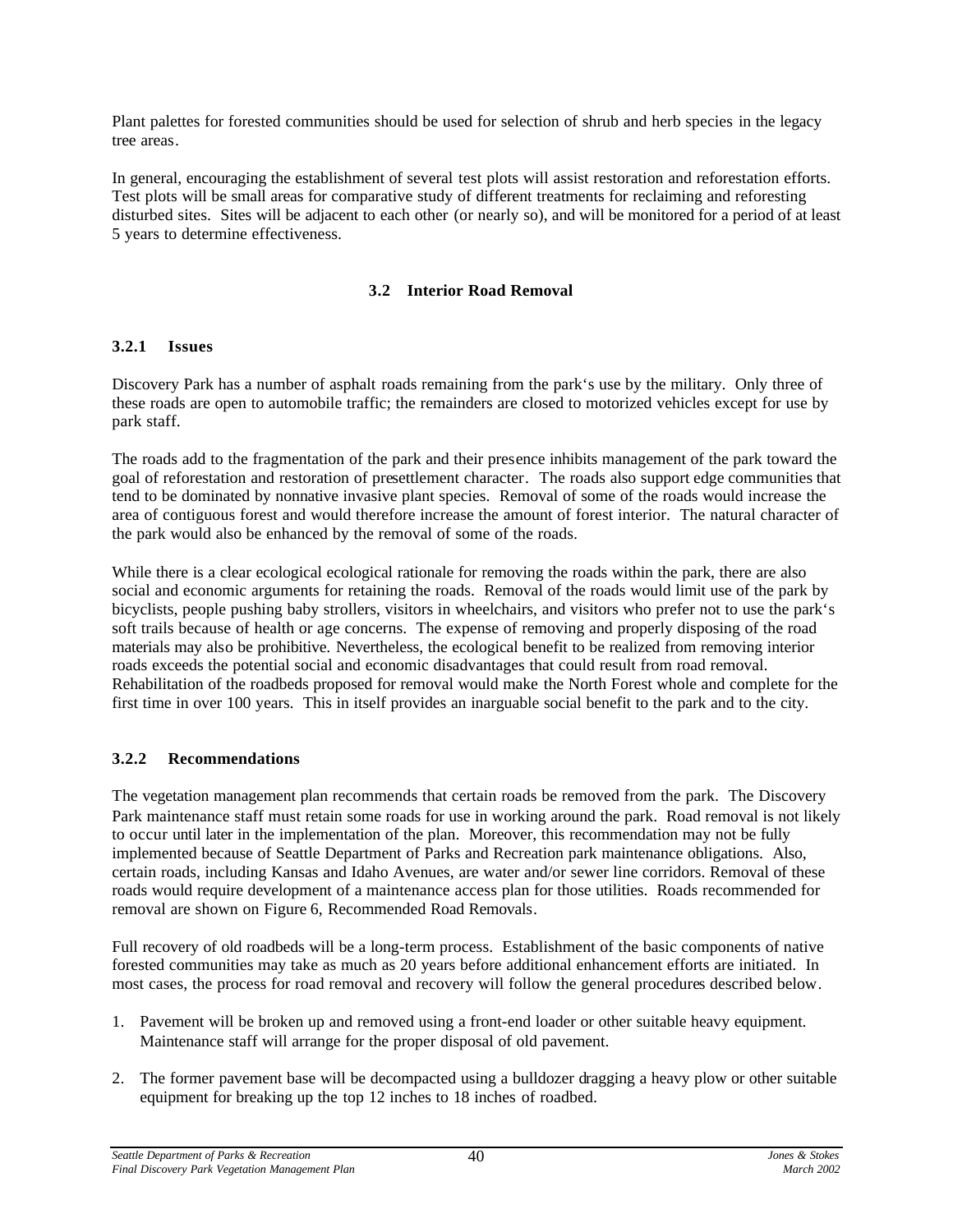- 3. The decompacted roadbed will be covered with 12 inches to 15 inches of wood chip mulch.
- 4. The area will be seeded with red alder.

Park maintenance staff will monitor the growth of the alder and select suitable periods for thinning and/or underplanting of shrub and conifer species.

# **3.3 Social Trails and Stairways**

#### **3.3.1 Issues**

Social trails are unofficial paths within Discovery Park that are not part of the park's design and are not maintained by park staff. Most social trails are shortcuts to popular points within the park or routes used by transients to traverse the park.

Social trails fragment plant communities, increase edge communities within the park, and provide an avenue for infiltration by nonnative species. These trails also provide greater access for garbage and domestic animal feces to the larger plant communities found in the interior portions of the park, as well as increasing human disturbance of wildlife.

Since the presentation of the draft vegetation management plan, the Friends of Discovery Park have undertaken the development of a trails plan for the park. This plan will address the issue of maintained trails, social trails, and methods for closing social trails.

Discovery Park also has a number of old stairways dating from the park's former use as a military base. The stairways are cast concrete, and in many cases are inaccessible or no longer usable. At least eight of these stairways contribute to the fragmentation or disturbance of native plant communities in the park. These structures are marked on Figure 7, Recommended Stairway Removal

# **3.3.2 Recommendations**

An evaluation of the existing trails in Discovery Park will be completed in early 2002 under a separate project funded by a City Department of Neighborhoods grant obtained by Friends of Discovery Park.. The plan will make recommendations for maintaining a trail system within the park and for removing social trails. Implementation of the vegetation management plan should incorporate the recommendations of the trails plan, with the following provisions.

- ß Trail design should minimize fragmentation of Discovery Park. Fundamental goals of the vegetation management plan include restoring continuity in the forested areas of the park, and increasing the area of unbroken forest stands. The final trail plan should not provide access to all parts of the park, especially those remote areas that may act as refugia for wildlife that are less tolerant of human presence.
- ß Social trails should be closed based on an evaluation of their redundancy. That is, where social trails parallel official park trails or reach similar destinations within a reasonable walking distance, e.g., 250 feet, they should be closed. Also, where two or more social trails parallel each other or reach similar destinations within a reasonable walking distance, at least one of the trails should be closed.

The trail plan will make recommendations for social trail closures. Again, the implementation of the vegetation management plan should incorporate the recommendations of the trail plan. However, the closure and reclamation of social trails should be based on native plant community enhancement. This practice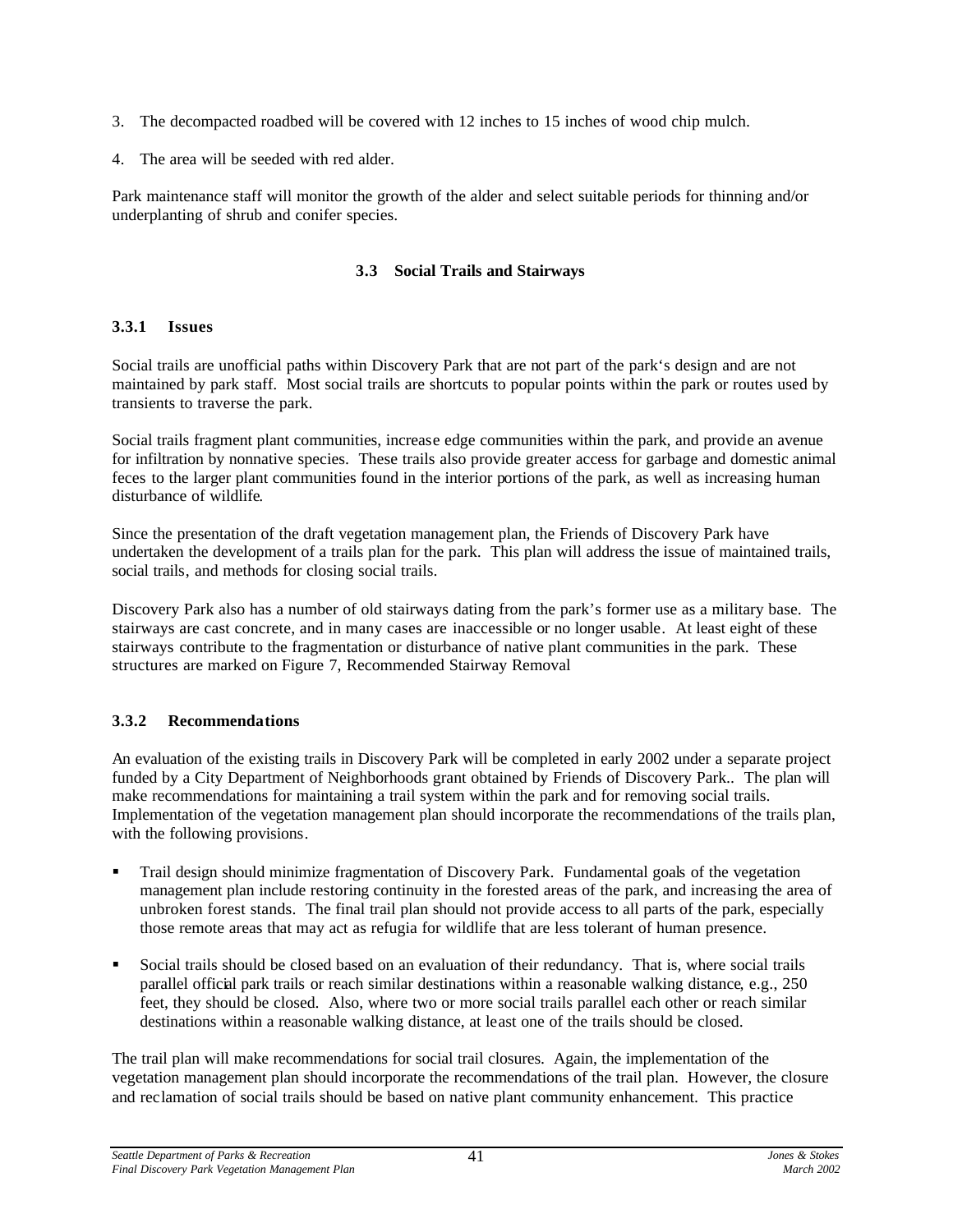includes aggressive removal of non-native species and replanting with species selected from the plant palette(s) corresponding to local community types.

#### **3.4 Wildlife Habitat Enhancement**

#### **3.4.1 Issues**

Coincident with the desire to maintain or restore the health of plant communities within Discovery Park is the need to enhance habitat for the wildlife that utilizes those communities. The 1972 Master Plan states, "The forests will be managed for a wildlife habitat as well as for recreational walking and nature interpretation. Native wildlife will be protected to the extent possible and enhanced or supplemented." A Discovery Park Wildlife Plan was prepared for DOPR in 1983 by Robert Mindick. The author described populations of known wildlife species within the park, made recommendations for managing the park to achieve improved wildlife habitat.

#### **3.4.2 Recommendations**

The implications of a given management action on the park's wildlife should be routinely considered during the planning and implementation of management actions in Discovery Park. The methods and timing of management actions should be evaluated to ensure that negative impacts to wildlife habitat and populations are minimized.

Each of the 21 management zones should be evaluated for opportunities to create wildlife habitat structures in existing snags and logs. Rootwads and logs could also be brought in or redistributed within park. Appendix B contains conceptual drawings for creating wildlife habitat features in snags and logs. General recommendations for wildlife habitat enhancement include the following.

- ß Create habitat trees in snags. Snags should be cut to a height where they pose no hazard of falling. The tops should then be cut with chainsaws or other tools to simulate a shattering break, rather than a clean cut. Hollows and other cavities can also be made in snags.
- ß Improve the diversity and abundance of food sources within the park by enhancing native plant communities, specifically shrub species. Many of the most common shrub species in the Puget lowlands are not present in Discovery Park, or are present in extremely low coverage. Since most of the region's native wildlife species rely upon these food sources, it stands to reason that Discovery Park cannot and will not provide suitable wildlife habitat without improved abundance and diversity of native plant species.
- ß Create habitat spaces in down logs. Cavities can be cut into large down trees and logs to provide shelter for wildlife.
- ß Retain brush and woody debris in the understory of forested zones. Piles of branches and small logs provide cover and den and nesting material for local wildlife.
- ß Protect planted trees in areas of heavy mountain beaver use. Consult the vegetation inventory for areas with high mountain beaver use. Young tree protection kits may be needed in certain areas. In areas of extreme mountain beaver presence, it may be necessary to plant larger trees in excavated holes lined with chicken wire that extends above the surface to connect to a cage or other wiring to protect the lower portion of the tree.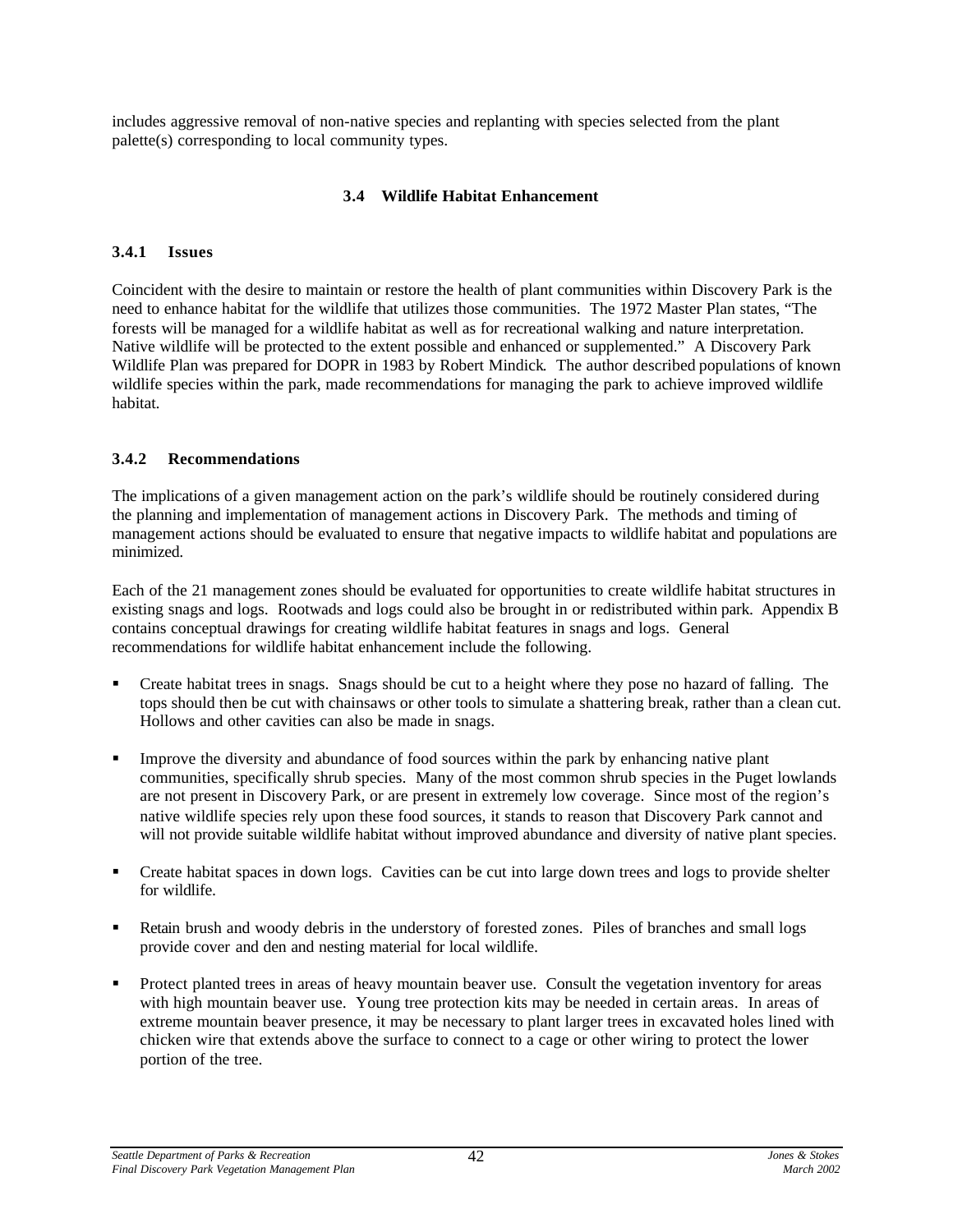If, over the long term, management recommendations that reduce fragmentation of the park are implemented, then wildlife diversity and density can be expected to rise. Recommendations that reduce fragmentation include road removal, social trail closures, and enhancement of native plant communities.

# **3.5 Herbicide Use**

#### **3.5.1 Issues**

While Discovery Park is not a designated herbicide free area, the use of herbicides is currently limited in the park. The public has supported this position because of the varied uses of the park, including picnics and berry picking, and because of public and environmental health concerns over herbicides. Birds and small mammals have lower body masses than humans, and as a result have lower tolerances of and safe exposures to herbicides. Potential impacts of herbicides on butterfly, moth, and other insect species have also driven public concern over herbicide use in the park.

In many areas throughout the park non-native invasive plant species are threatening the natural plant communities that once dominated the park. Volunteer efforts to remove invasive species have been moderately successful and should be continued. Nevertheless, in certain areas of the park, and in the control of certain species, the limited, judicious use of herbicides is necessary to slow and eventually reverse the spread of non-native invasive species.

#### **3.5.2 Recommendations**

The park should continue the practice of removing undesirable species using mechanical means first and resorting to herbicides only in situations where hand and mechanical methods are deemed ineffective. However, for certain sizes and species of invasive plants, herbicide use may be warranted. This category includes upright woody invasive species such as holly, Lombardy poplar, cherry laurel, Portuguese laurel, and locust. These species often produce sucker shoots rather than dying when standing plants are merely cut or girdled. Areas of dense woody shrubs such as Scot's broom may also be candidates for herbicide use.

The park's maintenance staff should also try using less potentially toxic, more natural alternatives to herbicide use. Examples include citric and acetic acid solutions (e.g., Brush Block) for blackberry control. The maintenance staff should apply these products in areas where effectiveness can be monitored. If these solutions effectively inhibit invasive species growth, then herbicide use may not be warranted for that species in certain densities.

In the event that herbicides are deemed to be the only effective treatment, the herbicides to be used should be glyphosate (N-phosphonomethyl-glycine) products such as Roundup, Rodeo, or Accord. Other types of herbicides may also be used at the discretion of DOPR and Discovery Park. Herbicides should not be broadcast sprayed, but applied by direct contact to a cut surface. This practice will minimize applications to nontarget plant species, and will also reduce human and animal exposure.

Researchers have studied the effects of glyphosates on soil, invertebrates, amphibians, and fish. These studies have found that glyphosate exhibits low toxicity. When glyphosate comes into contact with soil it binds rapidly to soil particles and is deactivated. Field and lab studies have shown that proper use of glyphosate results in little impact to invertebrates or amphibians. Some examples are listed below.

ß A field study was conducted to investigate the effects of aerial application on honeybee hives (Burgett and Fisher 1990). Bee hives and blooming vegetation were treated at the rate of 5% roundup in 60 gallons of water. No acute or chronic effects were observed for honeybees or brood production.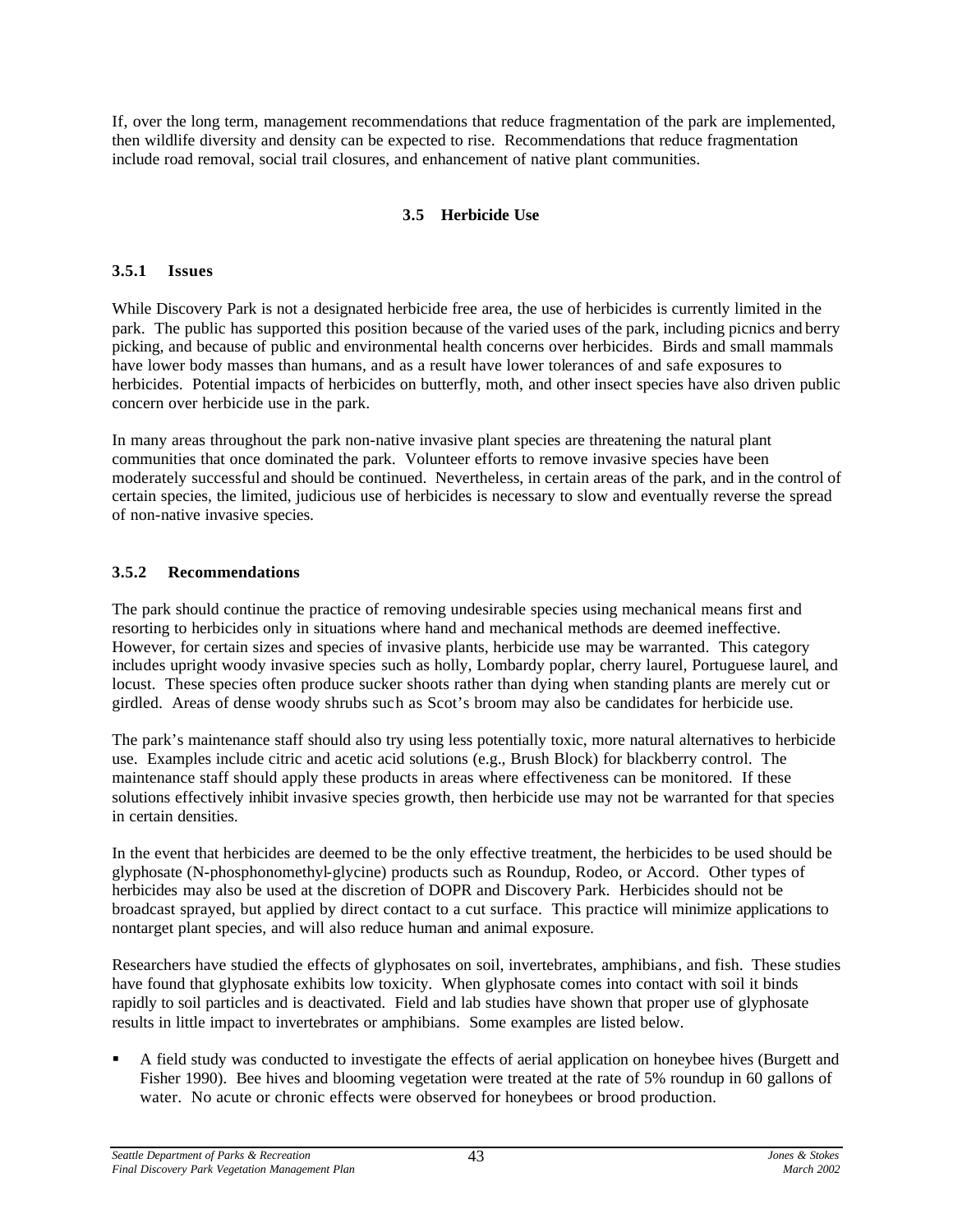- ß Mites and springtails were unaffected by Roundup applications in a sandy soil up to 96 days after application (Gomez and Sagardoy 1985). No effects were noted for the number of trematodes, mites, or springtails in the top 3 cm of soils 180 days after treatment with Roundup (Preston and Trofymow 1989).
- ß Absence of any toxic effects to carabid beetles was observed in the lab (Brust 1990).
- **Butterfly numbers have been known to increase after glyphosate was used to control trees, shrubs, and** blackberries (Bramble et al. 1997).
- ß The U.S. Environmental Protection Agency tested glyphosate on frogs using the FETAX test or frog embryo teratogenic bioassay –Xenopus. The results indicate glyphosate is practically nontoxic to nontoxic to amphibian embryos and normal development of larval frogs. Proper use of these products would result in little to no toxicity to amphibians. Further studies by USEPA demonstrated that glyphosate is no more than slightly toxic to fish.

Finally, if DOPR and Discovery Park management feel that herbicide use is warranted, then one additional step that could be taken would be to set up test areas for application of herbicides and evaluation of their effectiveness.

The general recommendation for herbicide use, then, is to follow a policy of limited, judicious use of glyphosate herbicides in situations where size and density of invasive species populations make hand, mechanical, and alternative means of control ineffective.

The following additional guidelines for herbicide use in Discovery Park are recommended.

- ß Herbicide use in a given area should proceed only with the approval of the park director, and be made by licensed applicators. Signs alerting the public to local herbicide applications will be posted.
- With the exception of certain areas with concentrations of upright woody invasive species or dense shrub thickets, herbicides should not be used in the North Forest, the Wolf Tree Nature Trail, Bay Terrace, and the North Bluff.
- ß Herbicide use should be most limited in the Historic District, the North Bluff Forest, the South Bluff Forest Trail, the South Bluff, or the Metro/King Waste Water Treatment area.
- ß Herbicide applications should be timed to achieve their best effect and to minimize herbicide application during peak use periods. Based on these criteria, September through November would be the best time of year for herbicide applications. Herbicide use should be curtailed or minimized during the summer months when park use is heaviest.
- ß Upright woody invasive species may be controlled by "frilling." This practice involves partially girdling the tree, cutting the trunk in such a way that a channel is formed that will hold an application of herbicide. The combination of girdling and direct herbicide application will control these species.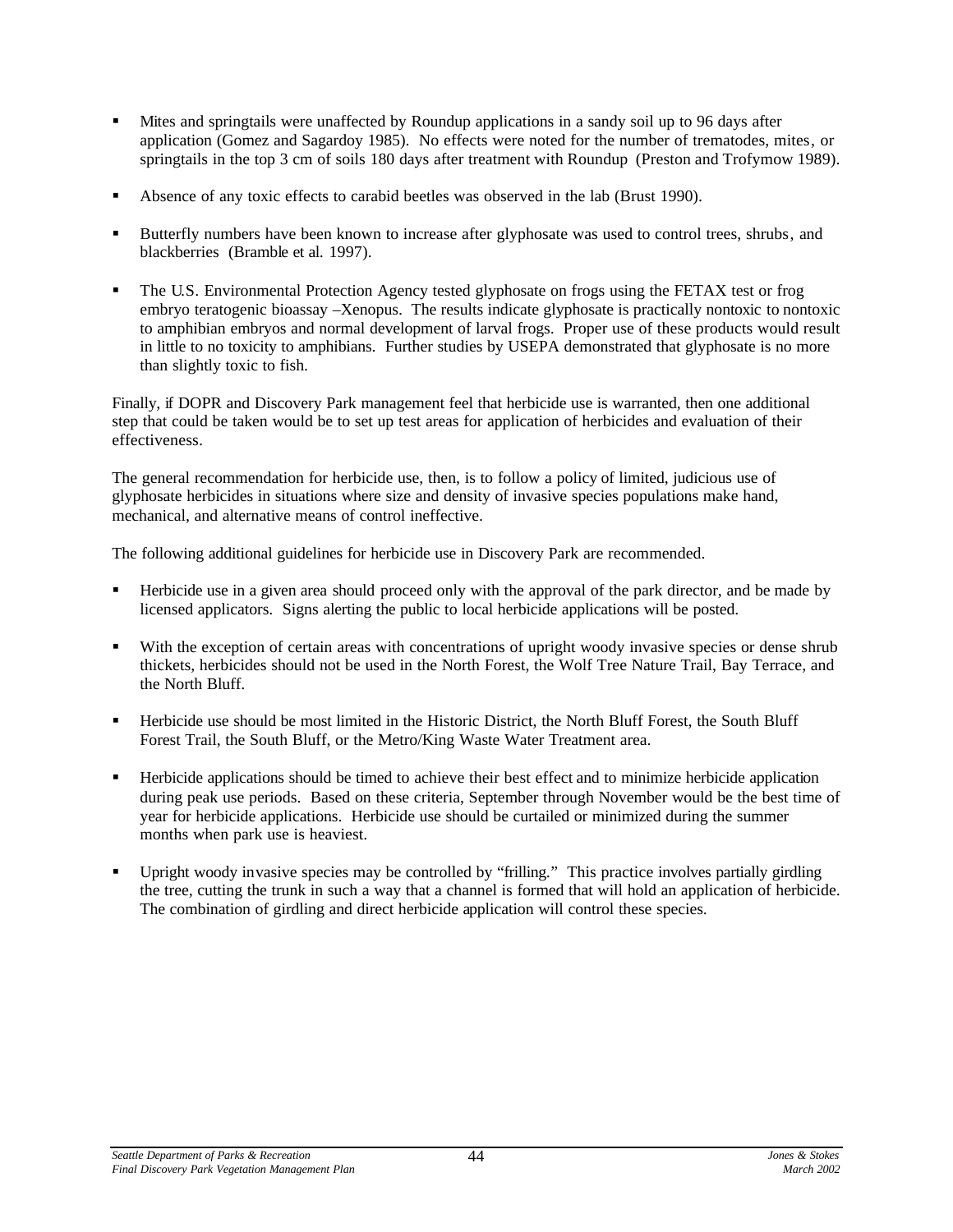#### **3.6 Himalayan Blackberry Management**

#### **3.6.1 Issues**

Himalayan blackberry *(Rubus armeniacus)* is a nonnative invasive shrub that competes aggressively with other shrub species in the park. The 2001 Discovery Park Vegetation Inventory found Himalayan blackberry present in over one-half of the inventory plots. Throughout the park, aggressive management of Himalayan blackberry will be vital to maintaining plant communities and supporting species diversity.

Himalayan blackberry produces abundant, delicious berries in late summer at Discovery Park. Many of the park's visitors search out Himalayan blackberry patches to pick berries. At the January 2001 public meeting on vegetation management, the desire to retain areas of Himalayan blackberry for public consumption was clearly expressed. However, despite the appeal of blackberry thickets in Discovery Park to certain sectors of the public, the ecological imperative for controlling Himalayan blackberry should take precedence. At the public meeting held in October 2001 to present the draft vegetation management plan, attendees expressed strong support for aggressive removal of blackberry from the park and especially from the interior portions of the park.

At the same meeting, a proposal for blackberry thicket management areas was presented as part of the draft vegetation management plan. Under this proposal, selected rows would be cut through larger thickets to improve access to berries while holding the thicket area more or less constant. Other blackberry thickets would then be removed. This scheme appeared to provide a balance between the public desire to retain blackberries and the ecological necessity to remove them. However, accommodating and managing the continued presence of Himalayan blackberry in the park is inconsistent with the goal of reducing invasive species coverage and fostering native plant growth.

# **3.6.2 Recommendations**

The continuing spread of Himalayan blackberry in Discovery Park must be reversed in order to meet the 1972 Master Plan goal of supporting the growth and expansion of native plant communities. Despite public desire for blackberries in the park, a program of aggressive eradication of Himalayan blackberry should begin immediately. Methods for removal of Himalayan blackberry include cutting canes and grubbing roots in small to medium patches, and contact herbicide application to cut surfaces of thicker canes in larger thickets.

The proposal for blackberry thicket management areas, described in the draft vegetation management plan, should be dropped or drastically reduced. If any areas of blackberries are to be retained, these areas should be thickets at the periphery of the park, near the edges of the existing parking lots.

Finally, to project a consistent message to the public regarding the potential damage that Himalayan blackberry poses to Discovery Park's native plant communities, the Discovery Park staff should consider discontinuing the annual Blackberry Festival. The festival is a recently conceived event, without an established tradition, and sends the wrong message to the public about the desirability of blackberry in Discovery Park.

# **3.7 Other Invasive Species Management**

# **3.7.1 Issues**

Discovery Park has invasive species problems beyond Himalayan blackberry. Nonnative invasive species with noticeable and growing populations within the park include the following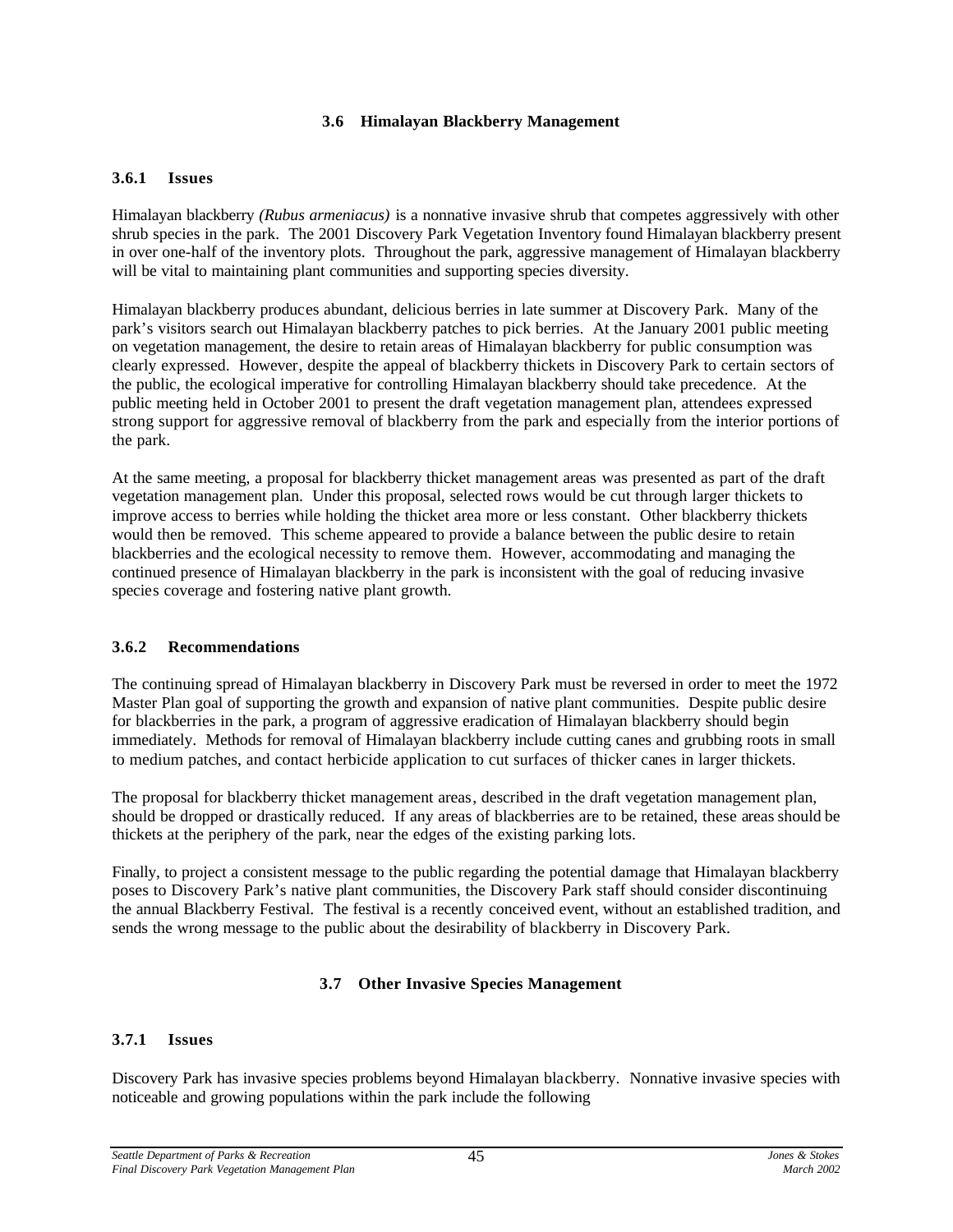- ß Scot's broom (*Cytisis scoparius*),
- ß Holly (*Ilex aquifoilium*),
- ß English ivy (*Hedera helix*),
- ß Cherry laurel (*Prunus laurocerasus*),
- ß European mountain ash (*Sorbus aucuparia*),
- ß Portuguese laurel (*Prunus lusitanica*),
- ß Lombardy poplar (*Populus nigra*),
- ß White poplar (*Populus alba*),
- ß Japanese knotweed (*Polygonum cuspidatum*),
- Reed canary grass (*Phalaris arundinacea*),
- ß Wild sweet pea (*Lathyrus latifolia*),
- Cutleaf/evergreen blackberry *(Rubus laciniatus)*,
- Gorse *(Ulex europeus)*,
- ß Black mustard *(Brassica nigra),*
- ß Canada thistle *(Cirsium arvense),*
- ß Wild clematis *(Clematis vitalba), and*
- ß Herb Robert *(Geranium robertianum).*

Control of these species is vital to achieving the objective of maintaining and restoring, to the extent possible, the predevelopment forests of Discovery Park.

The invasive species mentioned above are not native to the Pacific Northwest. However, native plants can also be aggressive spreaders, and in that sense can be locally invasive. An example occurs in the South Meadow of the park, where trailing blackberry *(Rubus ursinus)* has spread across much of the open grasslands. Without control, this and other shrub species could eventually supplant much of the grassland in the South Meadow and other meadow areas.

# **3.7.2 Recommendations**

The following general recommendations are made for the management of invasive species.

ß Control of non-native invasive species should be accomplished using hand and mechanical removal techniques or with limited herbicide use as described above. In general, English ivy, wild sweet pea and black mustard should be pulled, as should any other herbaceous or small  $\langle 0.5$ " diameter) woody species. All other woody invasive species under 0.5" diameter should be hand-pulled. Woody invasives to 2" diameter should be hand-pulled if possible. If hand-pulling will not remove invasives of this size, then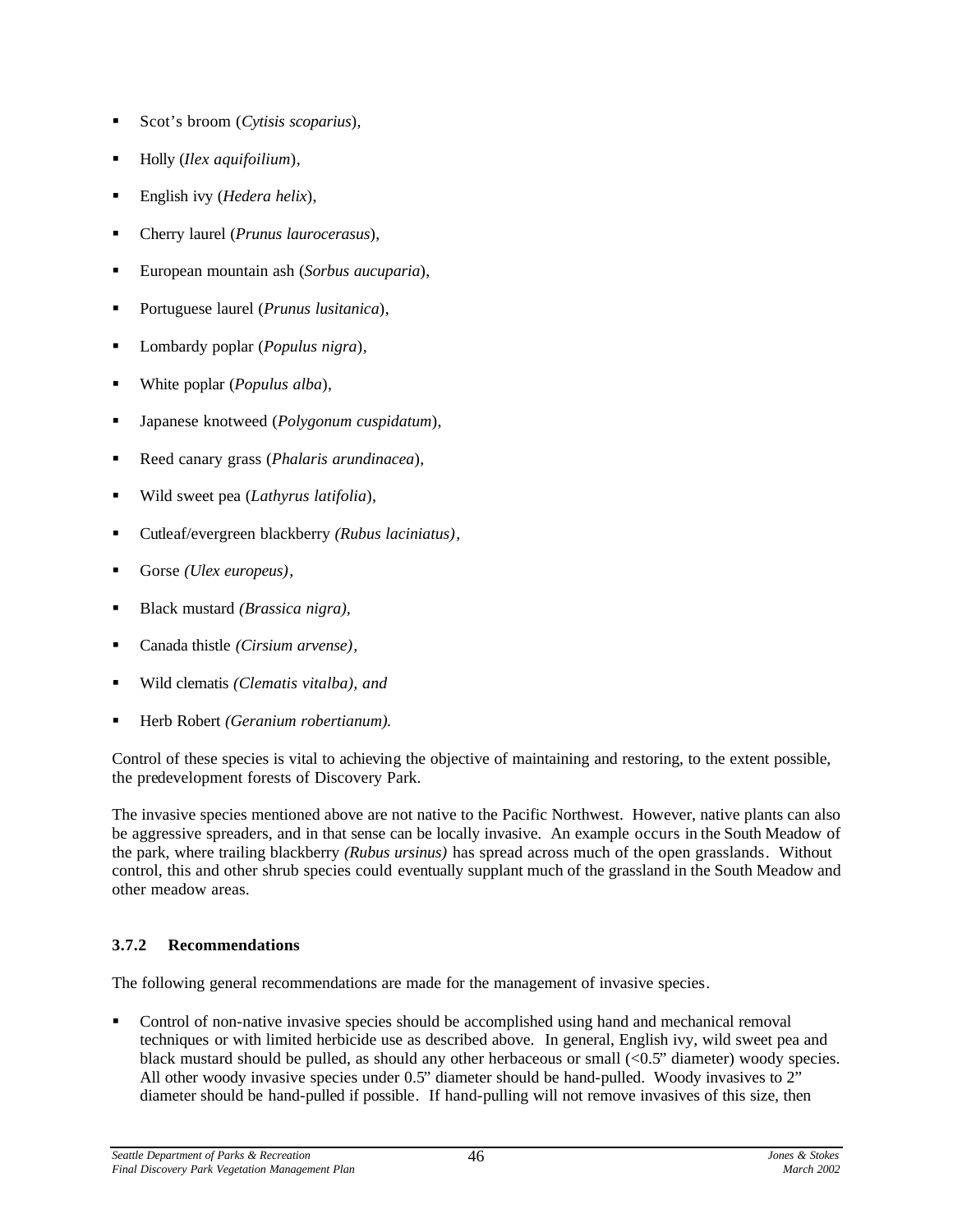they should be cut and grubbed out. Contact herbicide application can be with the approval of the park manager, and following the guidelines in Section 3.5.2. Upright woody invasive species over 2" diameter can still be mechanically pulled or cut at the base. Contact herbicide application can also be used on these larger individuals with the approval of the park manager, and following the guidelines in Section 3.5.2.

- ß Scot's broom may actually be left in certain areas and underplanted with conifer species. The Scot's broom will provide the shade necessary for the conifers to establish themselves. When the trees have grown to a height above the Scot's broom, the shade they provide will cause the Scot's broom to die back.
- ß In certain topographic conditions, shrubs and tree species can be overplanted to shade out invasive species. Examples include areas along the top of the bluffs where invasive species populations are growing just over the edge. Planting a line of native trees and shrubs at the top of the slope will prevent sun from reaching the invasive species.

As an additional recommendation for controlling invasive species and maintaining the open character of the South Meadow and other grasslands within the park, Discovery Park should undertake a series of experiments with prescribed burns.

Prescribed burns are the most effective and natural method for stopping the intrusion of shrub and tree species into grasslands. Maintenance of grasslands depends on periodic fires to remove dry matter and invading trees and shrubs. Fires were used by Native Americans to maintain prairies and meadows. This strategy minimizes forest encroachment and discourages invasive growth by trees and shrubs (Tveten 1997, Agee 1993).

Prescribed burns should be timed to minimize impacts to wildlife in the area to be burned. Nesting birds and small mammal offspring would be vulnerable in the spring. Scheduling prescribed burns for the autumn would minimize impacts to wildlife, and would also coincide with the driest period of the year, ensuring an effective burn.

The burns need not use traditional prescribed burn techniques or even actual fire. Alternatives for burning small areas include flame-throwers and infrared panels that pass closely over the ground and create a burned effect. The park should look into these techniques and begin experiments with small test areas. These areas should be monitored for 2 to 3 years to gauge the effectiveness of the burn on shrub species and to evaluate the grass and forb species that return. Volunteer groups could be used for the monitoring efforts, and for pulling seedlings of undesirable plants.

# **4 SPECIFIC AREA MANAGEMENT RECOMMENDATIONS**

This section contains management recommendations for specific zones within the park. In many instances, the management recommendations follow techniques and suggested procedures described above under the general recommendations. Vegetation zone maps summarizing management recommendations and pointing out specific areas for management are found in Appendix A. Conceptual drawings are found in Appendix B. The master plant palette is also reprinted in Appendix B.

For all management zones, park management and staff, volunteer workers, or any other parties engaged in management activities in the park should consult the vegetation zone maps before initiating work. The vegetation zone maps contain information on plant community types within the zone. The community types have corresponding plant palettes for selection of species for replanting or community enhancement. The vegetation zone maps also list invasive species "hot spots," and describe specific actions for localized management activities within each zone.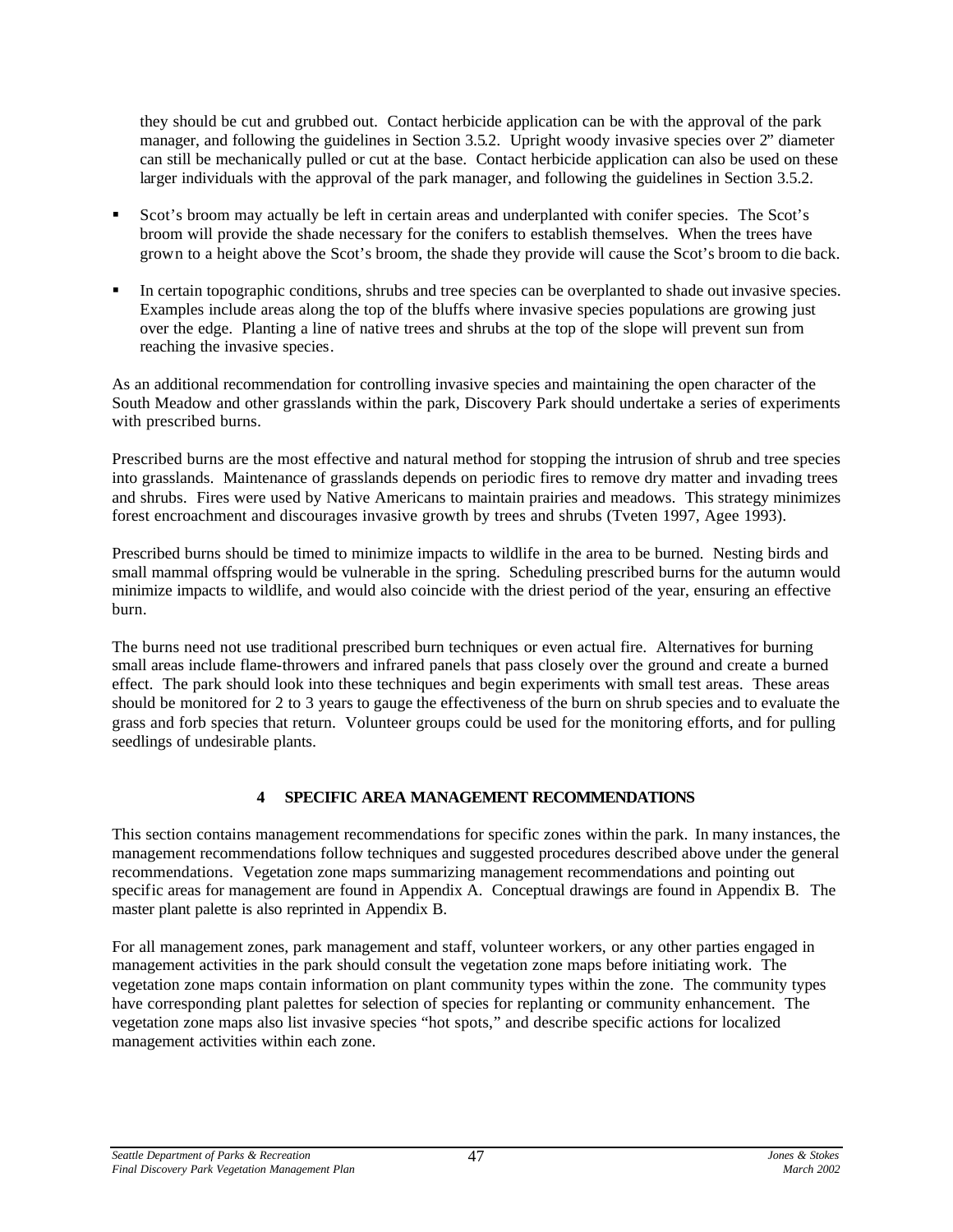# **4.1 Visitor Center Area**

#### **4.1.1 Special Characteristics**

The Visitor Center area serves as the principal gateway to Discovery Park. The Environmental Education Center provides visitors the opportunity to learn about the history of the park and its natural resources and serves as a location for public meetings and environmental education classes. Portions of this zone around the building are designed for active recreation and playground use. The area includes sites for large picnics and community activities.

The Visitor Center zone also serves an entry point to the North Forest and adjacent forested areas, and as access to the Health Path. Plant community types in this zone include both conifer- and hardwood-dominated forest, and open grassy areas that are used as active recreation fields.

Portions of the south end of this zone are in the early stages of restoration of forested communities.

# **4.1.2 Management Issues**

Principal management issues for this zone are invasive plant species control, native plant community enhancement, wildlife enhancement, and social trail closures.

#### **4.1.3 Management Objectives**

The management objective for the Visitor Center zone is to maintain or improve the health of the existing forested areas.

# **4.1.4 Recommendations**

See Appendix A for a diagram of this zone, its plant community types, invasive species hot spots, and sitespecific recommendations. Please also consult the master plant palette for selecting species appropriate to plant communities in the zone. The following management recommendations are made for the Visitor Center zone.

- ß Locate and remove concentrations of invasive plant species. Because of the high use of this area by children, herbicide use should be limited within the Visitor Center zone. Pull English ivy by hand from the ground and cut vines climbing trees. Pull seedlings and girdle or cut saplings of sycamore-leaf maple, a non-native maple species that is becoming established along the paved roads at the north and west edges of this zone. Frill Portuguese laurel growing just west of the Visitor Center parking lot, and replace with native conifers and/or bigleaf maple.
- ß Plant additional conifer and/or hardwood species based on the local matrix of native plants. Increase coverage of native shrubs and sword fern. Suggested shrubs for the area west of the Visitor's Center parking lot include salal, low Oregon grape, red huckleberry, and evergreen huckleberry. See the general recommendations for guidance on native plant community enhancement.
- ß Conduct reconnaissance for social trails and close. Use logs to block shortcuts south and east from the paved roads down to the forested area west of the parking lot. A short social trail heads straight up the embankment at the north end of the parking lot. Visitors are apparently not discouraged from using this path up to the road. It should be converted into a short trail with one switchback.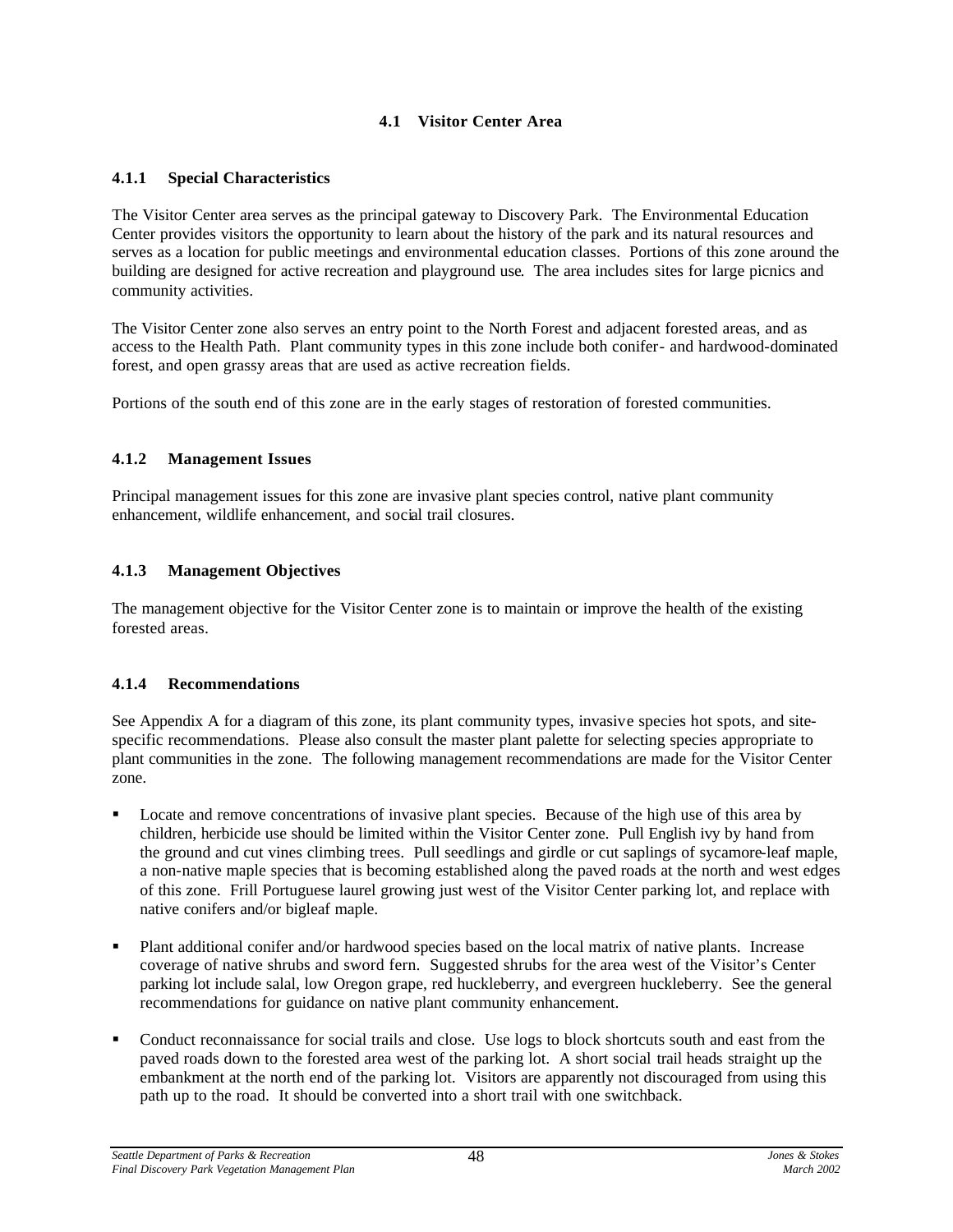Locate suitable snags and down logs for creation of wildlife habitat structures.

# **4.2 Health Path**

#### **4.2.1 Special Characteristics**

The Health Path zone contains forests dominated by bigleaf maple with occasional western red cedar and Douglas-fir. It has well developed trails and a robust native shrub-herb-fern layer. Trails crossing through these forested areas provide passive recreation opportunities.

# **4.2.2 Management Issues**

Principal management issues for this zone are invasive plant species control, native plant community enhancement and wildlife enhancement.

#### **4.2.3 Management Objectives**

The management objective for the Health Path zone is to maintain or improve the health of the existing forested areas.

#### **4.2.4 Recommendations**

See Appendix A for a diagram of this zone, its plant community types, invasive species hot spots, and sitespecific recommendations. Please also consult the master plant palette for selecting species appropriate to plant communities in the zone. Recommendations for the Health Path zone are similar to those offered for the Visitor Center zone. The following management recommendations are made for the Health Path.

- ß Locate and remove concentrations of invasive plant species. Pull English ivy from the ground by hand and cut vines climbing trees. Pull seedlings and girdle or cut saplings of sycamore-leaf maple. Himalayan blackberry can be removed by cutting and dabbing with herbicide along the south edge of the zone and in the open area just south of the corner of Texas Way and Tennessee Street.
- ß Plant additional conifer and/or hardwood species based on the local matrix of native plants. Replant the south edge of the zone with madrone and Pacific dogwood and dry-mesic shrub species such as ocean spray and western beaked hazel. Bitter cherry is also locally vigorous. See the general recommendations for native plant community enhancement guidance.
- ß There are a number of suitable snags and down logs for creation of wildlife habitat structures in the Health Path zone. Many are already well utilized by wildlife. See Appendix B for suggestions on enhancing additional snags and logs for wildlife habitat.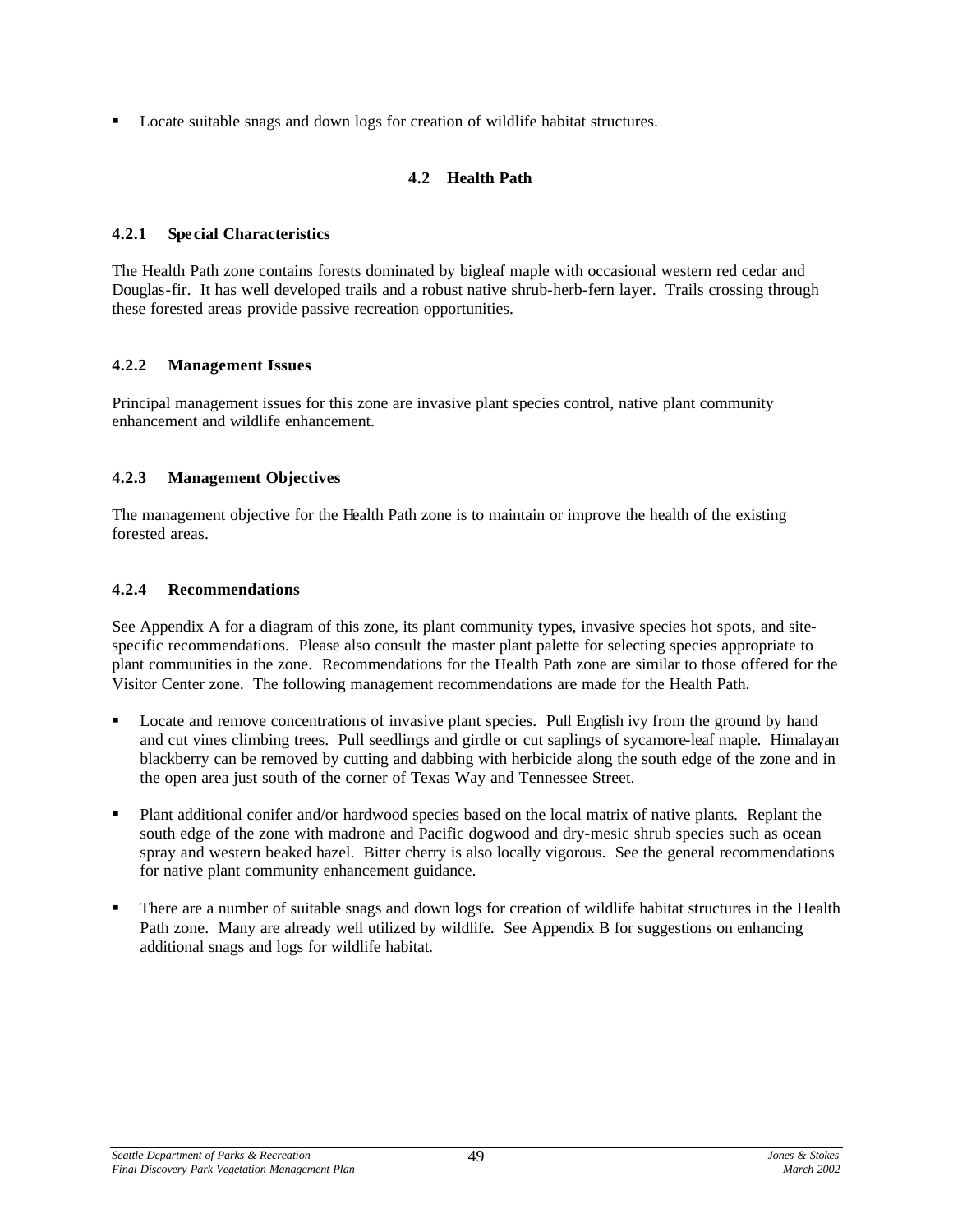#### **4.3 North Forest**

#### **4.3.1 Special Characteristics**

The North Forest is the backbone of Discovery Park. It is the truest glimpse of what the West Point area once was. The matrix of hardwood, conifer, and mixed conifer-hardwood forests that comprise the North Forest is the ultimate underlying model for management objectives within the park. The North Forest provides both passive and active recreation opportunities, environmental education, and the "place of quiet contemplation of nature" described in the master plan.

# **4.3.2 Management Issues**

Principal management issues are invasive species control, wildlife enhancement, blackberry management, road removal, and social trail closures.

# **4.3.3 Management Objectives**

The management objective is to maintain the health and diversity of the North Forest, to restore areas where natural plant communities are depleted by natural and human impacts, and to increase wildlife habitat.

# **4.3.4 Priority Actions**

Priority should be given to spot removal of invasive plant species while they are still manageable.

# **4.3.5 Recommendations**

See Appendix A for a diagram of this zone, its plant community types, invasive species hot spots, and sitespecific recommendations. Please also consult the master plant palette for selecting species appropriate to plant communities in the zone. The following specific management recommendations are made for the North Forest.

- Use the 2001 vegetation inventory and reconnaissance to locate and eradicate pockets of invasive plant species. Small Himalayan blackberry and Scot's broom should be hand-pulled. Contact herbicides can be used on larger thickets. Occasional pockets of Himalayan blackberry along Texas Way should be removed. Pull English ivy and cut ivy stems on trees. Frill upright woody invasive species.
- ß In areas cleared of ivy or other dense pockets of invasive species, replant with native shrubs, including red, oval-leaf, thin-leaf, or evergreen huckleberry, and mock orange. The areas of Himalayan blackberry eradication along Texas Way should be replanted with tree species found in adjacent communities.
- ß There is an open area on the west side of Texas Way near the western end of the North Forest zone. This area is currently dominated by a combination of Scot's broom and Himalayan blackberry. Himalayan blackberry and other invasive species present should be removed. Scot's broom should be thinned. Underplant the remaining Scot's broom with Douglas-fir, grand fir, bigleaf maple, and bitter cherry. Plant edge of open area with thimbleberry and snowberry.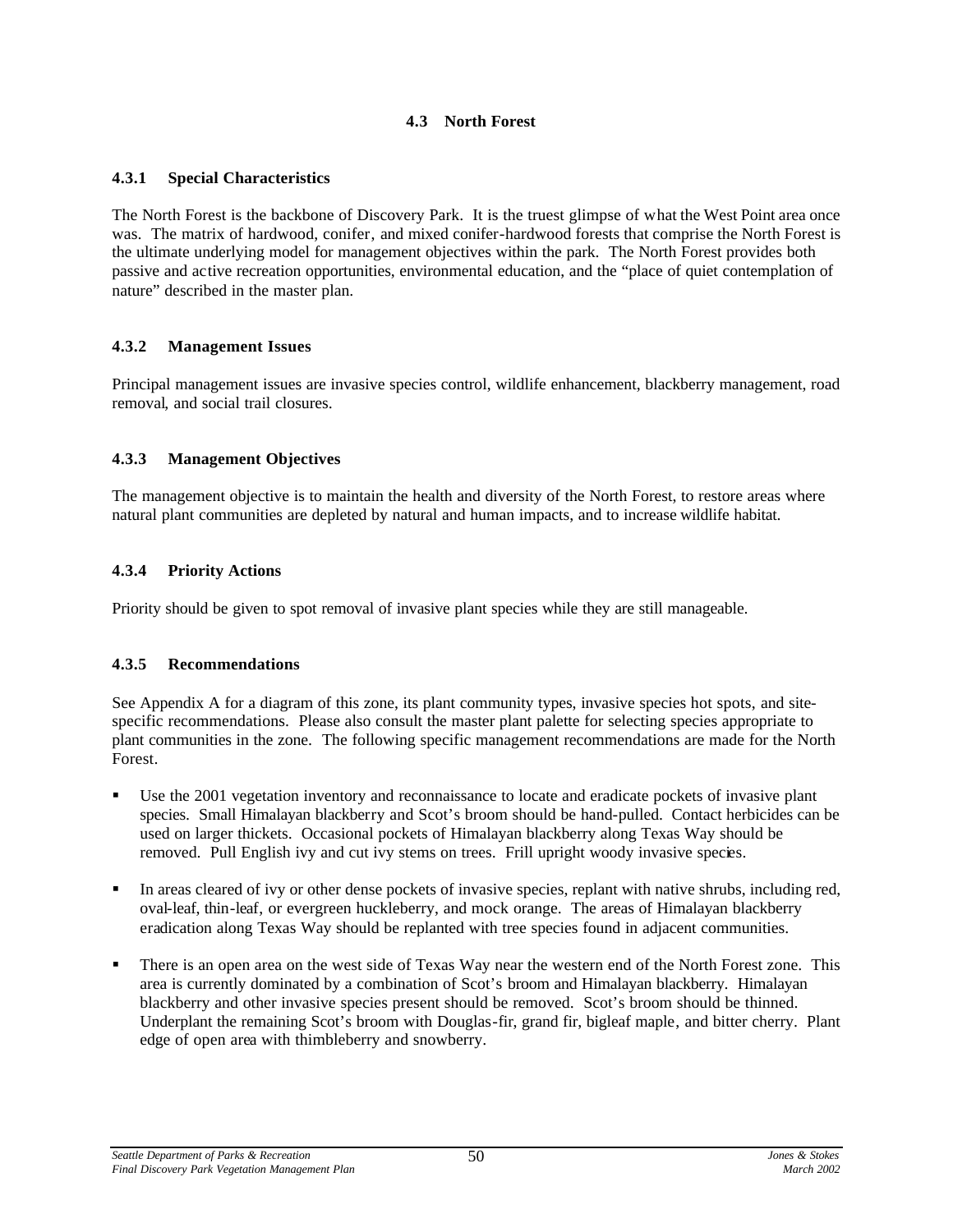- ß Create blackberry thicket management areas in two accessible extant blackberry patches. These patches are found at the southwest corner of the recreation field west of the north parking lot, and further west up Kansas Avenue on the west side of the bend in the road (see diagram in Appendix A).
- ß Conduct reconnaissance for snags and recent down logs to create wildlife habitat. See specifications in Appendix B for examples.
- Conduct reconnaissance for social trails and close as appropriate.
- ß Plant Douglas-fir and Grand fir in the open grassy areas north of the Horse Patrol and northeast of the Utah Avenue/Illinois Avenue intersection. Both of these areas abut forested communities. The objective is to extend the edges of those forested communities out into the open areas using native conifers.
- ß If the removal of portions of Kansas and Idaho Avenues is compatible with DOPR park maintenance, these roads should be wholly or partially removed within the forest. See general recommendations for road removal procedures.

# **4.4 North Bluff Forest**

#### **4.4.1 Special Characteristics**

The North Bluff Forest contains healthy hardwood forest and mixed hardwood-coniferous forest. Access to beaches is via trails through portions of these forests.

# **4.4.2 Management Issues**

The principal management issues are removal of invasive species, conifer enhancement, wildlife enhancement, and social trail closures.

# **4.4.3 Management Objectives**

The management objectives for the North Bluff Forest are to maintain or improve the health of the existing forest, and to establish coniferous communities that will be in place at the end of the alder's natural lifecycle.

# **4.4.4 Priority Actions**

Priority should be given to spot removal of invasive species while they are still manageable.

# **4.4.5 Recommendations**

The following specific management recommendations are made for the North Bluff Forest.

ß Conduct reconnaissance of the areas for Himalayan blackberry and upright woody invasive species. Hand-pull or dig out blackberry. Frill upright woody invasive species except within 100 feet of wetlands; invaders found within that margin should be girdled or cut.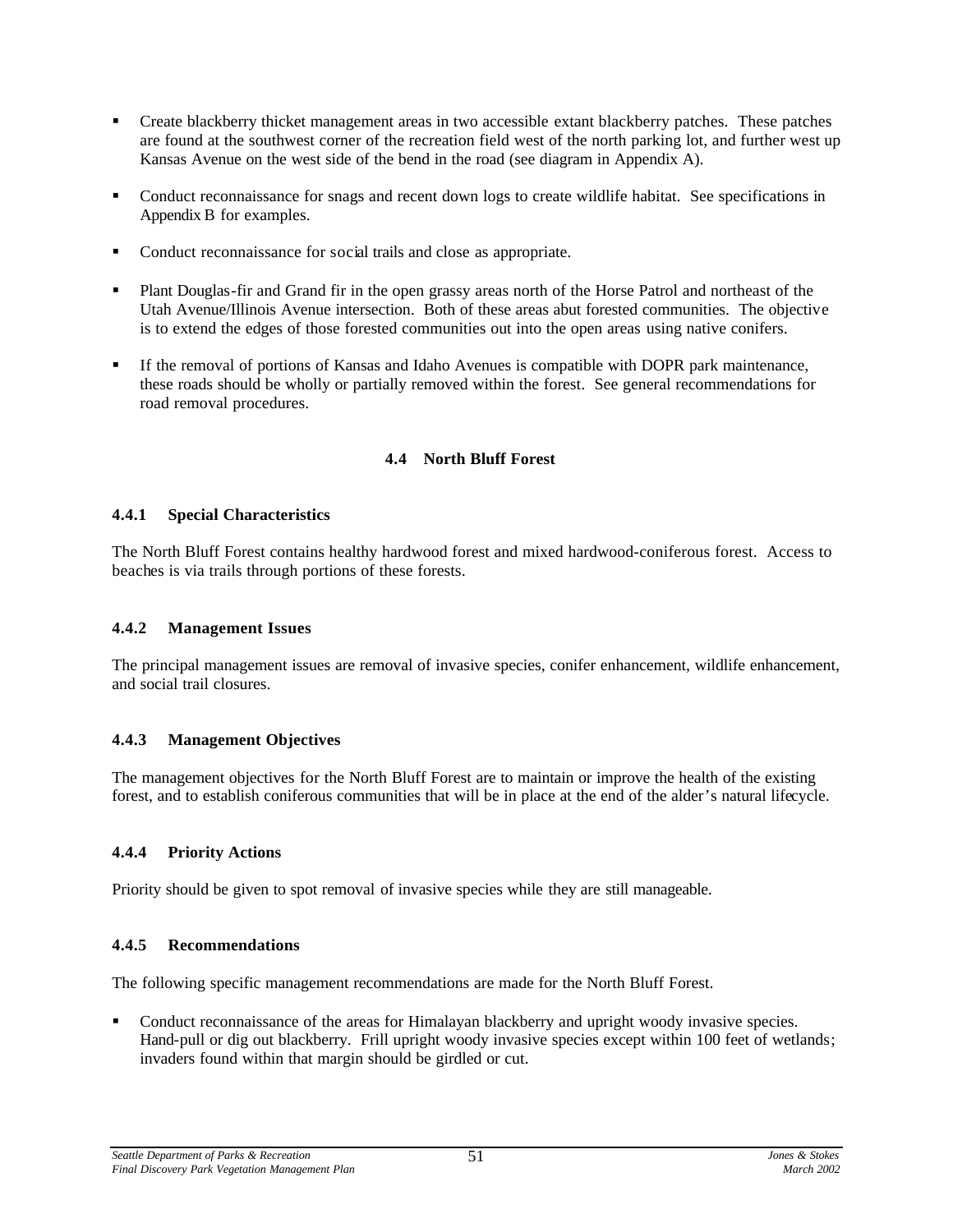- ß Underplant western red cedar, western hemlock, Douglas-fir, and Sitka spruce. Plant hemlock seedlings in decaying logs.
- ß Conduct reconnaissance for snags and logs suitable for wildlife habitat structures. See specifications in Appendix B and general recommendations.
- Close social trails within the zone.

# **4.5 North Bluff**

# **4.5.1 Special Characteristics**

The North Bluff zone provides picnic areas and open grasslands adjacent to bigleaf maple forest at the top of the bluff and Douglas-fir forest to the south. Illinois Way runs along the eastern edge of the zone and provides a path for visitors to a mowed picnic area at the north end of the zone. A viewing platform in the picnic area provides vistas of Shilshole Bay. The picnic area also functions as a trailhead of sorts for northern access to the South Beach loop trail.

# **4.5.2 Management Issues**

The principal management issues for this zone are blackberry management, invasive species control, social trail closure, road removal, and wildlife enhancement.

# **4.5.3 Management Objectives**

The management objective for the North Bluff is to retain a central open grassland within the zone, while encouraging additional mixed hardwood-conifer growth along the southern and eastern edges of the zone. This objective is consistent with the 1972 Master Plan's requirement that "meadow areas will be maintained above the North Bluff. These additional meadow areas will not be quite as vigorously protected for wildlife habitat as the south meadow, but will serve that purpose along with providing usable open space for walking, sitting, picnicking and other informal recreational activities."

# **4.5.4 Priority Actions**

Priority should be given to establishing a blackberry thicket management area in this zone, and to removing the large Himalayan blackberry patch near the north end of the zone.

# **4.5.5 Recommendations**

See Appendix A for a diagram of this zone, its plant community types, invasive species hot spots, and sitespecific recommendations. Please also consult the master plant palette for selecting species appropriate to plant communities in the zone. The following management actions are recommended for the North Bluff zone.

ß The west-central portion of this zone needs intensive restoration and management attention. Remove Scot's broom and Himalayan blackberry. Replant with a 10:4:4 ratio of alder, bigleaf maple, and mixed conifers. Douglas-fir, shore pine, and grand fir are suggested conifers. Occasional clumps of western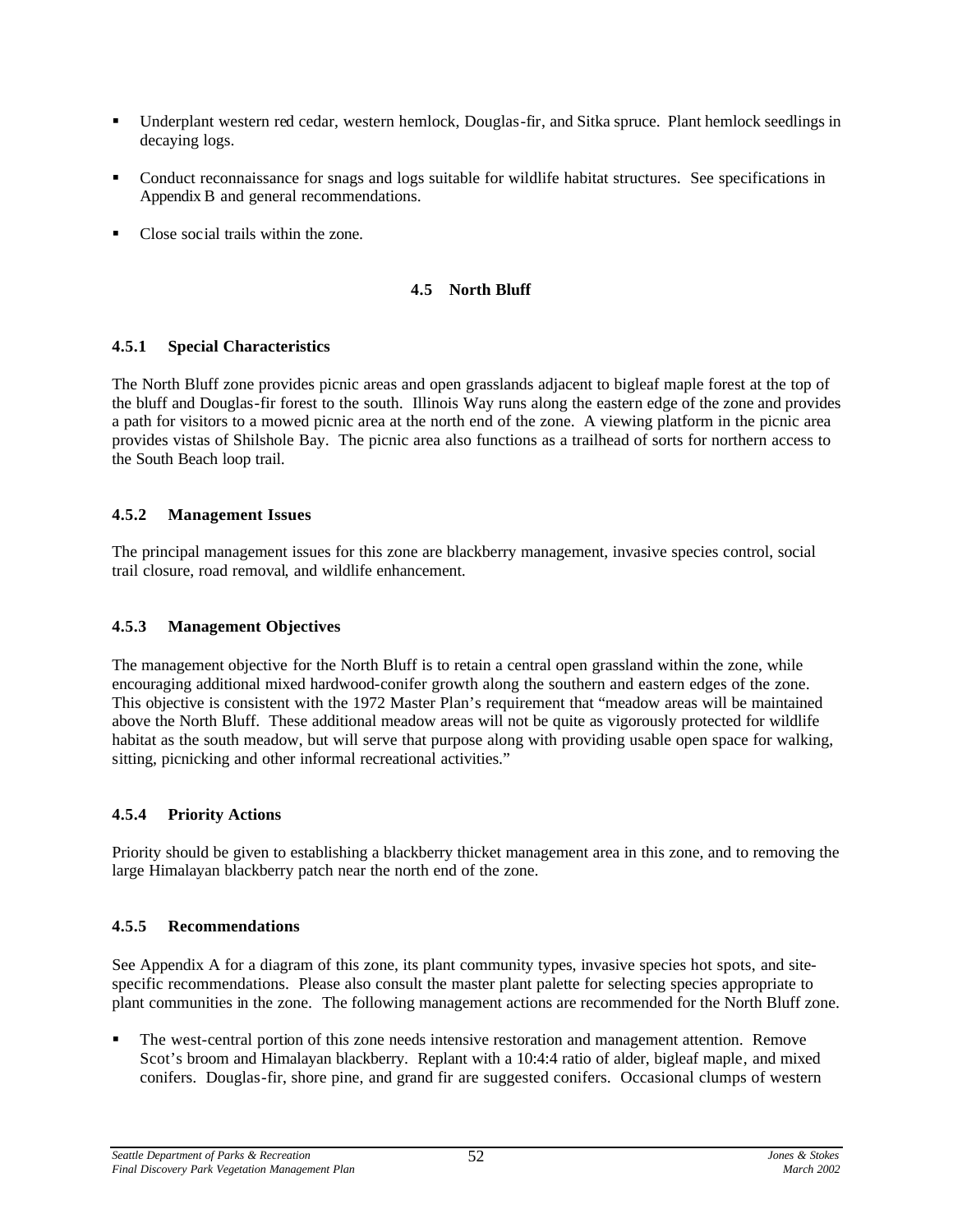beaked hazel and madrone should be included in the planting scheme. This work will require time, effort, and patience. The zone should be actively promoted for Adopt-an-Area use.

- ß Contain Himalayan blackberry in the southwest corner of this zone, just north of Utah Avenue. Mow the wild sweet pea adjacent to the blackberry patch and replant all areas of removed invasive species with alder.
- ß Remove Himalayan blackberry on the west side of Illinois Avenue at the north end of the zone. Spread wood chips, and seed or replant with alder.
- ß Monitor western red cedar dieback along Illinois Avenue. Remove the single horse chestnut across from the restrooms.
- Close social trails leading upslope at the northeast corner of the zone.
- ß Cut Scot's broom and use contact herbicide applications. Do not use herbicides within 100 feet of the wetland along the east edge of the zone.
- ß Remove asphalt pavement north of the restrooms. Restore the former roadbed with western red cedar and willow, following procedures described in the general recommendations. Consider lowering the former roadbed grade and expanding the wetland westward into the area formerly occupied by the road.
- ß Conduct reconnaissance for potential wildlife trees and logs. A large western hemlock snag stands near the top of the stairs leading down to the South Beach Trail. Remove the upper half of the tree and create a false shattered top and other hollows and slits in the remainder. See the general recommendations and Appendix B for suggested procedures.

# **4.6 South Bluff Forest**

#### **4.6.1 Special Characteristics**

The South Bluff Forest contains healthy hardwood forest. Access to beaches is via trails through portions of this forest.

#### **4.6.2 Management Issues**

The principal management issues are removal of invasive species, conifer enhancement, wildlife enhancement, and social trail closures.

#### **4.6.3 Management Objectives**

The management objectives for the South Bluff Forest are to maintain or improve the health of the existing forest, and to establish coniferous communities that will be in place at the end of the alder's natural lifecycle.

#### **4.6.4 Priority Actions**

Priority should be given to spot removal of invasive species while they are still manageable.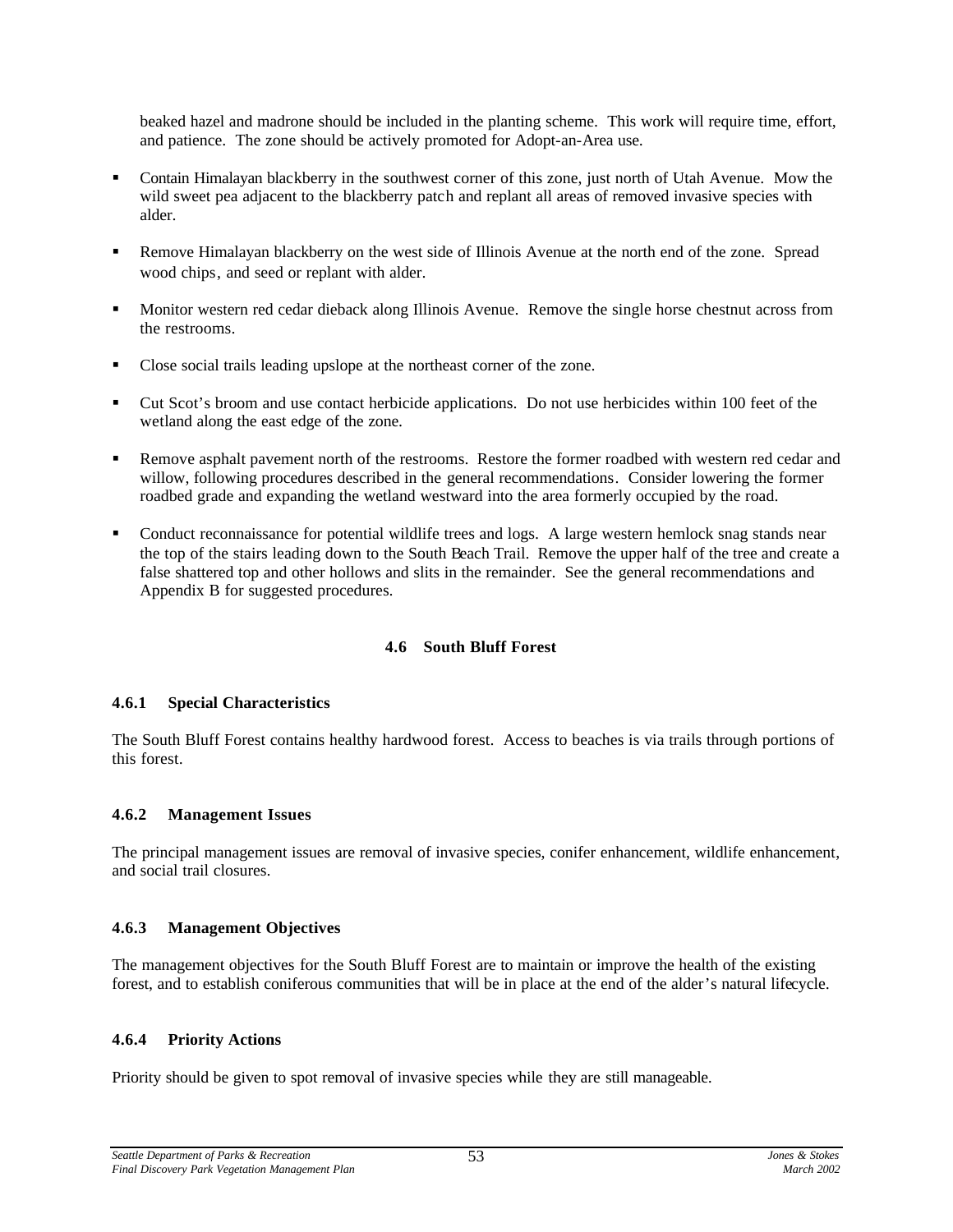# **4.6.5 Recommendations**

The following specific management recommendations are made for the South Bluff Forest.

- ß Conduct reconnaissance of the areas for Himalayan blackberry and upright woody invasive species. Hand-pull or dig out blackberry. Frill upright woody invasive species except within 100 feet of wetlands; invaders found within that margin should be girdled or cut.
- ß Underplant western red cedar, western hemlock, Douglas-fir, and Sitka spruce. Plant hemlock seedlings in decaying logs.
- Conduct reconnaissance for snags and logs suitable for wildlife habitat structures. See specifications in Appendix B and general recommendations.
- ß Close social trails within the zone.

# **4.7 South Bluff Forest Trail**

# **4.7.1 Special Characteristics**

The South Bluff Forest Trail zone contains bigleaf maple-dominated hardwood forest with madrone and occasional conifer stands. Robust native shrub communities are found on the upper slopes. However, the lower slopes have been invaded by nonnative shrubs, especially Himalayan blackberry. This zone is also experiencing relatively high tree mortality, with very little regeneration emerging underneath.

Access to the south beach is via trails through portions of this forest. Several viewing platforms are located along these trails.

# **4.7.2 Management Issues**

The principal management issues are removal of invasive species, conifer enhancement, wildlife enhancement, and social trail closures.

# **4.7.3 Management Objectives**

The management objectives for the South Bluff Forest Trail zone are to maintain or improve the health of the existing forest, and to establish coniferous communities that will be in place at the end of the alder's natural lifecycle. Seedlings of both coniferous and hardwood species should be planted soon to establish a healthy understory, which is currently lacking in this zone. Limited trimming of vegetation should be completed to restore some of the vistas from the viewing platforms.

# **4.7.4 Priority Actions**

Priority should be given to spot removal of invasive species while they are still manageable and to establishing a mixed hardwood-deciduous understory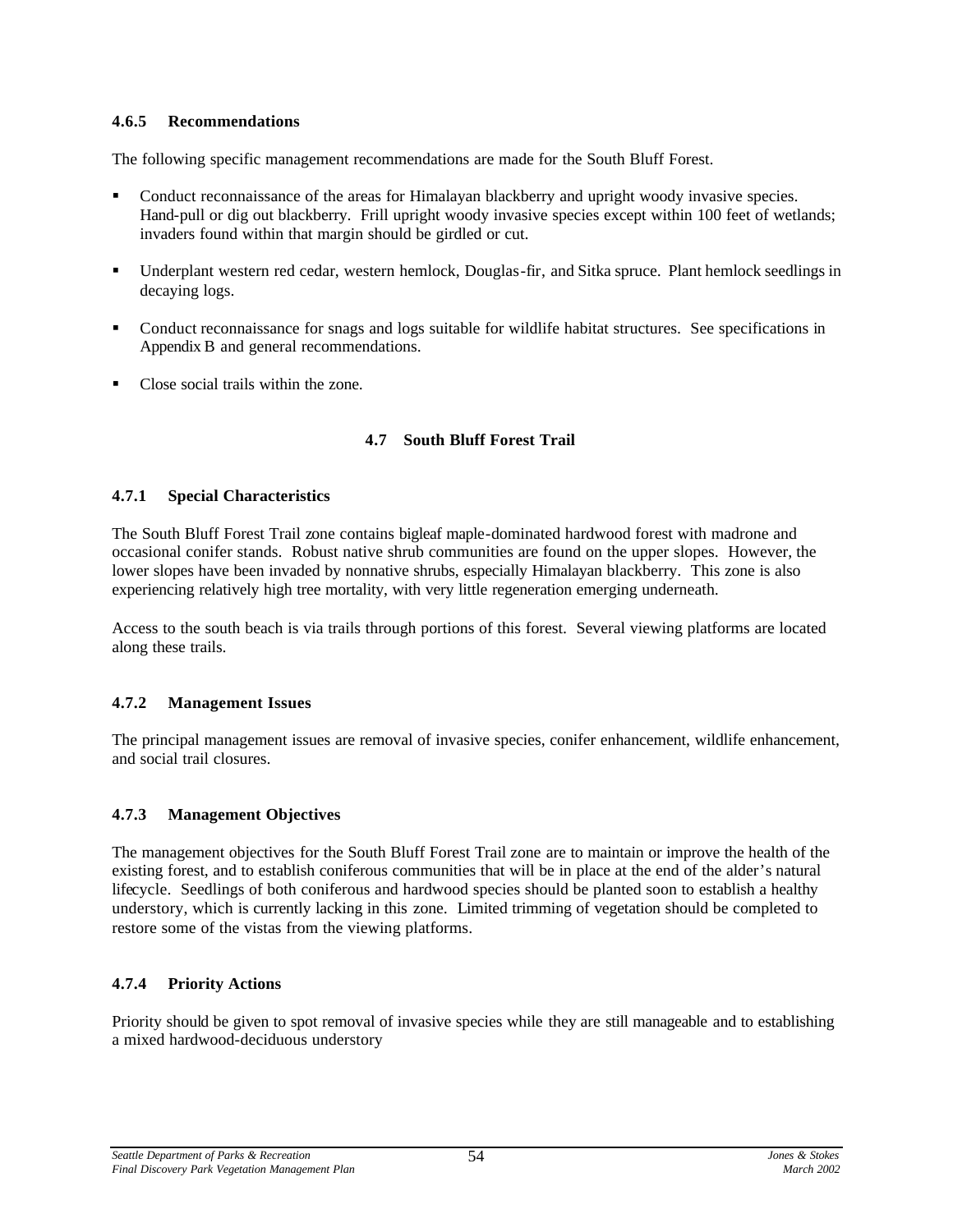# **4.7.5 Recommendations**

See Appendix A for a diagram of this zone, its plant community types, invasive species hot spots, and sitespecific recommendations. Please also consult the master plant palette for selecting species appropriate to plant communities in the zone. The following specific management recommendations are made for the South Bluff Forest Trail zone.

- ß Conduct reconnaissance of the area for Himalayan blackberry and upright woody invasive species. Handpull or dig out blackberry. Frill upright woody invasive species except within 100 feet of wetlands; invaders found within that margin should be girdled or cut..
- Underplant western hemlock, Douglas-fir, and western red cedar. Plant madrone in more open areas, especially on the upper third of the slopes within the zone.
- ß Conduct reconnaissance for snags and logs suitable for wildlife habitat structures. Several small to medium snags are present in the zone. See specifications in Appendix B and general recommendations.
- ß Cut ivy from trees. See vegetation inventory and Appendix A diagram for specific ivy locations.
- ß Close social trails within the zone.
- ß Evaluate views from each of the viewing platforms along the trails in this zone. Trim branches and shrubs to the minimum extent required to restore views. Avoid full removal of individual plants.

# **4.8 Wolf Tree Nature Trail**

#### **4.8.1 Special Characteristics**

The Wolf Tree Nature Trail area encompasses healthy mixed conifer-hardwood forests, alder forests, and forested wetlands. The trail itself provides environmental education opportunities for park visitors.

# **4.8.2 Management Issues**

Management issues for the Wolf Tree Nature Trail zone include spot removal of invasive species, conifer enhancement, and wildlife enhancement.

#### **4.8.3 Management Objectives**

The management objective for this zone is to maintain the health of the existing forest communities while encouraging additional conifer growth.

# **4.8.4 Priority Actions**

The priority action for this zone is the removal of invasive plant species while their coverage is still relatively minor.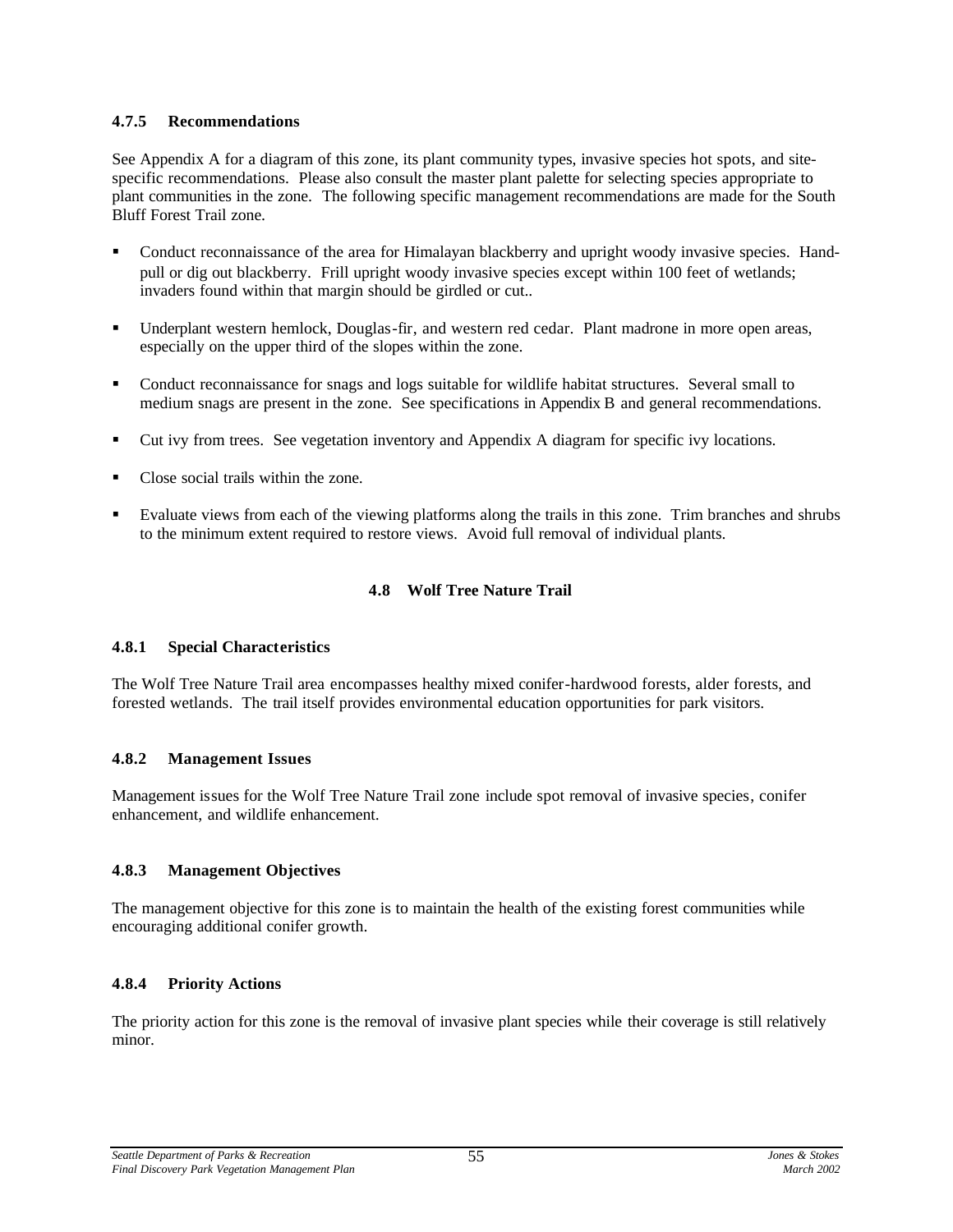#### **4.8.5 Recommendations**

See Appendix A for a diagram of this zone, its plant community types, invasive species hot spots, and sitespecific recommendations. Please also consult the master plant palette for selecting species appropriate to plant communities in the zone. In general, the recommendation for this zone is to focus on simple, small-scale efforts to simultaneously control invasive species and replant conifers. Two- or three-person crews can be sent out to pull, girdle, or frill upright woody invasive species. These crews can carry with them small conifer seedlings for replanting on the spot. The following specific management recommendations are made for the Wolf Tree Nature Trail zone.

- Use the vegetation inventory and conduct reconnaissance to locate pockets of invasive plant species and remove. Upright woody invasive species may be hand-pulled or frilled.
- ß Underplant existing alder stands with western red cedar and Sitka spruce. The alders are approximately halfway through their normal lifespan, and will provide excellent canopy cover for growing young conifers.
- ß Plant western hemlock seedlings in wedges cut in down logs. See specifications in Appendix B for inserting seedlings in logs.

# **4.9 Bay Terrace**

# **4.9.1 Special Characteristics**

While the Bay Terrace zone has picnic areas that are readily accessible from Bay Terrace Road, these picnic areas are located at some remove from higher-use open areas. This zone also has good-quality wet forested areas and opportunities for upland forest. Five plant community types were identified in this zone by the 2001 vegetation inventory. Situated at the northeast corner of the park, the Bay Terrace zone functions in part as a buffer for the park interior.

# **4.9.2 Management Issues**

Management issues for the Bay Terrace zone include invasive plant species control, native plant community enhancement, and road removal.

# **4.9.3 Management Objectives**

The management objectives include maintenance of the open grassy picnic areas nearest the road and to reestablishment of the mixed conifer-hardwood forest north of the old logging road.

# **4.9.4 Priority Actions**

Removal of gorse from the grassland/shrubland area in the north central section of this zone should be a priority.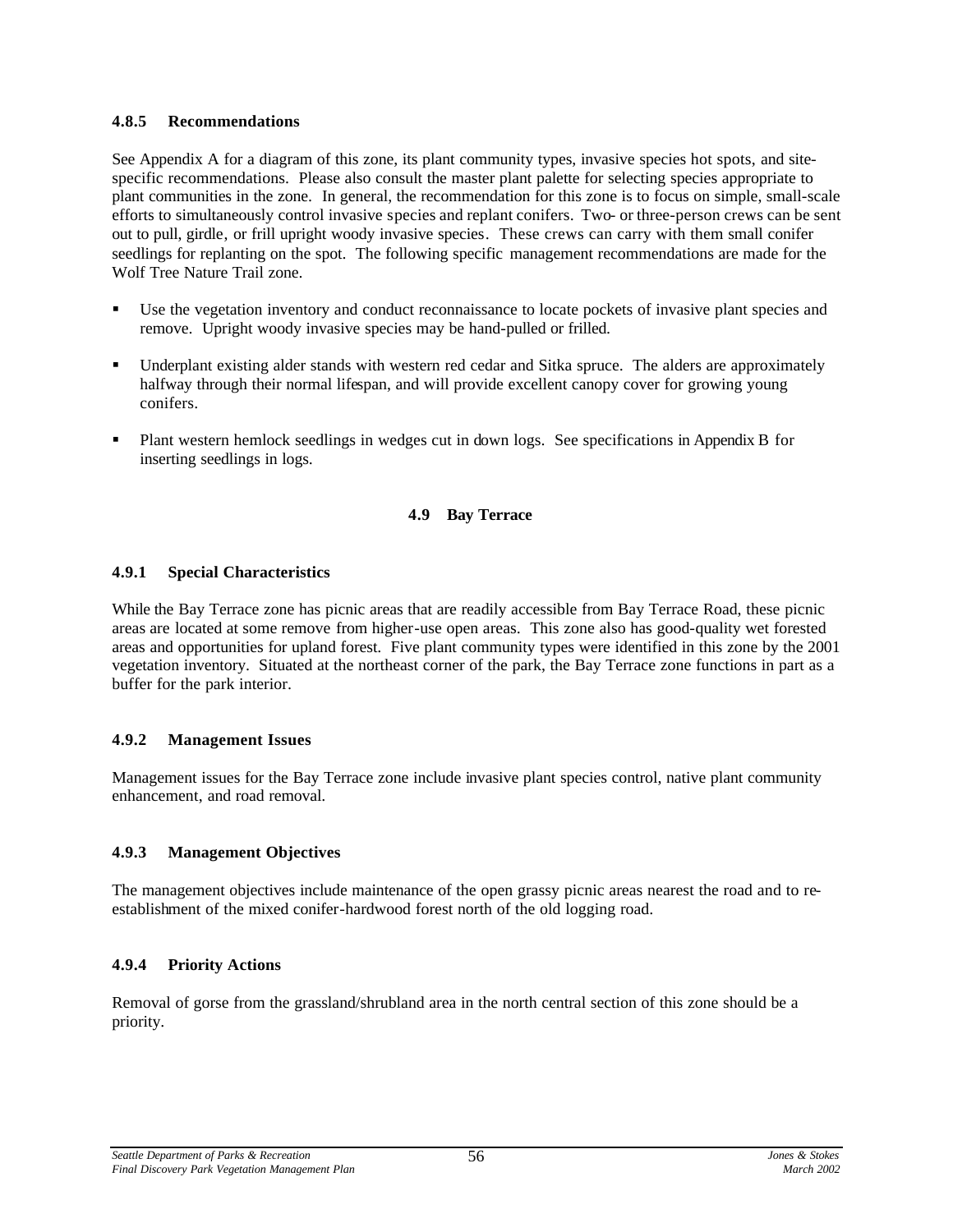# **4.9.5 Recommendations**

See Appendix A for a diagram of this zone, its plant community types, invasive species hot spots, and sitespecific recommendations. Please also consult the master plant palette for selecting species appropriate to plant communities in the zone. The following management recommendations are made for the Bay Terrace zone.

- ß Continue maintenance of lawns adjacent to Bay Terrace Road.
- ß Plant small tree and shrub species such as Pacific dogwood and western beaked hazel at the edge of the lawns above the slope break. This practice will reduce the encroachment of Himalayan blackberry growth by producing shade.
- ß Remove gorse, Himalayan blackberry, Scot's broom and other invasive plant species from the open area north of the cutover road between 42nd Avenue and Lawtonwood Road. Replant this area with an approximately 8:2:2:1:1 matrix of red alder, cottonwood, Oregon ash, Douglas-fir and Grand fir. Cull alder at 5-year intervals.
- ß Remove Himalayan blackberry and Scot's broom from the slopes between the picnic area and the cutover road between 42nd Avenue and Lawtonwood Road. Replant with approximately 8:1 red alder and Douglas-fir.
- ß Remove the cutover road between 42nd Avenue and Lawtonwood Road. See general recommendations for the suggested road removal process.
- ß A dense stand of large Scot's broom grows at the south end of this zone, near the intersection of Lawtonwood Road and 40th Avenue West. The recommendation for this area is to underplant the Scot's broom with native conifer species, especially Douglas-fir and Grand fir. Mature specimens of both of these species can be found nearby. The Scot's broom will provide shade for the young trees until they reach sufficient height to overtop the Scot's broom. Alternatively, the Scot's broom could be removed and contact herbicide applied to the cut stumps. The area would then be mulched with 8 inches to 12 inches of wood chips before planting Douglas-fir, Grand fir, on 6-foot centers, with occasional clumps of western beaked hazel.

# **4.10 The 500 Area**

The management objectives and recommendations for the 500 area are being prepared under a separate project funded by a grant obtained by the Discovery Park Advisory Council. However, the general management issues and recommendations for Discovery Park, as outlined above, still apply within the 500 area.

The 500 area occupies an important landscape position between open grassy areas to the west and mixed coniferous-hardwood forest to the north and east. The management objectives and recommendations for this area could have a strong bearing on the potential expansion of the Discovery Park forest and the control of invasive plant species.

The first section of this report described general patterns of plant communities in Discovery Park. Figure 5. General Trends in Community Type Distribution at Discovery Park, illustrated the pattern of wet to wet-mesic forest along the north and west edge of the park, with a broad curving band of mesic to dry-mesic forest running north from the southeast corner, then turning west toward the bluffs. Reforestation of the 500 area is critical to restoring the continuity and integrity of that band of coniferous and mixed hardwood-conifer forest. Maintaining the 500 area as an open area will stand in direct opposition to the guiding principle of the vegetation management plan and to the mandate of the 1972 Master Plan.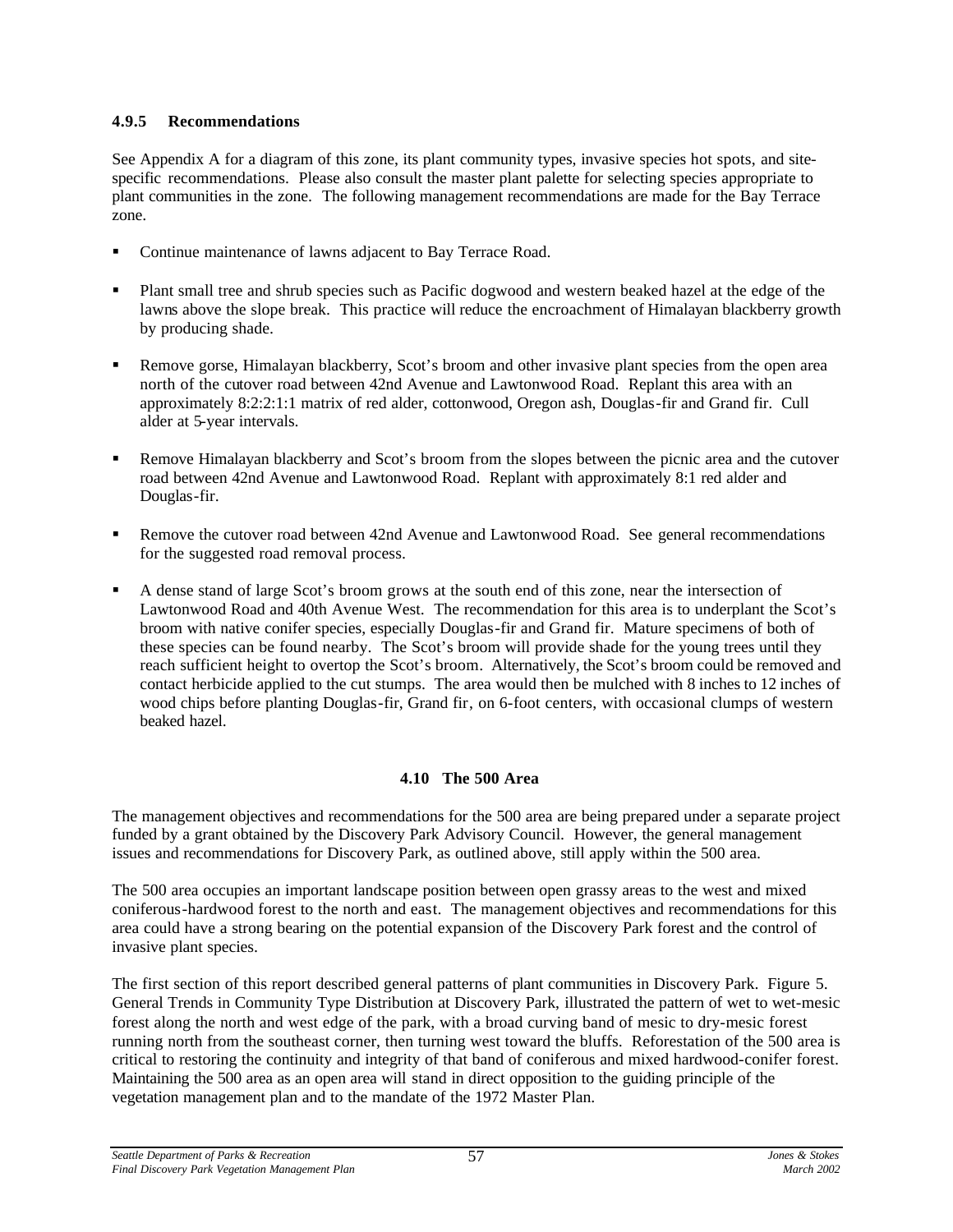Pending approval of the separate management plan for the 500 area, this plan recommends that this zone be reforested. Specific ally, aggressive removal of invasive species is recommended, together with retention of existing mature trees. These recommendations should be coupled with a long-term strategy for soil amendment and establishment of native mixed coniferous-hardwood forest. See the management recommendations for Zone 20 as a more detailed example.

# **4.11 South Meadow**

#### **4.11.1 Special Characteristics**

The South Meadow provides open spaces and vistas of the Puget Sound and the Olympic Mountains. It is among the most popular destinations in the park, and was described in the 1972 Master Plan as being the most important part of the park. Western red cedar and Douglas-fir stands line the south edge of the meadow. A small stand of large bigleaf maples with an open understory intrudes northward from the south end of the meadow.

#### **4.11.2 Management Issues**

Key management issues for the South Meadow are invasive species control, native plant community enhancement, social trail closures, and blackberry management.

#### **4.11.3 Management Objectives**

Consistently with the 1980 Vegetation Management Plan, the objective identified in this plan for the South Meadow is to maintain the open grassland communities and prevent intrusion of shrub and tree species. This objective effectively requires the park staff to slow or halt natural succession of this zone. However, the high use and visibility of the South Meadow warrants this approach.

# **4.11.4 Priority Actions**

Priority should be given to blackberry management, to experimentation with burning of small areas for shrub suppression, and to eradicating small populations of black mustard and poison hemlock while they are still manageable.

#### **4.11.5 Recommendations**

See Appendix A for a diagram of this zone, its plant community types, invasive species hot spots, and sitespecific recommendations. Please also consult the master plant palette for selecting species appropriate to plant communities in the zone. The following management recommendations are made for the South Meadow.

ß Establish a blackberry thicket management area along the north edge of the zone, south of the existing fence. This area is readily accessible, and the existing blackberries are not likely to be eradicated. Blackberries in this area should be mowed, both for containment purposes, and to improve access to blackberries.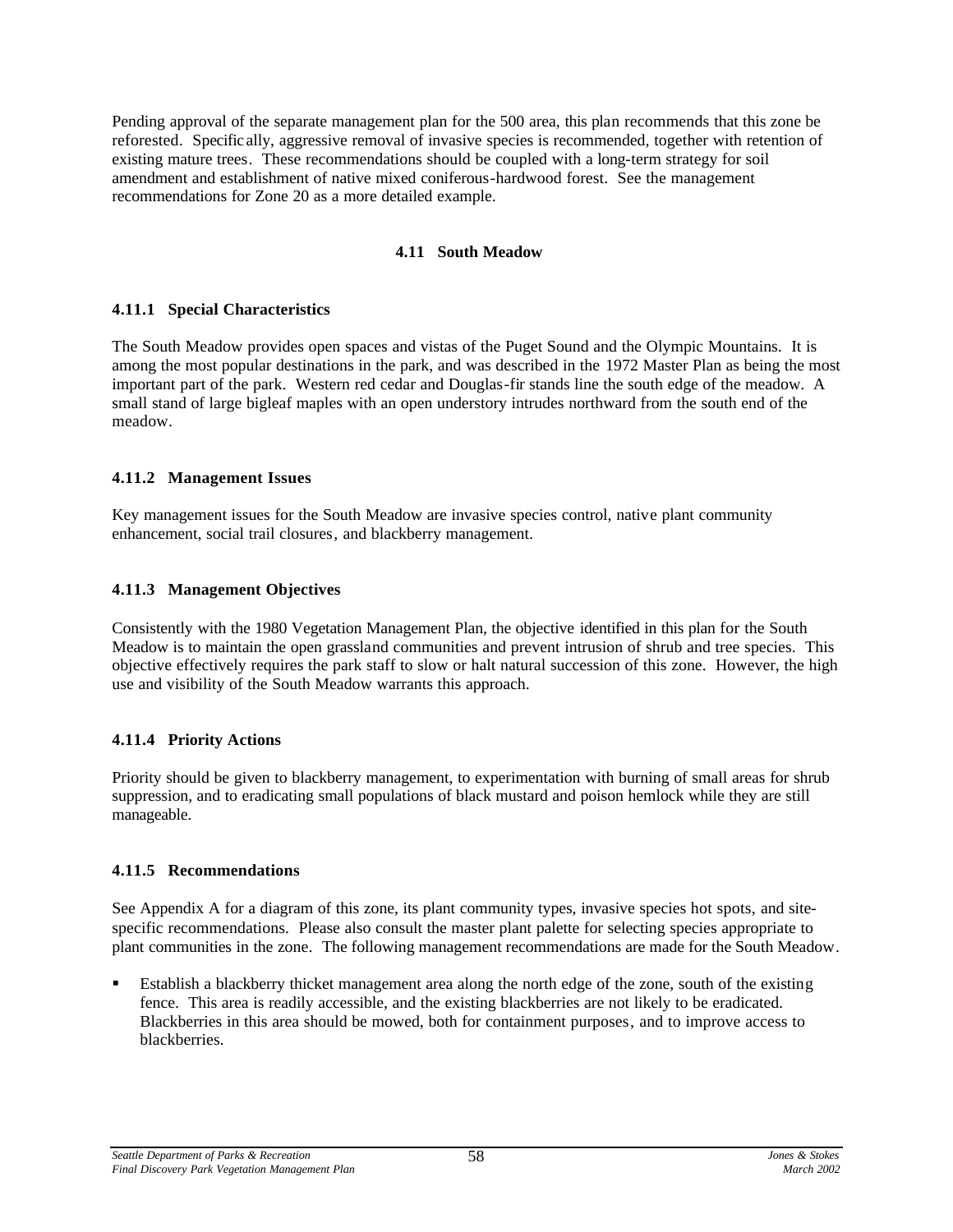- ß The bigleaf maple stand in the south end of the zone has an open understory. Additional native shrubs and ferns should be planted in this area. Indian plum is already well established. Suggested additions include creeping snowberry, ocean spray, and western beaked hazel. Sword fern should also be added.
- ß In the eastern section of this zone, just west of the bigleaf maple stand, is an ideal location for test plots to gauge the effectiveness of burning as a means to control the intrusion of shrub species into the meadow. See the general recommendations on invasive control for guidance. Over the long term, if the test plots indicate successful control of shrub species, then larger portions of the South Meadow should be managed by rotating prescribed burns through various sections of the meadow. Prescribed burns of sections of the South Meadow should not at any one time exceed more than 12% of its area.
- ß Create wildlife habitat enhancements in the large bigleaf maple log lying perpendicular to the south side of the Loop Trail. See Appendix B for typical drawings of log hollows and bat slits.
- ß A volunteer could spend 2 days walking the meadow and pulling the black mustard and poison hemlock that are beginning to appear in early spring.
- ß Monitor success of native plant community enhancements already installed in the south end of the zone.
- ß A stand of black locust grows in the southeast corner of the zone. This stand should be underplanted with western hemlock. Large pieces of down woody material should be brought in. Over the long term, approximately 10 years from planting of the hemlock, the black locust should be girdled. If individual locusts sprout suckers, they should be cut and contact herbicide should be applied to the recut stump. Girdling of black locust could conceivably occur sooner, perhaps within 5-8 years. Timing of the girdling of the black locust should be determined at the discretion of the Discovery Park manager or the DOPR urban forester. The primary criterion for deciding to girdle the black locust should be the height and vigor of the conifer underplantings. If, in the opinion of the park manager or the urban forester, the conifers would benefit from the additional light that would be provided by the dieback of the black locusts, then the girdling should proceed.
- ß Remove Lombardy poplars and white poplars that are emerging in the native shrub row along the fence at the east end of the meadow.
- ß Rebuild the log barrier at the edge of the bluff in those sections where it has fallen, become buried, or is otherwise ineffective.

# **4.12 Sludge Meadow**

# **4.12.1 Special Characteristics**

Sludge Meadow provides open meadow with vistas of Puget Sound and the Historic District of the park.

# **4.12.2 Management Issues**

Principal management issues for the Sludge Meadow zone are invasive plant species control; native plant community enhancement, and social trail closures.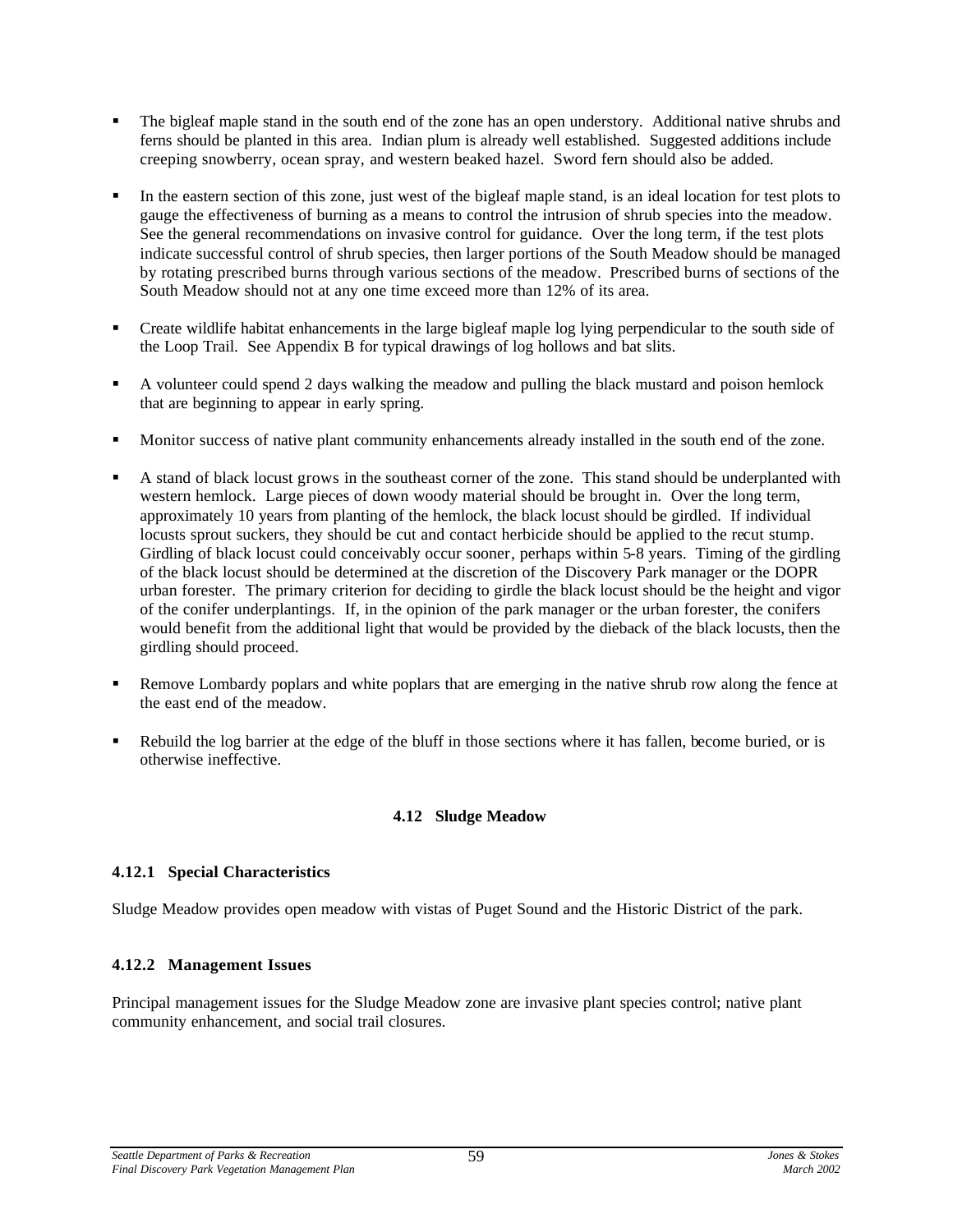# **4.12.3 Management Objectives**

The management objective for Sludge Meadow is to maintain the character of the zone as an open meadow while encouraging additional trees and shrubs to connect isolated stands of conifers in some areas.

#### **4.12.4 Priority Actions**

The priority action for Sludge Meadow is invasive species control, specifically young Scot's broom and thistle removal.

#### **4.12.5 Recommendations**

See Appendix A for a diagram of this zone, its plant community types, invasive species hot spots, and sitespecific recommendations. Please also consult the master plant palette for selecting species appropriate to plant communities in the zone. The following management recommendations are made for the Sludge Meadow zone.

- ß Underplant Scot's broom growing at the north end of the zone with conifers and bigleaf maple. Add occasional madrone and western beaked hazel clumps. Continue planting Douglas-fir and western red cedar in a strip southward to existing, isolated mature cedar and Douglas-fir. The objective is to provide a continuous line of tall native woody vegetation connecting the stands to the west of this zone with the small, isolated stands in the northeast end of the zone. These plantings will further screen the military housing to the north as well.
- ß Frill Portuguese laurel and remove Himalayan blackberry from the understory of the small Douglasfir/western red cedar stand in the northeast corner of the zone. Replace with madrone, ocean spray, snowberry, and western beaked hazel.
- Coordinate volunteers or use maintenance staff to locate and remove invasive plant species. Hand-pulling of most species should be adequate. There are now many young stems of Scot's broom emerging in the south-central section of this zone. These stems should be hand-pulled by the next growing season.
- Over the long term, the Sludge Meadow zone is another candidate for using prescribed burns for grassland management. The Seattle DOPR should carefully monitor proposed experiments with this technique and decide whether burning should be expanded to the Sludge Meadow.
- ß In an effort to enhance wildlife use of the zone and to attract swallows and bluebirds to the area, a series of 10 to 20 bluebird boxes should be erected along the west and north edges of the Sludge Meadow zone.

#### **4.13 Horse Patrol**

#### **4.13.1 Special Characteristics**

The Horse Patrol is a small area that once held the horse barns and corrals for the City of Seattle Police Department. The police department is leaving the facility. The barns were razed in late 2001. The area is immediately north of the Utah wetlands and includes an emergent wetland that has a subsurface hydrologic connection to the open water wetland to the south.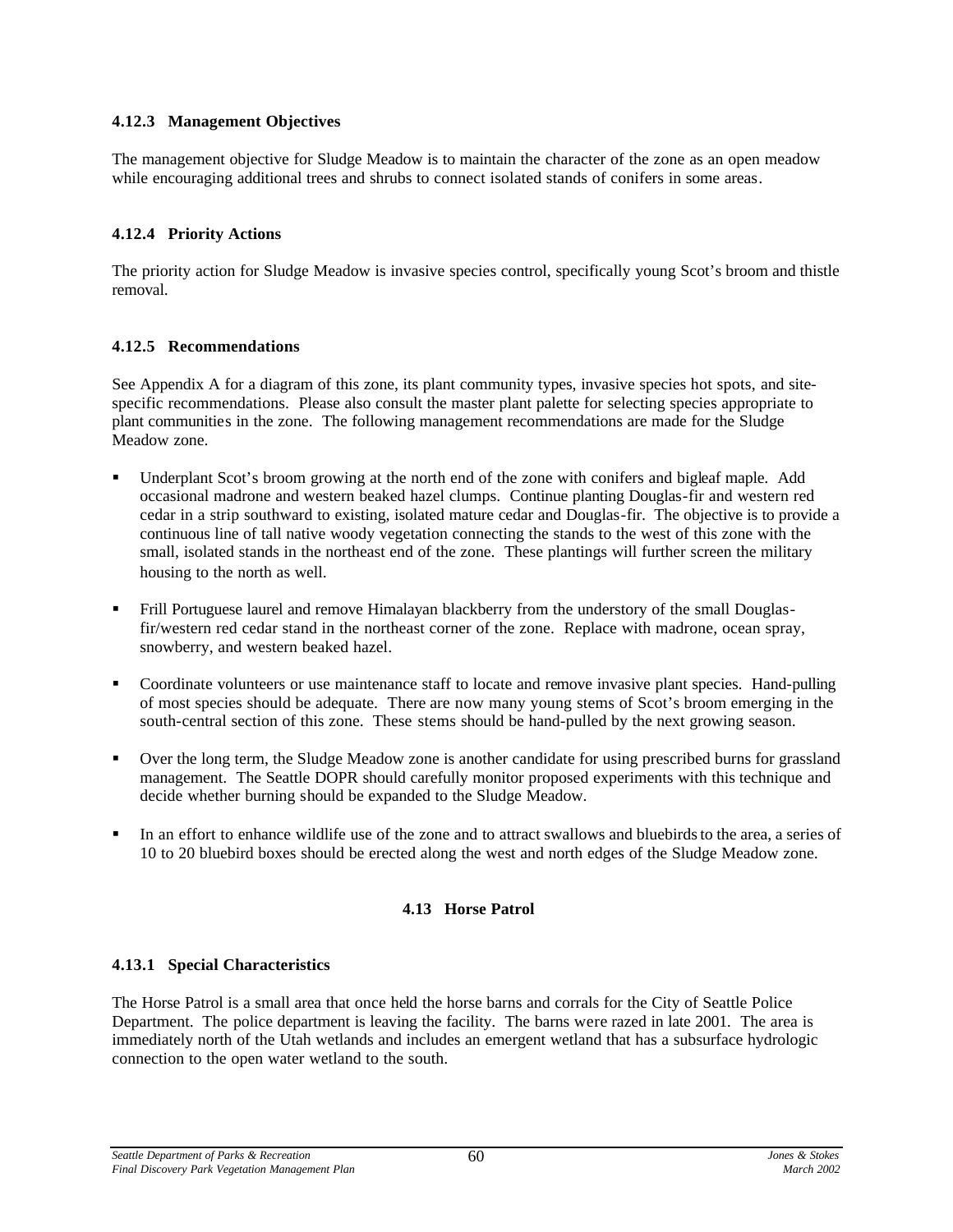#### **4.13.2 Management Issues**

The principal management issue are the recovery and restoration of the corral site, and control of invasive species that are likely to move into the area once it has been abandoned.

#### **4.13.3 Management Objectives**

The management objective for the Horse Patrol zone is to create a vegetation transition zone, with reforestation in the north end of the zone and more open shrubland to the south.

# **4.13.4 Priority Actions**

Once the Police Department abandons the area, the priority for the site will be to stabilize the area and avoid colonization by invasive species.

#### **4.13.5 Recommendations**

See Appendix A for a diagram of this zone, its plant community types, invasive species hot spots, and sitespecific recommendations. Please also consult the master plant palette for selecting species appropriate to plant communities in the zone. The following management actions are recommended for the Horse Patrol zone.

- ß The north, south, and west edges of the emergent wetland in the north end of this zone are well buffered by dense young alder saplings. Himalayan blackberry in the eastern buffer should be removed and replaced with alder. The wetland buffer should be revisited in approximately 10 years for underplanting of western red cedar. Additional native wetland buffer species could also be planted then. Suggested species include Nootka rose, stink currant, Pacific ninebark, Pacific crabapple, and black twinberry.
- ß The corral area should be seeded with a mixture of native grasses. Alternatively, the area could be heavily mulched and planted with an 8:2:1:1 ratio of red alder, bigleaf maple, Grand fir and Douglas-fir. The alder will establish itself quickly and will provide shade to inhibit invasive species while the other conifer species become established. The ridge to the west supports several tall, mature Grand firs and bigleaf maples. Over the long term, alders can be culled at 5- to 10-year intervals. Additional Grand fir and bigleaf maple should seed in from the ridge above.
- ß An open area occurs in the southeast corner of this zone, south of the fence separating the zone from the mowed fields associated with the military buildings to the north. This area should be mowed and mulched with 8 inches to 10 inches of wood chips. It should then be replanted with an 8:2:2:2:2 ratio of red alder, Douglas-fir, grand fir, western hemlock and western red cedar. Note that implementation of this particular recommendation should take place only with clearance from the park manager. The area includes an clay soil cap that has been placed over contaminated soils. Restoration and planting work in this area should be planned to minimize hazards posed by the soil contaminants, and to prevent penetration of the clay cap.
- ß The open area also has one large and three medium snags that can be used for wildlife enhancement. See Appendix B.
- ß The massive blackberry thicket at the southern end of this zone should be treated as a blackberry thicket management area for berry picking. See the general recommendations and Appendix B for procedures and a typical drawing.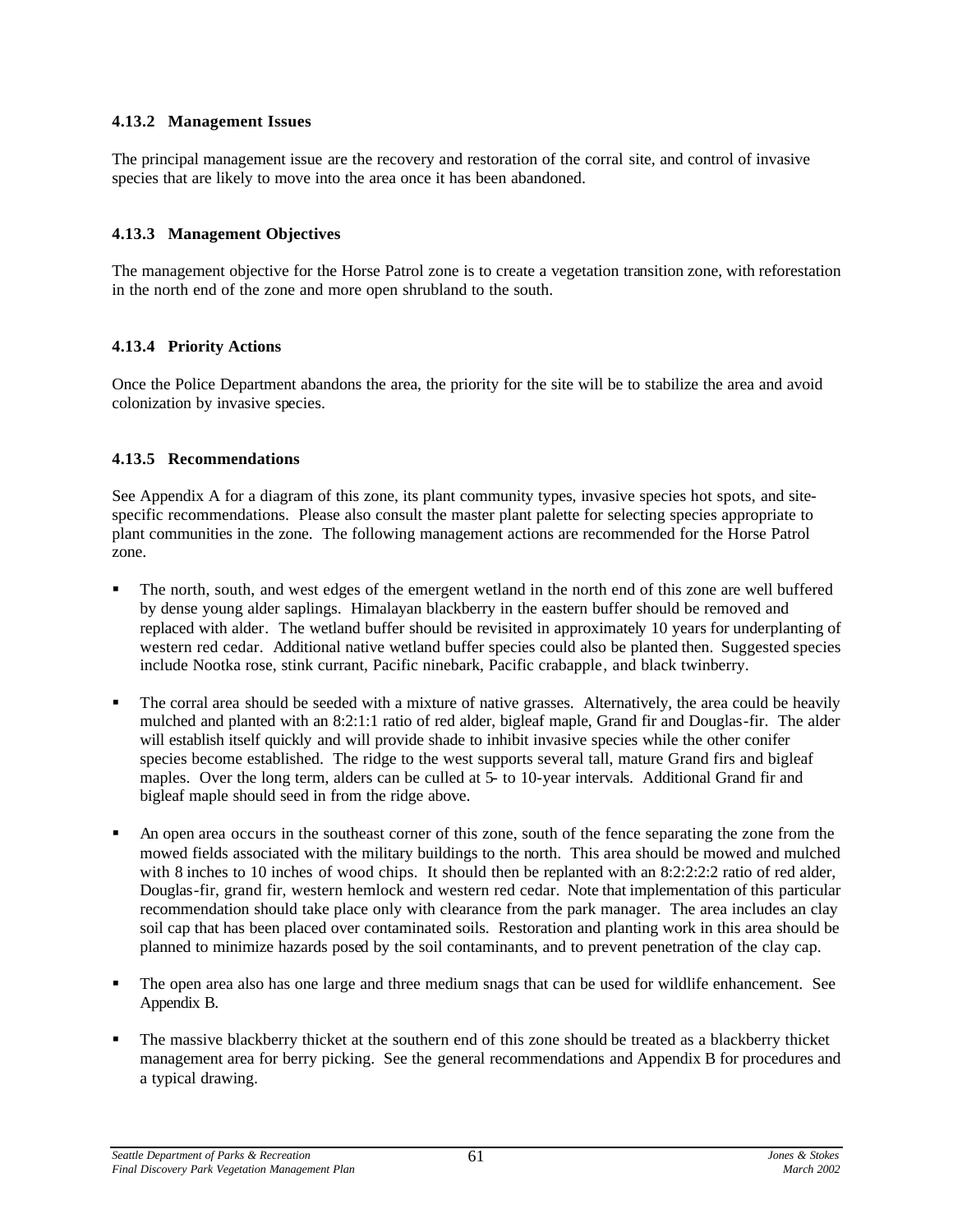## **4.14 Utah Wetlands**

## **4.14.1 Special Characteristics**

The Utah wetlands zone contains an open water and emergent wetland surrounded by open grassland.

## **4.14.2 Management Issues**

The principal management issues for the zone are invasive control and native plant community enhancement. Extreme localized weather conditions, including harsh sun and frequent gusting winds, may inhibit the success of management efforts in this area.

## **4.14.3 Management Objectives**

Management objectives for the Utah wetlands include enhancement of the wetland buffer and control of encroaching invasive species into the grassland and wetland buffer.

## **4.14.4 Priority Actions**

Priority should be given to removing the Himalayan blackberry from the zone, particularly from near the edges of the wetland.

## **4.14.5 Recommendations**

See Appendix A for a diagram of this zone, its plant community types, invasive species hot spots, and sitespecific recommendations. Please also consult the master plant palette for selecting species appropriate to plant communities in the zone. The following management actions are recommended for the Utah wetlands zone.

- ß Remove and grub out Himalayan blackberry from the wetland buffer. Because of the proximity to the wetland, use hand-pulling and/or mechanical methods for removing the thickets. This area could represent an effective test location for Brush Block, a citric and acetic acid solution that provides a more natural alternative to herbicides.
- ß Plant willow stakes along the lower slope of the buffer where blackberry has been removed. Plant additional western red cedar further upslope, and bigleaf maple at the top of the slope. Plant wetland shrubs along the open water wetland and within the southern edge of the wetland buffer. Suggested shrub species include red-osier dogwood, Pacific crabapple, and Pacific ninebark. Snowberry clumps could be planted in the buffer.
- ß Remove the southern end of the massive blackberry thicket that extends north out of this zone. Replant with alder, western red cedar, and willow.
- ß If trials with prescribed burns in small areas are deemed successful over the long term, then the grasslands in this zone should be burned to maintain the openness of the area.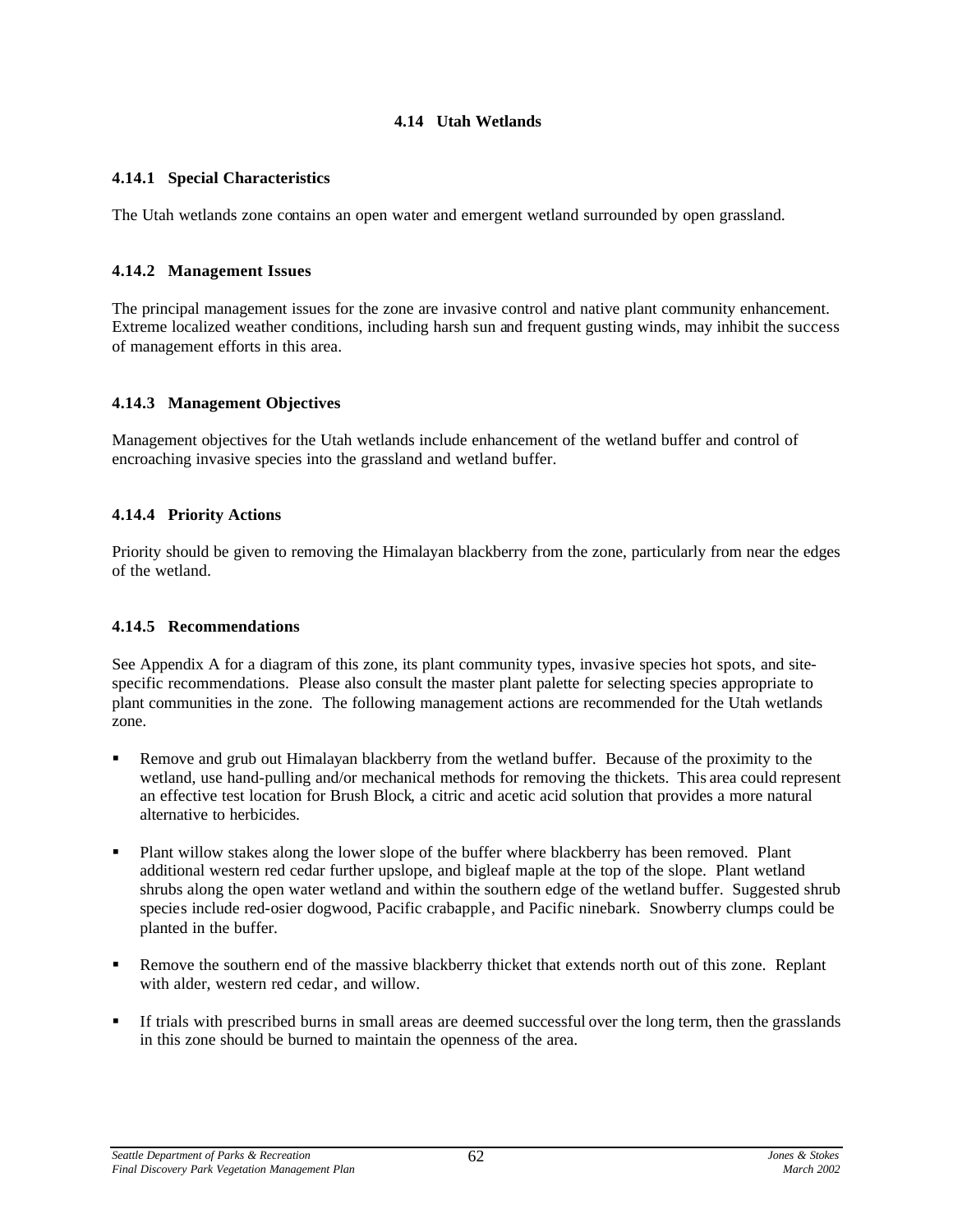## **4.15 Historic District**

## **4.15.1 Special Characteristics**

The Historic District has open grassy areas that provide magnificent vistas of the Puget Sound, Bainbridge Island, and the Olympic Mountains. It is also the site of a number of historic Fort Lawton structures. The Historic District is a popular area for picnicking, kite flying, and other recreational activities.

## **4.15.2 Management Issues**

The principal management issue in the Historic District is invasive species control.

## **4.15.3 Management Objectives**

The management objective for this zone is to maintain its open character and broad grassy expanses.

## **4.15.4 Recommendations**

The following management actions are recommended for the Historic District zone.

- Continue mowing the old parade grounds and adjacent mowed areas.
- ß Monitor the zone for intrusion of invasive species. Because of the heavy use of the area by picnicking visitors and their children, no herbicides should be used on the lawns of the Historic District.

#### **4.16 Top of Historic District**

#### **4.16.1 Special Characteristics**

The Top of Historic District zone extends from Emerson Street to Utah Avenue and wraps around the east edge of the Historic District. It is an area of the park where forested communities shift to open grasslands. This vicinity has been highly disturbed in the past by activities associated with the construction and operation of Fort Lawton. As such, it contains a variety of community types and poses several management challenges.

#### **4.16.2 Management Issues**

Management issues in this zone include invasive species control, native plant community enhancement, social trail closures, wildlife habitat enhancement, and road and staircase removal.

## **4.16.3 Management Objectives**

The management objective for this zone is to reintegrate the zone into the forests to the north and east. This objective will involve time- and labor-intensive work, and involves the assumption that the 500 area immediately east of the zone will also be reintegrated into the park's forest community. Management actions required to realize this objective include recovery and restoration of areas within the zone that have become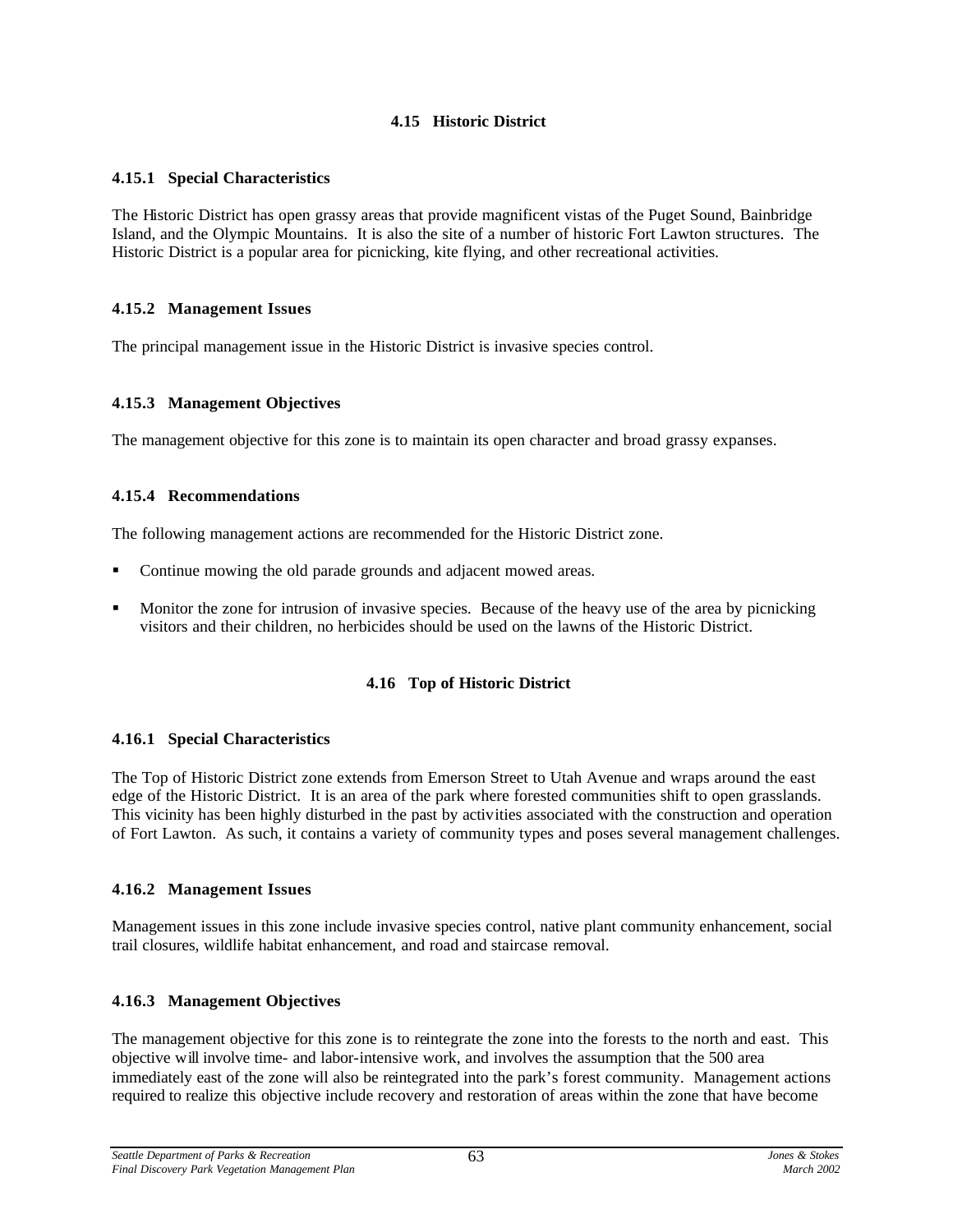overgrown with invasive species, continued support for efforts already underway to re-establish native plant communities, and resistance of invasive species that are dominant in zones to the east.

## **4.16.4 Recommendations**

See Appendix A for a diagram of this zone, its plant community types, invasive species hot spots, and sitespecific recommendations. Please also consult the master plant palette for selecting species appropriate to plant communities in the zone. Listed below are management actions recommended for the Top of Historic District zone; they are numerous and varied in their scope.

- Use the vegetation inventory and reconnaissance of the zone to locate problem spots for Scot's broom, Himalayan blackberry, and other invasive species. The vegetation inventory shows that holly coverage is relatively high in some portions of the coniferous forest in the northeast end of this zone. Remove with methods that balance effectiveness with lowest potential impact.
- ß Immediately south of the Nike building in the center of the zone, is a large area of blackberry/Scot's broom. The invasive species should be removed, using contact herbicides as necessary. Mulch the area deeply with wood chips. Plant mixed conifer species, including Douglas-fir, grand fir, western red cedar, and shore pine, with occasional madrone and bigleaf maple on 6-foot centers (or a suitable spacing to accommodate park maintenance mowers). Irrigate for 2 to 3 years. Mow and/or pull re-emerging invasive species.
- **Further south the Scot's broom is less dominant and is growing among mature conifers and madrone. In** this area, underplant Scot's broom with madrone, western red cedar, Douglas-fir, and shore pine.
- Close the social trail leading from the stairs at the north end of the South parking lot. Effective closure of this trail may require blockage, signage, and covering of the existing trail with woody debris.
- ß Pull Scot's broom in the south end of the zone while it is still small and has relatively minor coverage.
- ß Portions of the south end of the zone should be used for testing various restoration methods that might eventually be applied to larger sites. Discussions of the area with Discovery Park and DOPR staff produced an agreement to attempt several different treatments for reforestation of disturbed areas. These treatments included laying down thick wood mulch layers and reseeding with alder and other colonizing tree species, transplanting large (to 25 feet) trees, and tilling and amending of soils prior to planting. Methods would be monitored for effectiveness for a period of up to 10 years.
- ß Remove the larger/denser stand of Scot's broom and Lombardy poplar on the inside of Washington road south of the chapel. Maintain the lawn outside of the chapel in its current state.
- In the center of the zone, north of the Nike building and adjacent to California Avenue, underplant Scot's broom stands with conifers and madrone. Suggested conifers include shore pine, Douglas-fir, and western hemlock.
- ß North of Washington Avenue, add additional madrone plantings to extend the existing madrone stand southward.
- ß Monitor success of ongoing restoration efforts in the north end of the zone.
- ß Remove Lombardy poplar along Wisconsin Street. Effective removal may require application of herbicides.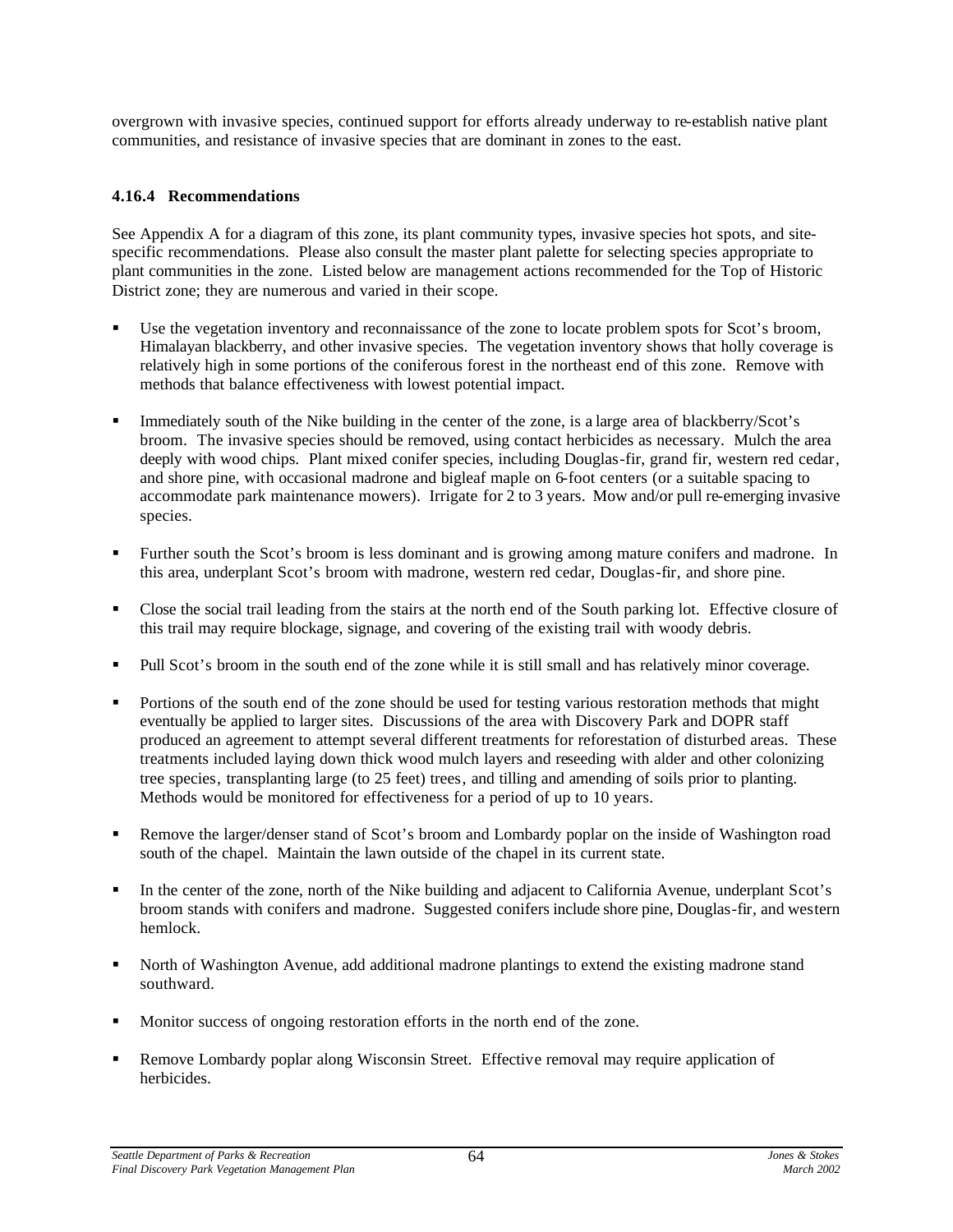- Within the next 5 years, consider thinning the small, dense stand of young Douglas-fir southwest of Wisconsin Street. If the stand is thinned, cut trees should be left on the ground; then underplant with red and evergreen huckleberries and vine maple.
- ß Sycamore maple is growing densely along Wisconsin Street and Washington Avenue. Underplant the area with western hemlock, then return and frill the maples in 3 to 5 years.
- Conduct reconnaissance throughout the zone for potential placement of wildlife habitat structures. Focus on the forested portions of the zone near the extreme north and south ends.
- ß Plant madrone, western beaked hazel, and ocean spray, with occasional bigleaf maple, in the strip immediately adjacent to West Emerson Street.
- Remove concrete staircases along Utah Avenue and at the south end of the Nike Building.

## **4.17 Daybreak Star Pond Area**

#### **4.17.1 Special Characteristics**

The Daybreak Star Pond area is similar to the Wolf Tree Nature Trail in that it supports wet alder forests and mixed hardwood-coniferous forests. The area features a series of three ponds connected by a narrow northflowing drainage. The northernmost pond is near the park's north boundary. Management of this area is limited by the lease of this area to the Indian Cultural Center run by the United Indians of All Tribes Foundation.

#### **4.17.2 Management Issues**

The principal management issues in this zone are invasive species control, native plant community enhancement, and pavement removal.

#### **4.17.3 Management Objectives**

The management objectives for the Daybreak Star Pond Area are to maintain or improve the health of the existing forested communities, to encourage additional conifer coverage, and to improve riparian communities at the central and north ponds.

## **4.17.4 Priority Actions**

Priority actions for the zone are to conduct spot removal of upright woody invasive species while they are still relatively minor, and to establish control of access to the central and north pond edges. Once again, implementation of management recommendations in this area is limited by the terms of the lease to the Indian Cultural Center; nevertheless, invasive control should remain as an important priority for this zone.

#### **4.17.5 Recommendations**

See Appendix A for a diagram of this zone, its plant community types, invasive species hot spots, and sitespecific recommendations. Please also consult the master plant palette for selecting species appropriate to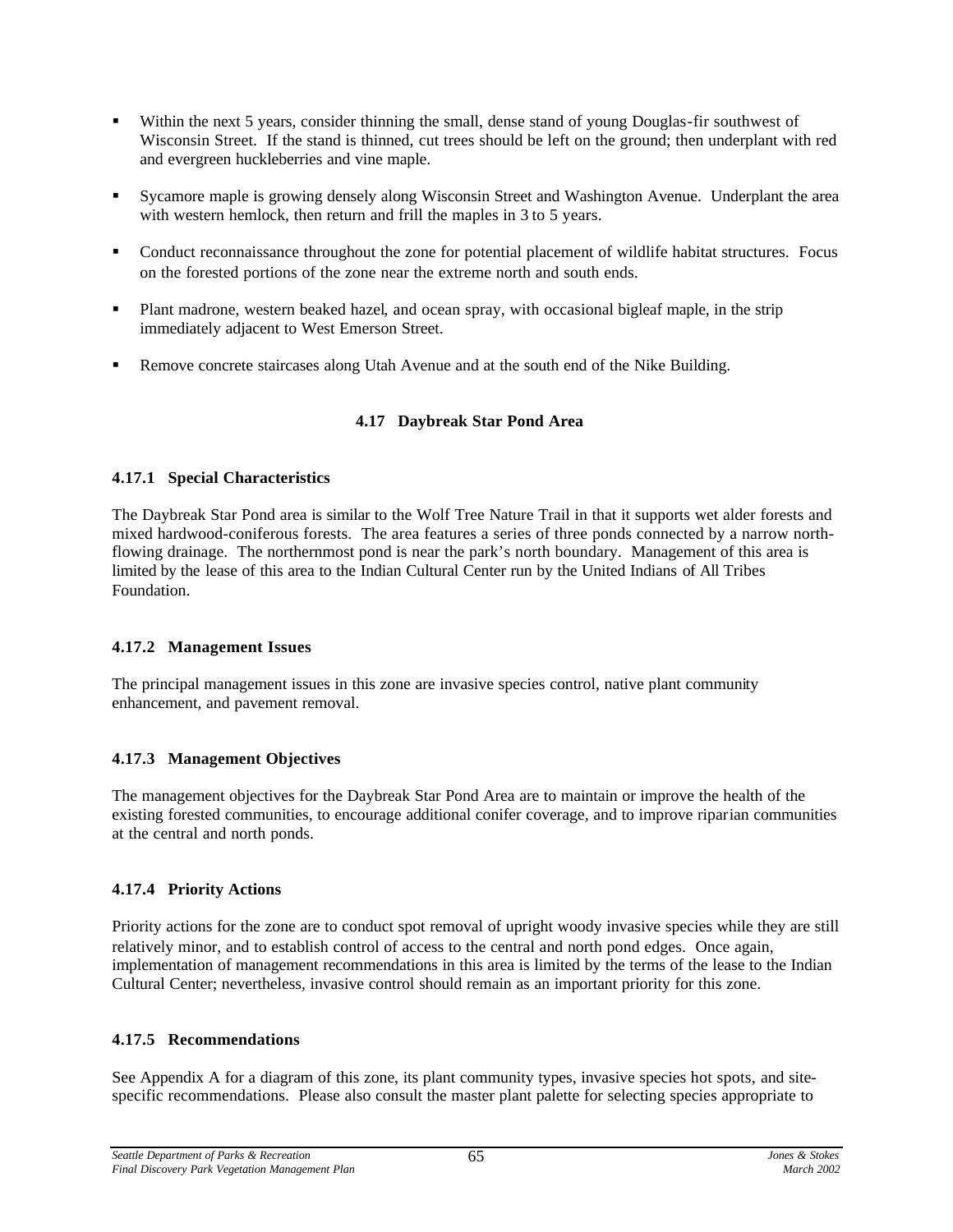plant communities in the zone. Management activities within this zone should be coordinated with the Daybreak Star Indian Cultural Center. The specific recommendations for the area are as follows.

- Use the vegetation inventory and reconnaissance of the zone to locate pockets of invasive species and remove them. Upright woody invasive species may be hand-pulled or frilled.
- ß Monitor the spread of Lombardy poplar east of the central pond for the following 3 years. Several large Lombardy poplars are growing in this area. This species tends to spread clonally, but does not appear to be spreading here. If evidence is found that new shoots are emerging in a wider area, remove the new shoots and consider removal of all Lombardy poplars near the central pond.
- ß Underplant existing alder stands with western red cedar, western hemlock, and Sitka spruce. The alders are approximately halfway through their normal life span and will provide excellent canopy cover for growing young conifers.
- Use a combination of willow stakes and western red cedar plantings along the stream connecting the ponds. Willow will establish quickly and provide a better buffer than the one currently existing. Western red cedar plantings would extend and connect the existing clumps of mature red cedars.
- ß The banks of the central and northern ponds have become denuded or degraded around most of these ponds by excessive use. To restore these areas, temporary fencing should be installed to focus access on the one or two most-used points at each pond. The fences would be in place for 3 to 5 years and would protect a zone extending 20 feet out from the pond edge. Within the fencing, plant native wetland and riparian shrubs and herbs such as salmonberry, Pacific ninebark, small-fruited bulrush and slough sedge. The objective of these plantings is to emulate the dense, native riparian growth found around 90% of the south pond. [Note: small pockets of Himalayan blackberry should be removed from the northwest edge of the south pond.] Fencing the pond banks during restoration will not be popular with park visitors. Educational signs explaining the restoration and emphasizing the temporary nature of the fences should be developed and installed at each pond. Moreover, fencing should be designed to provide approximately 14"-18" of clearance beneath the fence. This will allow continued access to the ponds by most small animals.
- ß Remove remnant pieces of pavement east of the central and south ponds. Because these areas are part of an existing path, the pavement removed should be replaced with wood chips.

## **4.18 Metro King Wastewater Treatment Area**

Because of the developed nature of the Metro/King Wastewater Treatment area, no management objectives or specific recommendations have been developed for this zone.

## **4.19 Bird Alley**

## **4.19.1 Special Characteristics**

Bird Alley derives its name from the density and diversity of birds utilizing this zone. A mosaic of plant communities that provide a broad spectrum of heights, textures, densities, and seeds and fruits make Bird Alley attractive to birds. This same mosaic of plant communities makes the area difficult to manage uniformly.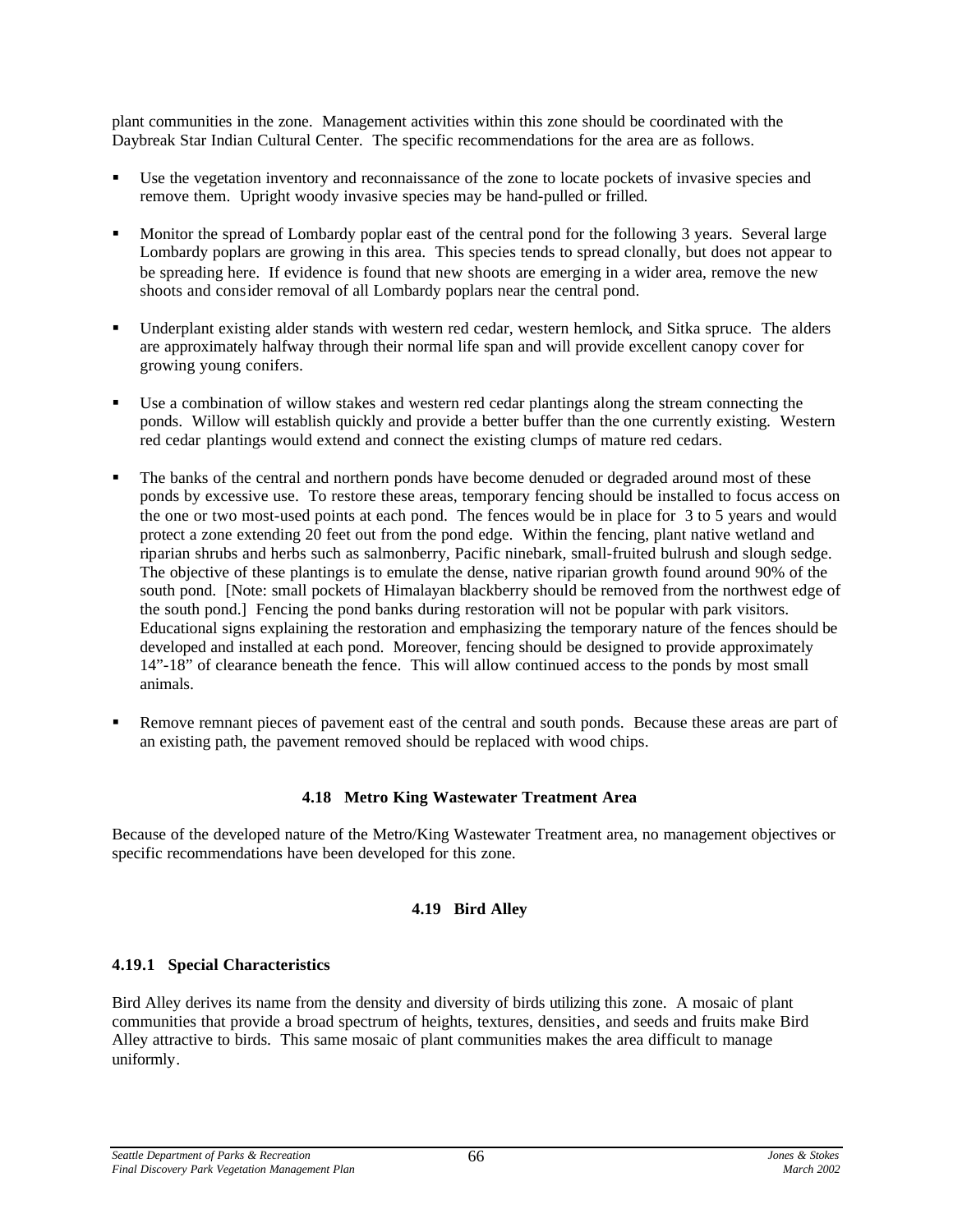## **4.19.2 Management Issues**

Management issues in Bird Alley include blackberry management, invasive species control, wildlife enhancement, and native plant community enhancement.

## **4.19.3 Management Objectives**

The management objective for Bird Alley is to maintain the diversity of plant communities while reducing the coverage of invasive species present.

## **4.19.4 Recommendations**

See Appendix A for a diagram of this zone, its plant community types, invasive species hot spots, and sitespecific recommendations. Please also consult the master plant palette for selecting species appropriate to plant communities in the zone. The following management actions are recommended for the Bird Alley zone.

- ß A medium-sized open area lies west of the fence surrounding military housing near the north end of the zone (see diagram, Appendix A). This area should become an intensive management area for blackberry eradication and reforestation. Remove blackberry, using herbicides if necessary. Pull Japanese knotweed. Mow the area and mulch with wood chips. Plant an 8:4:2:2 ratio of red alder, bigleaf maple, Douglas-fir, and grand fir on 6-foot centers (or a suitable space to accommodate park maintenance mowers). This approach will expand on the existing effort to establish alders in the northeast corner of the opening.
- ß Remove Himalayan blackberry along the east edge of the zone, north of the dense stand of cherry. Replant with snowberry and ocean spray. The objective is to form a barrier comprised of native plant species, to the mixed-shrub area located in the depression in the zone's east center.
- ß The dense stand of Scot's broom in the east-central portion of the zone should be underplanted with western red cedar.
- ß Close the social trail that begins about 60 feet south of the Loop Trail/South Beach trail junction, and heads east-southeast to the south end of the zone. Blockage at both ends with a root wad or large log should suffice.
- Pull the stand of Japanese knotweed found along the south edge of the social trail described above.
- ß Limit herbicide use in this zone. Despite the documented low toxicity of glyphosate herbicides, the park should attempt to err on the side of caution and minimize exposure of birds and other animals to herbicides in this zone.
- ß Over the long term, work on replacing nonnative assemblages with native plant communities. Consult the vegetation zone map and the master plant palette for species selections appropriate to the zone.
- ß In an effort to improve wildlife use of this area, erect a line of bluebird boxes along the east edge of the bird alley zone. These structures will attract swallows and bluebirds to the area.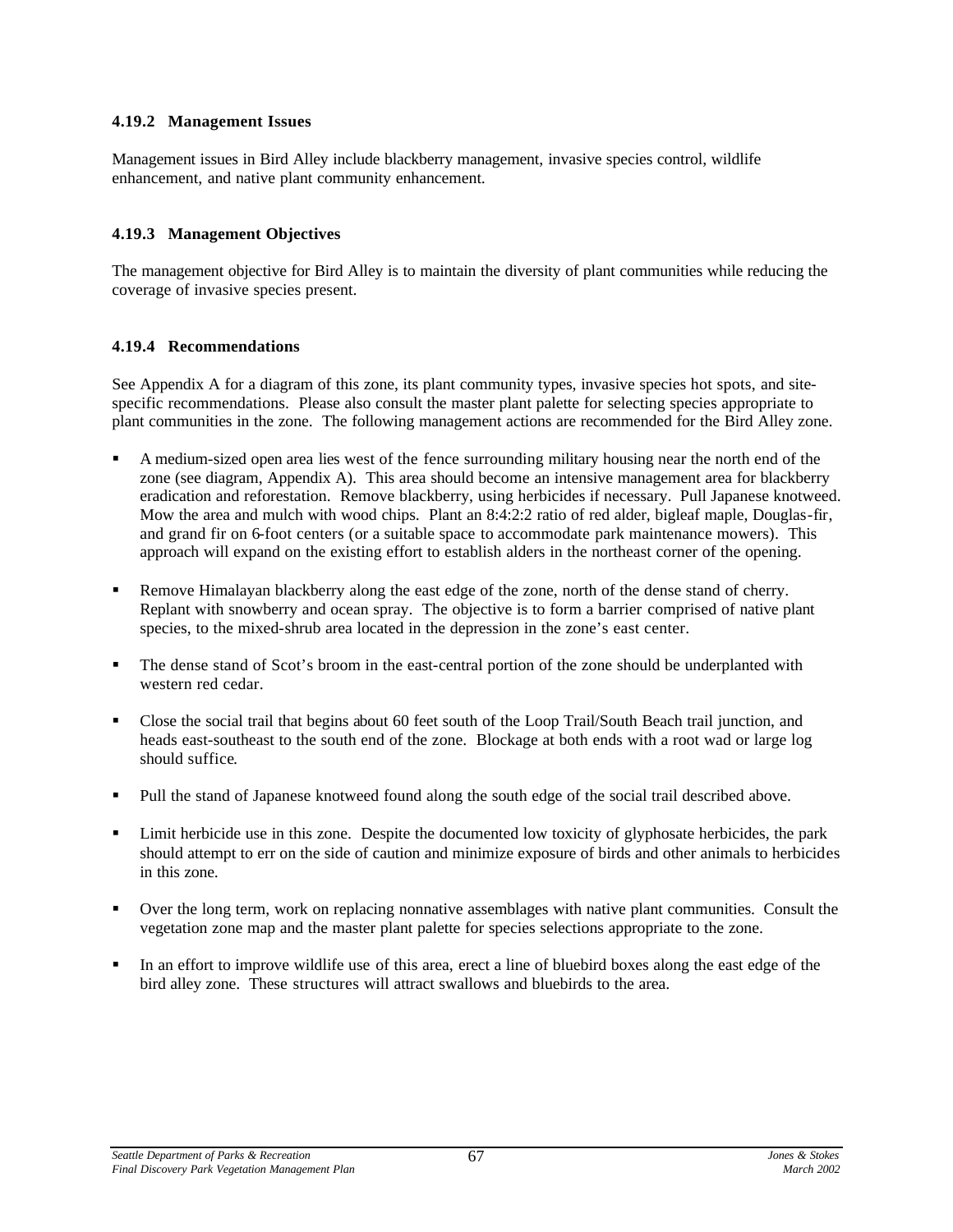## **4.20 South Parking Area**

#### **4.20.1 Special Characteristics**

In the 1980 Vegetation Management Plan, this area was described as having "large, grassy areas with play and picnic areas." It is currently dominated by Scot's broom and Himalayan blackberry in its north, central, and eastern sections, and is being aggressively invaded by Lombardy poplar in the west. A few mature western red cedar and madrone are present; otherwise, the area's native plant communities have failed.

#### **4.20.2 Management Issues**

Principal management issues are invasive species control, native plant community enhancement, and road removal.

## **4.20.3 Management Objectives**

The objective for this area is to remove the invasive shrub-dominated community and replace it with a native mixed conifer-hardwood forest. The 10-year goal is to establish a plant community that will have a closer affinity to forested communities to the northeast and east. This territory will extend the arc of forested communities that reaches from the bluffs across the north end of the park, then curves southward along the park's eastern boundary.

## **4.20.4 Priority Actions**

Priority should be given to removing invasive species and stabilizing the area.

#### **4.20.5 Recommendations**

See Appendix A for a diagram of this zone, its plant community types, invasive species hot spots, and sitespecific recommendations. Please also consult the master plant palette for selecting species appropriate to plant communities in the zone. The time and labor commitments necessary to implement the following recommendations will probably be greater than in any other zone of the park. Listed below are recommendations for the South Parking Lot zone.

- ß Mow down the Scot's broom in the north section of the zone and dab cut surfaces with glyphosate herbicide. At DOPR's discretion, alternative means of eradicating Scot's broom may be used. The goal is the complete removal of Scot's broom and other invasive species from the north end.
- ß Frill holly, Lombardy poplar, and other upright woody invasive species in the remaining sections of the South Parking Lot zone. Remove when dead.
- Lay 12 inches of wood chip mulch over all areas where invasive species have been removed.
- ß Plant Douglas-fir, Ponderosa pine, shore pine, and bigleaf maple on 6-foot centers (or on a spacing that accommodates park mowers). Plant occasional clumps of western beaked hazel. The planting objective is to emulate native mesic upland forest communities.
- **Irrigate replanted areas for 3 years.**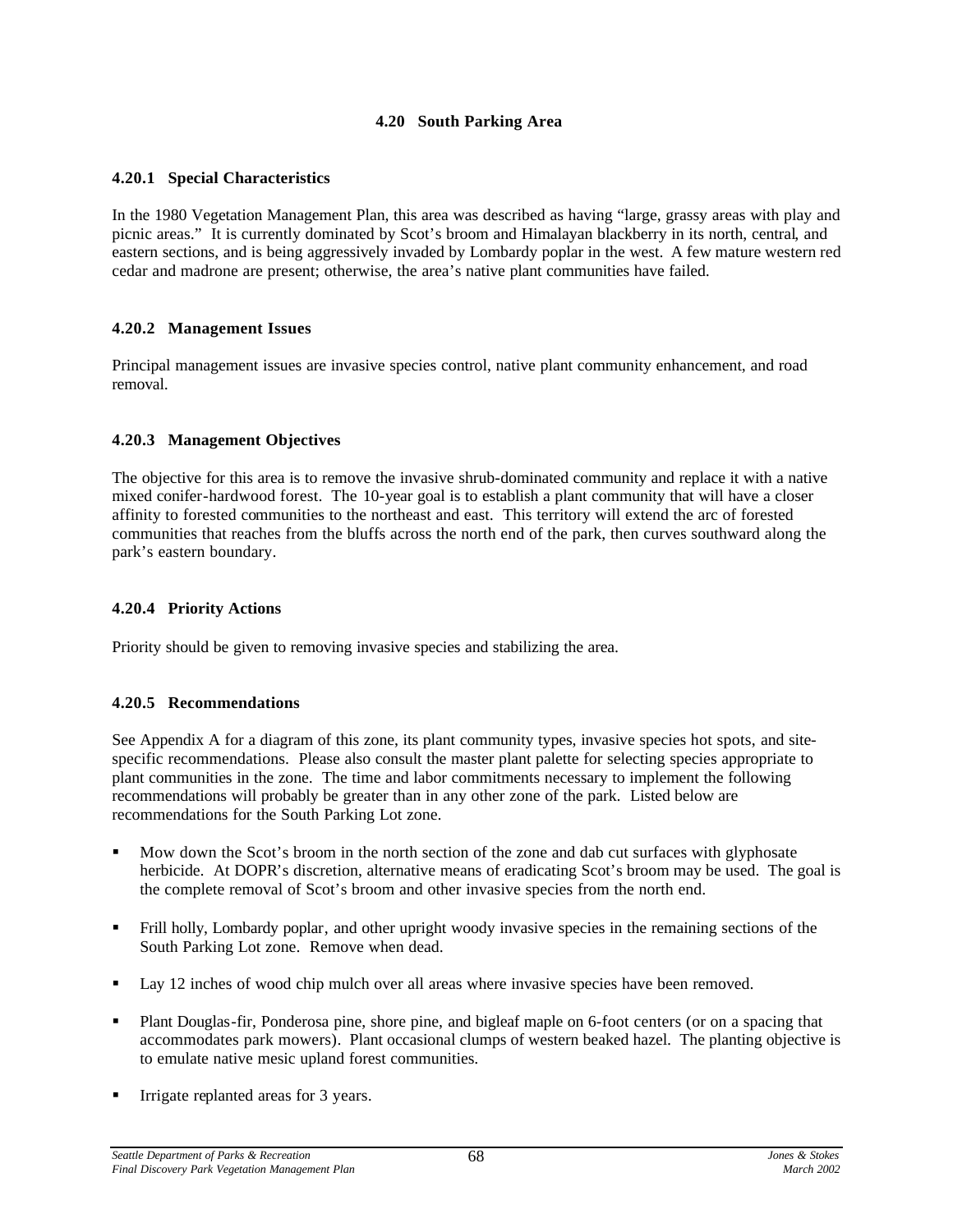- ß Hand-remove Scot's broom regrowth.
- ß Plant Pacific dogwood and madrone along the edges of the replanted area.
- ß Remove all asphalt pavement within this zone with the exception of the South Parking Lot itself. Follow the general recommendations for road removal.

# **4.21 Loop Trail West**

## **4.21.1 Special Characteristics**

The Loop Trail West zone contains mixed hardwood-conifer forest dominated primarily by bigleaf maple. The Loop Trail passes north-south through this zone.

## **4.21.2 Management Issues**

The principal management issues in the Loop Trail West zone are invasive species control, wildlife habitat enhancement, and native plant community enhancement.

# **4.21.3 Management Objectives**

The management objectives for this zone are to maintain or improve the health of the mixed hardwood-conifer forest and to improve wildlife habitat opportunities.

# **4.21.4 Priority Actions**

Priority should be given to removal of English ivy and holly in some of the problem spots within this zone.

# **4.21.5 Recommendations**

See Appendix A for a diagram of this zone, its plant community types, invasive species hot spots, and sitespecific recommendations. Please also consult the master plant palette for selecting species appropriate to plant communities in the zone. The following management actions are recommended for the Loop Trail West zone.

- ß The zone has a small grassy opening in the south end, downslope from Carolina Street and zone 20. Plant this opening with a mixture of western red cedar and bigleaf maple.
- Use the vegetation survey and reconnaissance of the zone to locate and remove concentrations of invasive species, especially English ivy. English ivy may be hand-pulled from the ground or cut from the trunks of trees. Holly and other upright woody invasive species may be frilled.
- ß Monitor this zone for sycamore-leaf maple. Most of the mature seed-source individuals for this invasive nonnative are growing within or just west of this zone, especially along the east side of Utah Street/Maryland Avenue. Pull sycamore-leaf maple seedlings by hand if possible. Larger individuals can be girdled.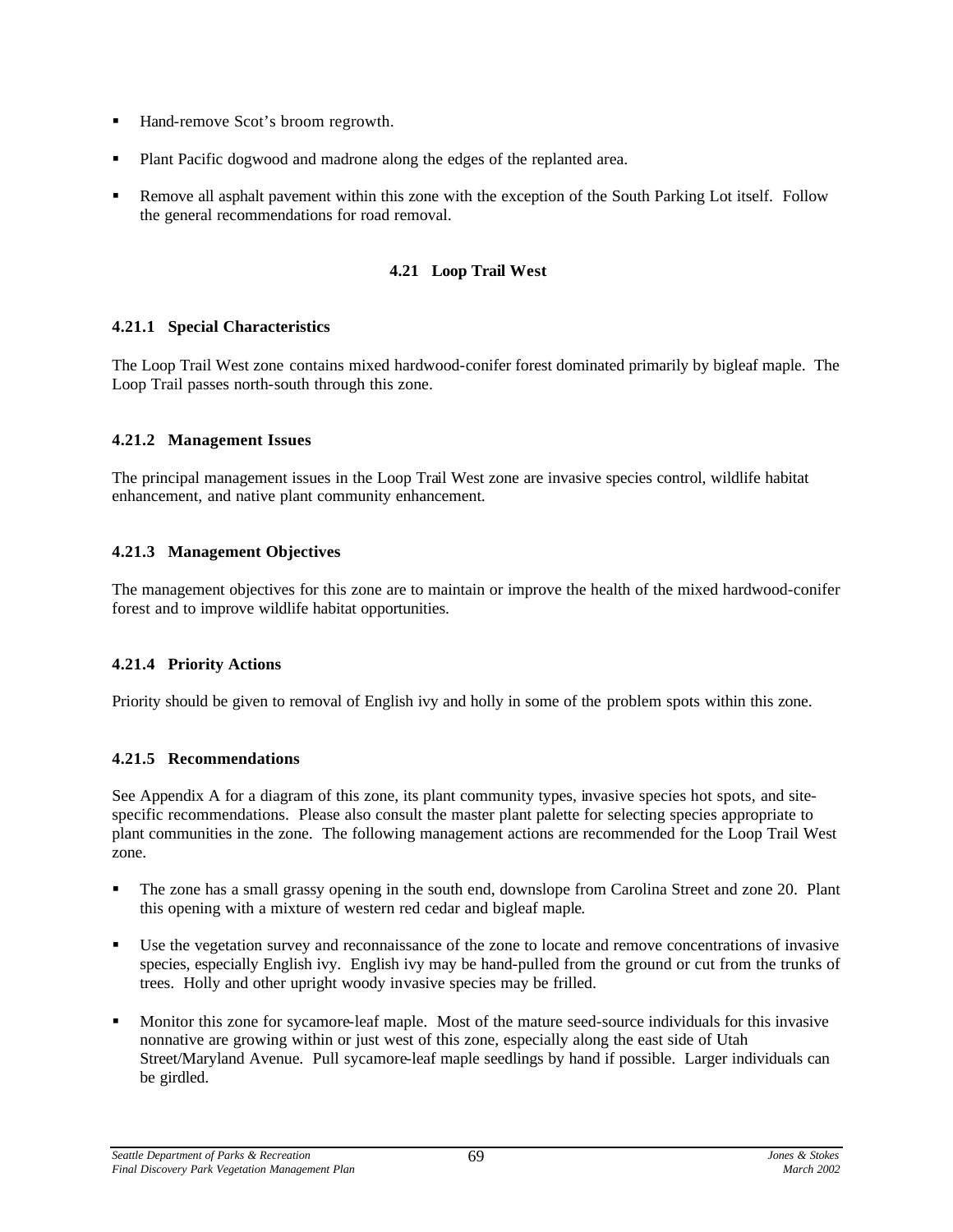- ß Select areas within the zone for additional planting of native forest shrub species. Species suggested for this purpose include red, oval-leaf, thin-leaf and evergreen huckleberry, Oregon grape, salal, Oregon boxwood, and mock orange. Consult the appropriate plant palette for final plant species selections.
- ß Remove the concrete staircase running from near the intersection of Utah Avenue and Maryland Avenue west up the hill to the 500 area. Reforestation is recommended for the 500 area with the intent of improving the continuity between the North Forest and the forest in the southeast corner of the park. The staircase invites establishment of a trail through the area recommended for reforestation.
- ß Locate suitable snags or logs for wildlife habitat structures. See Appendix B for typical drawings.

# **5 IMPLEMENTATION OF THE VEGETATION MANAGEMENT PLAN**

Full, effective implementation of the 2001 Vegetation Management Plan will require the coordinated efforts of Discovery Park staff, Seattle Parks and Recreation staff, the Discovery Park Advisory Council, the Friends of Discovery Park, volunteers, and the surrounding community.

A complete schedule of implementation for the Vegetation Management Plan, including estimates of costs for materials and labor, and timing of specific management actions, was not included within the scope of the Vegetation Management Plan. The plan is intended to provide concepts and objectives for the Discovery Park manager and staff, and has been written specifically to allow some latitude in the methods and timing of the implementation of the recommended management actions. For this reason, no specific schedule has been set. However, it should be noted that many of the management recommendations specify the timing and duration of restoration and management actions, and are more or less explicit in the types and amounts of materials to be used.

The Discovery Parks staff will conduct the majority of the management work in Discovery Park and will bear the greatest responsibility for realizing the objectives outlined in the vegetation management plan. However, additional assistance for management projects should be actively sought through outside sources, including

- ß the Adopt-an-Area program,
- volunteer projects,
- ß Service Learning, and
- grants.

The Adopt-an-Area is already an important and successful program administered through DOPR. Through this program, individual and group volunteers assume responsibility for managing a specific area within the park. As a result of this program, certain areas of the park have received and continue to receive long-term care from volunteers who simultaneously work on and monitor the area.

Volunteer work parties organized by neighborhood groups, workplace groups, clubs, and other social organizations have also performed considerable work. Students completing their required hours of Service Learning can also be utilized for volunteer projects at the park.

In the past, volunteer groups have obtained additional funding for larger and/or longer-term projects through various grant sources. These sources include Neighborhood Matching Small and Simple Grants, Large Project Funds, the Tree Fund, and other sources that focus on supporting activities with a strong volunteer component.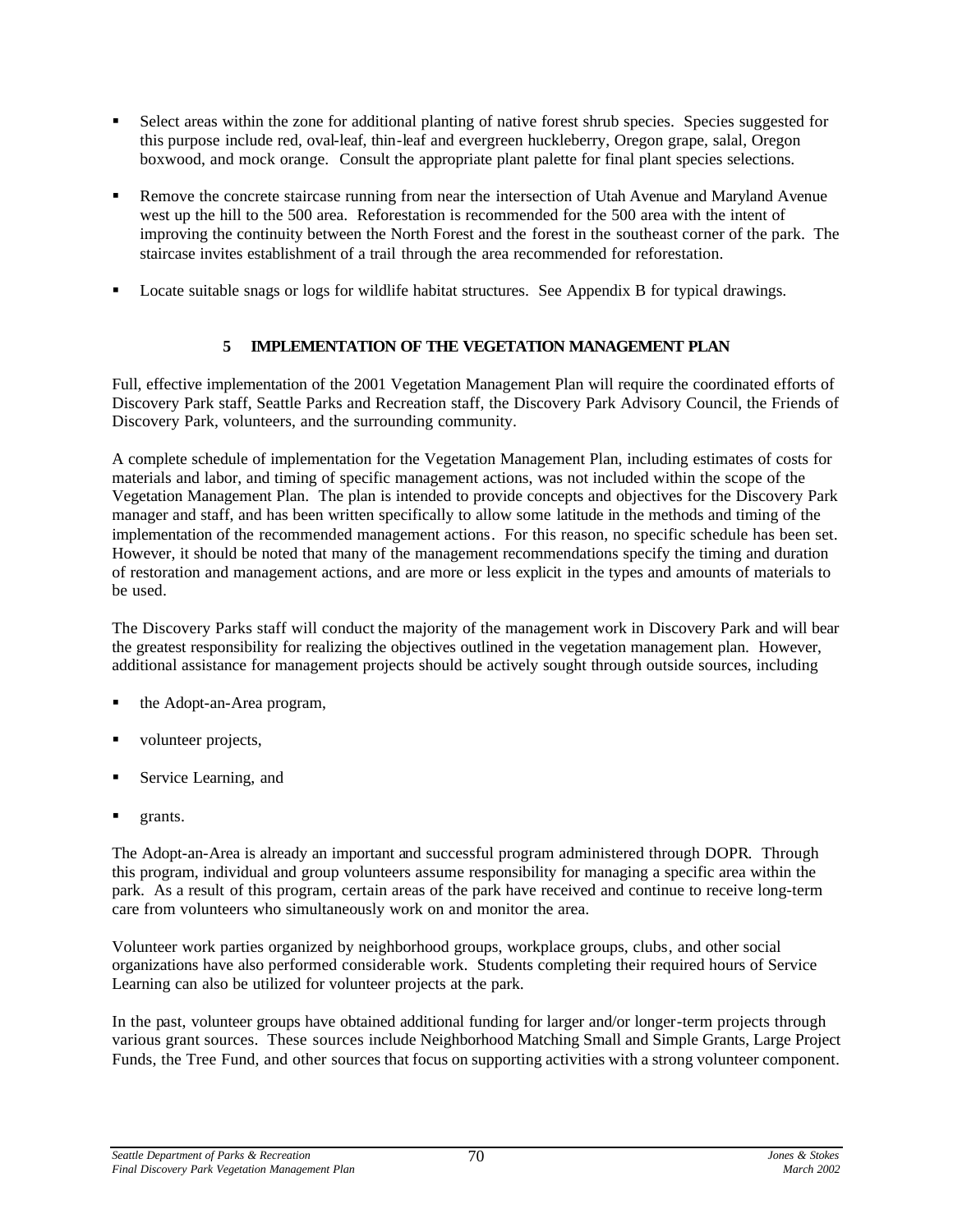DOPR and Discovery Park should continue and, where possible, increase their efforts to support these sources of volunteer labor and to cooperate with groups seeking grant funds for work within the park.

Implementation of the plan and realization of some of the objectives in the plan will also take time. Some of the recovery and restoration actions proposed in the plan will consume a minimum of 10 years for completion of even the initial stabilization steps. Reversing the effects of over 100 years of disturbance at the Discovery Park site will require patience and recognition of small gains. Gauging the success or failure of the 2001 Vegetation Management Plan for will require a minimum duration of 25 years. Until then, attention must be focused on evaluating whether the trend is toward additional degradation of the park's natural beauty, or toward a return to the open vistas and quiet forests where the people of Seattle can seek "intimate contact with nature."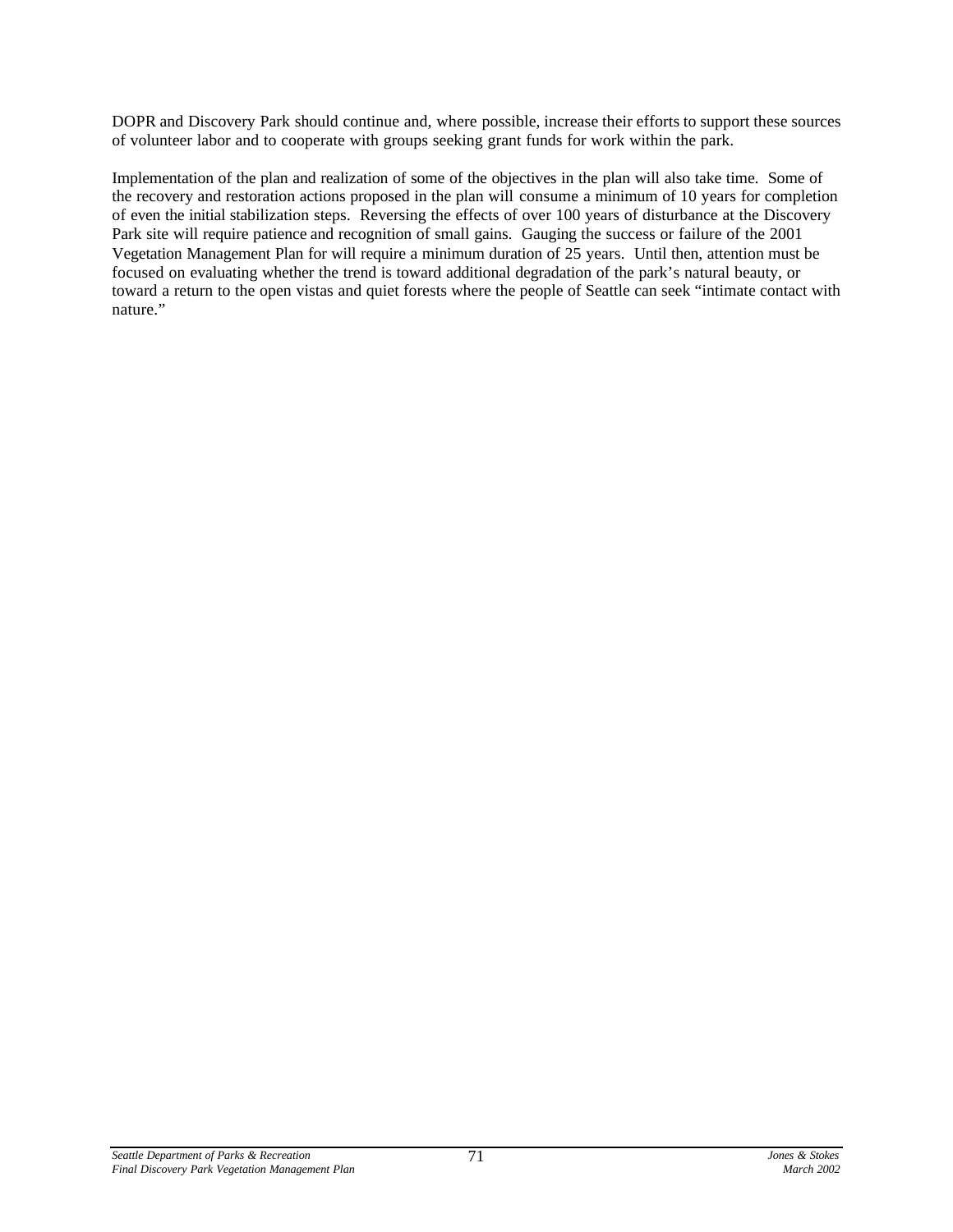#### **6 REFERENCES**

Agee, J. 1993. Fire ecology of Pacific Northwest forests. Island Press, Washington D.C. 493 pp.

- Bramble, W.C., R.H. Yahner, and W.R. Brynes. 1997. Effect of herbicides on butterfly populations of an electric transmission line right-of-way. J. Arboriculture 23(5):196-206.
- Brust, G.E. 1990. Direct and indirect effects of four herbicides on the activity of Carabid beetles *(Coleoptera:Caraidae).* Pesticide Science 30:309-320.
- Burgett, M. and G. Fisher. 1990. A review of the Belizean honey bee industry: Final report prepared at the request of the Belize Honey Producers Federation. Department of Entomology, Oregon State University, Corvallis Oregon.
- Cooke, Sarah Speare, ed. 1997. A field guide to the common wetland plants of western Washington and northwestern Oregon. Seattle Audubon Society. Seattle, WA.
- Franklin, J. F., and C.T. Dyrness. 1973. Natural vegetation of Oregon and Washington. Oregon State University Press. Corvallis, OR.
- Gomez, M.A. and M.A. Sagardoy. 1985. Influence of glyphosate herbicide on the micro flora and mesofauna of a sandy soil in semi-arid region. Rev. Latin. Amer. Microbiol 27:351-357.
- Greenpeace factsheet. 10/04/01. http://www.greenpeace.org/~usa/reports/biodiversity/glyp.html.
- Hitchcock, C.L., A. Cronquist, M. Ownbey, and J.W. Thompson. 1969. Vascular plants of the Pacific Northwest. Volumes I-V. University of Washington Press. Seattle, WA.
- Institute for Environmental Studies. 1974. Discovery Park inventory and natural history report. University of Washington. Seattle, WA.
- Kiley, Dan and Partners, with John Morse. 1972. Fort Lawton Park plan. Wings Point, Charlotte, Vermont.
- Kruckeberg, A.R. The natural history of Puget Sound country. 1991. University of Washington Press. Seattle, WA.
- Mindick, R., P. Frandsen and S. Dallum. 1983. Discovery Park wildlife management plan. Seattle Parks and Recreation, Seattle, WA.
- Pearce, H. 2001. Long-term effects of aerially sprayed glyphosate on percent deformities and reproductive success of the wood frog *(Rana sylvatica)*. http://cppa.francite.net/i3dpro/cppa.exe/cppa/en/sortie/fullproject.htm?noprojet=70.
- Pojar, J. and A. MacKinnon, eds. 1994. Plants of the Pacific Northwest coast. B.C. Ministry of Forests and Lone Pine Publishing. Vancouver, British Columbia, Canada.
- Preston, C.M. and J.A. Trofymow. 1989. Effects of glyphosate (Roundup) on biological activity of forest soils. In Proceedings of Carnation Creek Workshop, ed. P. Reynolds. Namaimo 7-10 December 1987. Forest Canada/British Columbia Ministry of Forests, 122-140.
- Reed, P.B., Jr. 1988. National list of plant species that occur in wetlands: northwest (Region 9). St. Petersburg, FL. Prepared for U.S. Fish and Wildlife Service wetland inventory, Washington, D.C.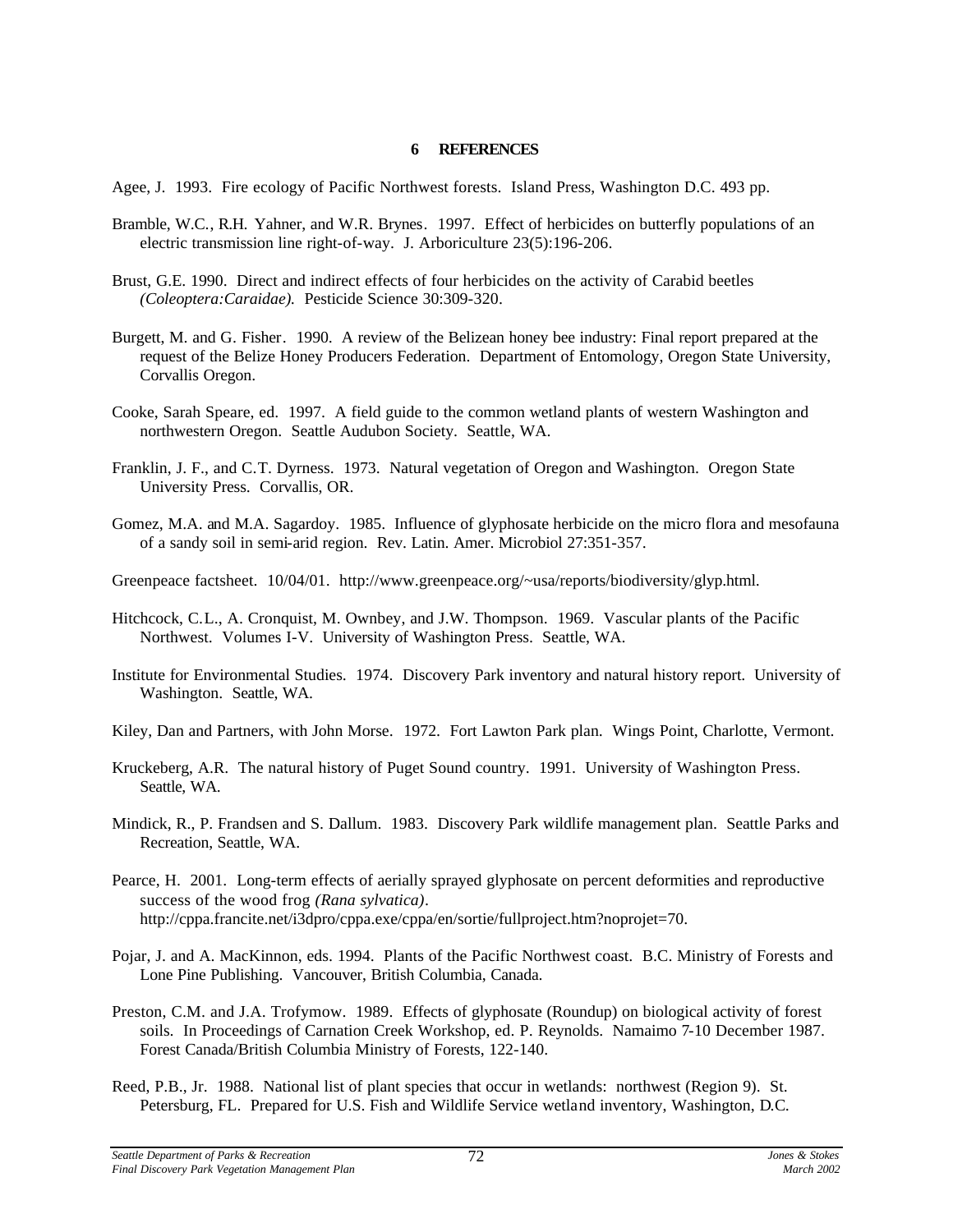- Seattle Department of Parks and Recreation. 1980. The vegetation management plan for Discovery Park. Seattle Parks and Recreation. Seattle, WA.
- Tveten, R. 1997. Fire effects of prairie vegetation on Fort Lewis, Washington., In The Ecology and Conservation of the South Puget Sound Prairie Landscape., P.V. Dun. and K. Ewing, eds. The Nature Conservancy of Washington. Seattle, WA. Pp. 122-130.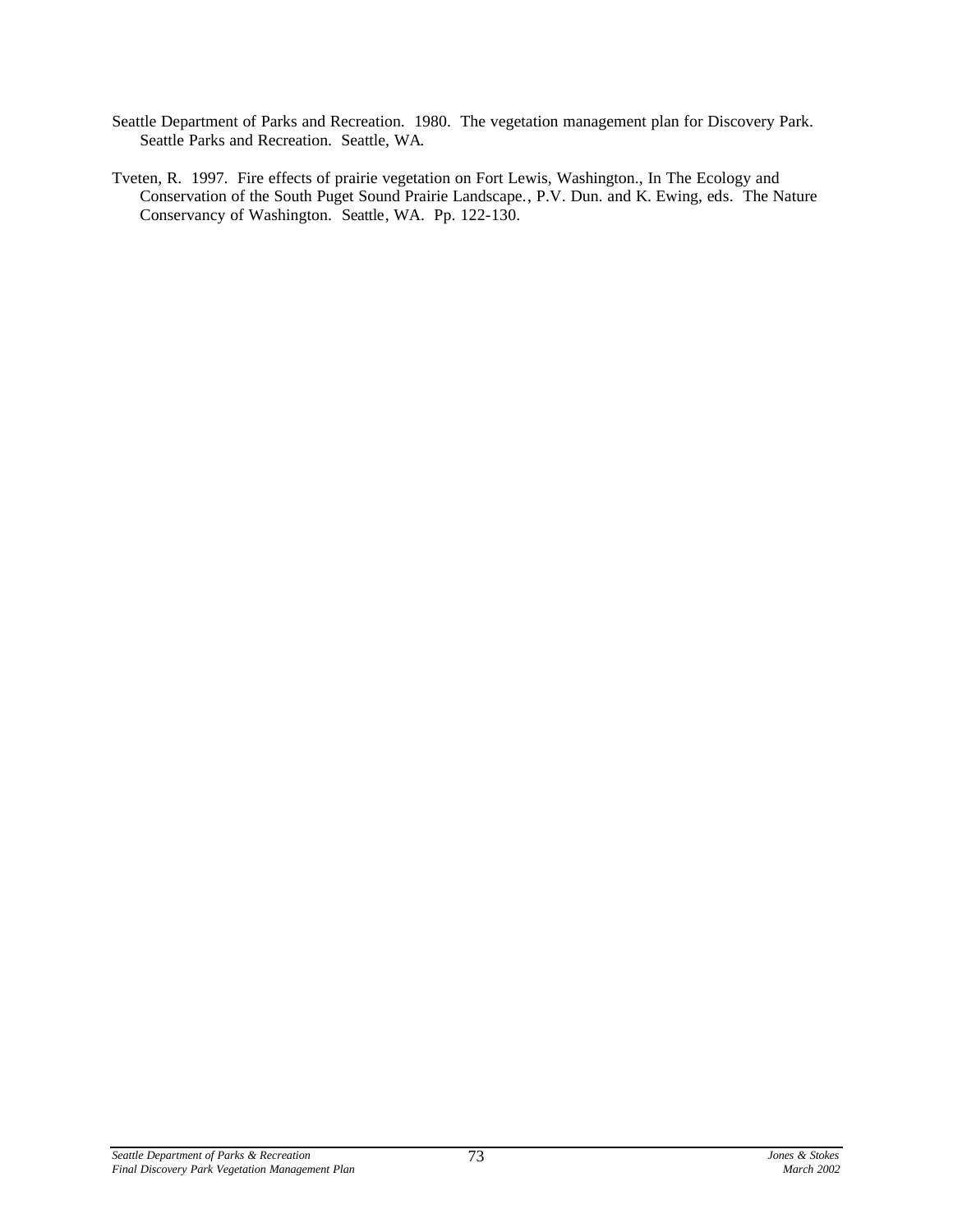*Appendix A*

**Vegetation Management Zone Maps**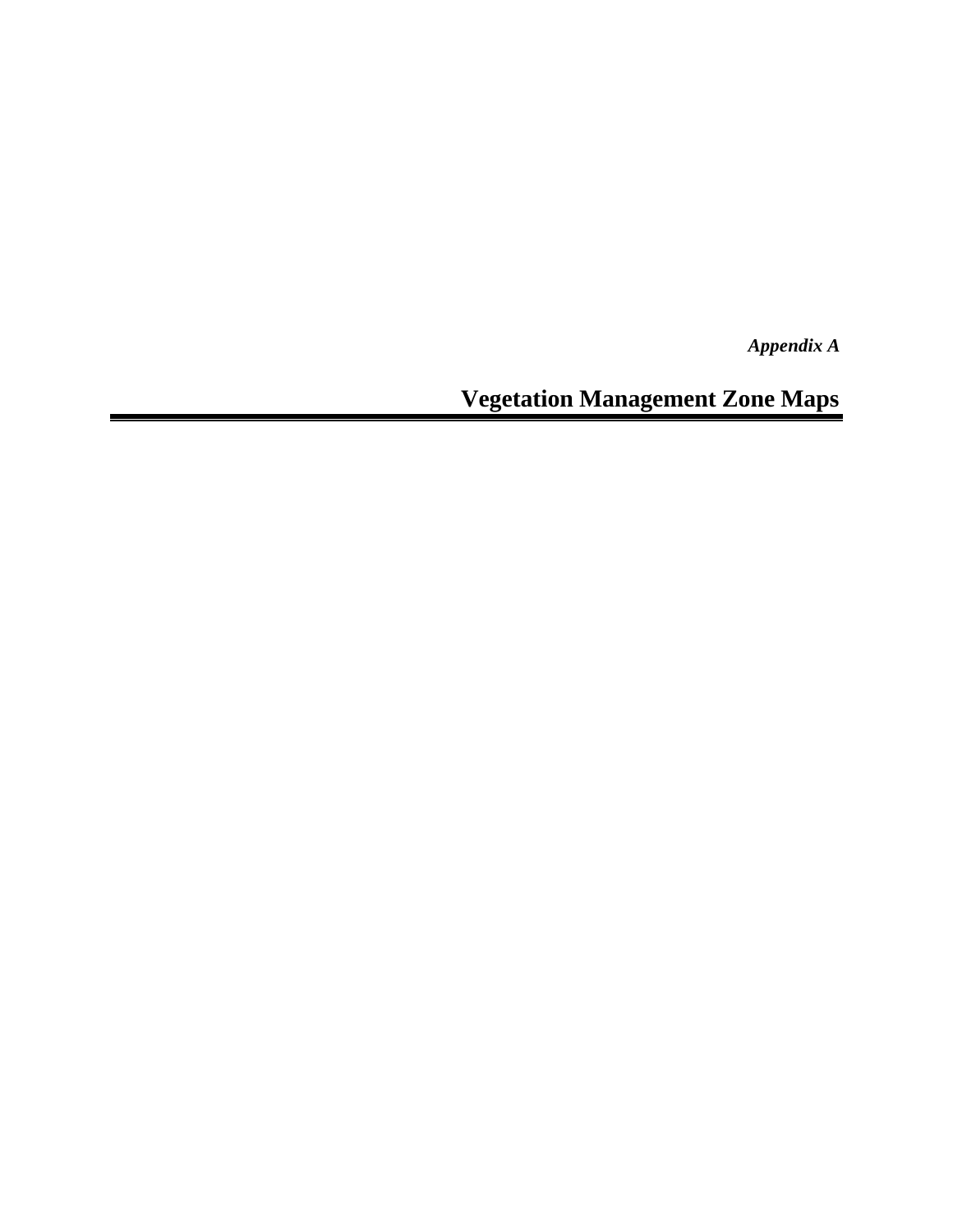*Appendix B*

# **Conceptual Drawings of Vegetation and Wildlife Enhancements**